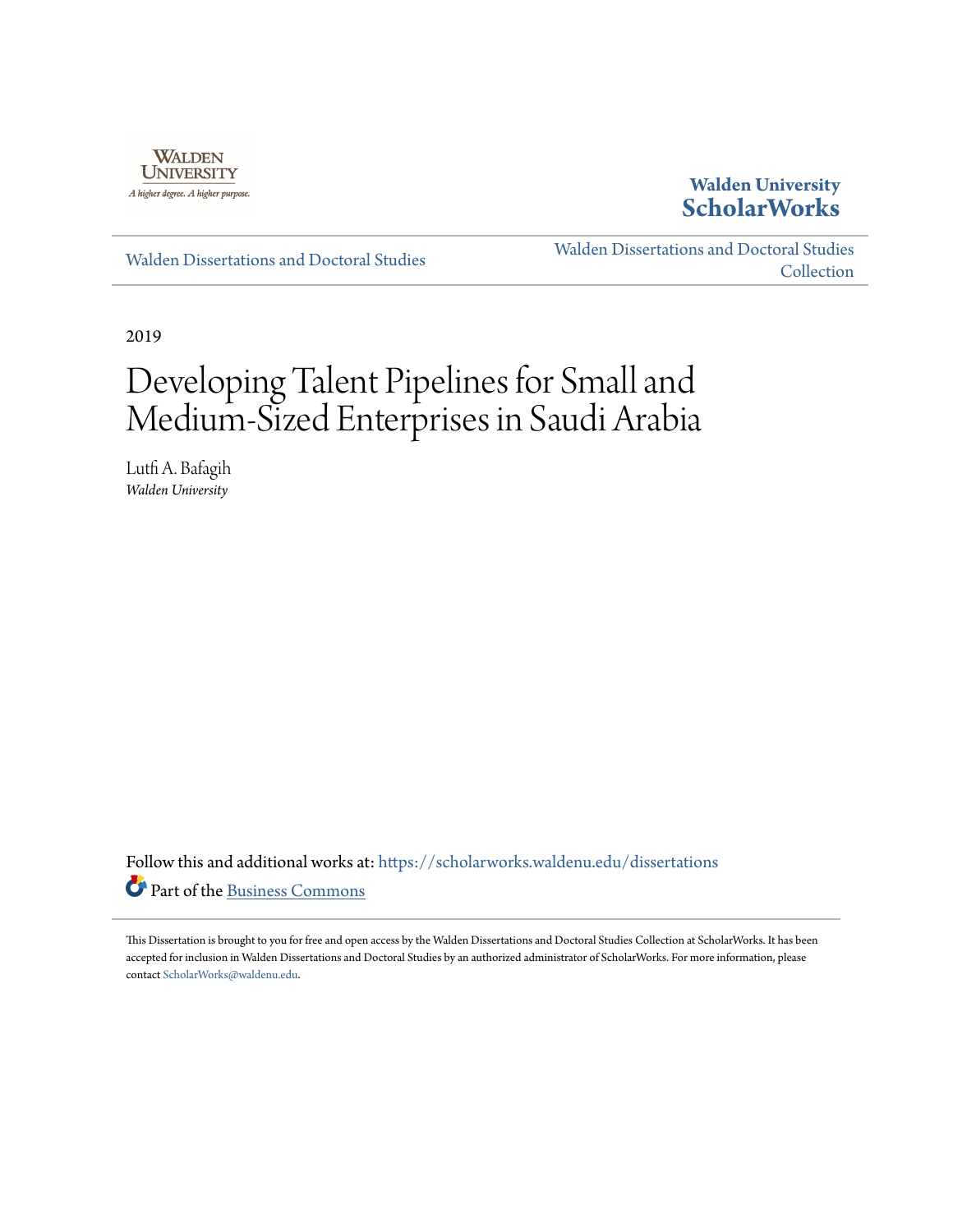# **Walden University**

College of Management and Technology

This is to certify that the doctoral study by

Lutfi A. Bafagih

has been found to be complete and satisfactory in all respects, and that any and all revisions required by the review committee have been made.

Review Committee Dr. Arthur Johnson, Committee Chairperson, Doctor of Business Administration Faculty

Dr. Jorge Gaytan, Committee Member, Doctor of Business Administration Faculty

Dr. James Savard, University Reviewer, Doctor of Business Administration Faculty

Chief Academic Officer Eric Riedel, Ph.D.

> Walden University 2019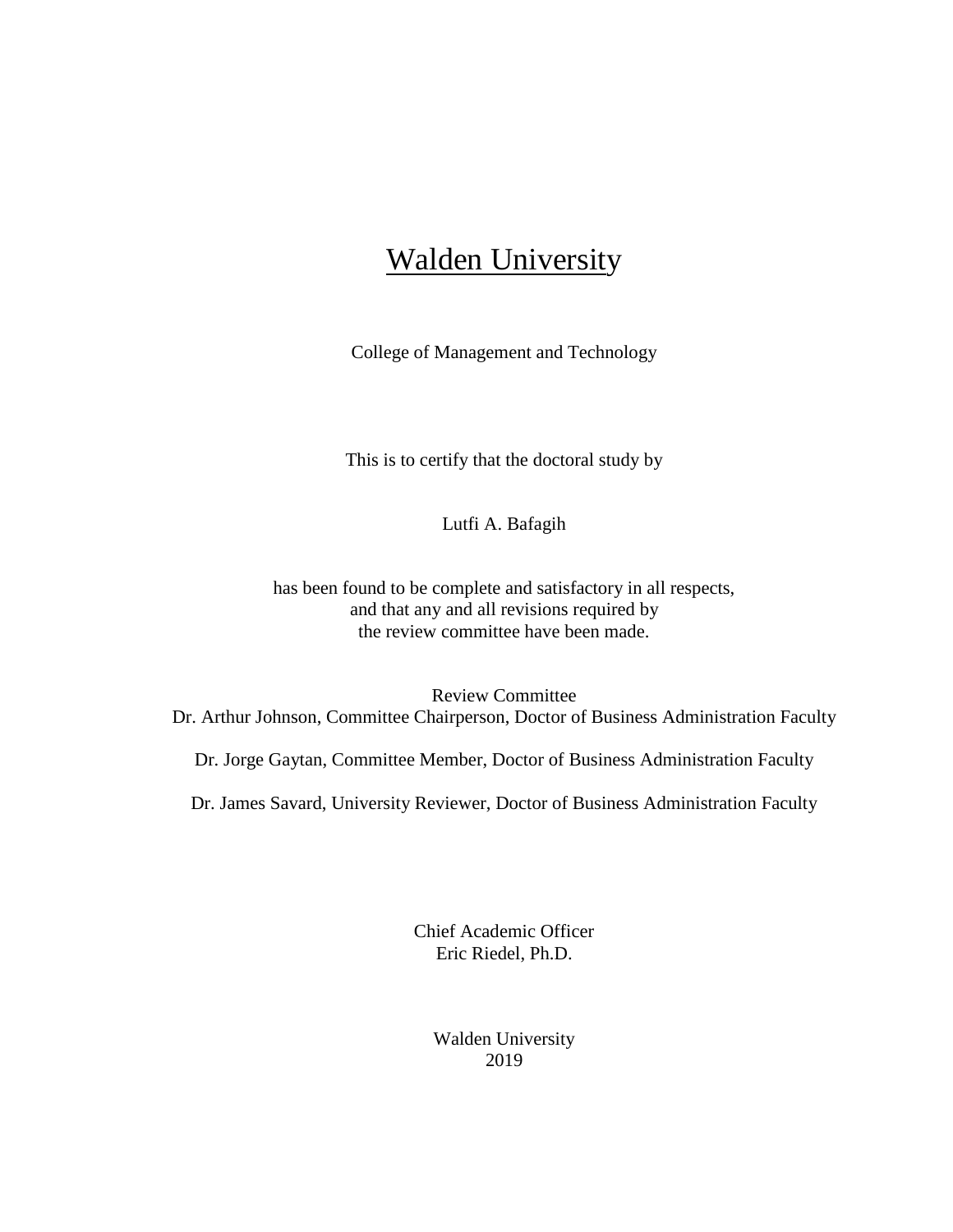#### Abstract

Developing Talent Pipelines for Small and Medium-Sized Enterprises in Saudi Arabia

by

Lutfi A. Bafagih

MS, Walden University, 2014

BS, Louisiana State University, 1993

Doctoral Study Submitted in Partial Fulfillment

of the Requirements for the Degree of

Doctor of Business Administration

Walden University

March 2019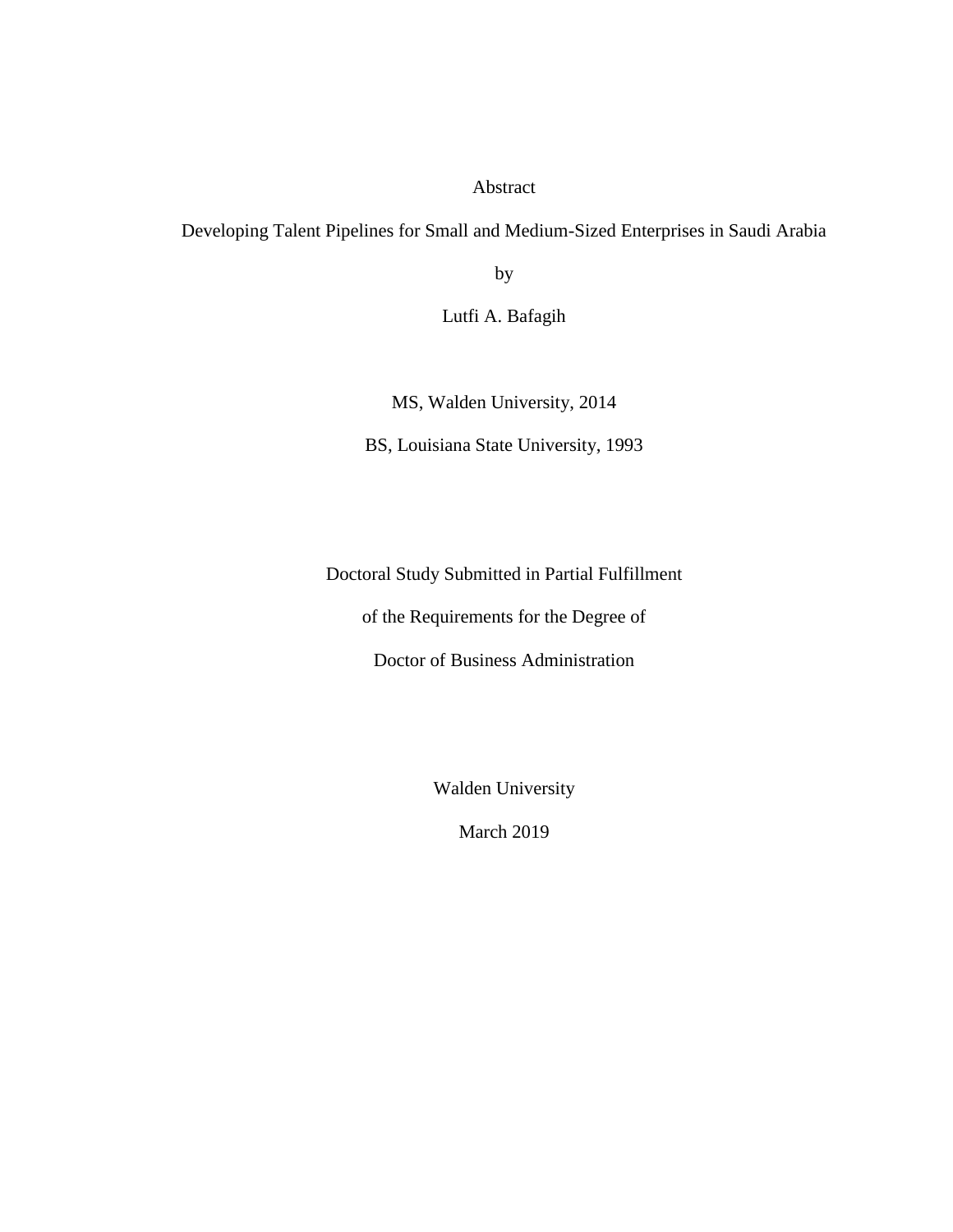Abstract

Firms lose strategic business opportunities to create sustainable growth because leaders do not establish talent pipelines. The purpose of this multiple case study was to explore strategies used by the leaders of Saudi firms to develop talent pipelines. The conceptual framework for this study was the resource-based view. The overarching question that guided this study explored strategies business leaders in small and medium-sized enterprises in Saudi Arabia used to establish talent pipelines to create sustainable growth. Data were collected from semistructured interviews with 8 business leaders of 4 firms operating in western Saudi Arabia and a review of company documents. The business leaders had successful experience and knowledge in talent and performance management. Data were analyzed using inductive and deductive content analysis. The results revealed 4 strategies business leaders in small and medium-sized enterprises in Saudi Arabia used: hiring the right people, establishing a performance management system, differentiating employees based on performance, and implementing employee retention strategies. The implications of this study for positive social change include reducing unemployment rates among Saudi nationals, growing Saudi workers' capabilities, and increasing Saudi families' standard of living.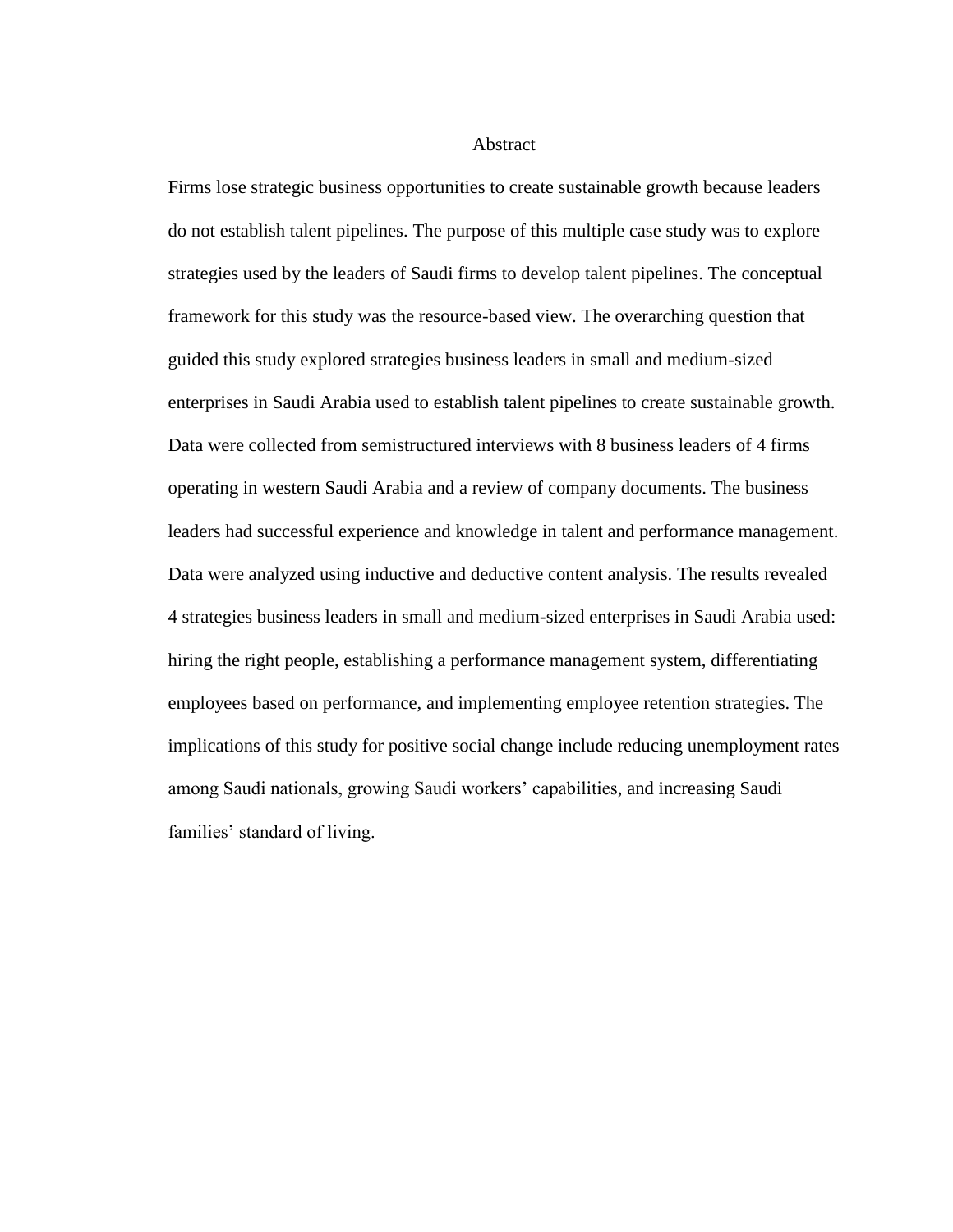### Developing Talent Pipelines for Small and Medium-Sized Enterprises in Saudi Arabia

by

Lutfi A. Bafagih

MS, Walden University, 2014

BS, Louisiana State University, 1993

Doctoral Study Submitted in Partial Fulfillment

of the Requirements for the Degree of

Doctor of Business Administration

Walden University

March 2019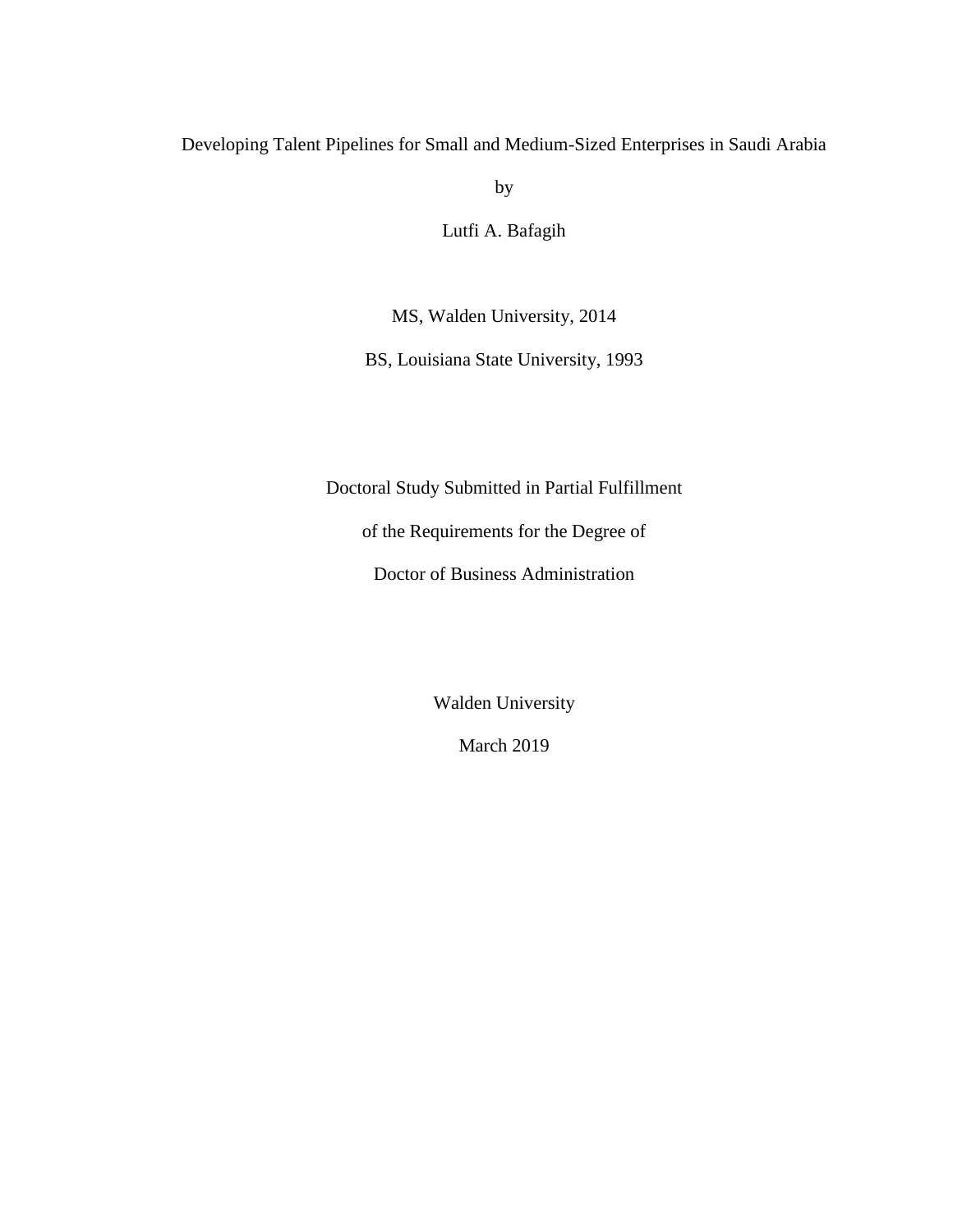#### **Dedication**

I thank God for giving me the inspiration and strength to go through this challenging learning experience. I dedicate this study to the people who encouraged and gave me hope throughout this very challenging journey. First, I dedicate this study to my parents Abdulrahman and Asma Bafagih. Thank you mom and dad for your love and support. To my lovely wife Maylad, you were always there for me with love and encouragement. Thank you for being by my side during all those difficult days, you never gave up on me. To my mentor and dear friend Mahfoodh Mubarak, thank you for your support and encouragement. Your coaching helped me see the light at the end of the tunnel. Finally, to my two sisters and all my children, I love you all.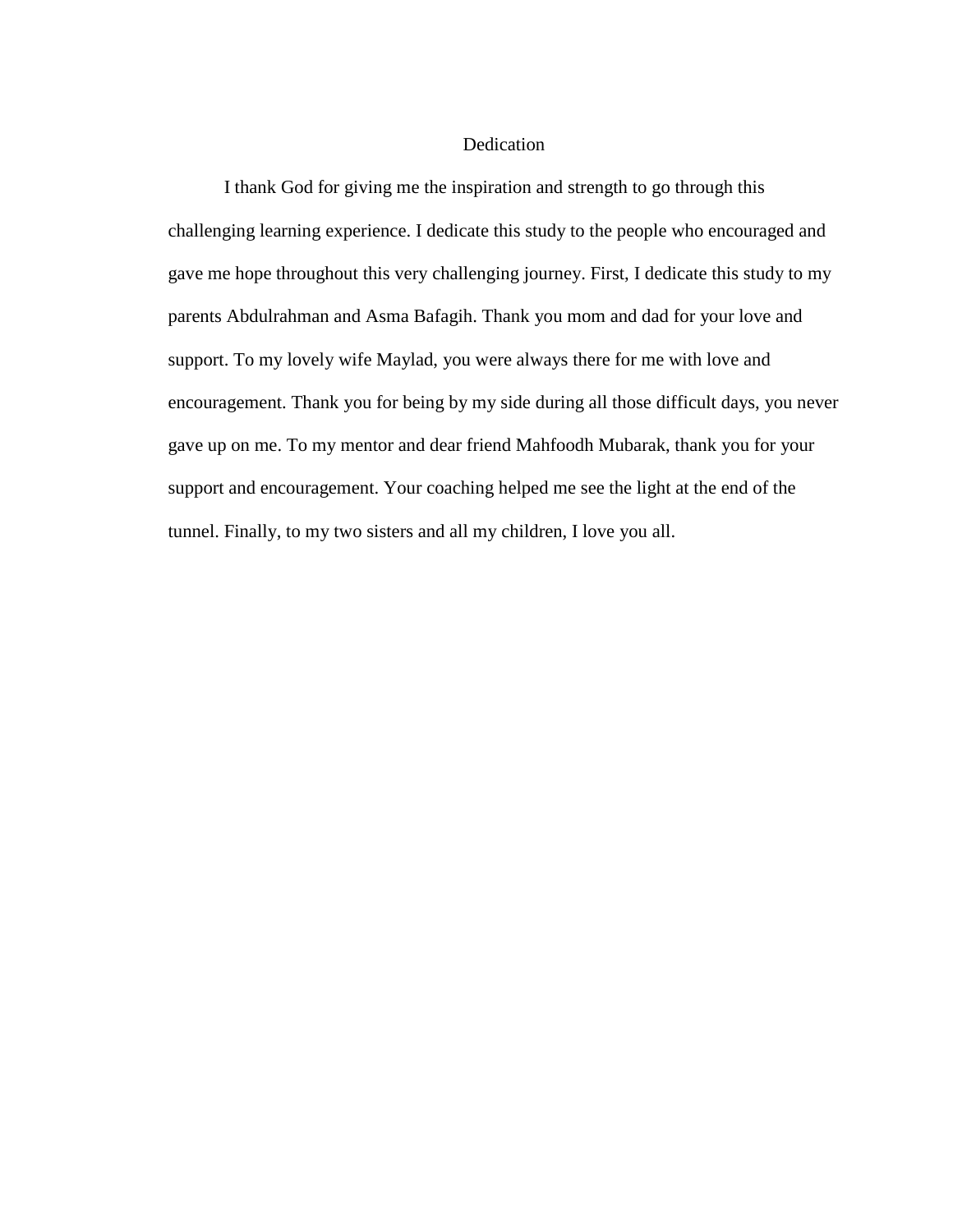#### Acknowledgments

I want to take this opportunity to acknowledge and thank my chair and my second committee member. Dr. Arthur Johnson provided continuous support, encouragement, and inspiration. I appreciate his effort and time that made it possible for me to complete my study. Dr. Jorge Gaytan provided rapid reviews and valuable feedback that prompted me to search deeper and expand my perspective. Thank you both for guiding me through this transformative journey, I could not have made it without your guidance and support.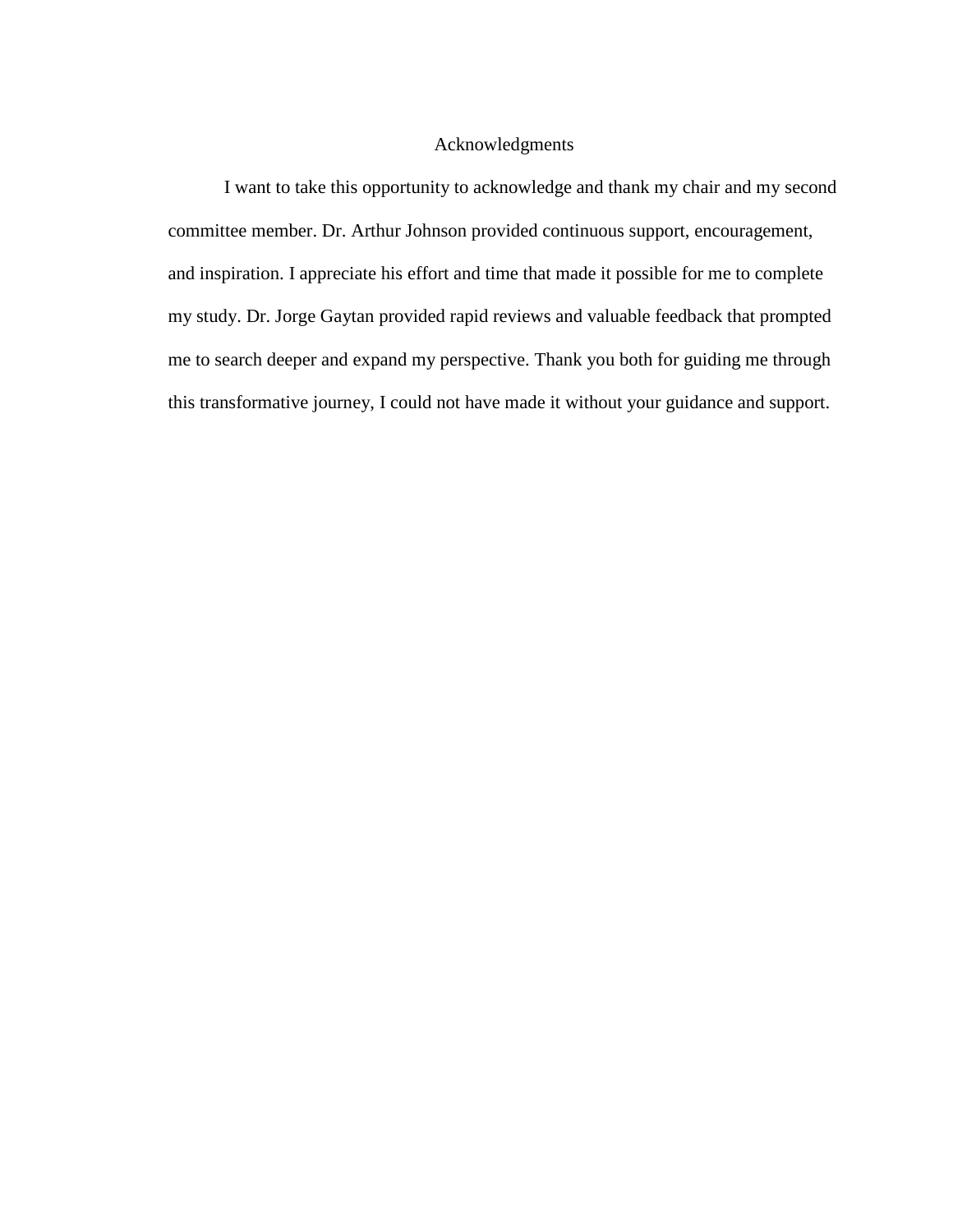# Table of Contents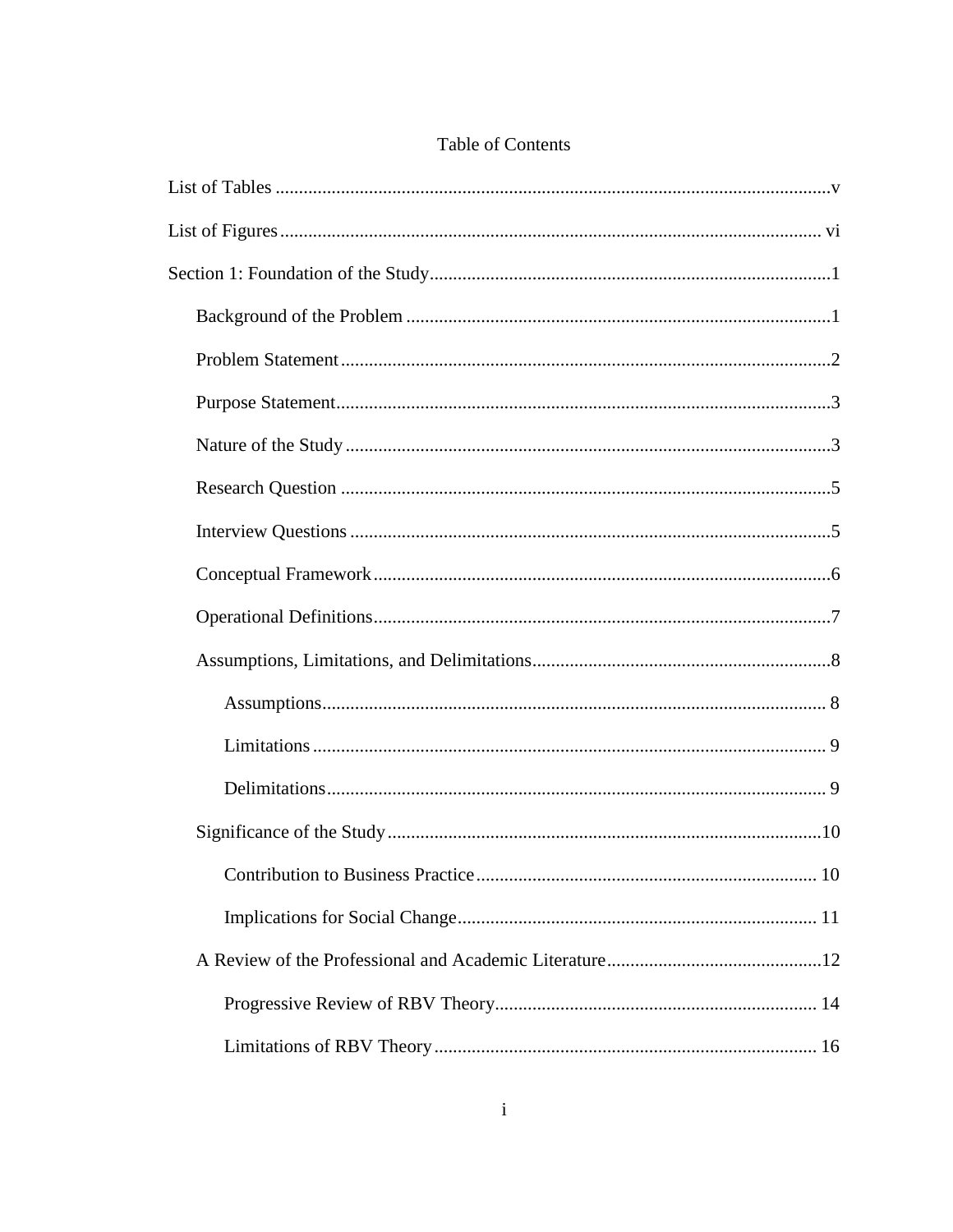| RBV Perspective on Homegrown Talent Versus Acquired Talent  19       |  |
|----------------------------------------------------------------------|--|
|                                                                      |  |
|                                                                      |  |
|                                                                      |  |
| Effective Practices for Developing Talent Pipelines Based on RBV  27 |  |
|                                                                      |  |
|                                                                      |  |
|                                                                      |  |
|                                                                      |  |
|                                                                      |  |
|                                                                      |  |
|                                                                      |  |
|                                                                      |  |
|                                                                      |  |
|                                                                      |  |
|                                                                      |  |
|                                                                      |  |
|                                                                      |  |
|                                                                      |  |
|                                                                      |  |
|                                                                      |  |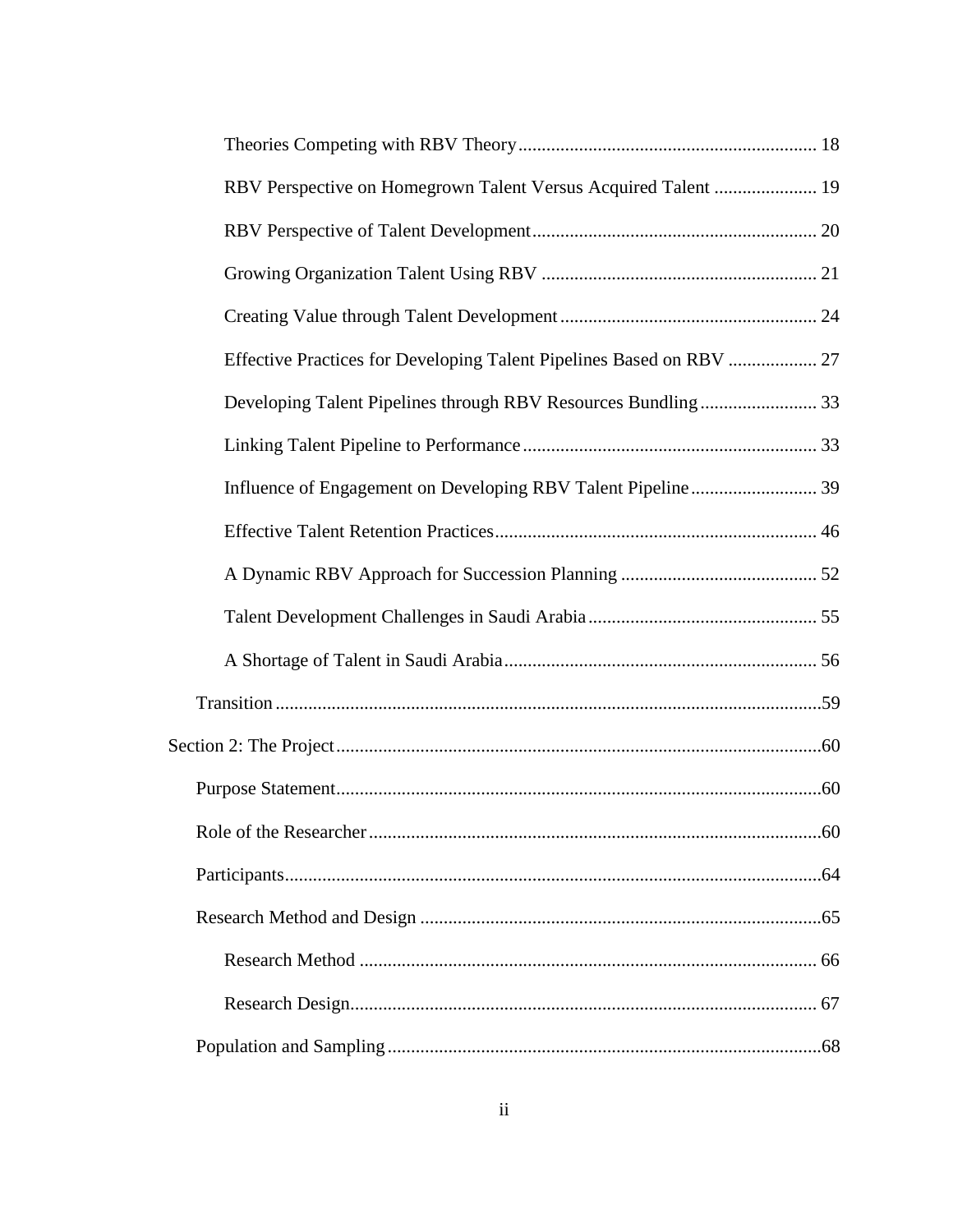| Theme 4: Implementing Employee Retention Strategies.  101 |  |
|-----------------------------------------------------------|--|
|                                                           |  |
|                                                           |  |
|                                                           |  |
|                                                           |  |
|                                                           |  |
|                                                           |  |
|                                                           |  |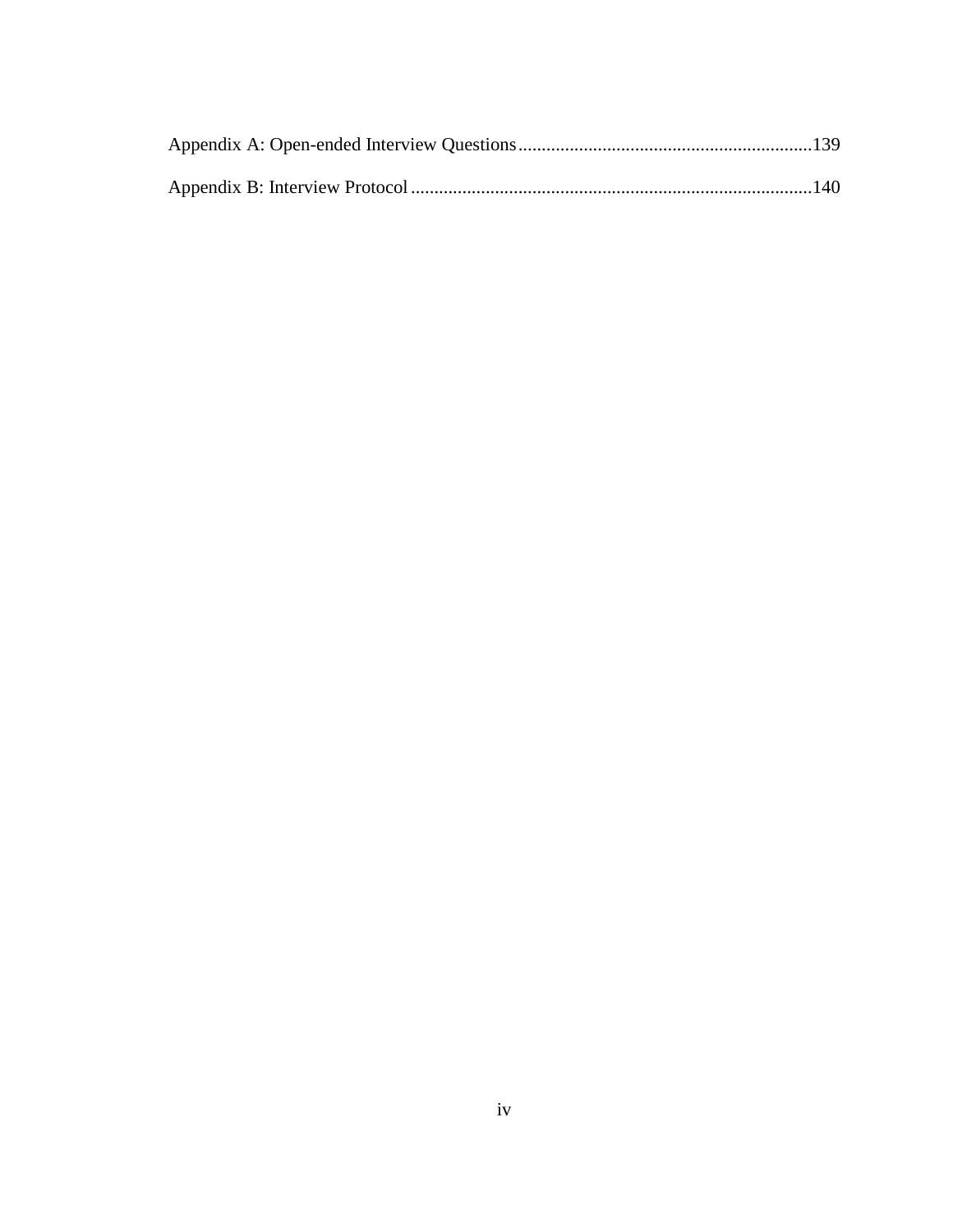## List of Tables

<span id="page-11-0"></span>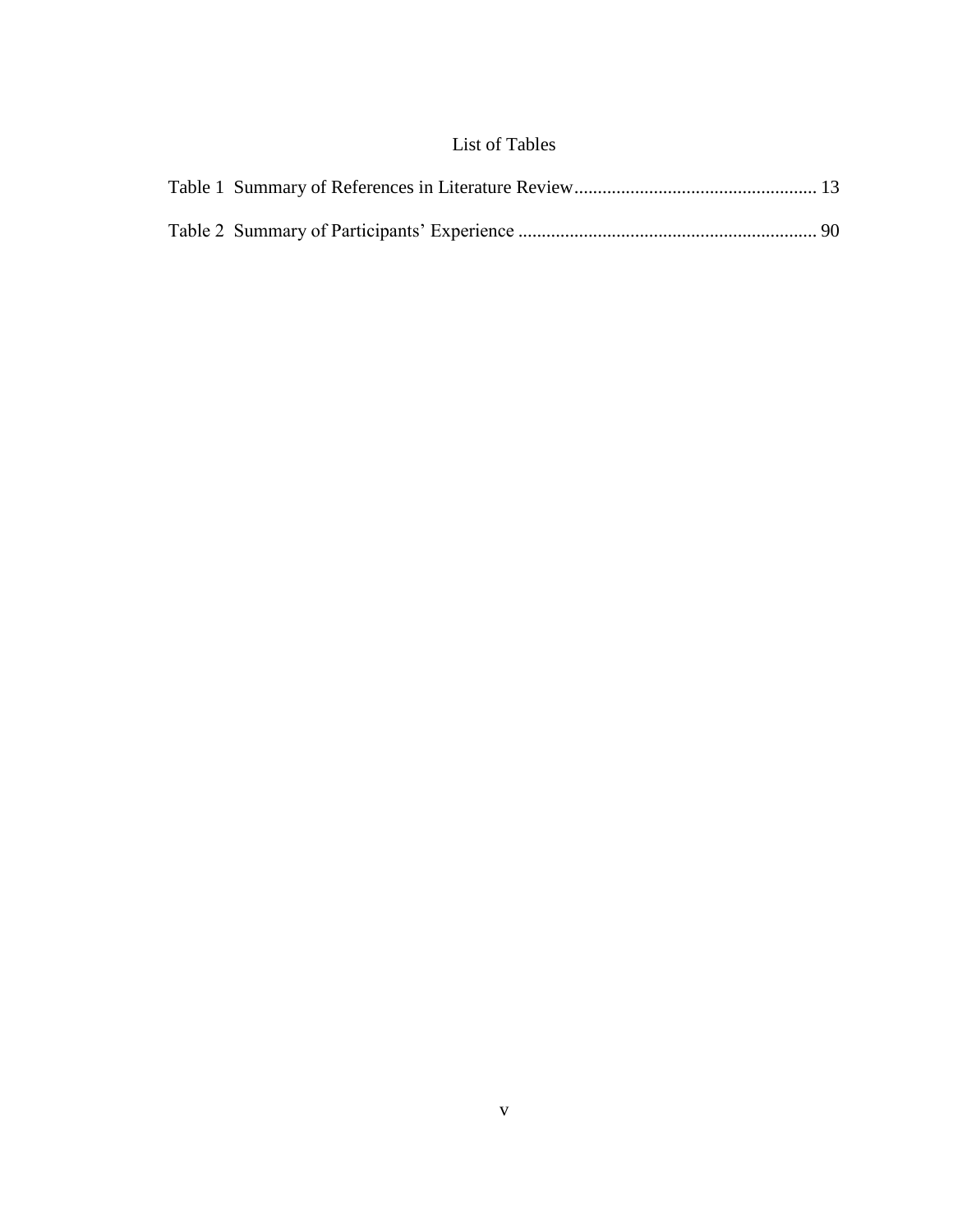# List of Figures

<span id="page-12-0"></span>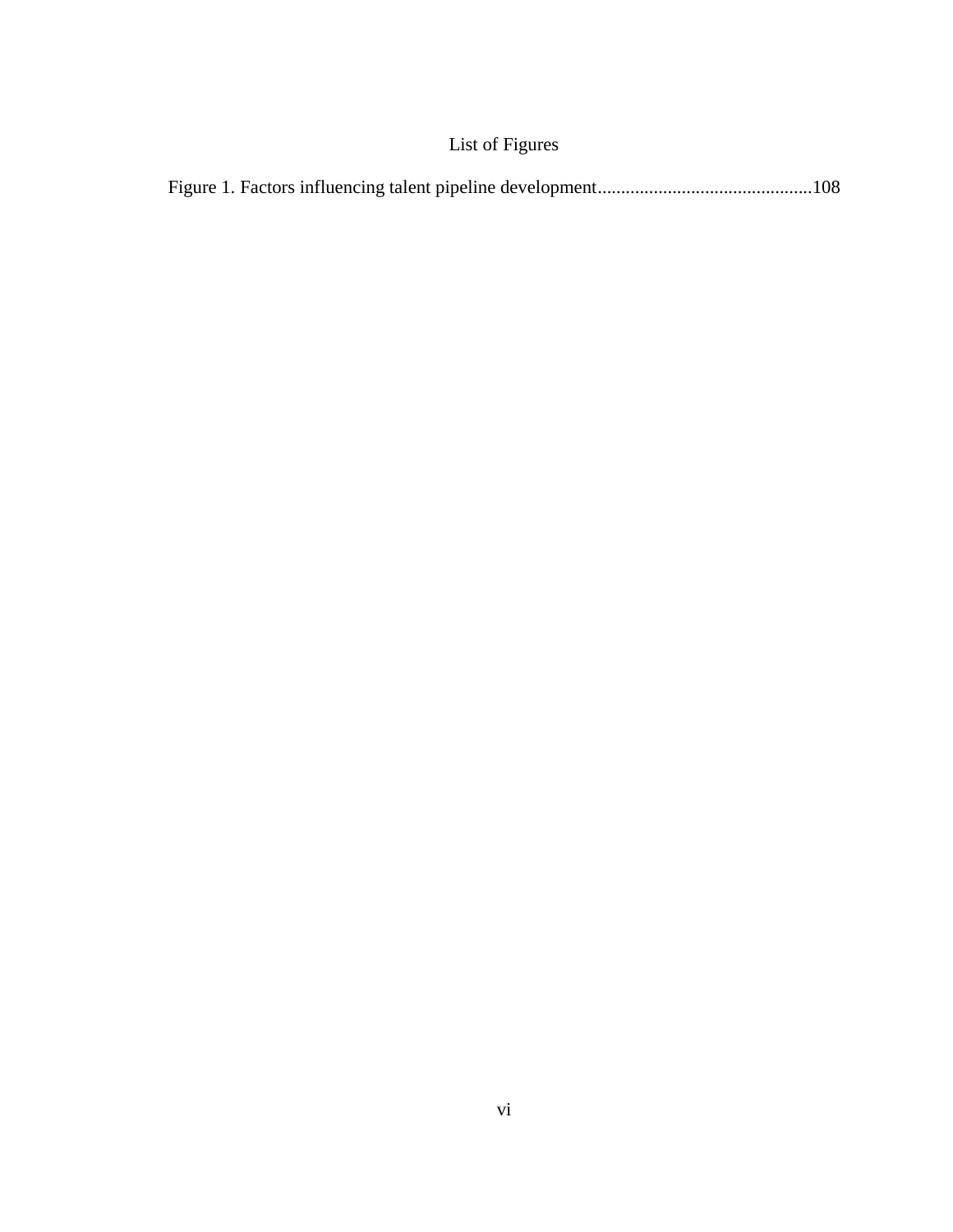#### Section 1: Foundation of the Study

<span id="page-13-0"></span>The primary source of competitive advantage in an organization is its human capital talent (Nijs, Gallardo-Gallardo, Dries, & Sels, 2014). Firms cannot create competitive advantage by relying on developing products, technology, and financial capability (Davis & Simpson, 2017). Business leaders and human resource (HR) professionals understand that they can no longer survive without developing talent. Though leaders know that developing organizational talent is the way to establish longterm success (Davis & Simpson, 2017), leaders still face challenges to develop talent (Dutta, 2015).

#### **Background of the Problem**

<span id="page-13-1"></span>Talent management has gained attention since the 1990s (Al Ariss, Cascio, & Paauwe, 2014). Business leaders have paid significant attention to developing talent pipelines because they believe that organizational talent is a renewable resource that no other organization can copy (Dutta, 2015). Consequently, talent has become a significant source of competitive advantage for an organization (Davis & Simpson, 2017). However, business leaders' attention to talent has created competition for talent among organizations, leading to a shortage for talent (Suseno  $\&$  Pinnington, 2017). In addition, firms suffer from shortages of talented people to manage divisions and functions and lead organizations (Suseno & Pinnington, 2017).

There are several factors contributing to the shortage of talent. One factor is a decrease in employee engagement (Dutta, 2015). Low employee engagement causes low productivity, which requires firms to increase the number of people needed to complete a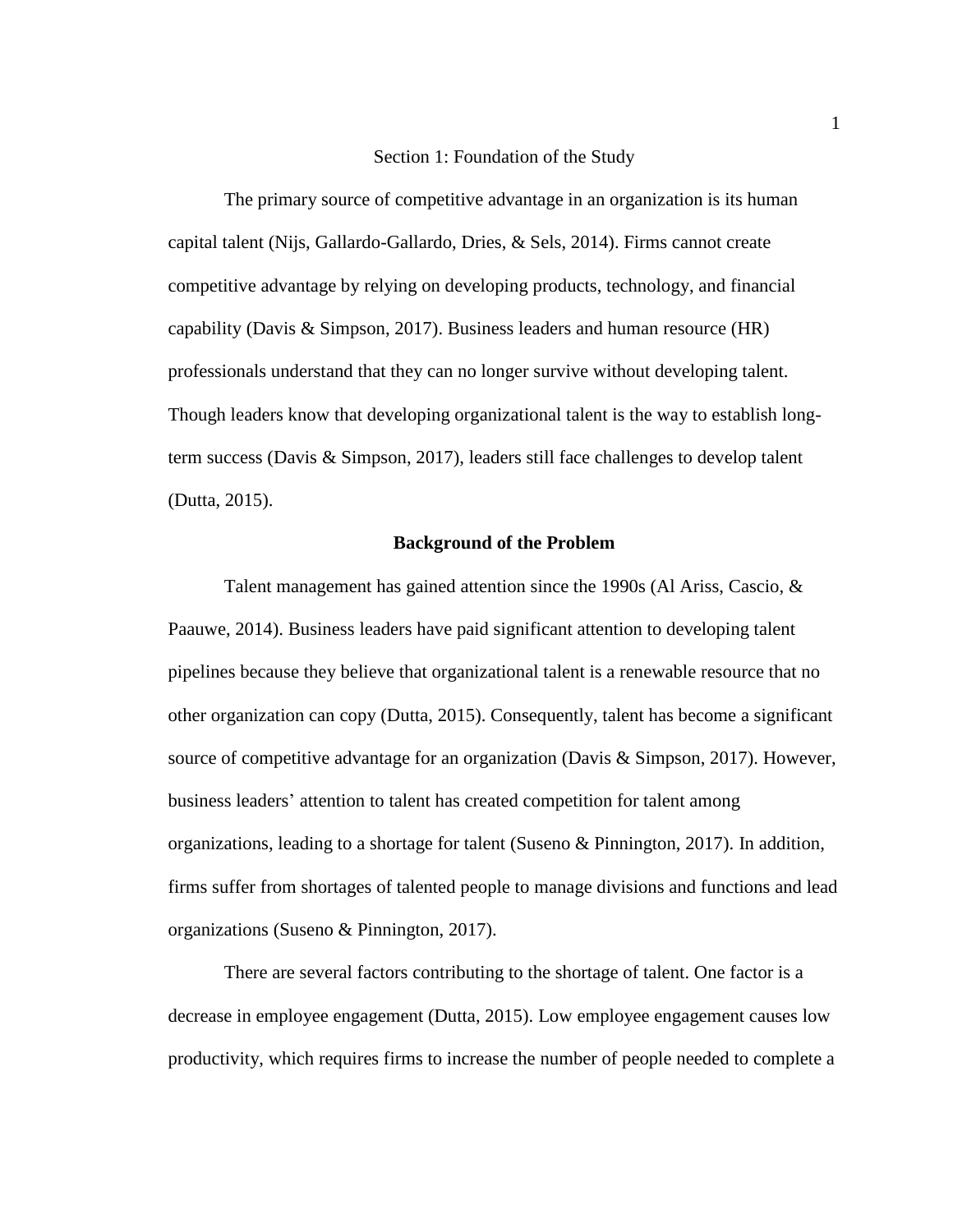job (Barrick, Thurgood, Smith, & Courtright, 2014). Small and medium enterprises' attention for talent is another factor contributing to the talent shortage (Suseno & Pinnington, 2017). Before the 1990s, only major conglomerates focused on acquiring talent. However, after the 1990s, talent professionals observed growing attention for talent in small and medium enterprises (Al Ariss et al., 2014). Finally, increase in employee mobility is also a significant factor contributing to the shortage of talent (Suseno & Pinnington, 2017).

Because of talent shortages, there is competition for talent (Suseno & Pinnington, 2017). Firms seeking to create competitive advantage in the marketplace must focus on attracting, developing, and retaining talent (Dutta, 2015). However, despite the broad attention that talent management has gained since the 1990s, some organizations have had difficulty implementing talent management programs (Al Ariss et al., 2014). Effective implementation of talent management programs requires firms to focus on developing talent pipelines through establishing performance systems, improving employee engagement, and increasing employee retention (Dutta, 2015).

#### **Problem Statement**

<span id="page-14-0"></span>Firms lose strategic business opportunities to create sustainable growth because do not establish talent pipelines (Al Ariss et al., 2014). Additionally, there is a projected shortage of 40 million talented people across the world in the next two decades (Lanvin & Evans, 2014). The general business problem is that businesses do not establish talent pipelines to create sustainable growth. The specific business problem is that some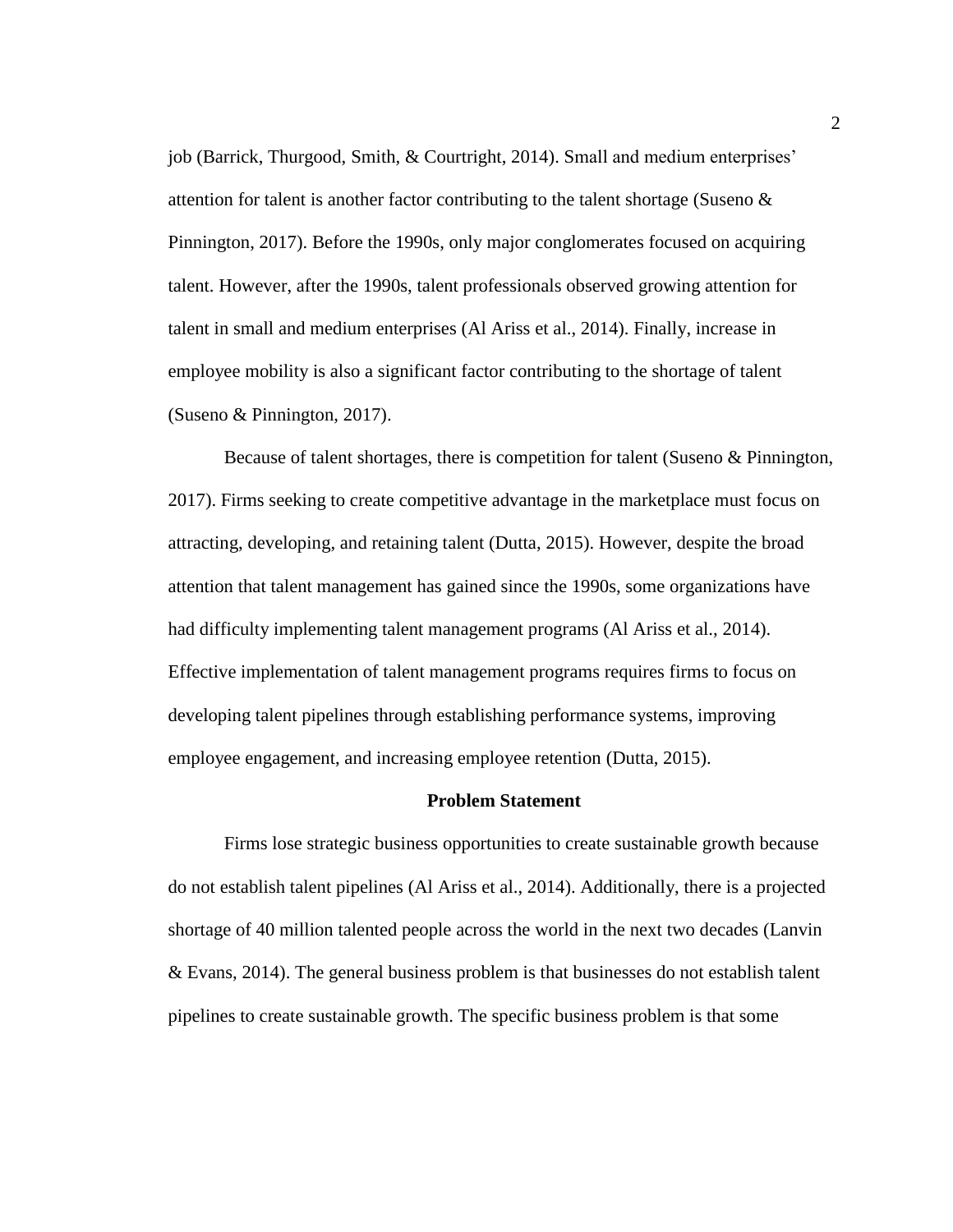business leaders in small and medium enterprises in Saudi Arabia do not to establish talent pipelines to create sustainable growth successfully.

#### **Purpose Statement**

<span id="page-15-0"></span>The purpose of this qualitative multiple case study was to explore strategies business leaders in small and medium enterprises in Saudi Arabia used to establish talent pipelines to create sustainable growth. The target population consisted of HR leaders working in four small and medium enterprises located in western Saudi Arabia with successful experience in the design, implementation, and management of a talent pipeline. The population was appropriate for this study because researchers have indicated that organizations that establish talent pipelines can maintain sustainable growth (Al Ariss et al., 2014; Collings, 2014; Dutta, 2015). The implication for positive social change includes the potential to reduce the talent shortage in the Saudi labor market. Furthermore, talent development professionals may use the results of this study to strengthen the employer–employee relationships, increasing employee tenure that can improve unemployment rates among Saudi nationals and reduce dependence on expatriates.

#### **Nature of the Study**

<span id="page-15-1"></span>Researchers use the qualitative research method to explore social behavior and study complex behavioral phenomena because it helps them understand social behavior (Isaacs, 2014). The qualitative research method was an appropriate method for this study because the goal was to explore social behavior and phenomena, as I explored strategies business leaders in small and medium enterprises in Saudi Arabia used to establish talent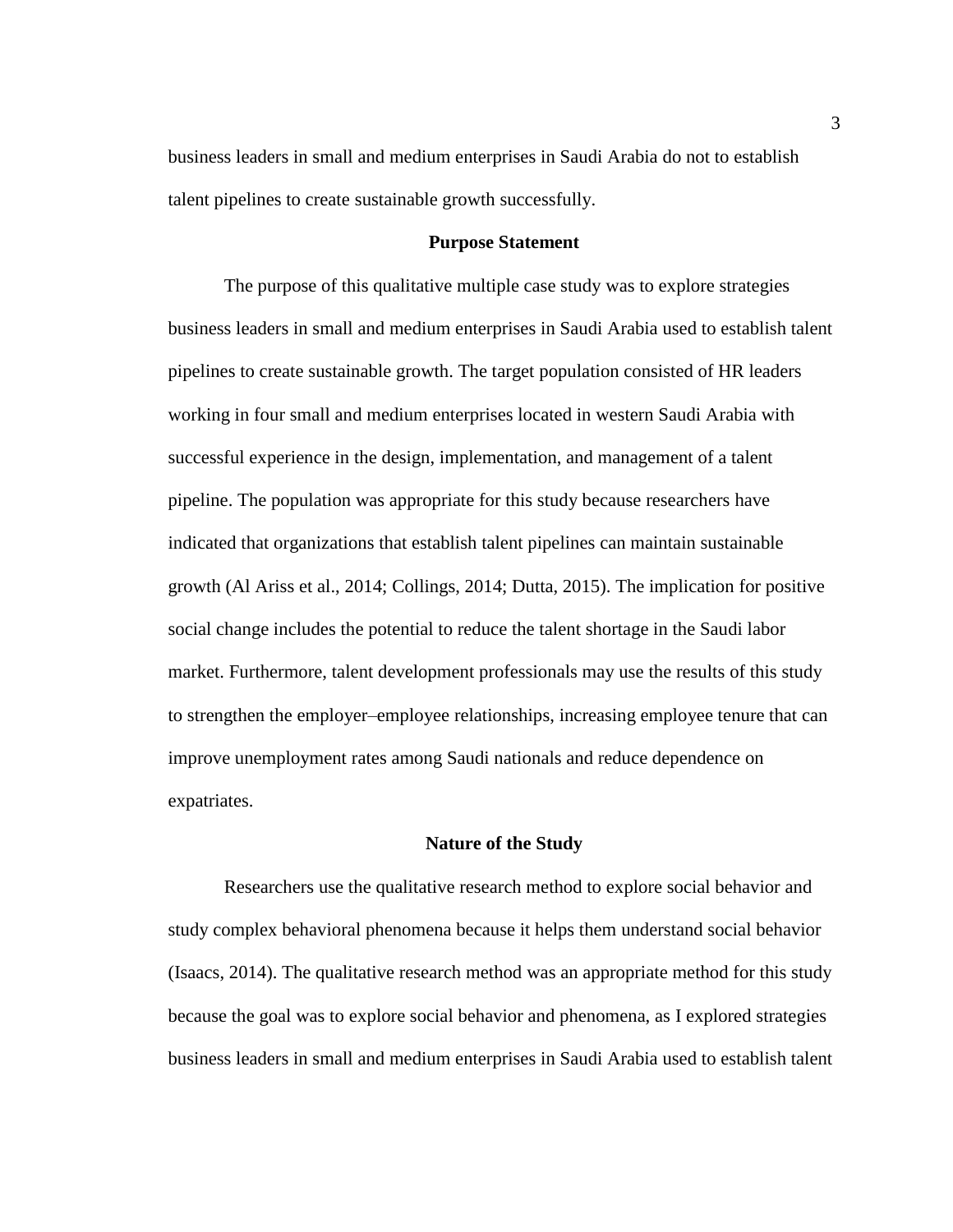pipelines to create sustainable growth. In contrast, the purpose of the quantitative research method is deductive reasoning among variables (McCusker & Gunaydin, 2015). The quantitative method was not appropriate for this study because the study did not involve deductive reasoning among variables. Additionally, mixed methods are used for exploratory and explanatory purposes with findings supported by surveys (Hong, Pluye, & Hong, 2014). The mixed method was not appropriate for this study because the goal was not to support the findings with surveys. The qualitative method was chosen over the quantitative and mixed methods because this study involved exploring a business phenomenon in the context of the social surroundings of an organization.

A case study was the design for this research study. Four qualitative designs may have been appropriate for this study, which were case study, phenomenological, narrative, and ethnographic. Researchers use a case study design to explain human behavior within the confined context of the case or cases (Yin, 2014). Conversely, the purpose of phenomenological design is to understand human behavior through studying the individuals' lived experiences (Quick  $\&$  Hall, 2015). Narrative inquiry is a qualitative design that uses people's stories to understand human behavior. In the narrative inquiry, researchers analyze stories to give meaning to people's experiences and perceptions by looking into actions and events told in stories (Wang & Geale, 2015). Finally, an ethnographic inquiry is a qualitative design that refers to studying people's behavior in their everyday context or by participating in social interactions with people with the aim to understand human behavior and give meaning to their experiences and perceptions (Brooks & Alam, 2015).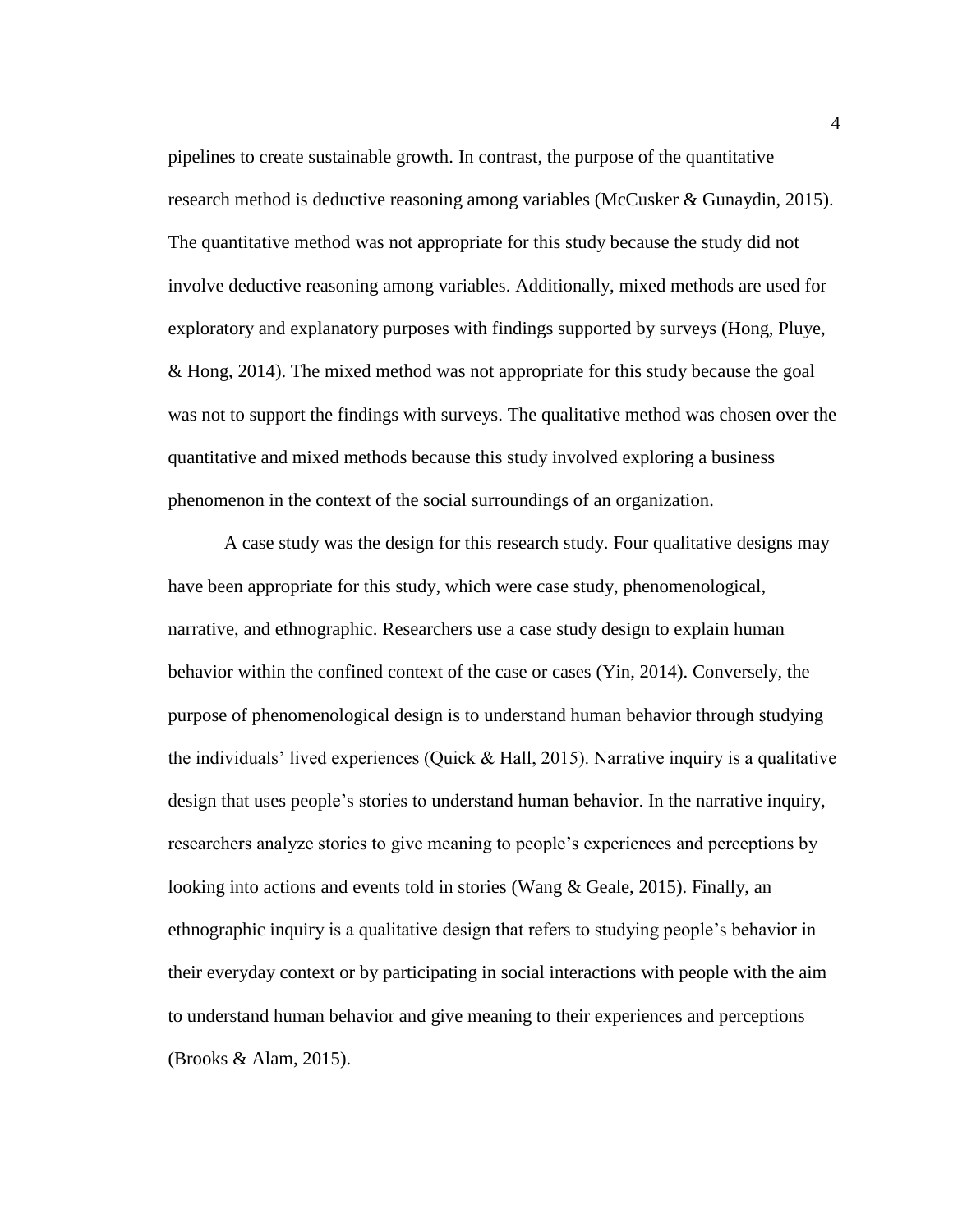A phenomenological design did not meet the needs of this study to seek information from the lived experiences of participants. Similarly, the narrative design was not an appropriate design because this study did not involve understanding human behavior through analyzing people's stories. Additionally, ethnographic design did not meet the needs of this study because this study did not involve interacting with participants in social settings to understand their behavior. The case study was an appropriate design because the goal was to understand how business leaders develop talent pipelines within the context of their organizations.

#### **Research Question**

<span id="page-17-0"></span>The overarching question that guided this study was: What strategies do business leaders in small and medium enterprises in Saudi Arabia use to establish talent pipelines to create sustainable growth?

#### **Interview Questions**

- <span id="page-17-1"></span>1. What processes do you use to develop a talent pipeline that supports your organization's business needs?
- 2. How do you determine your organization's future talent requirements?
- 3. How do you select candidates for your talent pipeline?
- 4. How do you develop a talent pipeline that contributes to developing a constant flow of leaders for the organization?
- 5. How do you align your talent pipeline development process with your organization goals?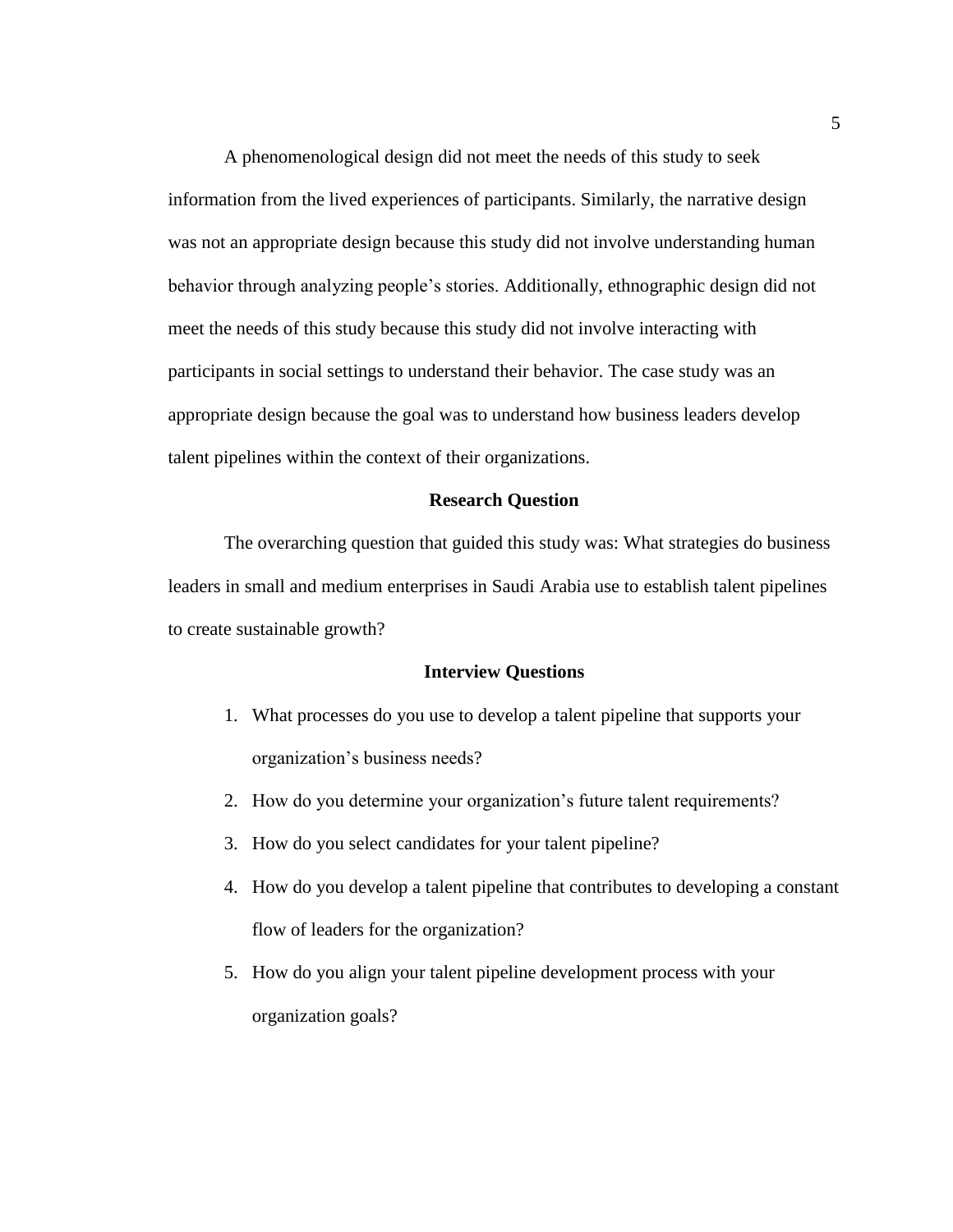- 6. How do you develop the technical and soft skills of your talent pipeline candidates?
- 7. What recruitment processes do you use to attract talent that can contribute to establishing your talent pipeline?
- 8. What processes do you use to reduce the loss of organization talent?
- 9. How do you maintain the talent pipeline to ensure that your organization's talent meets your future business needs?
- 10. How do you assess the effectiveness of your organization's talent pipeline?
- 11. Is there anything you would like to say that I have not asked you regarding strategies you used to establish talent pipelines to create sustainable growth successfully?

#### **Conceptual Framework**

<span id="page-18-0"></span>The purpose of this multiple case study was to explore strategies business leaders in small and medium enterprises in Saudi Arabia used to establish talent pipelines to create sustainable growth. The resource-based view (RBV) theory was a suitable conceptual framework for this study because it included a lens to understand how business leaders have successfully developed talent pipelines. Birger Wernerfelt developed the RBV theory in 1984. Wernerfelt (1984) indicated that firms should look internally to create a competitive advantage. Wernerfelt also suggested that firms can only create sustainable growth when they possess resources that are valuable, rare, inimitable, and not substituted. Thus, organizations must develop their internal talent to attain sustainable growth.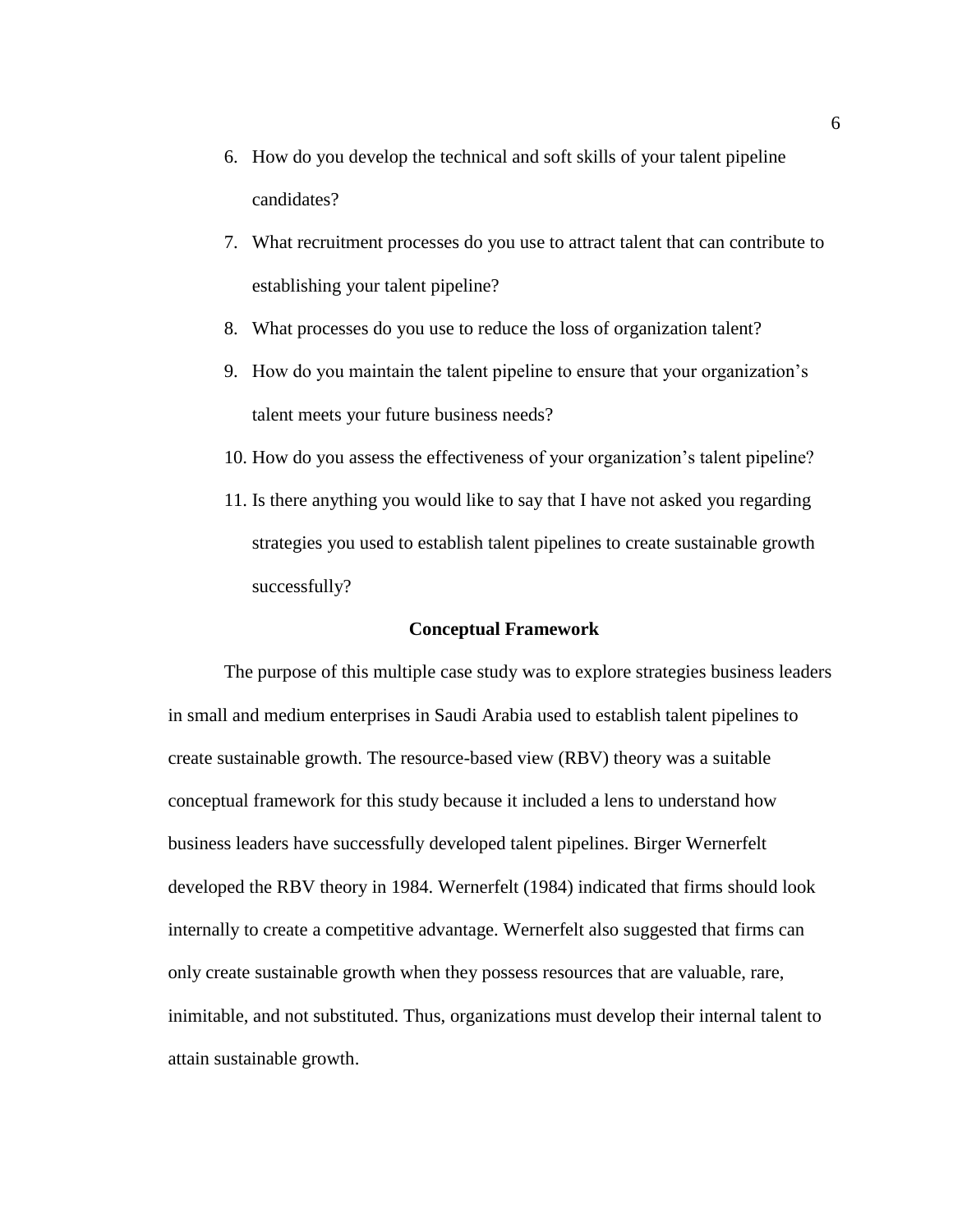RBV was also suitable for this study because it is central to the development of human resources management (HRM), and sustainable growth relates to the resources an organization possesses (Dutta, 2015). Moreover, each firm has a unique combination of resources that includes people skills, assets, capabilities, and organization processes (Mensah, 2015). Business leaders should use these unique resources to develop talent, thus creating sustainable growth (Mensah, 2015).

#### **Operational Definitions**

<span id="page-19-0"></span>This section contains definitions for several terms frequently used within this study. The goal was to define terms that may not be known to those outside of HR. The defined terms have contextual meanings regarding developing talent pipeline.

*Employer branding:* Employer branding is the image established by the employer in the form of economic, functional, psychological, and social benefits to attract and retain employees (Sengupta et al., 2015).

*People equity:* People equity is the combination of three elements: the degree to which employees' efforts synchronize with the vision, the extent firms use people's knowledge, skills, and experiences to deliver the vision and degree of employee satisfaction and commitment (Schiemann, 2014).

*Psychological contract:* Psychological contract is the individuals' beliefs about their obligations and fulfillment of these obligations on one side and the perception of the career and financial promises and their fulfillment from the other side (Sonnenberg, Van Zijderveld, & Brinks, 2014).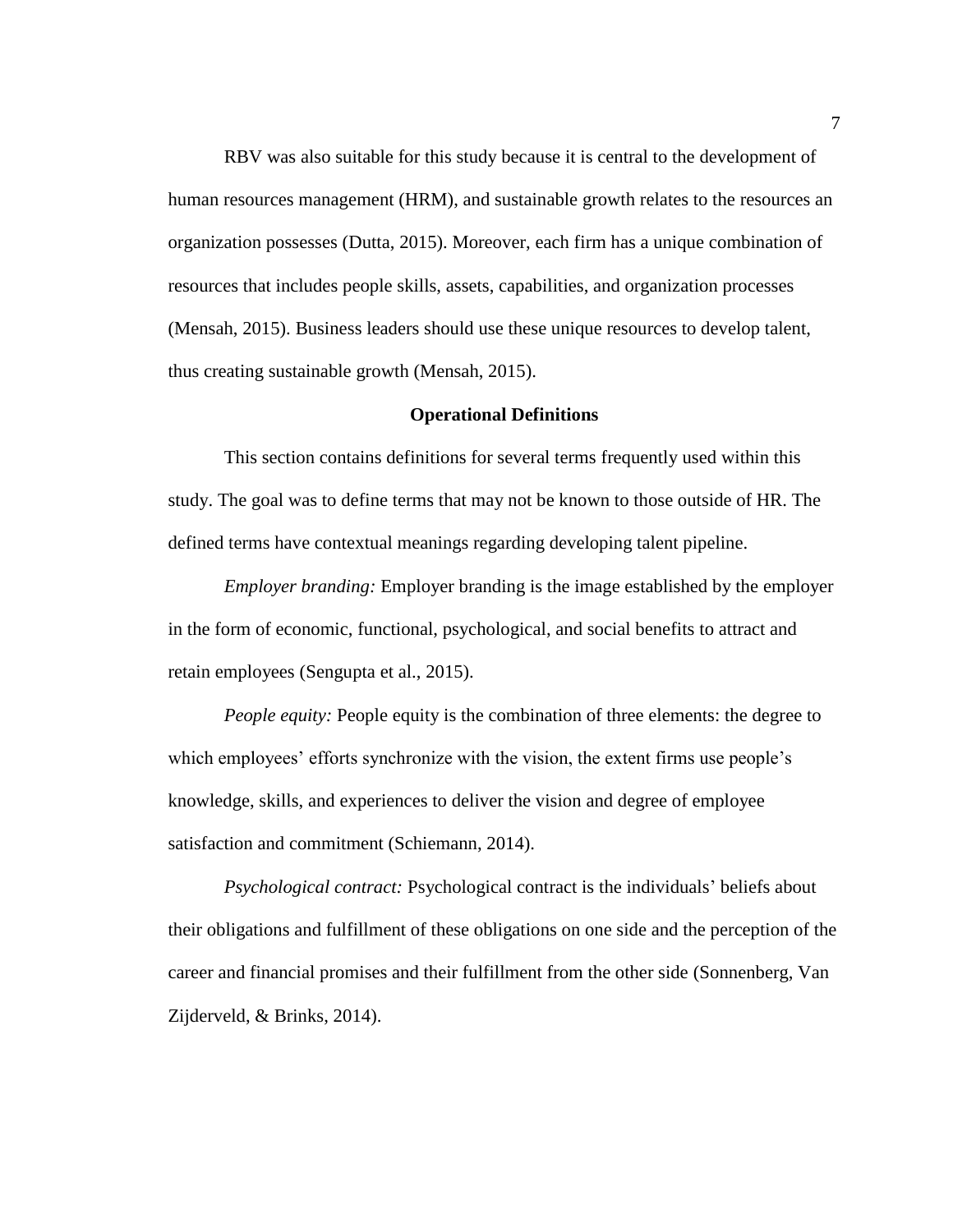*Succession planning:* Succession planning is a systemic process aimed at minimizing the existing or anticipated gap in leadership talent through developing a pipeline of talented leaders (Alter, 2013).

*Talent management:* Talent management is a set of activities and processes that involve a systemic approach to identify key positions, selecting the right people with high potential to grow in the future, developing the capabilities of these high potentials, and retaining these high potentials in the organization (Al Ariss et al., 2014).

#### **Assumptions, Limitations, and Delimitations**

#### <span id="page-20-1"></span><span id="page-20-0"></span>**Assumptions**

Assumptions stem from the researcher's view on how to conduct the study (Preston & Barnes, 2017). Assumptions give depth to research questions (Hasanzadeh et al., 2017). The knowledge, understanding, and beliefs of the researcher significantly determine the assumptions made by the researcher (Hasanzadeh et al., 2017). Five identifiable assumptions exist for this study. The first assumption was that the number of HR leaders available in each of the selected cases were sufficient to reach saturation. The second assumption was that the selected HR leaders responded honestly and felt comfortable to share their experience. The third assumption was the data collection method and analysis techniques provided valid data, and the fourth assumption was that multiple case study research design applied for investigating talent practices in a natural environment. However, a multiple case study research design met the need of this study for investigating human behavior in a context with defined boundaries (Yin, 2014). The final assumption was that using multiple sources increased reliability (see Yin, 2014).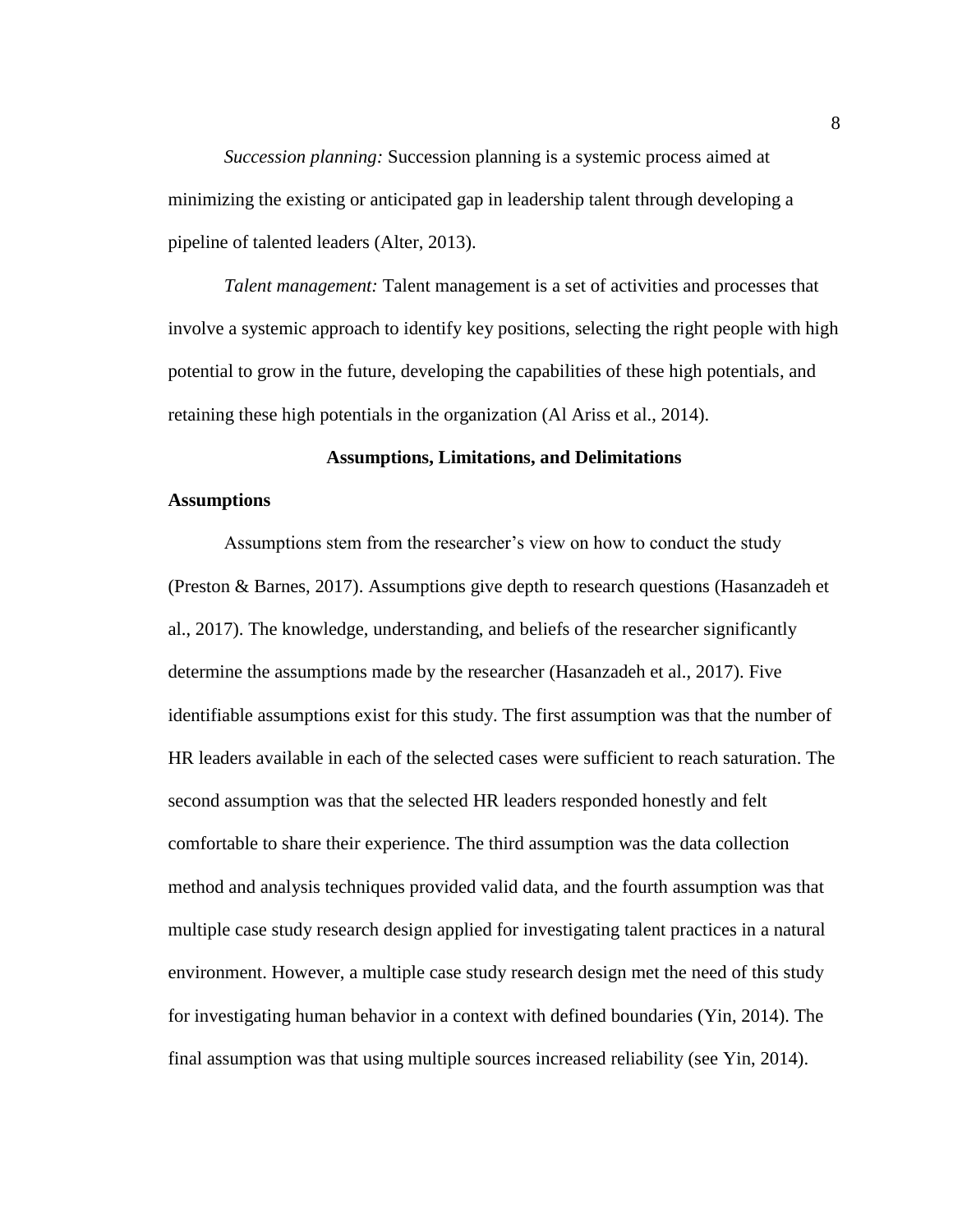#### <span id="page-21-0"></span>**Limitations**

Every study has a set of limitations, which are research gaps out of the control of the researcher (Yin, 2014). Limitations are also threats to the validity of the study (Hasanzadeh et al., 2017). One key limitation that existed for this study was the small sample size of senior HR executives participating in the study. The small sample size could have limited the generalizability of the results (Yin, 2014). A small sample size creates a threat to the generalizability of the research findings to other contexts (Barratt, Ferris, & Lenton, 2015). Another limitation of the study was the availability of senior HR executives with talent management experience in the Arab Gulf. As indicated by Sidani and Al Ariss (2014), the Arab Gulf market suffers from a shortage of senior HR executives with talent management experience.

#### <span id="page-21-1"></span>**Delimitations**

Delimitations are the boundaries of the study (Yin, 2014). Delimitations indicate the scope researcher does not include in the study and areas the researcher does not intend to investigate (Hasanzadeh et al., 2017). These delimitations influence the validity and generalizability of the study (Hasanzadeh et al., 2017). The delimitations of this study included studying firms in western Saudi Arabia only. The results of this study may not be transferable to other regions of the country, which may have different economic, demographic, and employment structures. Studying talent development should involve different stakeholders possessing the understanding and the influence on of talent pipeline development such as HR manager, direct managers, and non-HR managers (Mathew, 2015).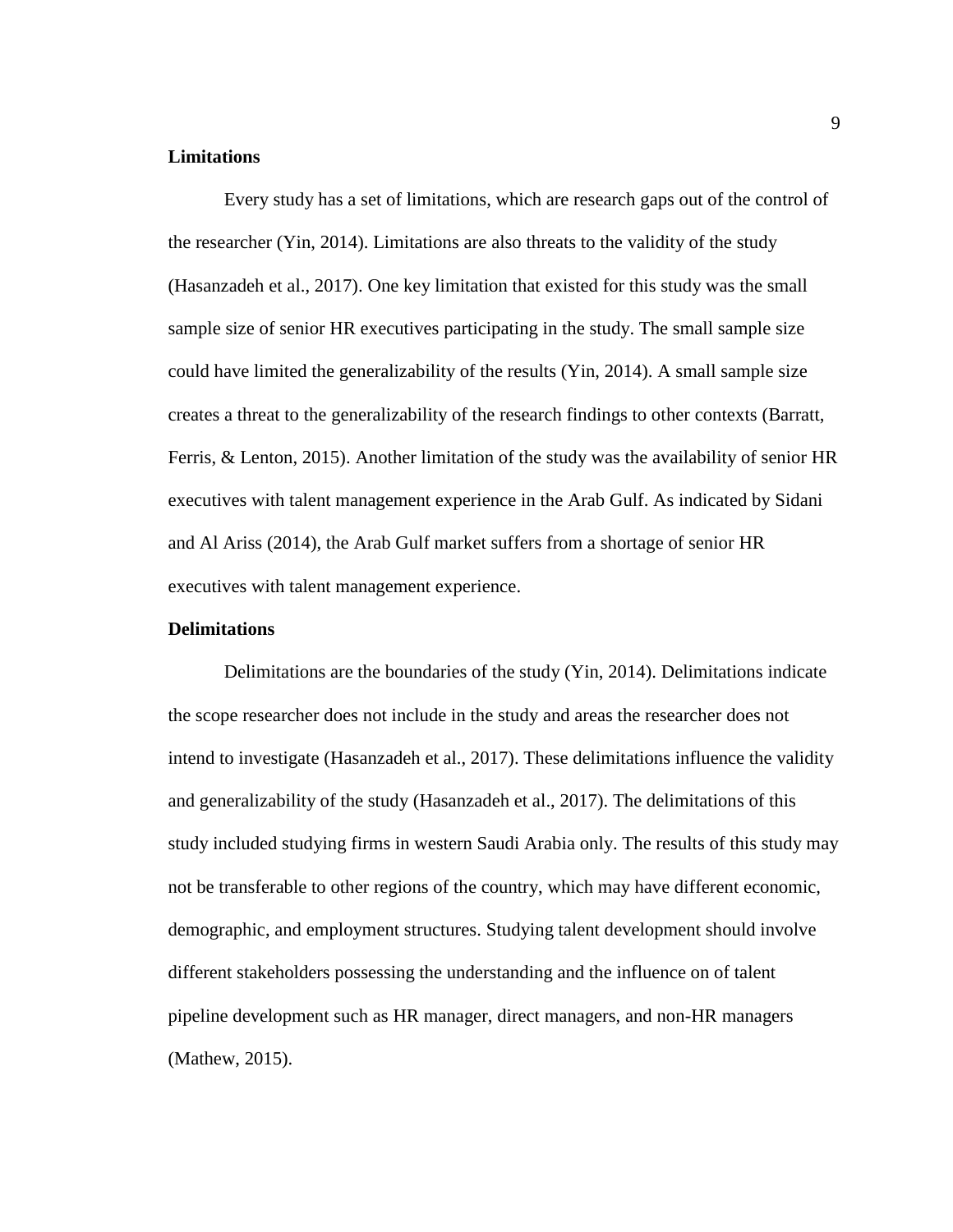This study excluded some talent development stakeholders such as direct managers and non-HR managers. A delimitation of this study was narrowing the sample size using a purposive sampling strategy to include only senior HR executives. The study excluded some talent development stakeholders such as direct managers, non-HR managers, and mid-level HR managers. A third delimitation related to using case study design. The uniqueness of case study research is that researchers can investigate the dynamics of a business phenomenon within a specific setting (O'Cathain et al., 2017). Researchers using case study design often build their theory from the bottom up. Researchers try to describe the theory within a case and then raise the level of generality (O'Cathain et al., 2017).

As an additional delimitation, RBV theory's characteristics did not include an explanation of the influence of management systems and organizational relationships on developing talent (Kaufman, 2015). Thus, findings from this study may not be transferable to organizations that lack adequate management systems. The potential findings from this study may not explain the fact that some organizations with talented employees do not create sustainable growth because of inadequate management systems or weak organizational relationships.

#### **Significance of the Study**

#### <span id="page-22-1"></span><span id="page-22-0"></span>**Contribution to Business Practice**

Business leaders in small and medium enterprises in Saudi Arabia can use the results of this study to establish talent pipelines and create sustainable growth. Using the findings, conclusions, and recommendations of this study, business leaders can contribute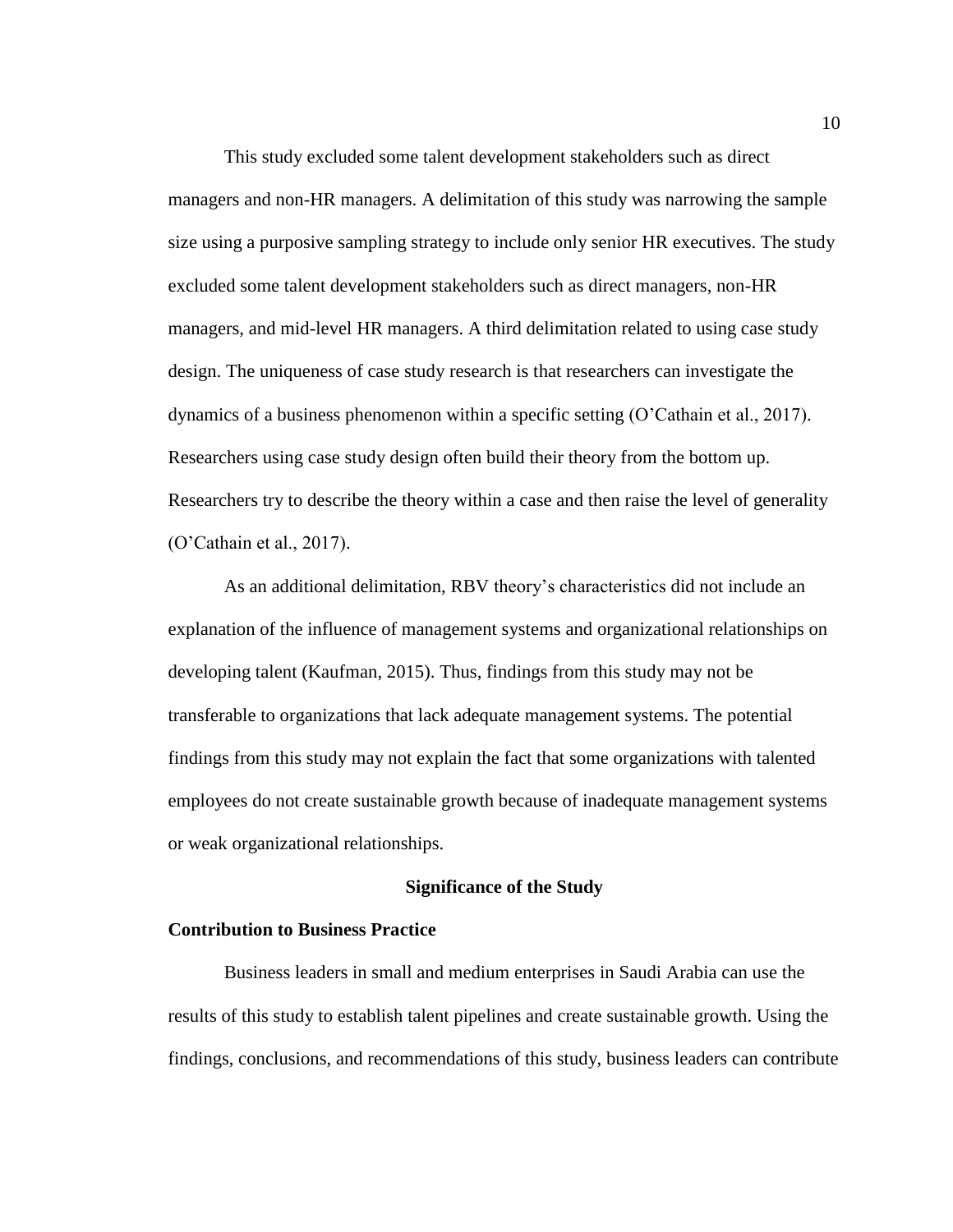to the advancement of talent pipeline development for businesses in Saudi Arabia. A talent pipeline is an essential factor for creating sustainable growth (Mensah, 2015). HR practitioners have indicated that the output of talent management programs is to establish effective talent pipelines and create sustainable growth (Mensah, 2015). Because most of the talent management literature refers to organizations in America and Europe (Sidani  $\&$ Al Ariss, 2014), there is limited research on talent management in the Arab Gulf Cooperative Council, which includes Saudi Arabia, Kuwait, Qatar, Bahrain, and the United Arab Emirates. The contribution of this study was to understand the successful practices used by business leaders working in small and medium enterprises in Saudi Arabia to establish talent pipelines so other leaders can benefit from their expertise.

#### <span id="page-23-0"></span>**Implications for Social Change**

The concept of talent management is new to Saudi Arabia, and there is limited talent management research in the context of the Saudi labor market (Sidani & Al Ariss, 2014). The lack of attention to developing talent pipelines in Saudi Arabia has created a shortage of talent driving Saudi firms to hire foreign labor, leaving some of the Saudi populations without jobs (Nalband  $\&$  Awadh, 2017). Furthermore, researchers have indicated governments could not reduce unemployment using macroeconomic measures alone (Lanvin & Evans, 2014). Governments encourage firms to invest in developing talent to reduce unemployment rates (Lanvin  $\&$  Evans, 2014). Using the findings, conclusions, and recommendations of this study, Saudi business leaders can improve talent development practices in small and medium enterprises in Saudi Arabia. Saudi business leaders can also improve the skills and capabilities of the Saudi labor force and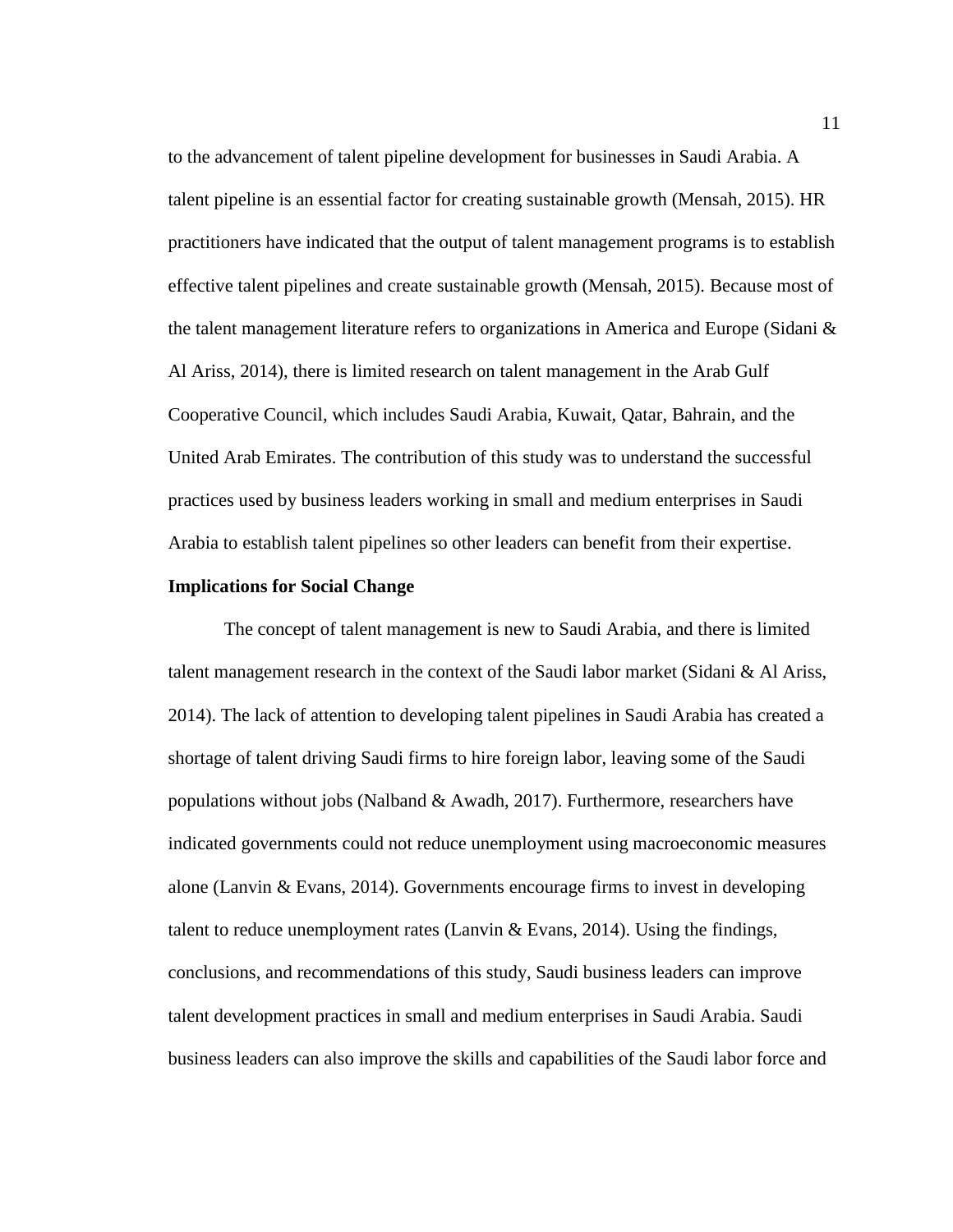increase the opportunities for local Saudi nationals to fill jobs currently filled by foreign expatriates. Because of improved skills and capabilities of the Saudi workforce, Saudi business leaders can increase the local community's employment rate and reduce dependence on foreign labor. The implications for positive social change include influencing the unemployment rates among Saudi nationals, reducing dependence on expatriates, and improving Saudi nationals' standard of living.

#### **A Review of the Professional and Academic Literature**

<span id="page-24-0"></span>The purpose of this qualitative multiple case study was to explore strategies that business leaders in small and medium enterprises in Saudi Arabia used to establish talent pipelines that create sustainable growth. To achieve the purpose of the study, I developed a literature review strategy that provided analysis and evaluation of diverse perspectives on developing talent pipelines. The focus was on conducting a comprehensive and critical analysis of academic sources from 2014–2018 on talent pipeline development. The strategy for reviewing the available literature consisted of a preparation stage that included identifying sources on talent pipeline development from Walden University Library databases, ProQuest, EBSCOhost, Science Direct, Academic Search Complete, SAGE, Thoreau, and Google Scholar to search for sources related. Search terms included the following: *definition of talent management, performance management, Herzberg theory, psychological contract, employee motivation, employee retention, succession planning, employee development, work design,* and *employer branding*.

In the following stage of the literature review strategy, I examined the research on talent pipeline development. Critical analysis of the related academic literature yielded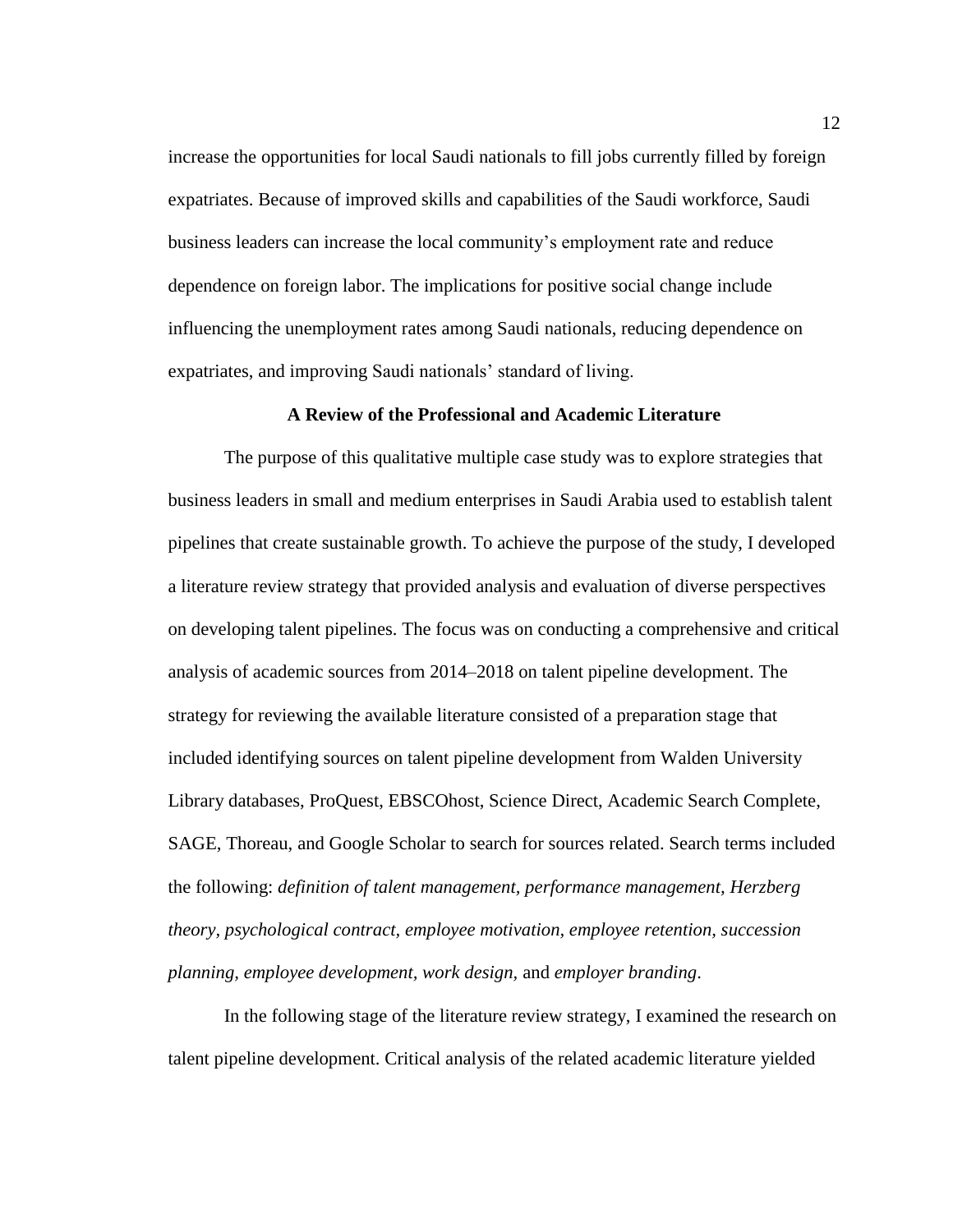insight on effective practices to develop talent pipelines, diverse perspectives on talent management, the link between talent pipelines and a firm's performance, talent pipeline challenges facing Saudi Arabian firms, and influence of psychological contract and employee engagement on talent pipeline development. With this strategy, I developed the foundation to explore ideas on recent practices for developing talent pipelines, linking performance to talent, talent management challenges in Saudi Arabia, the influence of employee motivation on talent management, effective talent retention practices, and effective succession planning practices.

The literature review consisted of 83 articles from 67 different scholarly sources. To ensure scholarship, rigor, and depth, I used a diverse range of journals (see Houghton, Casey, Shaw, & Murphy, 2013). The total number of peer-reviewed references published within the 2014–2018 was 77 articles, representing 92.8%. The literature review also included four peer-reviewed references published before 2014, two nonpeer-reviewed references, and a book. See Table 1 for a summary of the literature review references. Table 1

| Literature Type                                   | Count | Percentage |
|---------------------------------------------------|-------|------------|
| Peer-reviewed journals published within 2014–2018 | 77    | 92.8%      |
| Peer-reviewed journals published before 2014      | 3     | 3.6%       |
| Nonpeer-reviewed journals                         | 2     | 2.4%       |
| <b>Books</b>                                      | 1     | 1.2%       |
| Total                                             | 83    | 100%       |

#### <span id="page-25-0"></span>*Summary of References in Literature Review*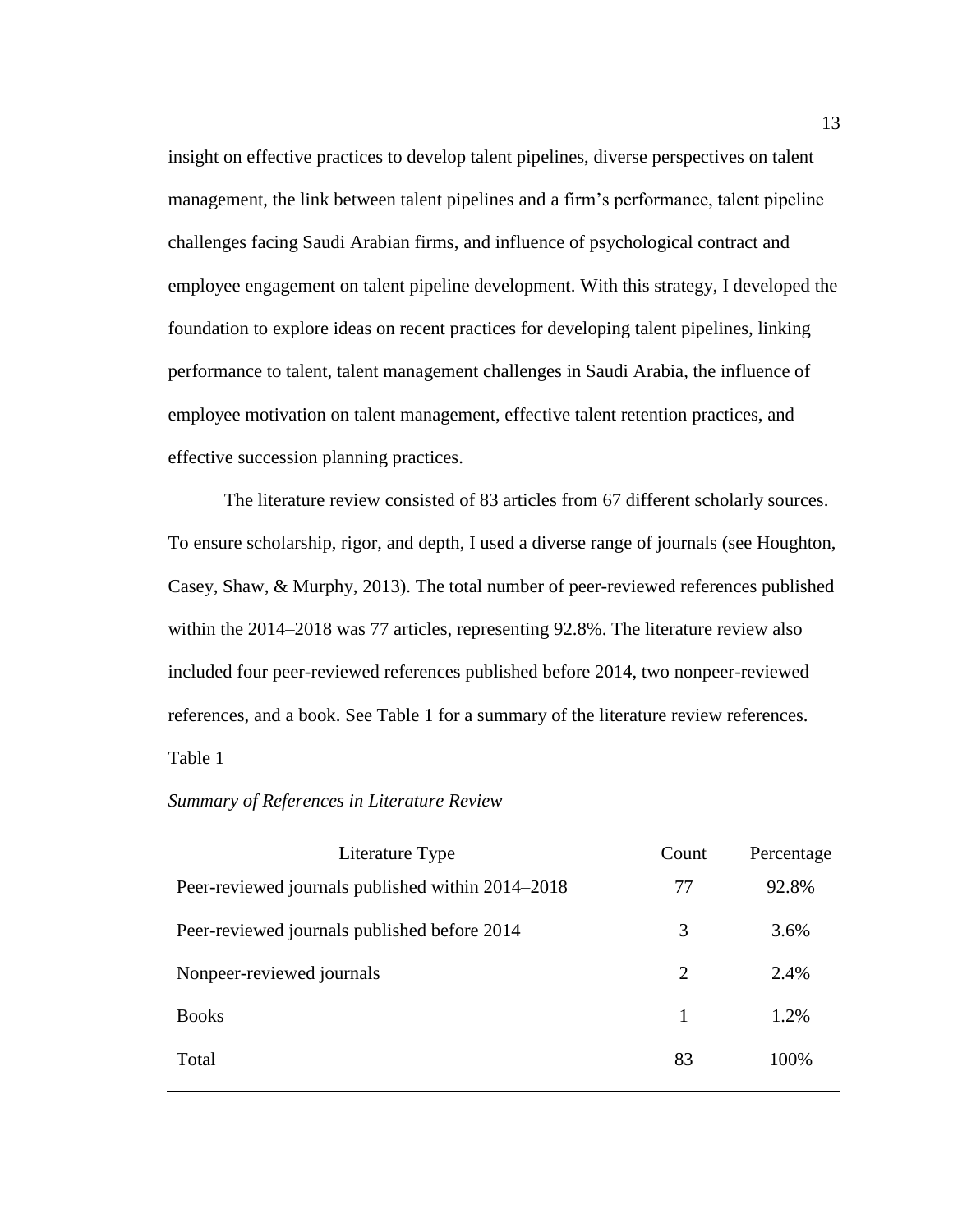I begin the literature review with an introduction to RBV theory, limitations of RBV theory, and a discussion of some of the competing theories. I also discuss literature on the practices to develop talent pipelines, organization performance, employee motivation and engagement, talent retention, succession planning practices, and talent management challenges facing HR leaders in Saudi Arabia. Reviewing the existing body of talent management knowledge, and the extensive analysis of RBV theory was central to my understanding the relationship of between employees' talent and other intangible firm resources.

#### <span id="page-26-0"></span>**Progressive Review of RBV Theory**

The RBV theory has been viewed as one of the most influential perspectives in organization science (Kellermanns et al., 2016). Scholars used RBV theory in a range of disciplines to understand the role of a firm's resources in creating a competitive position and long-term success (Bromiley & Rau, 2016). Many scholars have used the RBV theory to understand and improve firms' sustainability and achievement of competitive advantage (Bromiley & Rau, 2016). Practitioners have used RBV theory to improve operations management, supply chain management, performance management, and talent management (Bromiley  $&$  Rau, 2016). Talent professionals have used RBV theory to help organizations understand the reasons some firms had a competitive advantage for long periods of time, while other firms did not maintain success and a competitive advantage position (Kellermanns et al., 2016). For example, business leaders must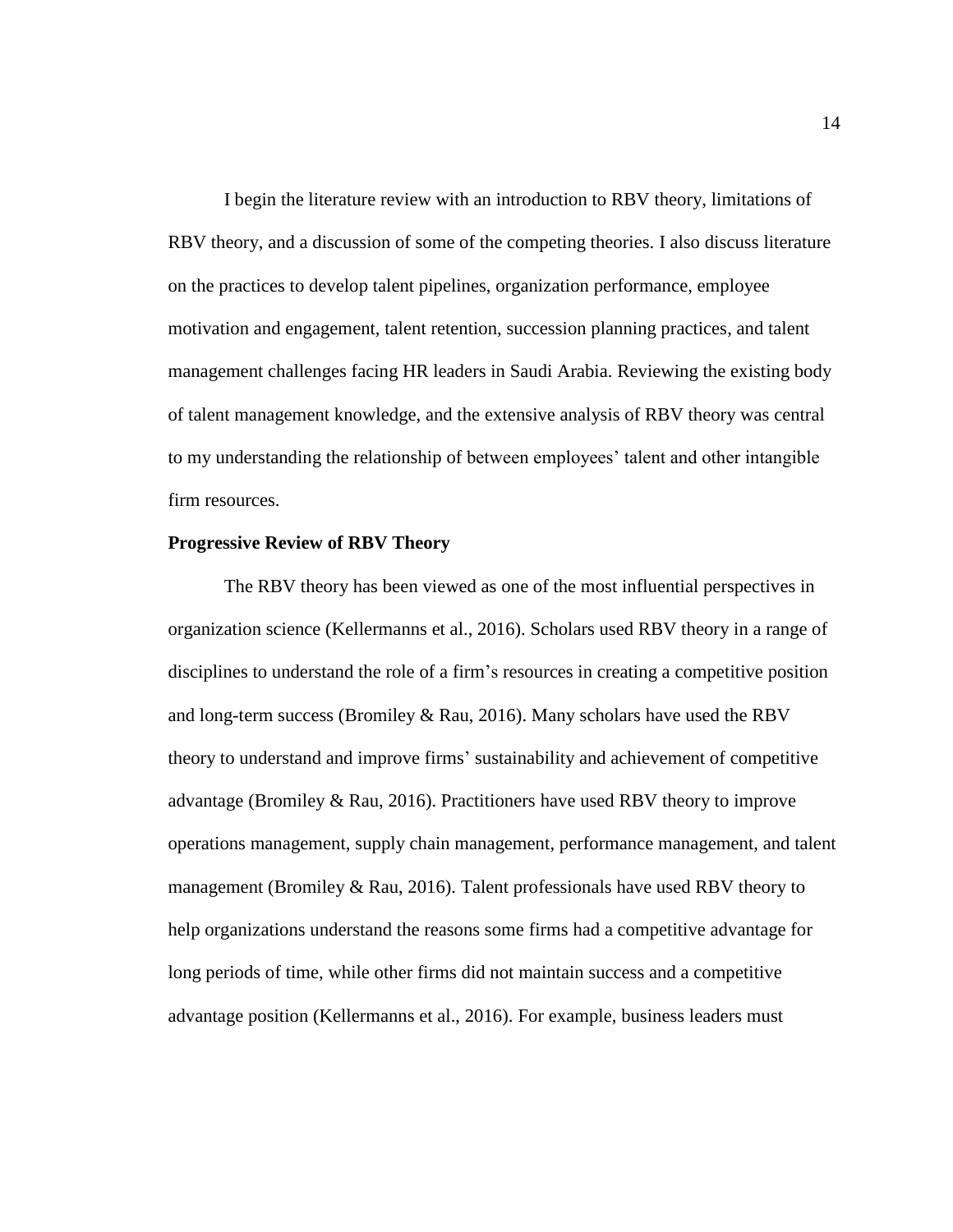support talented employees with systems, policies, and procedures to create a sustainable competitive advantage (Dutta, 2015).

The root of RBV theory traces back to Penrose (1959). Penrose focused on the significance of resources to the long-term success of firms. Two decades after Penrose, Wernerfelt (1984) focused on the significance of resources to a firm. Wernerfelt's contribution was to direct scholars toward looking at firm resources as a necessary element to improve firms' performance and achieve sustained competitive advantage (Bromiley & Rau, 2016). Other scholars have advanced RBV theory further by focusing on the characteristics of the resources that contribute to a firm's competitive position and long-term success (Kellermanns et al., 2016). For instance, another perspective that has advanced RBV theory involved understanding the elements linked resources to a firm's competitive advantage (Dutta, 2015). Additionally, the idea that a bundle of resources creates competitive advantage rather than a selection of resources was introduced to the theory (Kellermanns et al., 2016). Organizational leaders seeking to achieve sustainable growth and gain competitive advantage must draw on all their resources including tangible and intangible resources such as people, practices, system, processes, management decisions, reputation, and organization culture (Dutta, 2015). Due to the various perspectives in the RBV theory, it served the purpose of this study and provided a comprehensive lens for developing talent.

RBV theory can be connected with a firm's strategy (Nyberg, Moliterno, Hale, & Lepak, 2014), as it is a guiding paradigm for HRM (Kaufman, 2015). The source of competitive advantage lies in developing internal resources to take advantage of the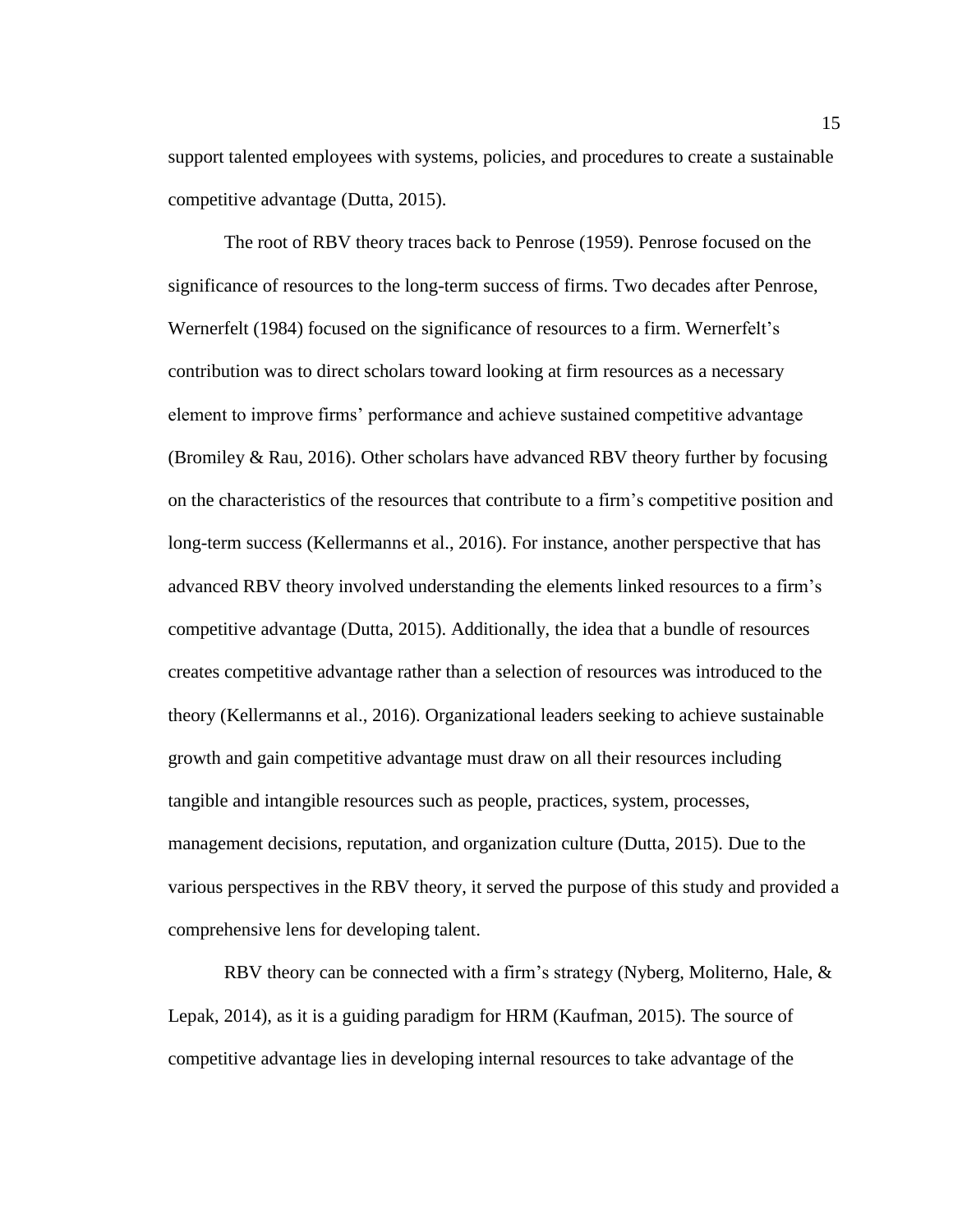opportunities that markets present (Kaufman, 2015). Organizations create a sustainable competitive advantage by developing resources that are heterogeneous, immobile, rare, and hard to copy (Dutta, 2015). Because the relationship between a firm's resources and its competitive advantage is complex, competitors cannot replicate the firm's competitive advantage strategy by acquiring similar resources (Bordeianu & Buta, 2015).

RBV theory relates to the idea that talented employees will generate superior results, as talented employees fit its description of resources that firms need. Firms should seek to identify, attract, and develop resources that are (a) valuable, (b) rare, (c) inimitable, and (d) nonsubstitutable (Tatoglu, Glaister, & Demirbag, 2016). Valuable resources are those that allow the firm to achieve its business results (Tatoglu et al., 2016). Firms must own resources that allow the firm to implement the business strategy and sustained achieve economic growth. Rare resources are those controlled by a limited number of firms and not available for everyone (Sparrow & Makram, 2015). Inimitable resources, however, are resources that other firms cannot create because it would put them at a cost disadvantage. Finally, nonsubstitutable resources are those that produce results not easily achieved by other means (Sparrow & Makram, 2015). These four characteristics of RBV theory are central to this study on talent pipeline development.

#### <span id="page-28-0"></span>**Limitations of RBV Theory**

A key limitation of RBV theory is lack of attention to other organizational factors needed to create a sustainable competitive advantage. nonsubstitutable Besides valuable, rare, inimitable, and nonsubstitutable resources, firms must have systems that will allow them to use the capabilities of talented people (Tatoglu et al., 2016). Firms must have the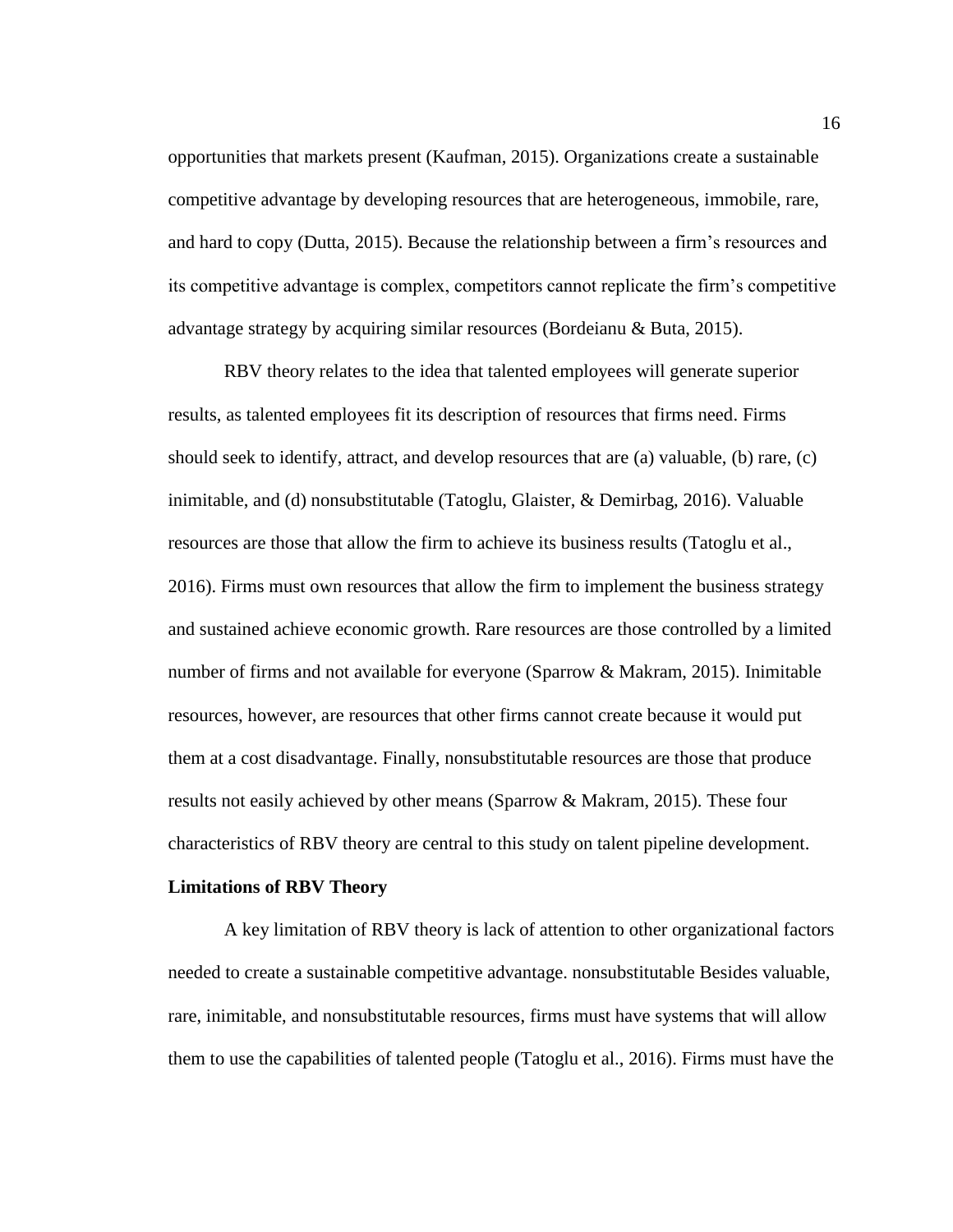appropriate management systems and processes to benefit from the capabilities of their talented people (Kaufman, 2015).

Another limitation of RBV theory is that it does not consider how the relationship between a firm and its resources can be a source of competitive advantage. Organizational culture can influence the value generated by its resources (Barney, 2014). Successful application of RBV theory requires organizations to have the right culture that allows the organization to make effective use of people's capabilities (Tatoglu et al., 2016). In addition, developing talent internally maximizes value creation (Piening  $\&$ Salge, 2015). Thus, organizational leaders must consider factors such as employee motivation, employee–employer trust, and alignment of employee goals with organizational goals.

RBV theory has also been critiqued for not addressing time and providing a static perspective of resources (Hitt, Carnes, & Xu, 2016). Managers must accept the fact that they need to develop organizational resources through continuous training, special projects, and job rotation (Ferlie, 2014). Achieving competitive advantage requires firms to develop and upgrade organizations' resources continuously. Thus, firms must adopt a dynamic perspective of RBV theory to incorporate for the time factor (Hitt et al., 2016). Therefore, RBV theory is not sufficient to explain the elements for effective talent development. Talent professionals seeking to develop talent pipeline need to consider other elements that influence organizational talent as well.

Another significant criticism of RBV theory is its narrow definition of resources. Narrowing the definition of resources to imply only HR limits the application of the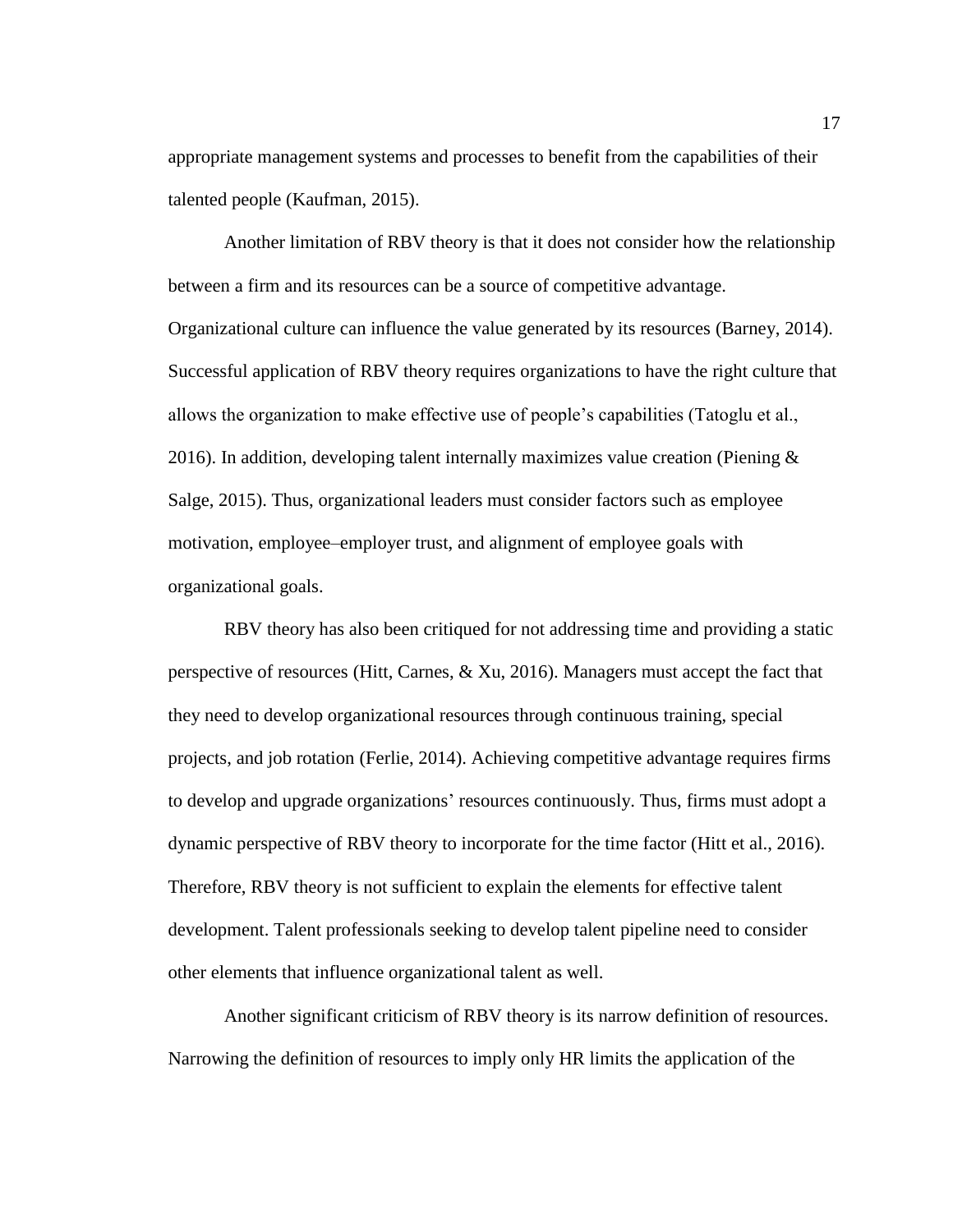theory (Hill et al., 2016). For example, it is important that firms have talented employees to advance business and achieve competitive advantage; however, firms must also have the right practices. Thus, the definition of resources should include tangible and intangible resources to be practical for talent pipeline development (Schiemann, 2014).

#### <span id="page-30-0"></span>**Theories Competing with RBV Theory**

Several alternative theories are used to examine talent pipeline development, including the dynamic capabilities theory and the knowledge-based view theory (Hitt et al., 2016). The dynamic capabilities theory refers to a firm's ability to develop its talent pipeline that enables the organization to cope with rapidly changing environments (Piening & Salge, 2015). The knowledge-based theory indicates that organizations' uniqueness spans from its ability to create, accumulate, and apply knowledge (Piening  $\&$ Salge, 2015). Thus, the social and technical knowledge becomes a source of competitive advantage for the firm (Chen, 2016). The contrast between RBV theory and the dynamic capabilities theory is that RBV theory promotes the idea of the uneven distribution of resources across organizations because of the imperfect mobility of resources.

The dynamic capabilities theory is focused on the concept of modification and improvement of skills and competencies in pursuit of adaptation and improvement (Piening  $\&$  Salge, 2015). An organization's ability to innovate qualifies as a dynamic capability. The dynamic capabilities theory indicates that organizations should develop activities for acquiring, integrating, and disseminating skills and competencies for change (Piening & Salge, 2015). The dynamic capabilities theory was not appropriate to explain the reasons managers develop talent pipelines because the dynamic capabilities theory is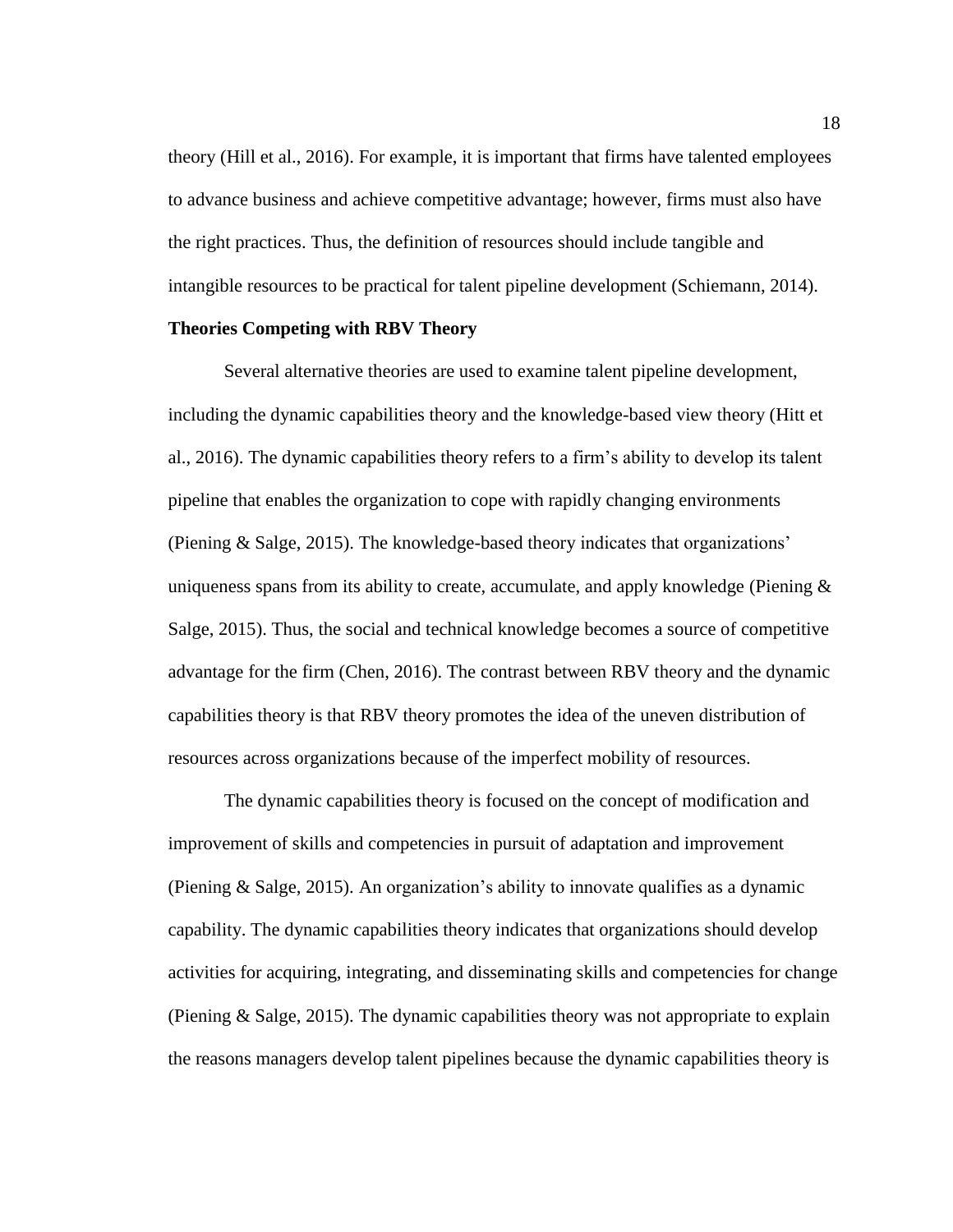focused on organizations' capabilities to adapt to changing market conditions. RBV theory was chosen because it explained the connection between talent pipelines and organization value.

#### <span id="page-31-0"></span>**RBV Perspective on Homegrown Talent Versus Acquired Talent**

Current challenging business environments create the need to build and sustain a strong talent pipeline through effective management of HR (Nijs et al., 2014). However, many organizations continue to treat talent management as a short-term skills shortage problem rather than a long-term strategy (Kim, Williams, Rothwell, & Penaloza, 2014). Based on RBV theory, talent managers can understand that the main objective of a talent pipeline is to have a consistent flow of valuable, rare, inimitable, and nonsubstitutable talent that the organization can draw on to create value and advance its competitive position (Bromiley & Rau, 2016; Kim et al., 2014). But building effective talent pipelines requires a futuristic view of the organization, and firms need to assess the talent requirements to meet potential business challenges. Continued success of an organization depends on developing a consistent pipeline of talent (Rana & Goel, 2015).

A key success factor for talent pipelines development is to include homegrown talent (Khan & Jacob, 2015). Homegrown leaders have better alignment with the mission and values of the organization (Rana & Goel, 2015). The internally developed talented employees have a better understanding of the business and can better anticipate customer needs, and they can influence others without authority because of the social connection they have with the people within the organizations (Rana & Goel, 2015). Homegrown, talented employees gain trust of the other employees and set a good example of the way a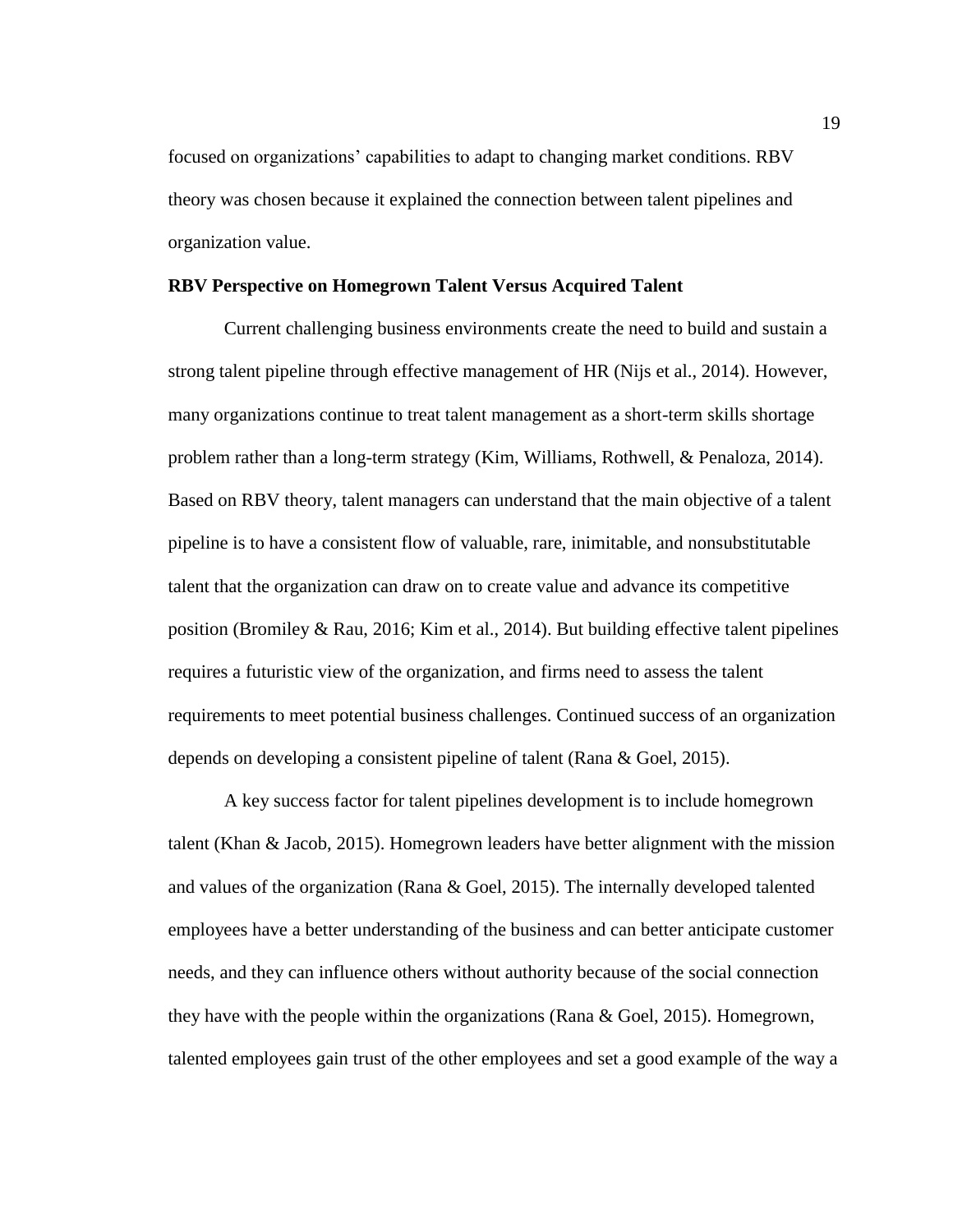firm can assist with employee career development and secure the future of talented employees.

Firms have shown the advantage of homegrown talent in developing a talent pipeline. For example, an Indian conglomerate used a three-step process to develop its talent pipeline (Rana & Goel, 2015). The first step consisted of processes to identify the high potential employees. The firm differentiated the high achievers from the rest of the employees. The Indian conglomerate used results and potential assessment of employees to determine the stars of the organization. In the following step, the firm introduced and structured an action-learning process (Rana & Goel, 2015). The process consisted of workshops and action learning projects. The firm assigned coaches to employees with high potential to support their broadening assignment. Finally, the firm had a regular feedback tool that provided the high potentials employees with consistent, actionable feedback (Rana & Goel, 2015). The Indian conglomerate's successful experience of homegrown talent suggests that talent professionals should consider homegrown talent when developing talent pipelines.

#### <span id="page-32-0"></span>**RBV Perspective of Talent Development**

Because firms must possess valuable, rare, inimitable, and nonsubstitutable resources (Wernerfelt, 1984), business leaders must focus on talent development to create competitive advantage (Tatouglu et al., 2016). However, managing talent and developing effective talent pipelines requires understanding the definition of talent. Drawing from Bromiley and Rau's (2016) research, firms must be able to generate value from their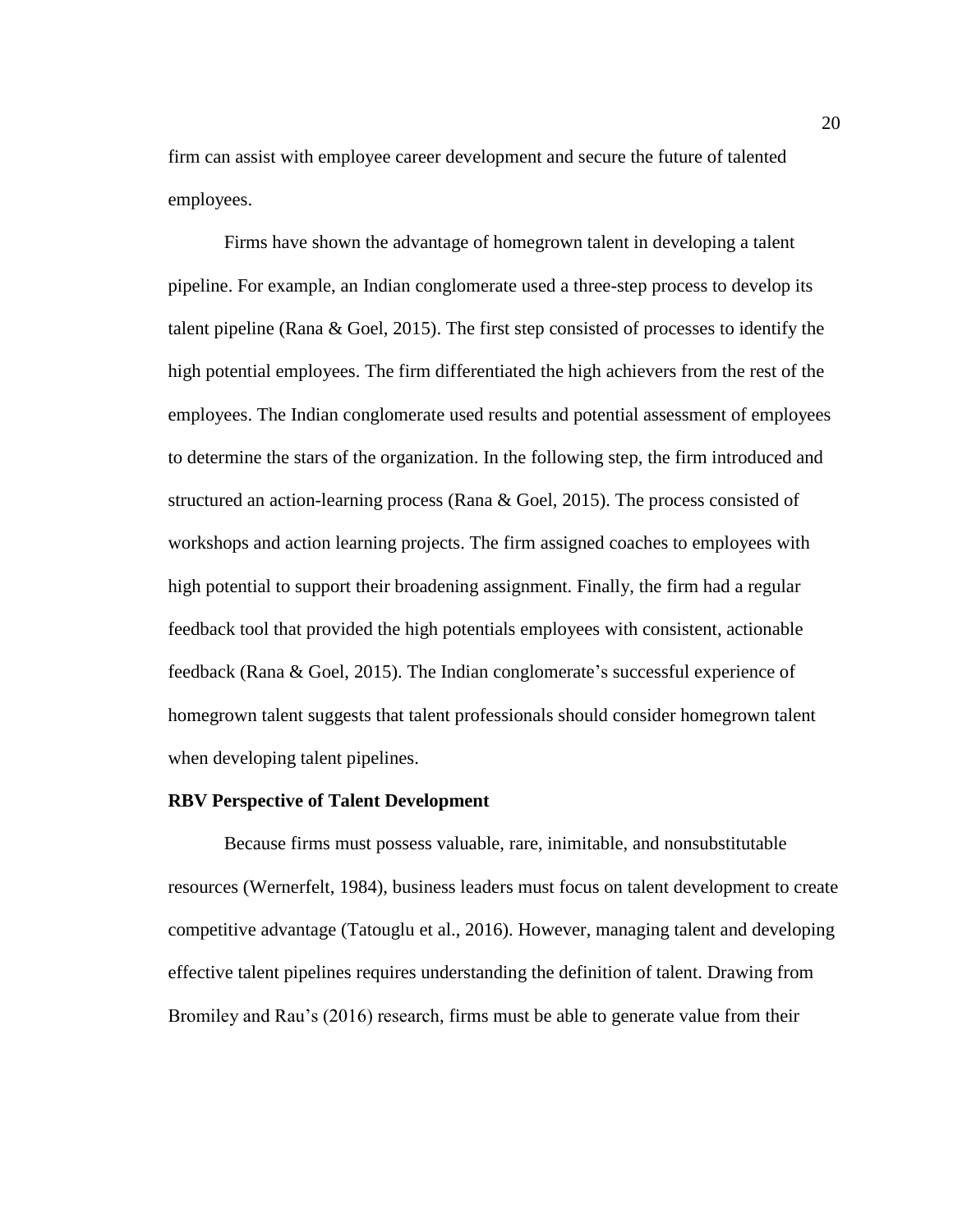resources to sustain success. Talent is the combination of competence, commitment, and the contribution that allow the firm to generate economic value.

The literature indicated that there was no clear definition of talent with a range of definitions that complemented and competed with the RBV theory's perspective of talent. The vague and incomplete understanding of the nature of talent is a challenge for talent practitioners (Al Ariss et al., 2014). One definition of talent is that it is the combination of competence, commitment, and contribution (Schiemann, 2014). Another definition of talent is the person's skills, experiences, knowledge, behaviors, and ability to learn (Schiemann, 2014). These definitions are significant in setting the direction for developing talent pipelines.

#### <span id="page-33-0"></span>**Growing Organization Talent Using RBV**

Talent management is a new discipline with ambiguity (Ingram & Glod, 2016). Confusion remains on who should be considered talented, what talent is, and what schemes and practices should organizations have in place to develop talent (Cooke, Saini, & Wang, 2014). However, RBV theory minimizes the ambiguity (Kellermanns et al. 2016), including four conditions for developing firm's talent for long-term success: (a) talent must be valuable, (b) rare, (c) inimitable, and (d) nonsubstitutable (Bromiley  $\&$ Rau, 2016).

Moreover, developing talent requires firms not only to develop people, but also to develop other intangible resources such as management decision making, reputation, and work environment (Ingram & Glod, 2016). Firms must continuously combine talent with other firm resources to create uniqueness and advance the firm's competitive advantage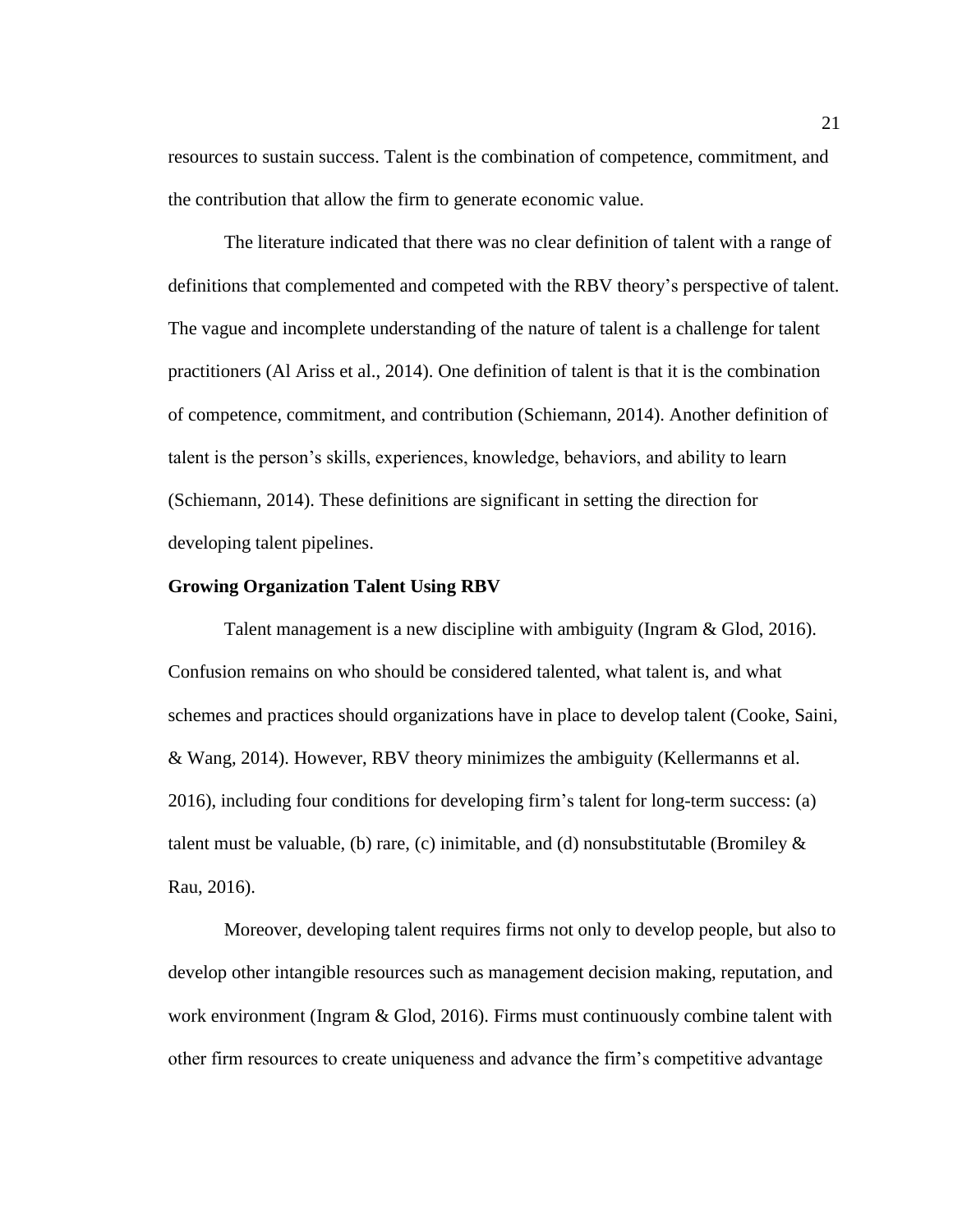(Bromiley & Rau, 2016; Mensah, 2015). Firms that can continuously bundle various resources in various combinations create unique opportunities that other firms cannot replicate (Bromiley & Rau, 2016).

This literature review focuses on the RBV theory perspective on talent management. Referring to RBV theory; talent management is a strategic discipline that bundles various resources to achieve the business strategy (Bromiley & Rau, 2016). Other researchers such as Cappelli and Keller (2014), referred to talent management as the HR practices that deal with workforce planning, succession planning, employee development, and career planning. Cappelli and Keller stated that no standard definition of talent management exists. The lack of a standard definition leads to lack of clarity and ambiguity in the operation of talent management, thus making talent development a challenge for managers

Two debates arise from attempts to define talent management. The first is whether to approach talent management as an inclusive or exclusive discipline. In the inclusive approach, talent managers consider all employees when developing talent pipelines. While in the exclusive approach, talent management professionals focus on the top talent in the organization (Cappelli  $&$  Keller, 2014). The other debate concerns the argument of whether to differentiate employees or jobs (Vnoučková, 2016). The approach to differentiate employees requires talent managers to focus their attention on high-potential employees, by providing differential development programs and differential reward systems (Vnoučková, 2016). By contrast, advocates for the job differentiation approach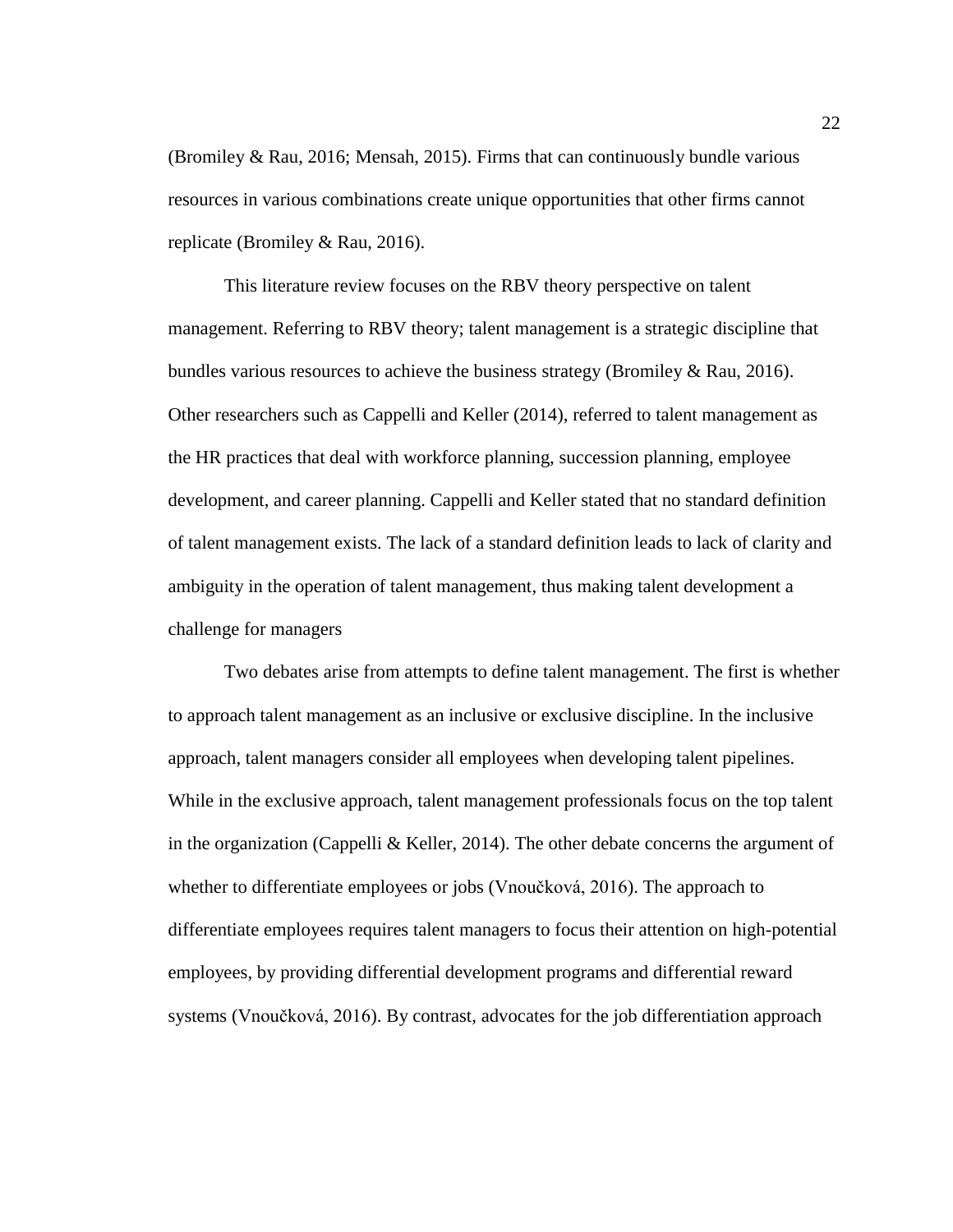advises talent managers to focus on the critical jobs, which have the most influence on the organization results (Cappelli & Keller, 2014).

The analysis and review of the academic sources resulted in the discovery of diverse perceptions of the meaning of talent management. One of these perceptions referred to talent management as being a new label for HRM (Collings, 2014). Scholars believed that talent management included practices that business leaders used to create successors for leading the organization in the future; hence, some scholars believed that talent management is another name for succession planning (Collings, 2014). Scholars disagree regarding the scope of talent management (Al Ariss et al., 2014). Some scholars support talent programs that focus on elite employees, while others prefer talent programs that include all employees (Collings, 2014).

The most popular definition of talent management was that talent management is a systemic process that included a set of practices that organizations use to develop organization talent (Al Ariss et al., 2014; Collings, 2014). Talent management consists of practices that focus on identifying the key positions that contribute to organizational sustainability (Collings, 2014). In addition, talent management also consists of practices that identify the skills, capabilities, and knowledge that needed to excel in these key positions (Collings, 2014). Furthermore, talent management consists of practices that business leaders use to select high-potential employees, develop the employees' skills, place the employees in the suitable key positions, and retain employees in the company so they continue to contribute to the long-term sustainability (Collings, 2014). Despite the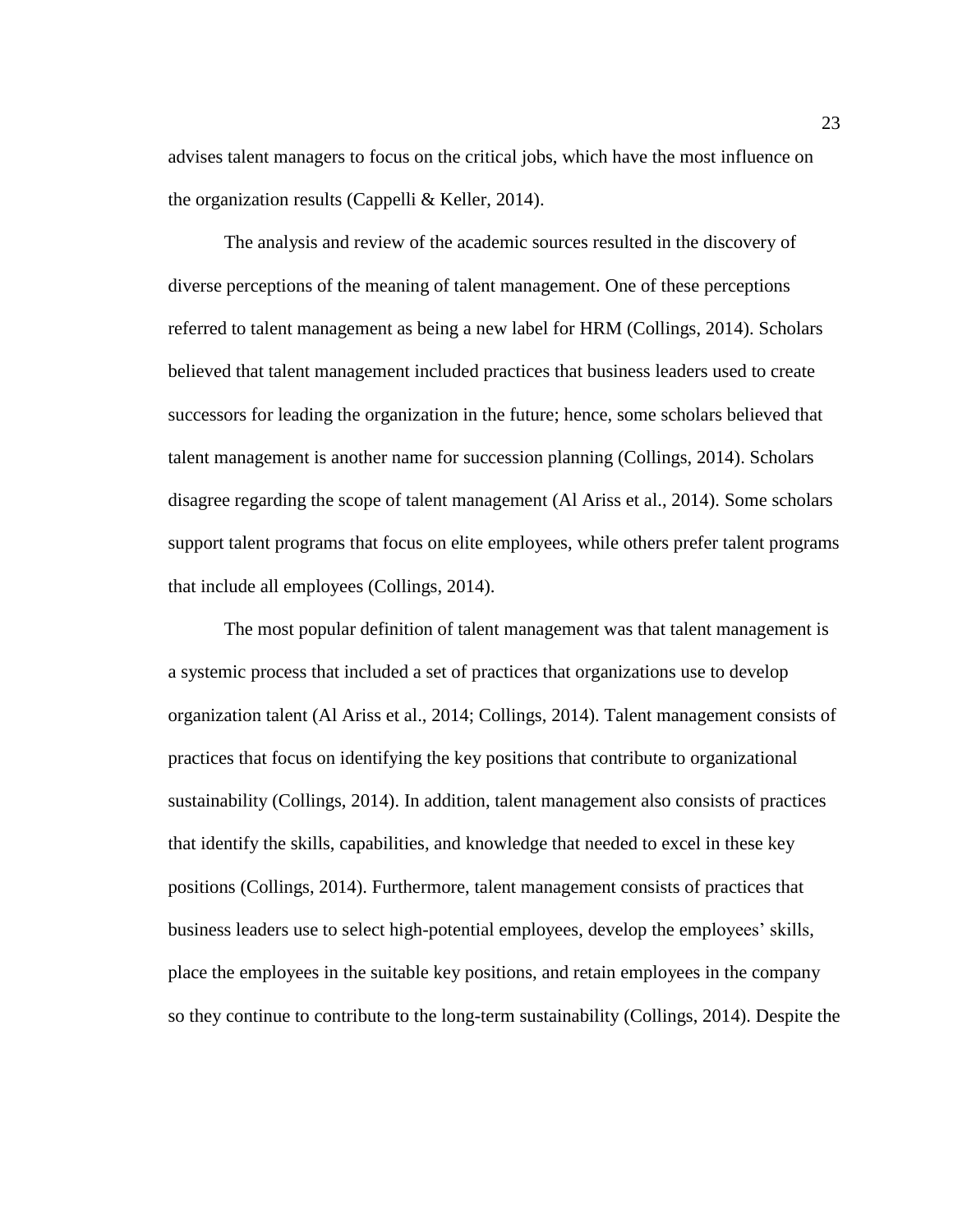significant attention that talent management received in the past decade, many organizations fail to manage talent effectively (Al Ariss et al., 2014).

### **Creating Value through Talent Development**

Some HRM literature draws the definition of talent management from RBV theory (Davis, 2017). Researchers advocating for RBV theory, claim that talent is a combination of value and uniqueness (Davis, 2017; Nijs et al., 2014). Value refers to the potential of a talented individual to contribute to the organization's sustainability (Davis, 2017). While uniqueness refers to the extent to which talent within an organization is difficult to replace because of the specialization of the job or the scarcity of the skills in the labor market (Davis, 2017; Nijs et al., 2014). Rabbi, Ahad, Kousar, and Ali, (2015) referred to talent management as a set of activities that aim to attract, select, develop, and retain employees that possess the knowledge and skills to perform the jobs that enable the organization to achieve its strategic objectives. Collings (2014) added to the definition of talent management by stating that it is the management and development of high performing individuals holding critical positions in the organization.

Bromiley and Rau (2016) draw another interesting view of talent management from the RBV theory. Bromiley and Rau stated in their extended research on RBV theory that firms develop resources by accumulation rather than by acquisition. Firms that bundle various organization resources create a diverse combination of ways to deliver the business strategy and advance their chances for sustainable growth (Collings, 2014). Hence, these firms can develop resources using this diverse combination (Bomiley  $\&$ Rau, 2016). Consequently, business leaders need to understand that developing talent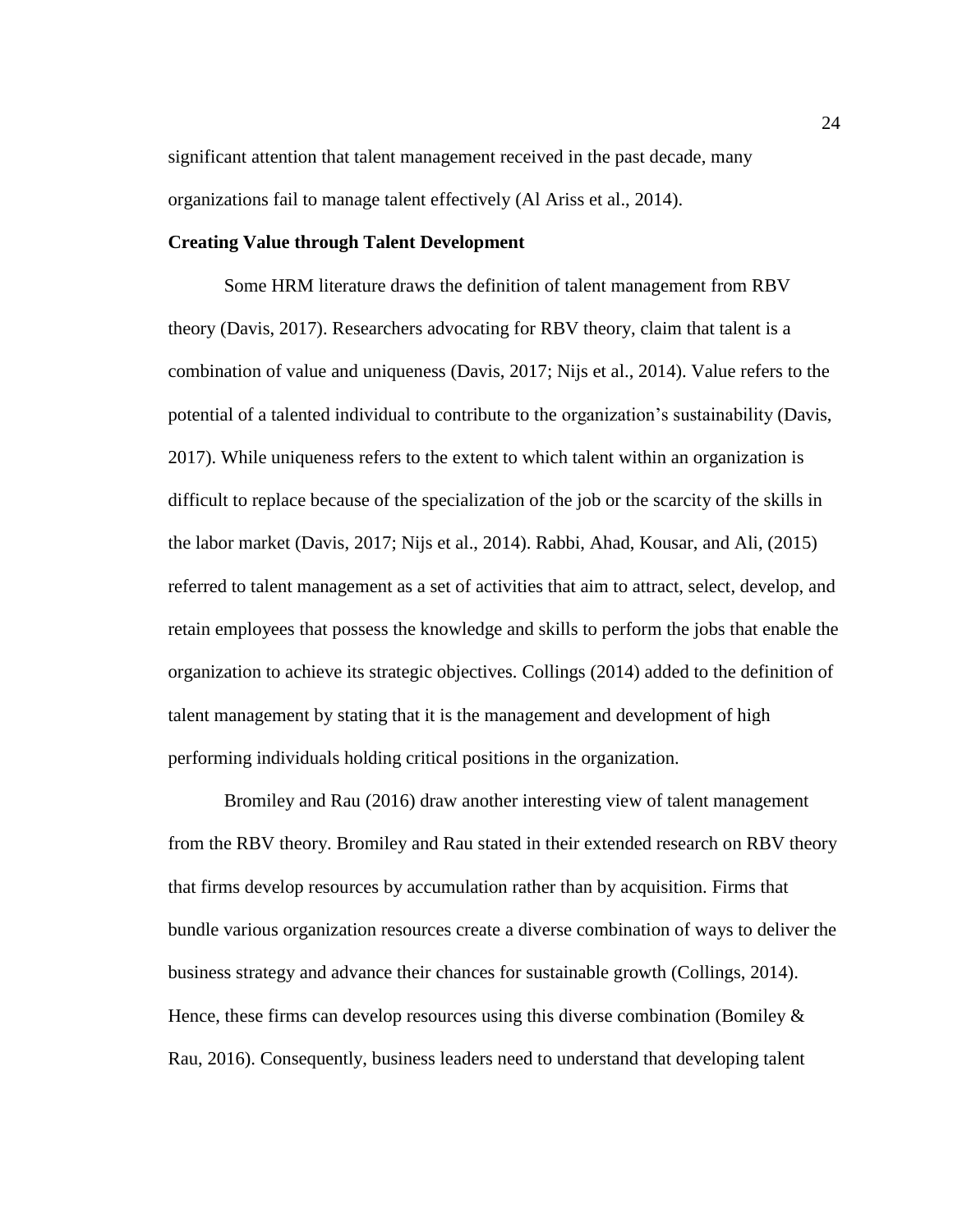pipelines requires firms to establish processes that involve systemic identification, attraction, development, and retention of talented employees (Collings, 2014). In addition, business leaders must combine employee talent with adequate systems including: motivating job design, adequate work environment, and proper reward systems to drive business results towards creating competitive advantage versus competitions (Collings, 2014).

Talent management is a process that places high-potential employees in critical positions, to ensure effective contributions to the business strategy (Collings, 2014). Talent professionals characterize highly talented people by the competency, skills, ability, experience, drive, knowledge, and ability to grow within an organization (Festing & Schäfer, 2014). Some practitioners have tried to operationalize talent management by focusing on employee ability and effectiveness (Nijs et al., 2014). When applying the ability perspective; talent managers indicate that talented people possess above normal abilities (skills, capabilities, and knowledge) compared to other individuals (Nijs et al., 2014). Consequently, organizations should proactively focus on such people to leverage their abilities to meet current and future organization needs (Nijs et al., 2014). When applying the effectiveness perspective, talent managers refer to the concept that talented people are adding value to the organization and contribute to attaining sustainability (Festing & Schäfer, 2014). Furthermore, talented people are motivated and interested in investing effort and time to utilize their skills and knowledge to contribute to the organization's sustainability (Nijs et al., 2014).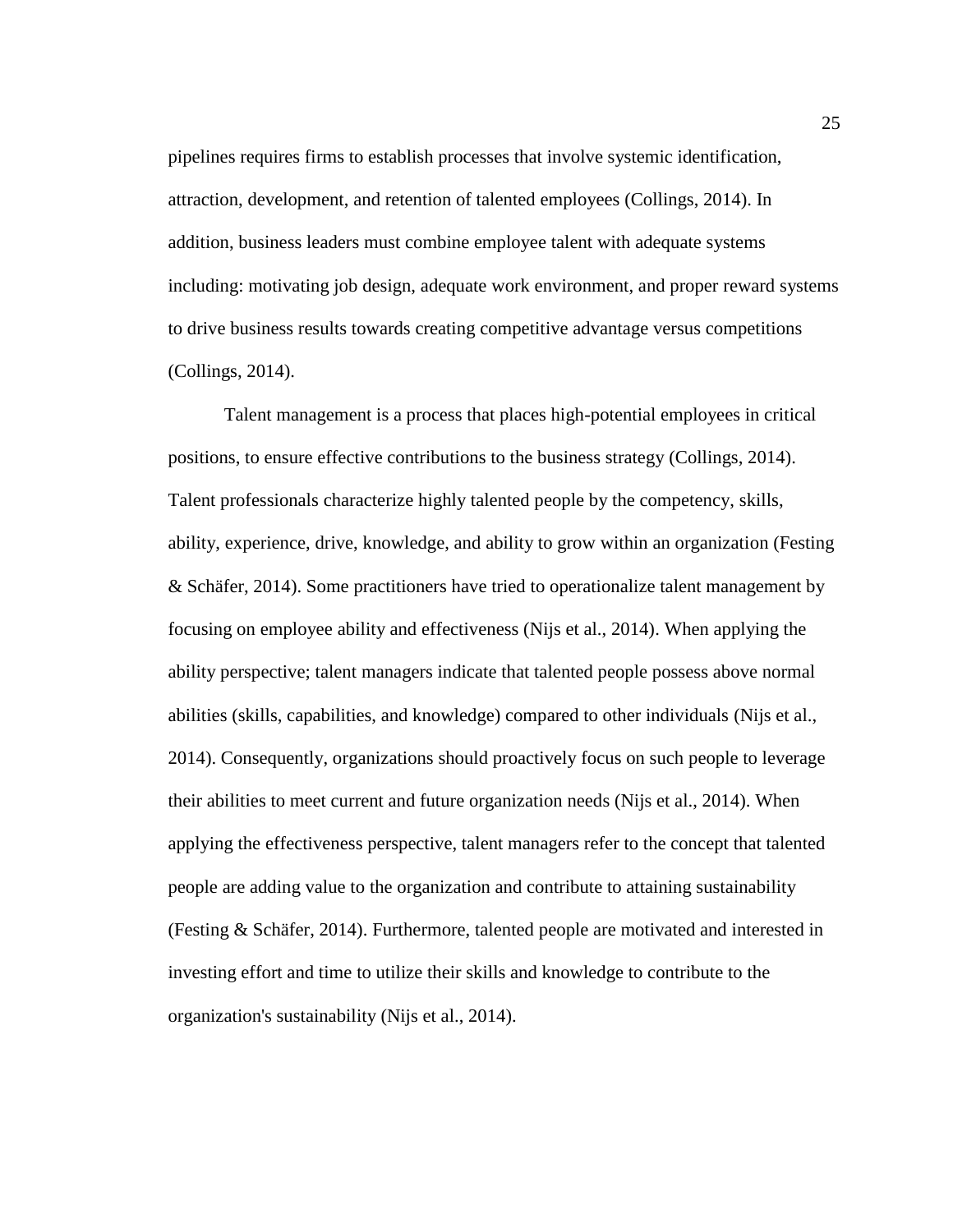The ultimate source of competitive advantage lies in developing talent pipelines that are valuable, rare, inimitable, and non-substitutable, which enable firms to take advantage of the opportunities that markets present (Wernerfelt, 1984). Talent managers must understand the process that talent pipelines generate value for their organization (Collings, 2014). In addition, talent managers must understand the factors that improve their organizations' effectiveness through the development of effective talent pipelines (Sparrow & Makram, 2015). The aim of developing a talent pipeline is to generate value for the organization (Sparrow & Makram, 2015). Therefore, when developing a talent pipeline, talent managers must consider the organization strategy (Sparrow & Makram, 2015). Talent pipelines are unique to each organization's need. Organizations receive value when leaders can exploit the human capital to implement the organization strategy and create economic value by responding to opportunities available in the market (Collings, 2014).

In line with RBV theory, organizations need four distinct processes to create valuable talent pipelines (Sparrow & Makram, 2015). The first process is to create valuable resources by attracting and acquiring talent that contributes to the value creation process of the organization through contributions in implementing the organization strategy (Sparrow & Makram, 2015). Following value creation, talent managers must be able to capture the talent through bundling human capital with other organization resources, systems, procedures, and products (Sparrow & Makram, 2015). By capturing talent, organizations increase the dependency of talented people on the organization and make the resources inimitable (Collings, 2014). The third step is to leverage the value of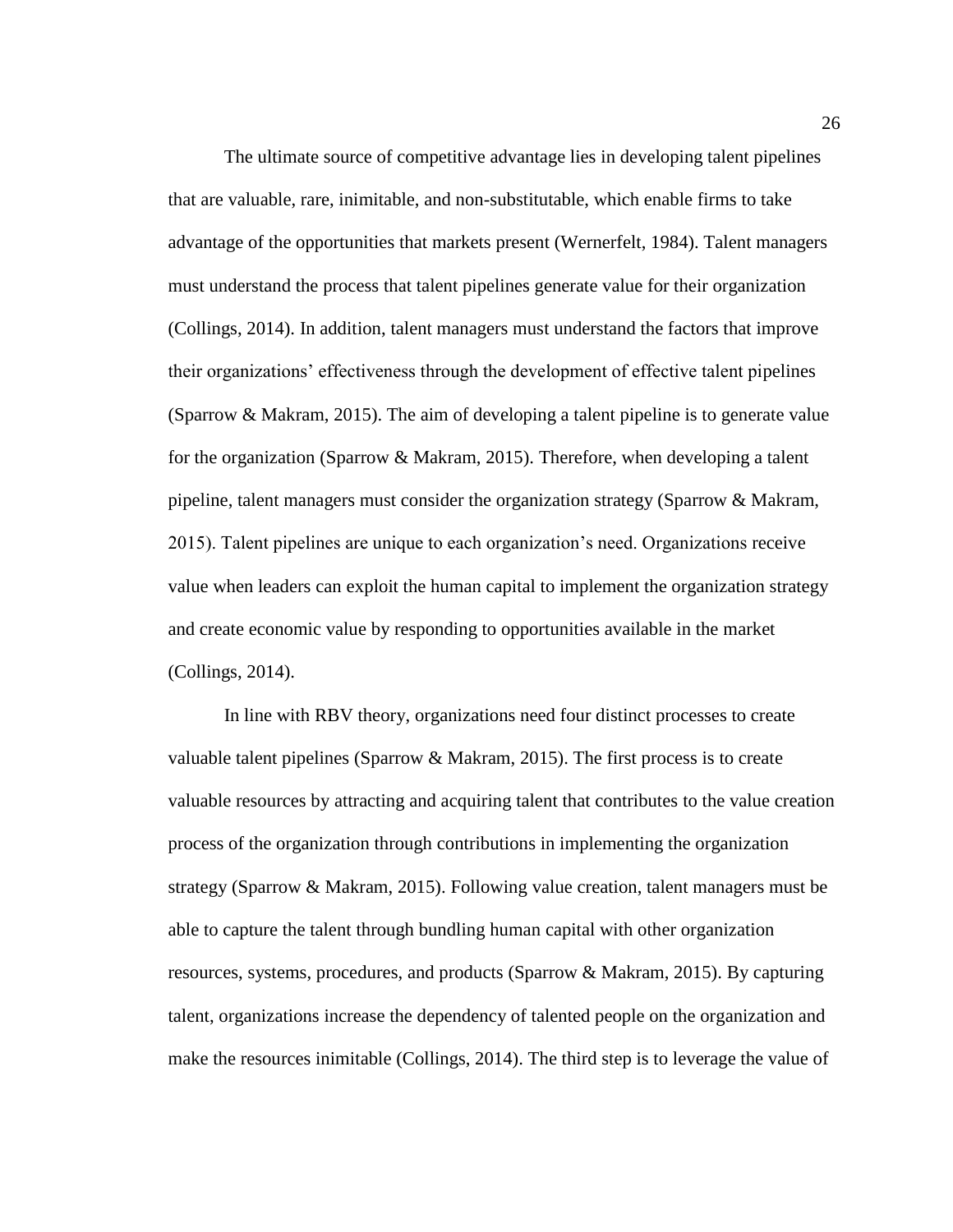the organization's talent by developing people's capability and knowledge (Sparrow & Makram, 2015). Finally, talent managers must protect the organization talent through applying turnover reduction strategies to minimize the loss of valuable talent (Sparrow  $\&$ Makram, 2015).

## **Effective Practices for Developing Talent Pipelines Based on RBV**

The revised RBV theory extended the definition of firm resources to include tangible and nontangible resources (Bromeliy & Rau, 2016). Business leaders must have the ability to continuously bundle tangible and intangible resources to create and implement the right strategy that the market needs (Bromeliy & Rau, 2016). Furthermore combining resources is a continuous process that firms need to change frequently to adapt to the customer changing needs. Consequently, the use of the term talent pipeline in this study instead of talent is to stress the RBV theory concept that talent development is a continuous process and firms must have a consistent flow of talent to create sustainable growth.

Drawing from the RBV theory, manager must understand that talent development is a continuous process (Mathew, 2015). Firms need to have a constant flow of talent that will sustain business growth and meet the continuously changing market needs (Mathew, 2015). Businesses by nature grow and evolve because of changing market conditions, competition, technology, and customer needs (Mathew, 2015). The concept of changing and evolving business needs supports The RBV theory firms must face changing market needs by continuously combining and bundling various resources in different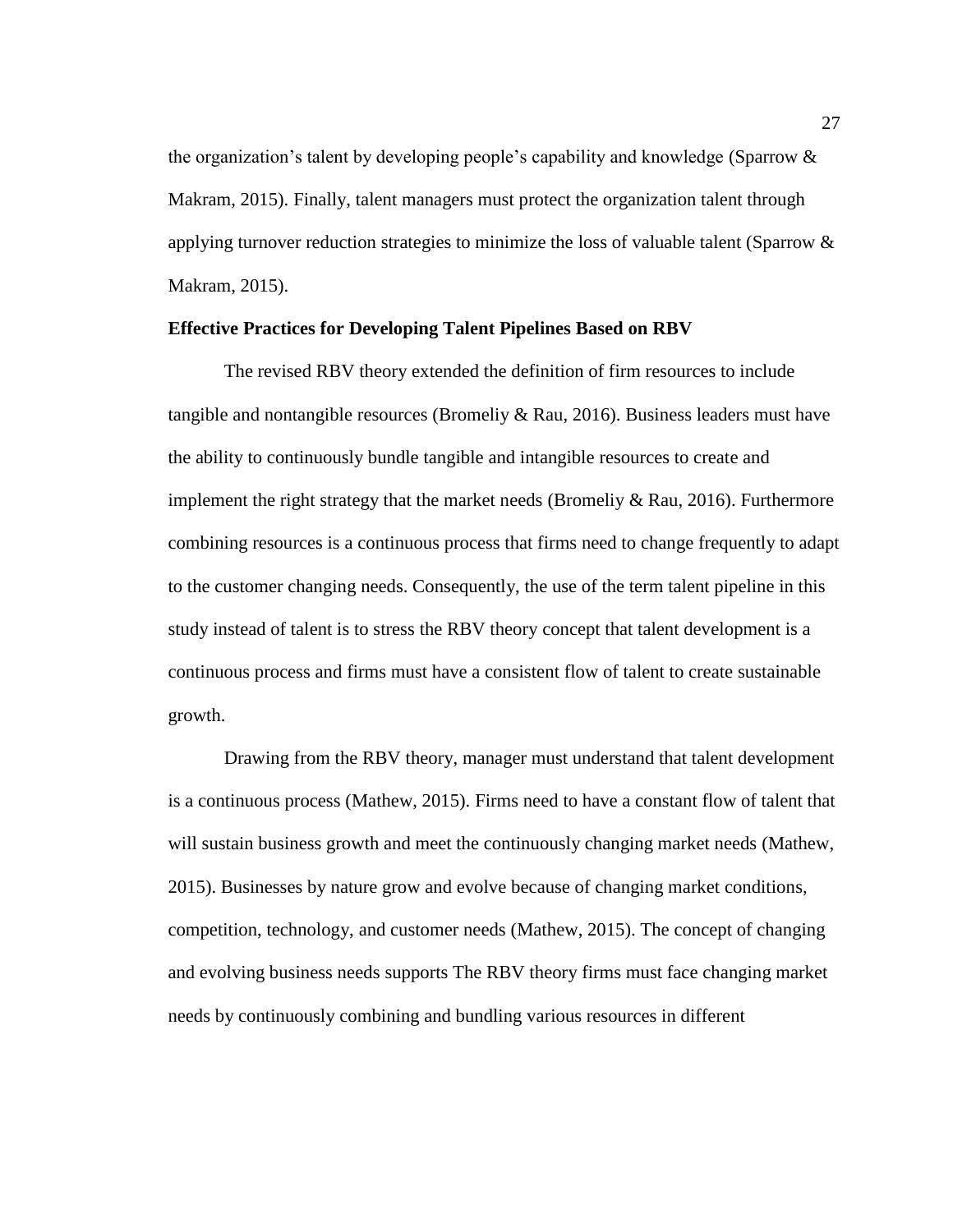combinations to address the consistently changing market challenges (Bromiley & Rau, 2016).

Talent development should be a continuous process that produces talented people possessing the required skills and knowledge to meet the business needs in such continuously changing conditions affecting the organization (Festing  $&$  Schäfer, 2014). With increasingly demanding customers and aggressive market competition, business leaders turn to talent management as a critical tool to create competitive advantage and sustainable customer satisfaction (Mathew, 2015). Poor talent management not only promotes drops in productivity, but also risks losing valuable knowledge and experience in the organization (Festing & Schäfer, 2014). The success of organizations depends on how well firms can bundle resources to achieve the business objectives (Bomiley & Rau, 2016). The right talent generates high performance through productivity, quality, innovation, and customer satisfaction improvements (Mathew, 2015). Moreover, organizations demonstrating strong performance attract talented people (Mensah, 2015).

Firms needed to have resources that were valuable, rare, inimitable, and nonsubstitutable to create competitive advantage (Wernerfelt, 1984). Owning resources possessing RBV theory criteria posed a major challenge for many companies (Mathew, 2015). According to a study conducted on small and medium enterprises in the United Kingdom (UK), the primary obstacle that faced high growth companies from growing was to cover for the shortage of valuable resources (Lee, 2014). Many small and medium enterprises in the UK reported the primary obstacle that prevented their growth was the shortage of talent (Lee, 2014). Organizations were short of skills needed for the firm to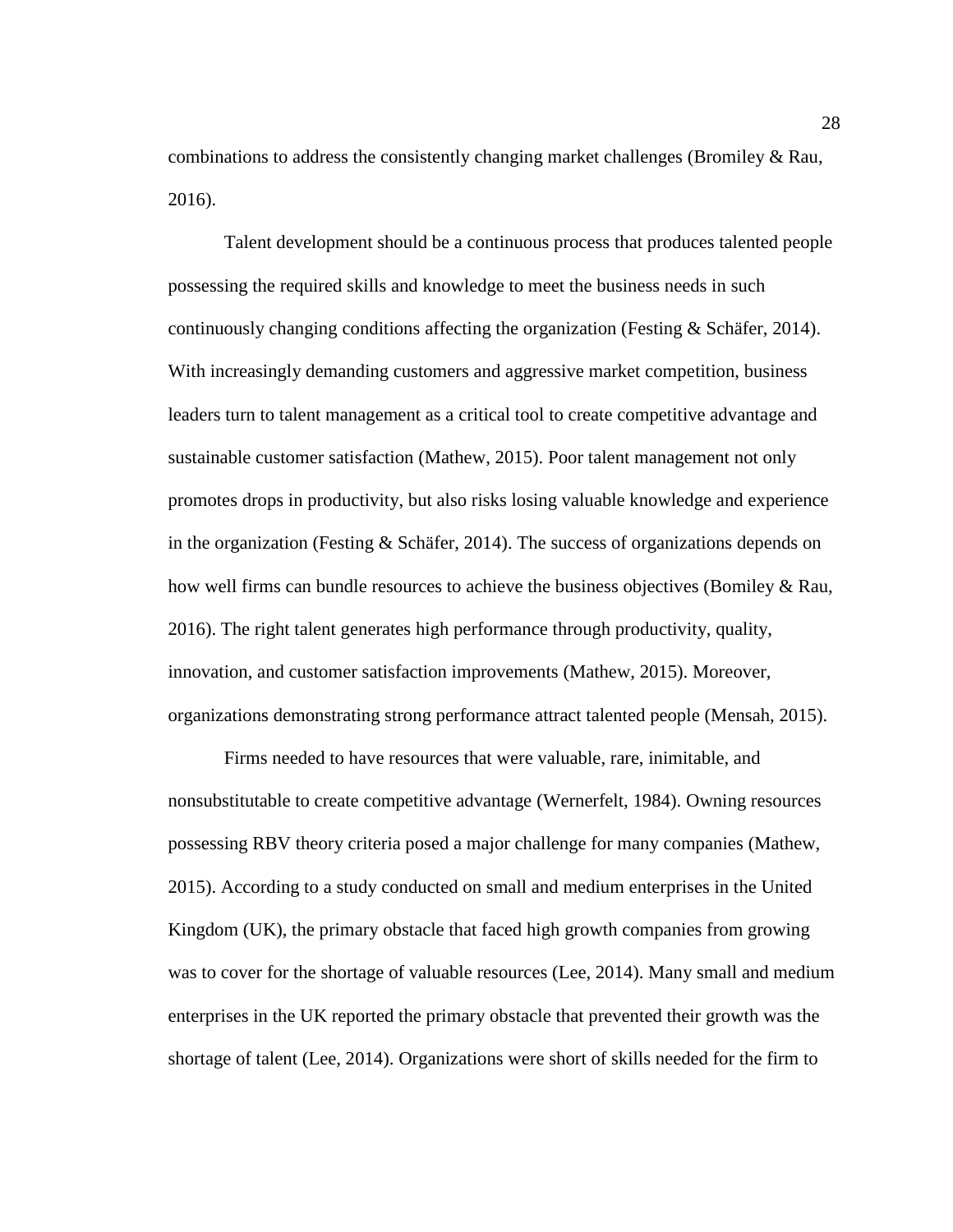deliver its business objectives. The shortage of skills posed a challenge from two perspectives (Lee, 2014). Growing firms by default needed new employees to compensate for new roles created by the firm's growth. Therefore, acquiring new people became an obstacle to further growth (Lee, 2014). The acquisition of the right people was a challenge because of existing talent shortage (Suseno & Pinnington, 2017). Thus, training new people in time to ensure the continuation of growth became an obstacle even when the acquisition was successful (Suseno & Pinnington, 2017).

The second perspective addressed the shortage of managerial skills. Fast growing organizations needed managers possessing special skills to lead their business teams to success (Suseno & Pinnington, 2017). Managers of fast-growing firms required innovative skills, entrepreneurship skills, and the ability to create and utilize business opportunities (Lee, 2014). Consequently, fast-growing firms faced the challenge of developing a pipeline of managers that possessed these skills (Lee, 2014). The talent shortage required firms to carefully align HR with the current and future needs of the firm (Sparrow & Makram, 2015).

Referring to the RBV theory, firms need to bundle various resources to create sustainable growth and improve their competitive position (Bromeliy & Rua, 2016). One way to effectively bundle a firm's resources is to create strong alignment between the firm's HR and organization needs (Mansour, Heath, & Brannan, 2015). Sparrow and Makram (2015) introduced four approaches for aligning talent pipelines with organization needs. It is essential to mention that these approaches are competing ideas (Sparrow & Makram, 2015). Thus, talent managers include a higher likelihood to develop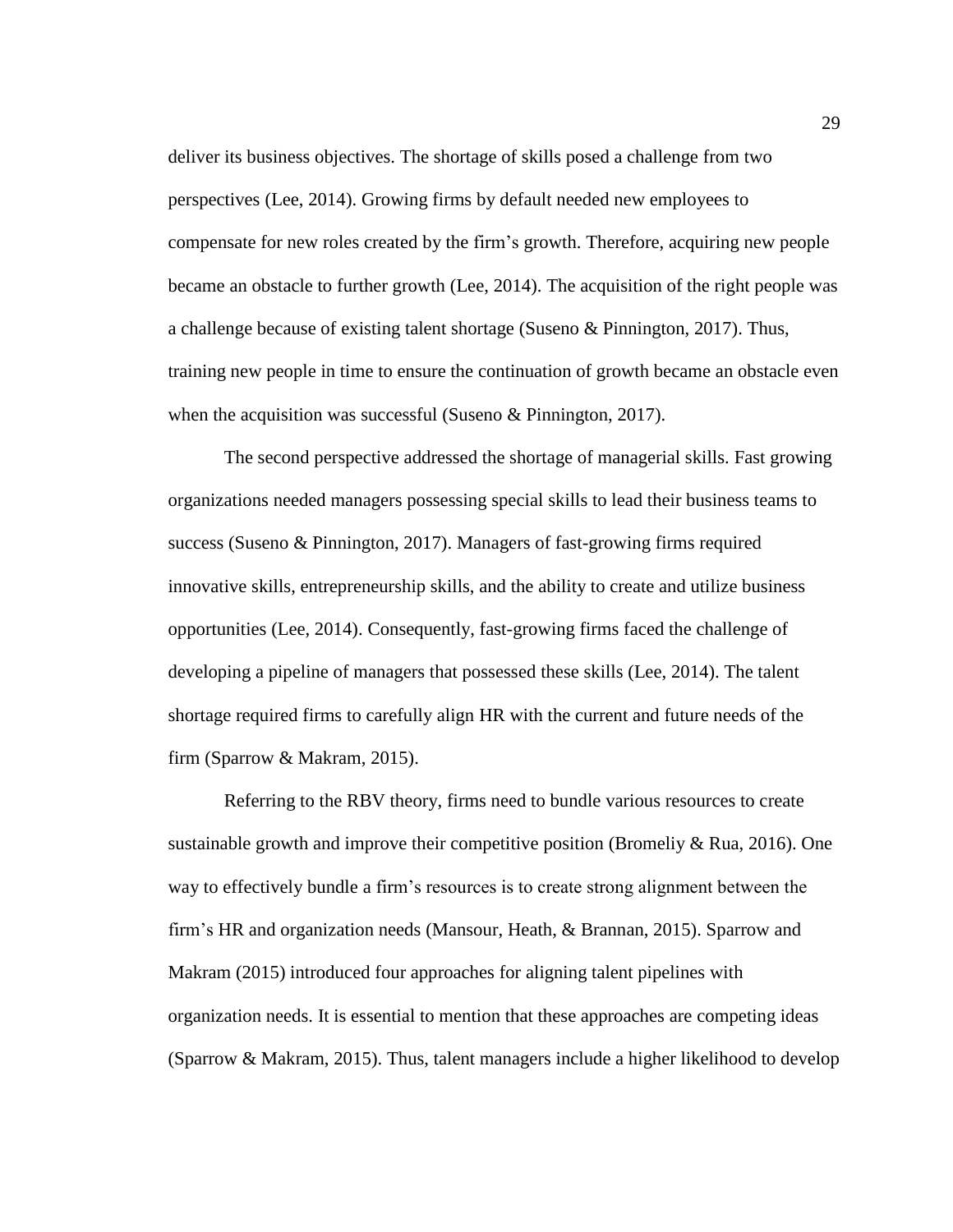effective talent pipelines when considering how these approaches can complement each other rather than compete with other needs (Mansour, Heath, & Brannan, 2015). The approaches introduced by Sparrow and Makram complement RBV's concept of bundling firm's resources to achieve sustainable growth (Bromeliy & Rau, 2016).

The first approach is the people approach (Sparrow & Makram, 2015). Researchers indicated that firms must focus on the elite group of people, also known as high potentials, that are hard to find (rare), and can contribute to the organization strategy (valuable) (Sparrow & Makram, 2015). High potential people are difficult to find because of the special skills they possess (Tatouglu et al., 2016). In a people-oriented organization, managers segment employees based on performance and potential (Sparrow & Makram, 2015). Firms having people-oriented cultures place a high value on employees with strong performance and promising potential and often lavishly reward and retain such employees (Tatouglu et al., 2016).

By contrast, those employees with low performance are separated from the firm using proper and legal separation plan that do not disrupt the organization or hurt the firm's reputation (Sparrow & Makram, 2015). The people approach requires firms to strengthen their talent acquisition program by establishing a strong employer brand, adopting attractive compensation schemes, and developing effective employee retention systems (Sparrow & Makram, 2015). Critics of this approach argue that the focus on people alone cannot ensure organization competitiveness (Tatouglu et al., 2016). Without the right practices, systems, social capital, reputation, and business model firms would not be able to create consistent growth or create a sustainable competitive advantage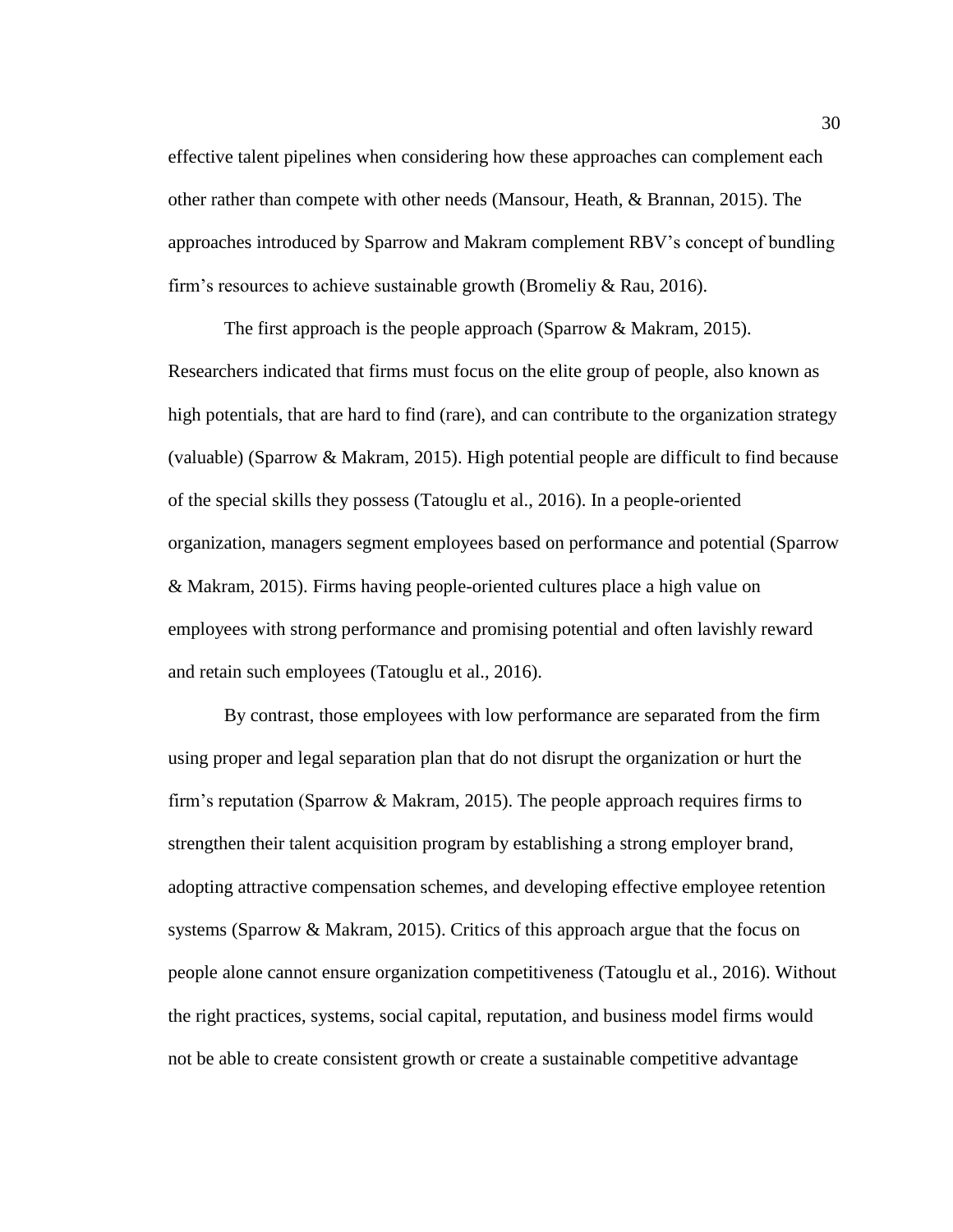(Tatouglu et al., 2016). Moreover, when organizations focus only on the elite, firms fail to take advantage of the skills of these employees not categorized as high potential, but still possess the talent that may add value to the organization (Tatouglu et al., 2016).

A fundamental RBV theory requirement for firms' long-term success is to have resources that are valuable (Wernerfelt, 1984). HR must not only be talented but must also be able to add value to the organizations (Bromeliy & Rau, 2016). Sparrow and Makram (2015) introduced their second approach for aligning talent with firm's performance, which they called the practice approach. Despite the significance of focusing on people skills and differentiating employees based on performance, developing an effective talent pipeline requires that firms have proper procedures to manage talent pipelines (Tatouglu et al., 2016).

Procedures to manage talent revolve around several pivotal HR activities. Sparrow and Makram (2015) research supports Bromeliy and Rau's (2016) view of RBV theory because of their suggestion to combine HR with the firm's procedures to achieve business results. Firms must have the right systems to identify the sources of high-skilled people, attract talented people to the organization, and recruit these people (Sparrow & Makram, 2015). Another process that firms must focus on is engaging the talent towards contributing to the firm's strategy (Suseno & Pinnington, 2017). A third pivotal process is a process to manage the performance of people to ensure that the pipeline adds value to the organization (Suseno & Pinnington, 2017). Finally, organizations should have a process to manage the talent pipeline through, growing and developing talent, and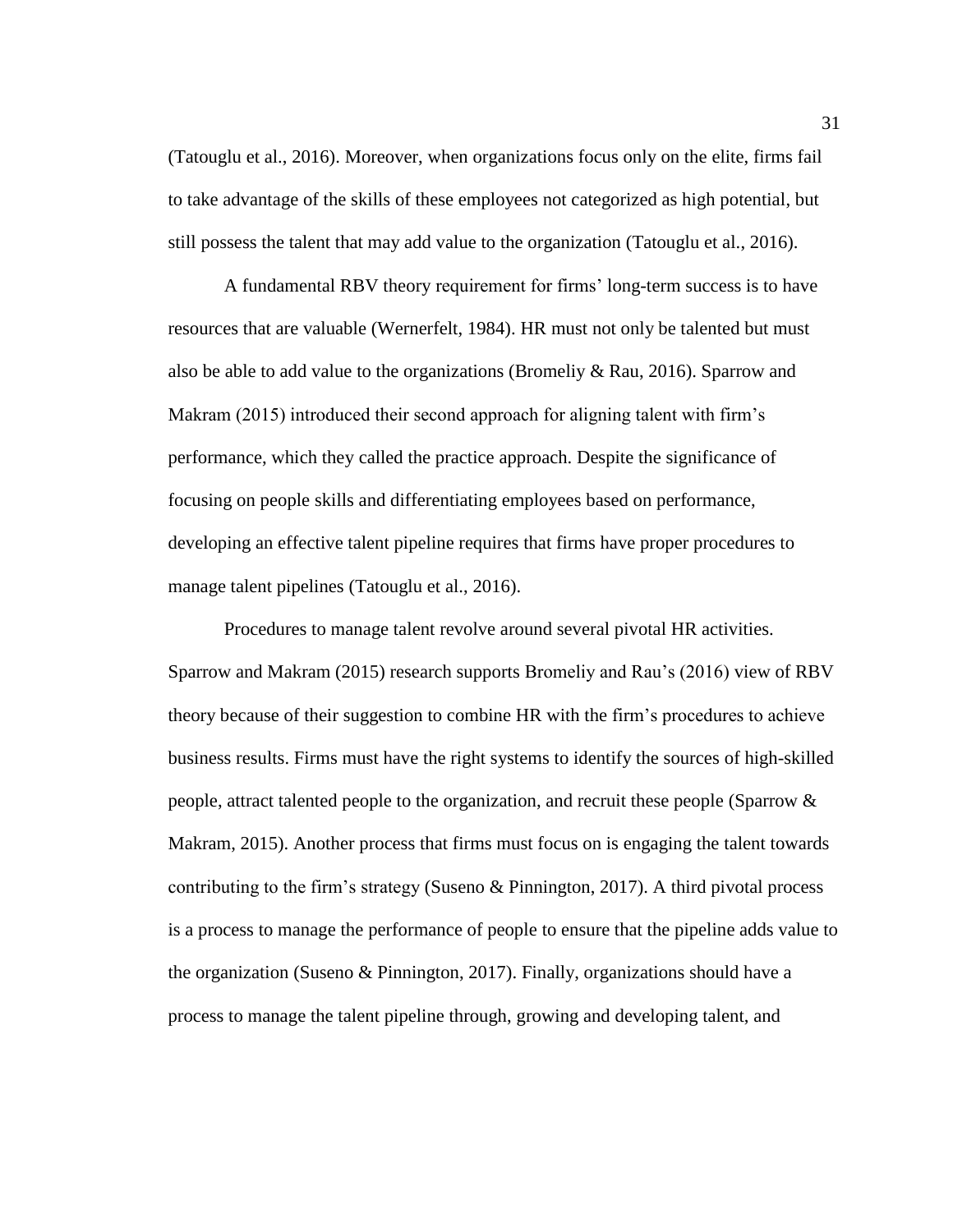ensuring a consistent flow of talent that will meet not only the current needs but also the future needs (Sparrow & Makram, 2015).

The third approach for firms to create RBV valuable resources is to focus on positions rather than people (Bromeliy & Rau, 2016). Organizations should classify positions based on their contribution to the organization strategy (Sparrow & Makram, 2015). As an example, positions A, are those that have a disproportionate contribution to the business goals. Positions A normally require people to have a wide variety of skills and highly specialized talent. Positions B, are positions that contribute significantly to the organization strategy, but require people with common skills. Finally, positions C, are those positions that are non-core or support functions (Sparrow & Makram, 2015). Furthermore, the position approach requires organizations to invest in developing people skills and knowledge to ensure a constant supply of talent fill these positions (Suseno & Pinnington, 2017).

Finally, the fourth approach drives focus on the human capital element (Sparrow & Makram, 2015). Firms must be able to measure the impact of the human capital on the business results (Suseno & Pinnington, 2017). The human capital element is a primary resource for the organization that requires significant investment (Nijs et al., 2014). Consequently, firms must consistently measure the rate of return from investing in human capital. Firms must also have the ability to forecast human capital requirements and properly plan to staff the organization with the adequate quality and quantity of talent (Sparrow & Makram, 2015). Despite the importance of HR to the success of the firm, focusing on people alone will not result in long-term success for the organization (Hitt et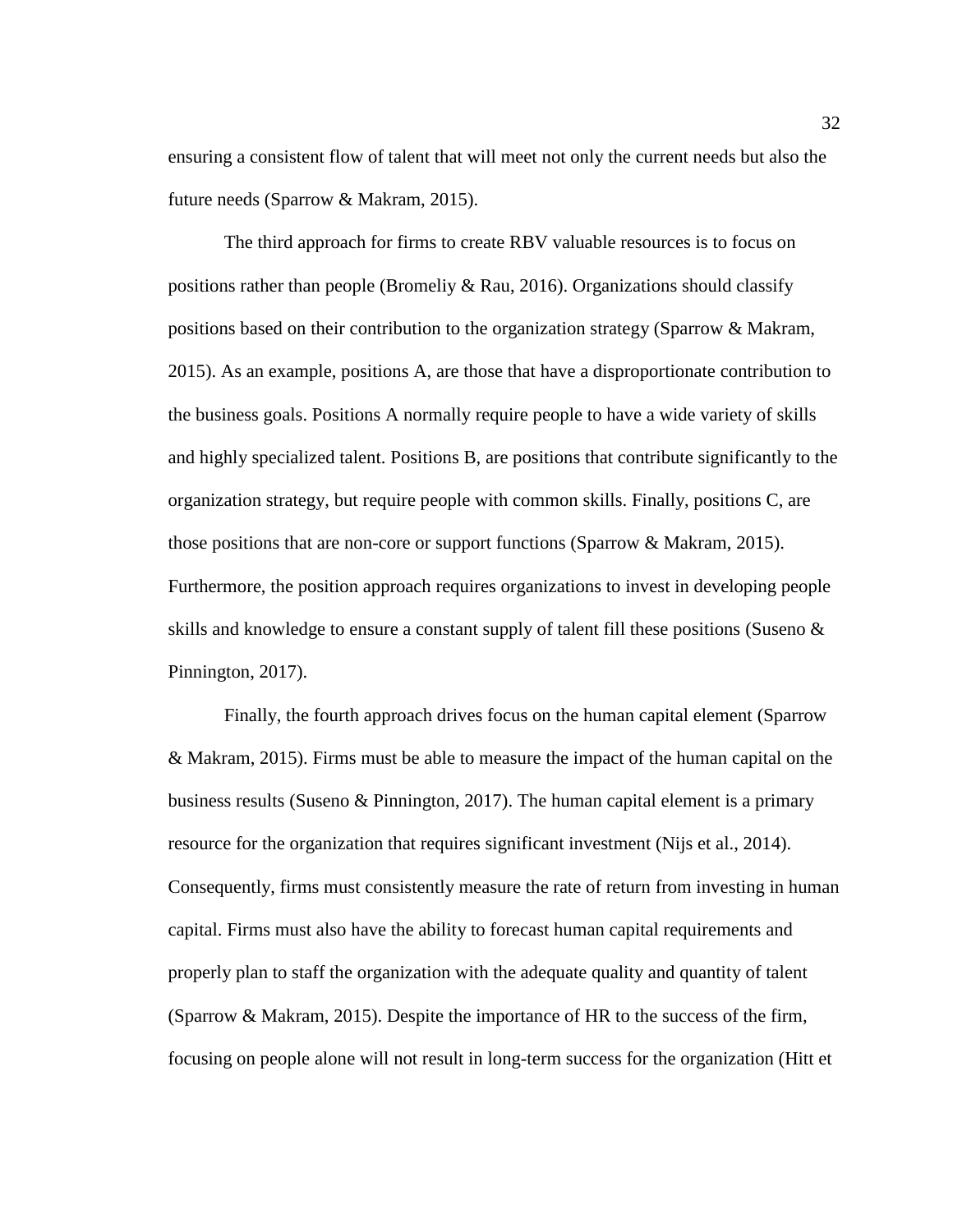al., 2016). Achieving long-term success and sustainable competitive advantage require firms to adopt a dynamic view of RBV theory (Barney 2014). A need exists for further study to understand the relationship between the firm's dynamic human capital requirements and talent pipeline.

## **Developing Talent Pipelines through RBV Resources Bundling**

Referring to RBV theory concept of bundling various resources, I discussed how intangible resources must be combined with HR to achieve competitive advantage. Critics of RBV theory stressed that focusing on HR alone does not enhance the firm's competitive position (Hitt et al., 2016). Firms must combine HR with other resources to achieve competitive advantage (Kaufman, 2015). The review of some scholarly sources suggested that an effective talent pipeline is a significant influencer of organization success (Al Ariss, Cascio, & Paauwe, 2014; Dutta, 2015; Nijs et al., 2014). In addition, Bromeliy and Rau (2016) identified the reasons for lack of success in some firms despite having talented people. The two views suggest the need for studying, the concept of bundling four HR systems and practices with the presence of effective talent pipeline approach. The four HR systems include: (a) performance management system, (b) employee motivations and engagement practices, (c) employee retention practices, and (e) succession planning systems.

#### **Linking Talent Pipeline to Performance**

A fundamental concept of RBV theory is that organization resources must be dedicated to creating value for the organization (Davis, 2017). Drawing from RBV theory is an essential element for creating a competitive advantage for firms to be able to bundle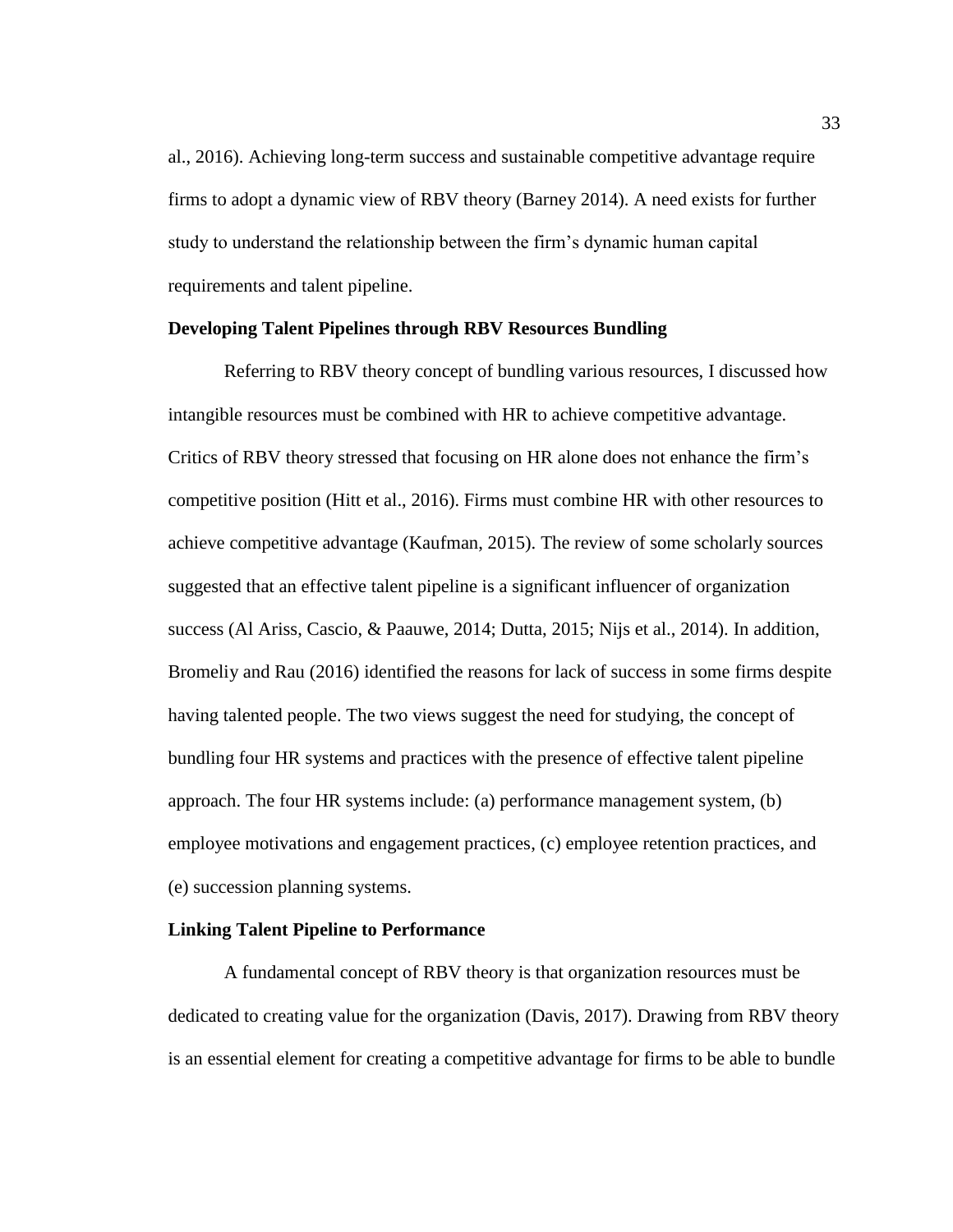resources for maximum leverage of talent (Bromiley & Rau, 2016). Firms seeking to bundle value with the talent pipeline must combine the talent pipeline (firm's tangible resource) with its performance management system (firm's intangible resource) to enhance the organization's capability to implement the business strategy and generate economic value. One example of effective bundling of talent pipelines with the firm's performance system is for firms to link talent pipelines to the firm's performance by alignment between organizational goals and employee goals (Sparrow & Makram, 2015).

Organization-employee alignment requires an effective connection between the various functions of the firm from one side and alignment between the employees and functional business goals from the other side (Ayers, 2015). When employees see their contribution to the organizational goals, they became motivated and committed to delivering their goals. Collings (2014) suggested a plurality of stakeholders would drive an organization towards long-term success (Ayers, 2015). When organizations consider shareholders, employees, customers, suppliers, and other significant stakeholders as key contributors to organization performance, organizations can create the necessary commitment and engagement from stakeholders (Collings, 2014). Aligning all stakeholders' efforts toward a common goal, results in driving the firm towards long-term success (Sonnenberg et al., 2014). Obviously, trade-offs in developing performance measures that consider multiple stakeholders exist. However, this trade-off translates into higher productivity and high return on investment (Collings, 2014). One basic requirement for creating a link between talent pipelines and organization performance is alignment between employee and employer.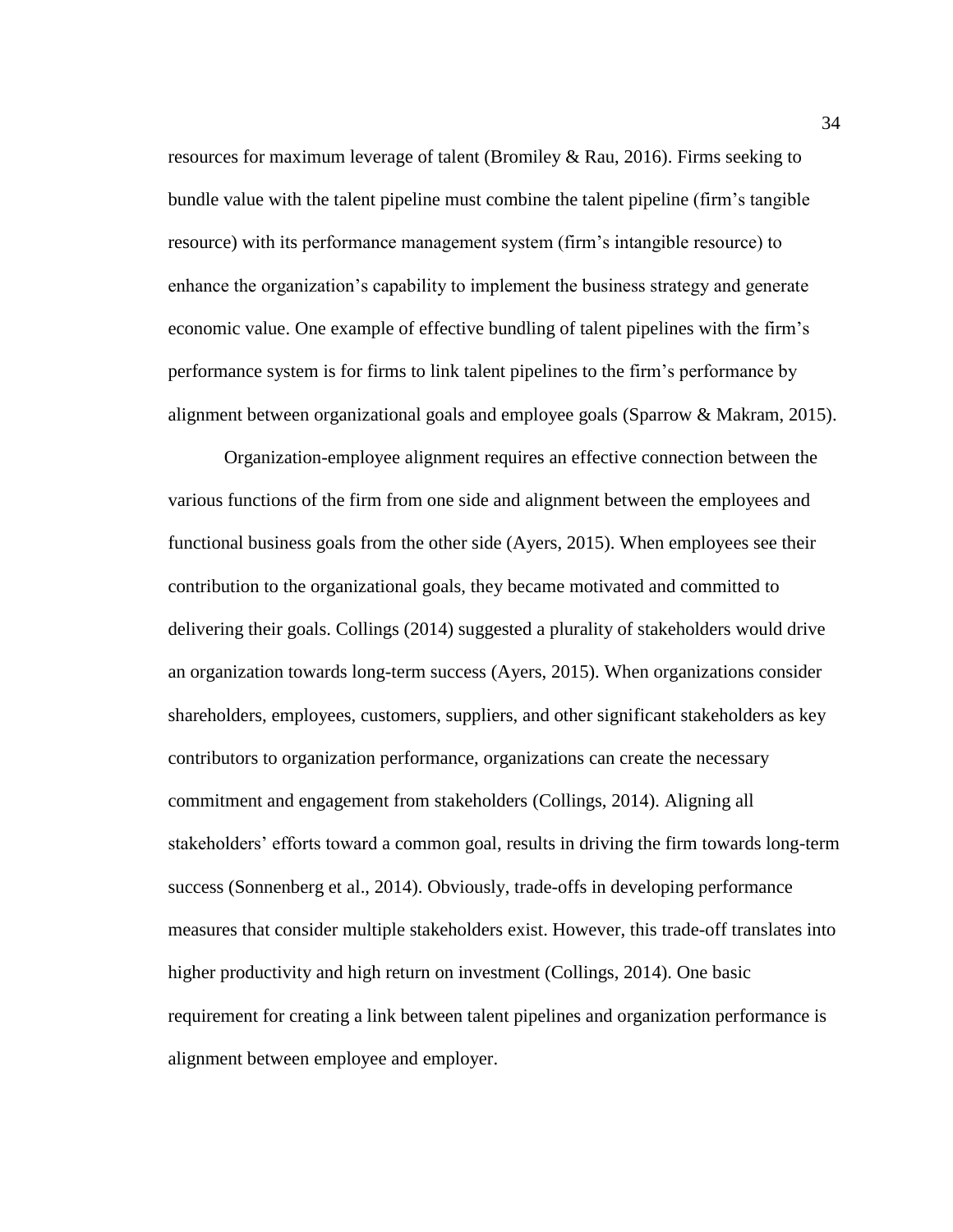In the following sub-sections of this literature review, I presented an analysis from different academic sources regarding RBV theory's concept of bundling firm's resources and suggest the need for studying the bundling of talent pipeline with the various HR systems. The discussion involves ways talent managers combine talent pipelines and performance management systems elements including: employee skills, training effectiveness, employee work plan design, implementing a culture of assessment, organization alignment, and employee support.

**Developing employees' skills.** Combining talent pipelines with performance management system requires firms to securing organization talent while considering future business growth (Dutta, 2015). Consideration of business growth needs involves developing the skills and competencies of people to meet the growing complexity of the business (Dubey & Gunasekaran, 2015). Developing sustainable talent requires firms to develop the individual's hard and soft skills (Dubey & Gunasekaran, 2015). The hard skills refer to the technical skills and competencies that an individual requires performing a job in a specific discipline (Lundkvist & Gustavsson, 2017). Hard skills enable employees to perform their tasks by their profession (Lundkvist & Gustavsson, 2017).

Hard skills are not enough to create sustainable talent; employees must also acquire soft skills (Dalayga, Mohkber, Zaleha, & Rashid, 2017). Soft skills involve enabling people to execute their role with excellence (Dalayga et al., 2017). Leadership, innovation, and communication are skills required to create a productive environment and synergized efforts (Lundkvist & Gustavsson, 2017). Talent development initiatives must include programs that develop both hard and soft skills (Dubey & Gunasekaran, 2015).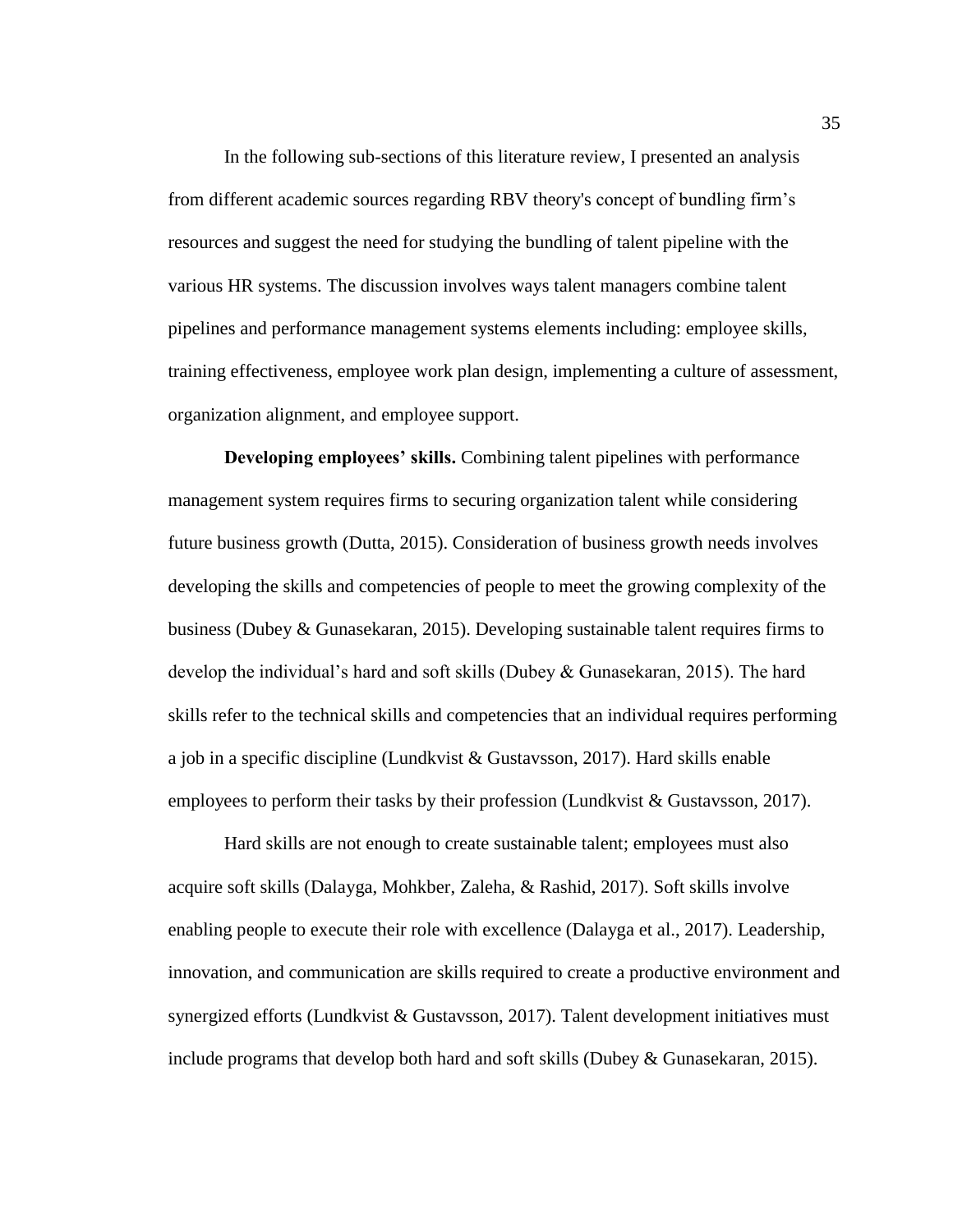Organization success requires firms to develop the right set of skills to meet both local and global needs (Dalayga et al., 2017). An increasing mismatch exists between the available supply of skills and the required demand (Murti & Paul, 2014). Managers complain that many of the available skilled workers do not have the right skills firms require to create sustainable growth (Dubey & Gunasekaran, 2015). The increasing mismatch between the supply and demand is a significant contributor to the skills shortage (Dubey & Gunasekaran, 2015). Candidates lack the skills and experience that the firm needs to achieve a business objective (Paul & Murti, 2014). In other instances, candidates lack the motivation, attitude, and personality to succeed (Paul & Murti, 2014). Some candidates even lack the basic abilities to deliver their objectives (Paul & Murti, 2014).

Referring to the RBV's concept of bundling firm's resources to create competitive advantage, effective bundling of talent pipelines and performance management systems requires firms to effectively train their employees (Lee, Lee, Lee, & Park, 2014). In 2012, organizations in developed countries spent \$400 billion on training (Ben-hur, Jaworski, & Gray, 2015). Lee et al. (2014) stated huge spending on training did not have a significant effect on organization productivity. Scholars attributed the low influence of training on organization productivity to focusing on the wrong objectives of training (Mehralian, Nazari, Akhavan, & Rasekh, 2014). Hence, a need for further study of talent pipeline development while considering employee training, training objectives, and employee soft and hard skills development.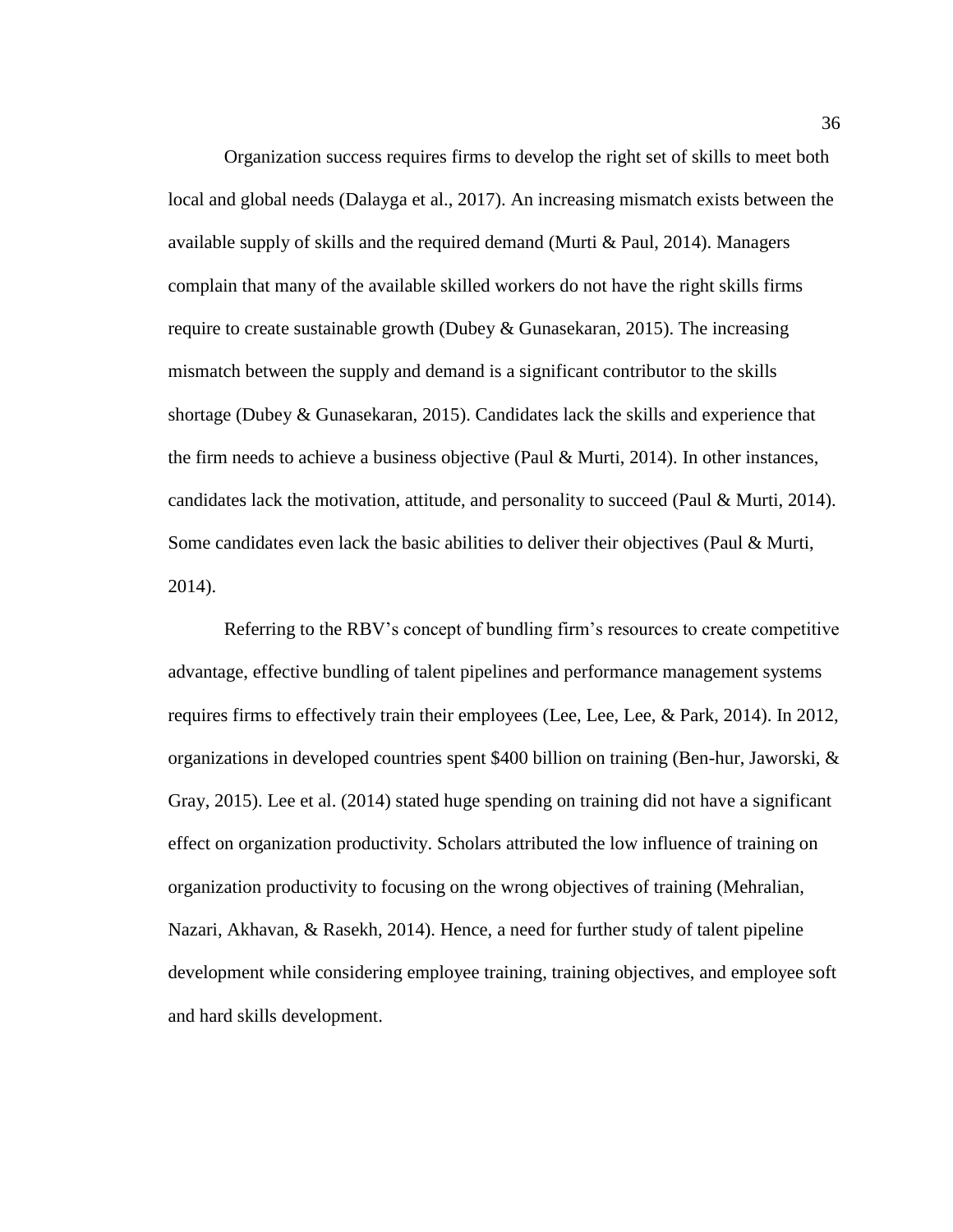**Employee work plans design.** Another use of RBV's concept of resource bundling is to bundle work plans with talent management (Ayers, 2015; Bromeliy & Rau, 2016). One of the significant practices for developing effective talent pipelines is to create a clear "line of sight" (Ayers, 2015, p. 170) and linking individual performance with organizational results. Employees need to see a clear connection between the activities they perform and the organizational goals (Parke, Weinhardt, Brodsky, & Devoe, 2018). Employees possessing right skills and a clear line of sight are likely to be motivated and committed to achieving their goals because they know the expectations of their organization (Ayers, 2015).

Creating a line of sight is necessary for enhancing employee performance and increasing employees' contribution to the organization goals (De Vos & Cambre, 2017). Individual work plans are essential to creating an effective talent pipeline because an employee adopts behaviors that add value to the organization (Ayers, 2015). Firms that seek to develop valuable talent pipelines that generate value for the organization as suggested by Wernerfelt (1984) must have effective work plan practices. The idea of creating a line of sight supports RBV theory because employees stay in-touch with the organization's value element. Consequently, a need exists to further study the influence of employees' work plan design and line of sight on talent pipeline effectiveness.

**Implementing a culture of assessment.** The culture of assessment is an intangible firm's resource. Based on RBV theory, firms must combine tangible and intangible resources to achieve competitive advantage (Bromeliy & Rau, 2016). One intangible resource firms can apply to develop talent pipeline is to introduce a culture of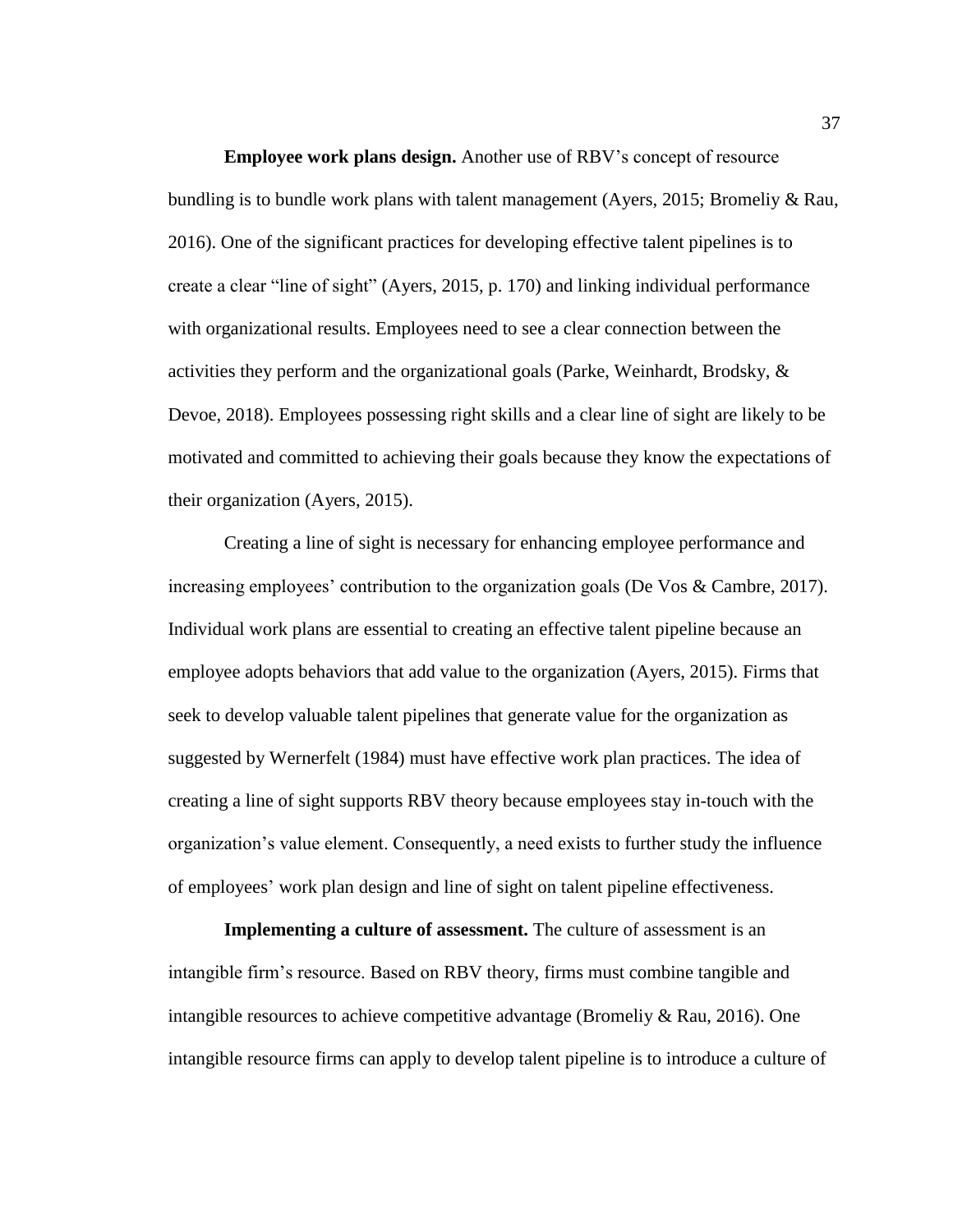assessment (Bititci, Cocca, & Ates, 2015). Many organizations lack the understanding of the causes of low performance and ways to improve (Adriansyah & Affif, 2015).

In spite of the general agreement among business leaders regarding the significance of assessment, leaders still conduct an assessment in a mechanistic way that prevents the organization from realizing the full benefits of assessment (Bititciet al., 2015). A culture of assessment means that managers conduct assessments with the intent to learn the means to improve individual performance, the causes of employee's success or failure (Adriansyah & Affif, 2015). In a culture of assessment, organizations are willing to change processes, systems, and policies based on the assessment findings to enhance individual performance (Kirovska & Qoku, 2014). A need exists for further study of the influence of assessments and assessment culture on talent pipeline.

**Influence of organization alignment on talent and performance.** Building on RBV's resource bundling idea (see Bromiley & Rau, 2016), organization alignment is a vital performance sub-system that firms can draw from to improve talent development and performance system (Collings, 2014). Three dimensions of employee-employer alignment exist, including: capability, communication, and return on investment alignment (Collings, 2014). Capability alignment refers to a match between employee's skills and knowledge with firm's business needs (Lee, Park, & Koo, 2015).

Talent development programs must consider developing valuable employee capabilities (Collings, 2014). Aligning employee capabilities with business needs is a dynamic process (Lee et al., 2015). Individual capabilities continuously change due to training and experience (Collings, 2014). Similarly, firm capabilities also change due to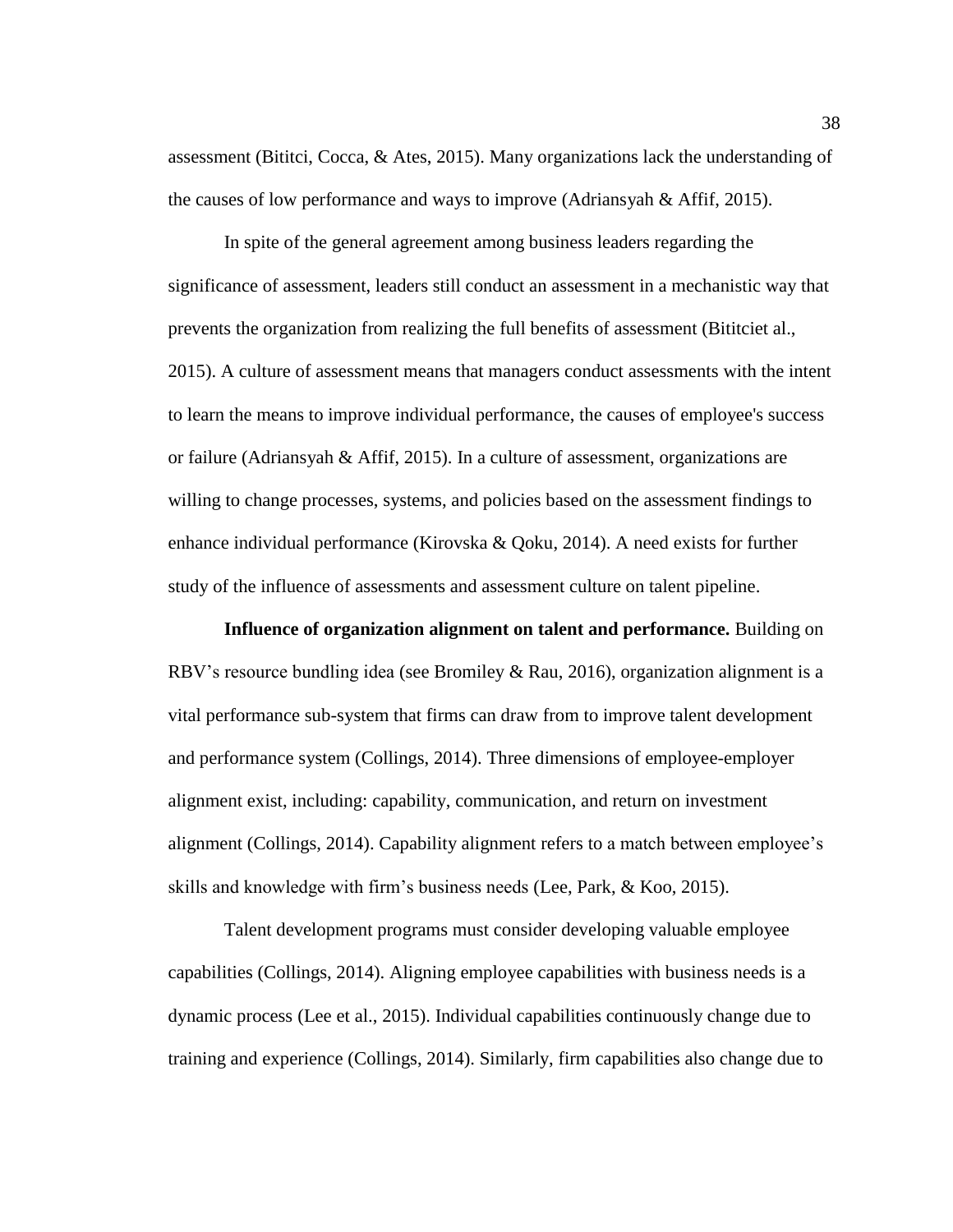market conditions and customer needs evolve (Sonnenberg et al., 2014). Effective talent management practices consider the dynamic nature of capabilities alignment.

Communication alignment has a significant influence on the effectiveness of talent pipelines (Collings, 2014). Managers must transparently communicate their perception of the employee's talent status to promote desirable employee work behaviors (Sonnenberg et al., 2014). Talent professionals argued, publicizing the names of highpotentials influences the motivation and commitment of employees and sets standards of acceptable and nonacceptable work behaviors (Lee et al., 2015). Thus, employees not selected as high-potential may become disengaged and demotivated (Lee et al., 2015).

The alignment on the return of investment relates to the employee's expectations of reward when adopting talent behaviors versus the organization's perception of the value added by talented employees (Collings, 2014). Firms must communicate financial and non-financial rewards that employees will gain upon adopting desirable talent behaviors and deliver the desired business results (Sonnenberg et al., 2014). The alignment on return on investment increases employees' desire to adopt behaviors that support business objectives (Lee et al., 2015).

### **Influence of Engagement on Developing RBV Talent Pipeline**

Based on RBV theory, firms must consistently combine multiple resources in various combinations to develop talent that is valuable, rare, inimitable, and nonsubstitutable to create competitive advantage and enjoy sustainable growth (Barney, 2014). Linking talent pipeline development to the firm's performance management system is not enough to create a sustainable competitive advantage (Barney, 2014). Firms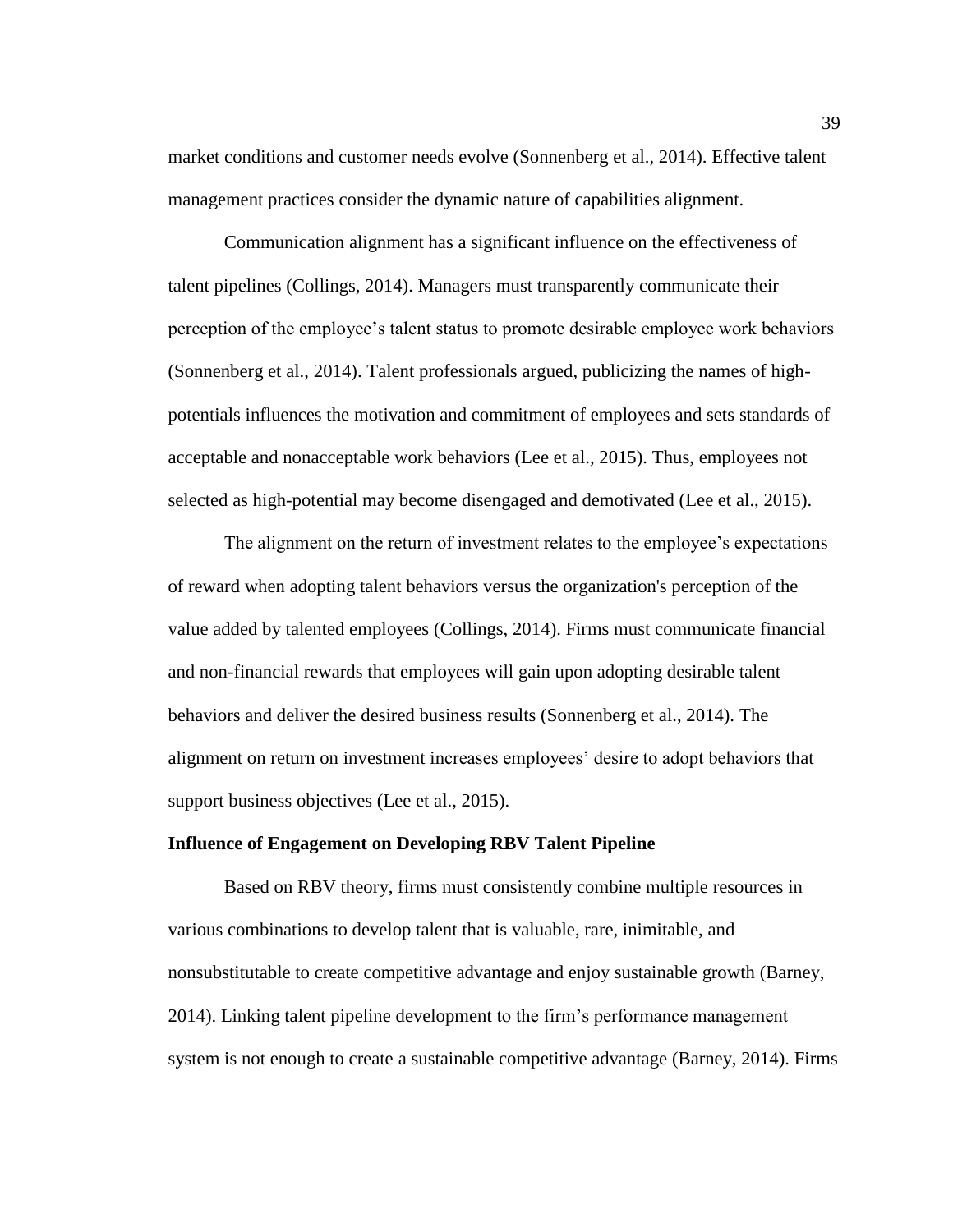need to create another combination of resources to achieve long-term success (Barney, 2014). Combining talent pipeline with the firm's ability to create employee engagement is another way to create success (Ruck et al., 2017).

Business leaders and HR practitioners understand that employee engagement is strongly related to employee performance (Ruck et al., 2017). Engagement resembles the employee's willingness to use his or her knowledge and skills to advance the organization towards the business objectives (Ruck et al., 2017). Consequently, talent development practitioners have paid considerable attention to understanding employee engagement drivers (Bromeliy & Rau, 2016).

The purpose of talent management is to create a pipeline of high-potential employees willing to invest their knowledge, skills, and time to drive the organization towards sustainable growth (Howell, 2017). Accordingly, developing talent pipelines require talent practitioners to understand the organization variables that drive highpotential's engagement (Al Ariss et al., 2014). High-potential employees have a different perception of the organization and its needs than non-high potential employees (Sonnenberg et al., 2014). Ruck et al. (2017) aimed to identify differences between highpotential employees and non-high-potential employees. The research results indicated that no significant difference in engagement between the high-potential and non-highpotential talent groups (Howell, 2017). Both groups showed a similar level of engagement (Howell, 2017).

Talent professionals understand the influence of employee motivation on talent pipeline effectiveness (Church, 2014). Using a reward system to motivate employees has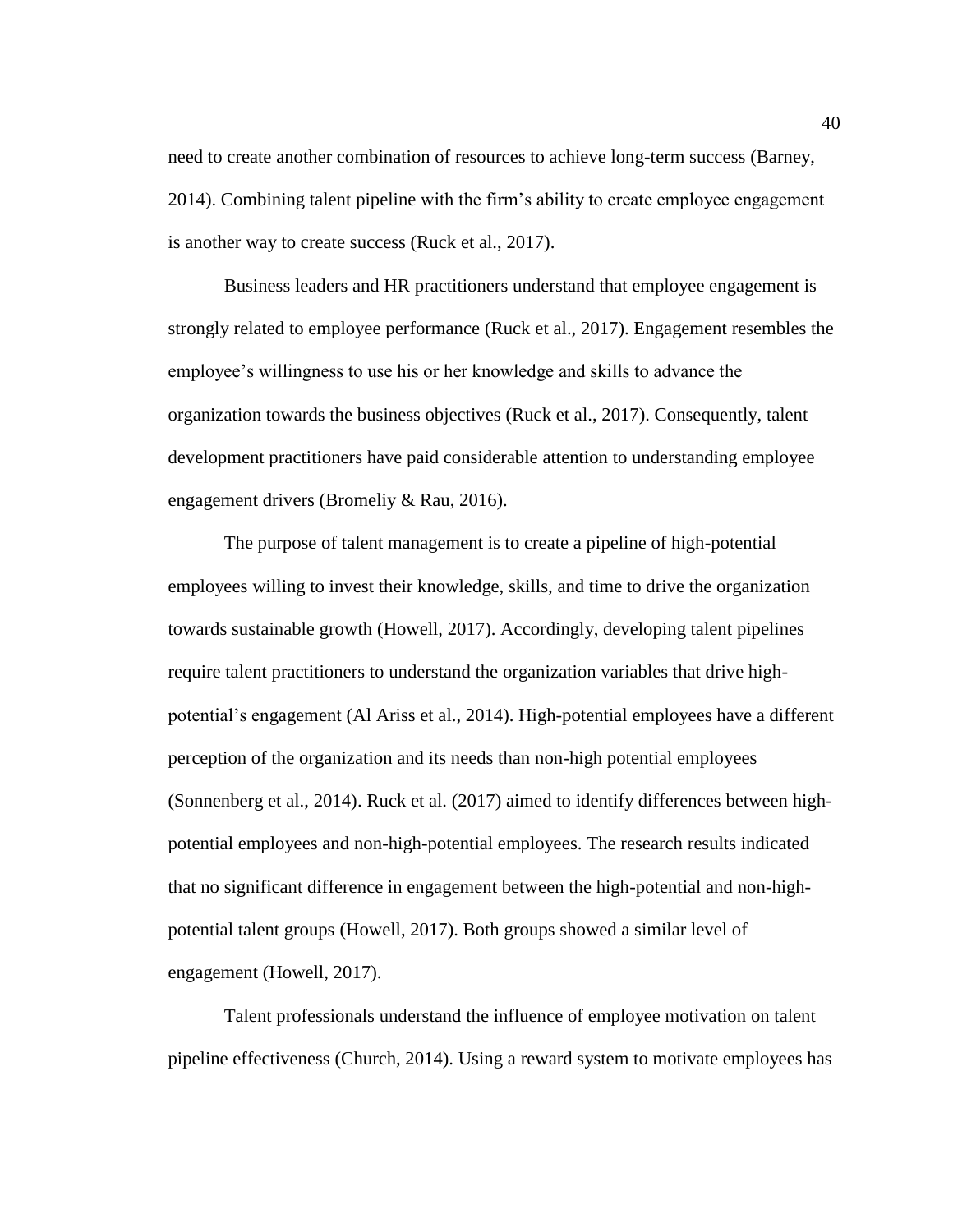a temporary effect on employee motivation and willingness to contribute (Stello, 2017). Gaps in hygiene factors include company policy, bad supervision, improper working conditions, salary, and insecurity demotivate employees (Stello, 2017). By contrast, motivation factors include achievement, recognition, responsibilities, and growth increase employee motivation (Stello, 2017). Talent professionals must consider the influence of motivation factors and hygiene factors in the process of developing talent pipelines (Khoreva, Vaiman, & Van Zalk, 2017).

**Employee engagement drivers.** Employee motivation is significant in developing an effective talent pipeline because it leads to employee engagement. Scholars defined employee engagement as the employee's willingness to invest physical, mental, and emotional efforts to accomplish the objectives of the role assigned to her or him (Barrick et al., 2014). An essential tool for fueling engagement is to create motivating work design (Barrick et al., 2014).

The key influencing factor on motivating work design is for the employees to feel the meaningfulness of their roles within the organization (Shuck, Nimon & Zigarmi, 2017). Managers create motivating work design by using the job characteristics model (Barrick et al., 2014). A well-designed job allows employees autonomy in making decisions and implementing ideas (Shuck et al., 2017). Through a motivating job design, employees utilize a variety of skills and learn new skills that develop their capabilities (Barrick et al., 2014).

A second influencing factor that fuels engagement is through aligning HR practices that influence the employee's perception of engagement (Barrick et al., 2014).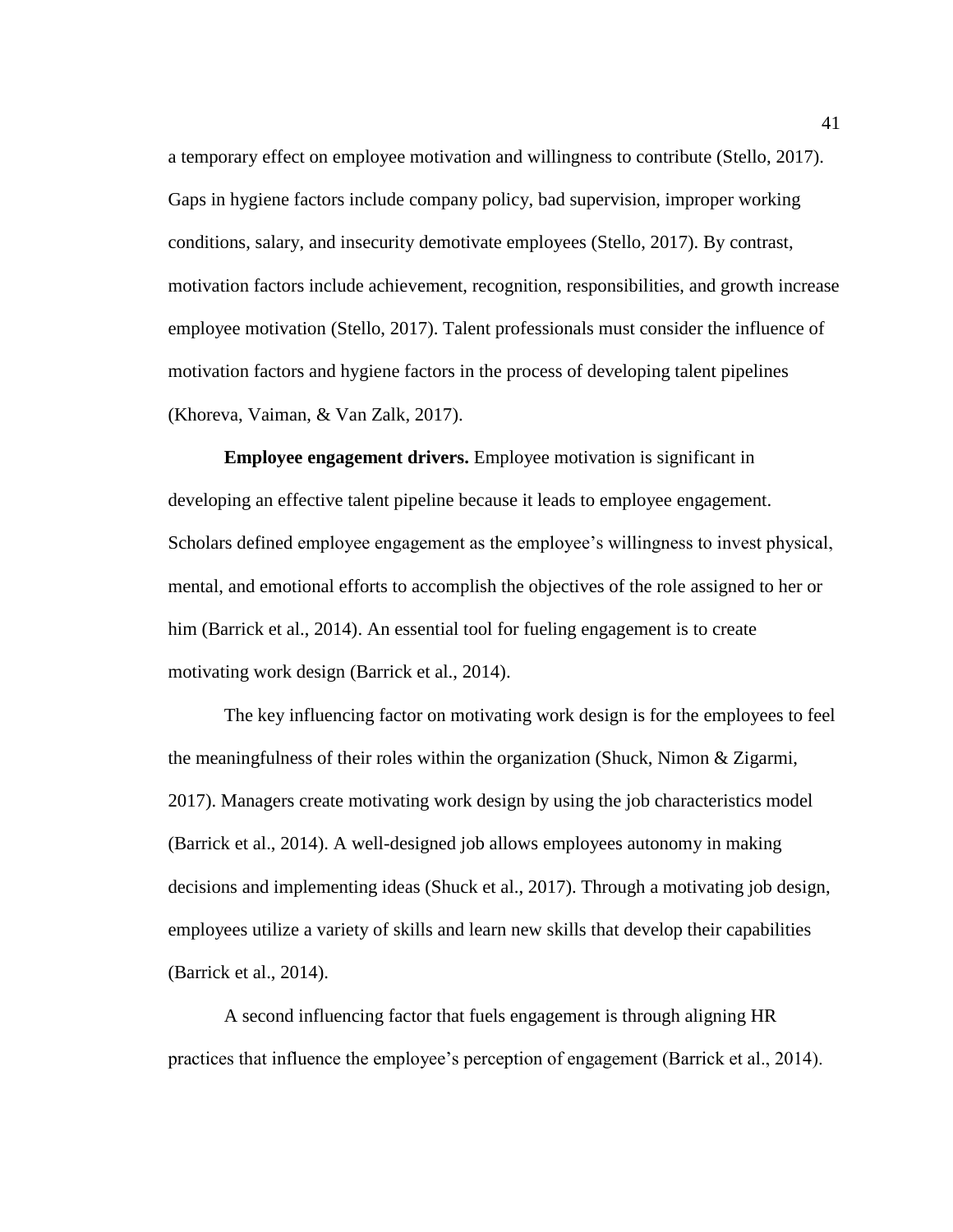HR needs to align employee expectations with the overall organization objectives (Whiteoak & Mohamed, 2016). HR also needs to provide practices that increase employee credibility in the reward system of the firm (Whiteoak  $\&$  Mohamed, 2016). The alignment of these HR practices with the engagement initiatives shifts the employeeemployer relationship from an economic-based relationship to one that is open-ended (Shuck et al., 2017). Open-ended relationships are relationships which both the firm and the employee are willing to invest in one another and work towards common interests (Barrick et al., 2014).

The third component influencing engagement is feedback (Barrick et al., 2014). Employees receiving information regarding their performance can adjust and their work behavior to improve performance and eventually meet company expectations (Daniels, Gedikli, Watson, Semkina, & Vaughn, 2017). Lack of feedback creates an expectation gap between the company and the employee (Daniels et al., 2017).

Huang, Guo, and Qiu (2015) discussed the influence of the relationship between the personal values of the employee and the organization values on employee engagement. Organizational support strengthens employee engagement because it allows the employees to exploit their abilities and skills without social threat or fear of losing their job or self-esteem (Huang et al., 2015). Organizational support encourages employees to be more creative and less reserved through empowering them to implement their ideas without the risk of reprimand (Lee, Idris, & Delfabbro, 2017). Similarly, the fit between the organization and the employee allow managers to maximize the use of the empowerment resulting from organizational support (Lee, Idris, & Delfabbro, 2017).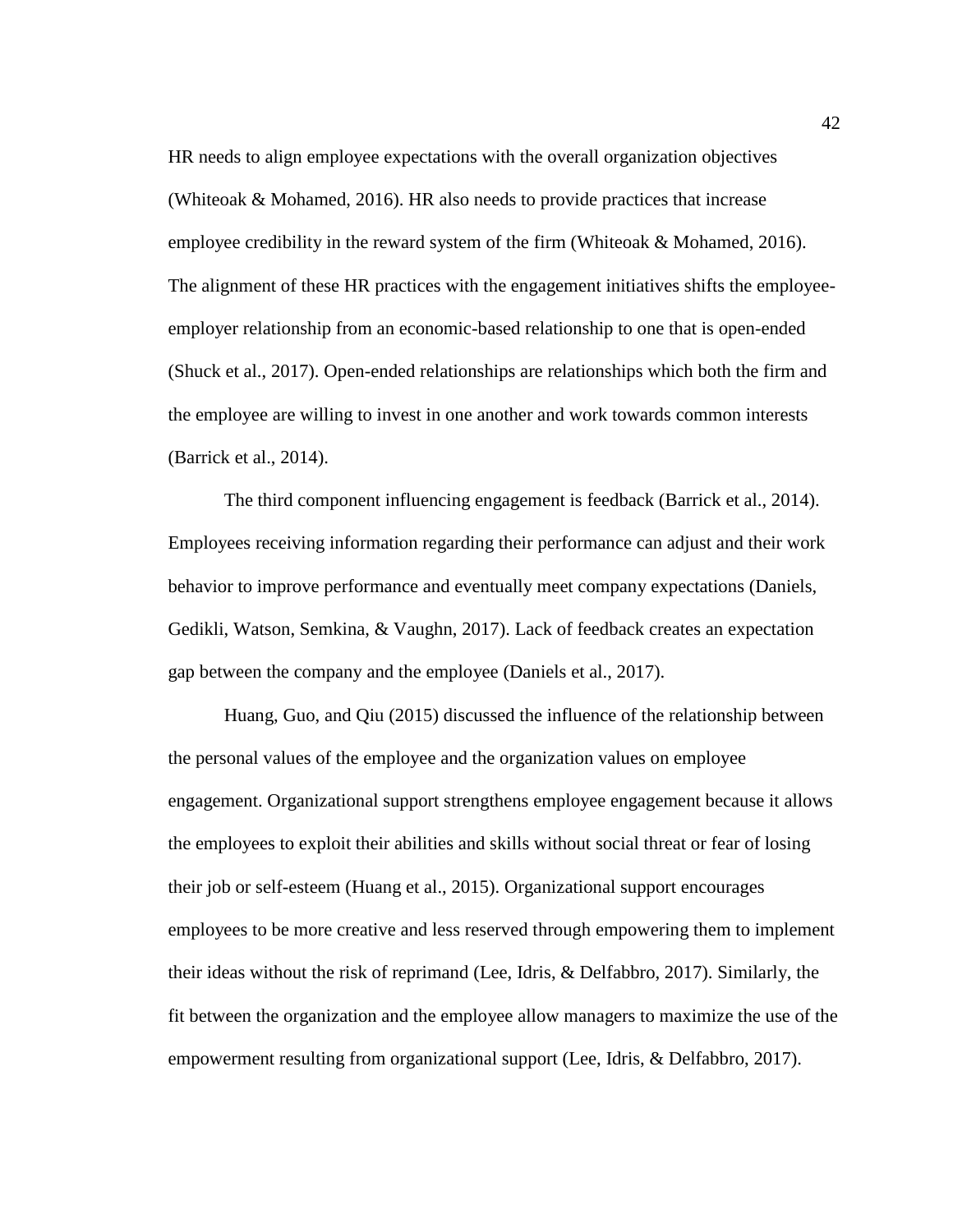Analysis of the academic literature indicated a significant relationship between employee engagement and talent development (Huang et al., 2015), however, a need for further study exist to understand ways business leaders can use employee engagement to develop effective talent pipelines.

**Psychological contracts influence engagement.** A psychological contract is the individuals' beliefs about their obligations and fulfillment of these obligations on the side, and the perception of the career and financial promises and their fulfillment from the other side (Sonnenberg et al., 2014). Becuase the psychological contract is the individual's perception, every individual has their own evaluation of the contract based on their perception of obligations, organization promises, and their fulfillment (Lee et al., 2015). The evaluation of the psychological contract has a significant influence on the employee's performance and productivity (Alcover, Rico, Turnley, & Bolino, 2017). Consequently, business leaders must understand the factors that influence the perception of the employee's psychological contract.

Psychological contracts are the perceptions of employees regarding their employer's promises fulfillment (Guchait, Cho, & Meurs, 2015). Psychological contracts are good sources for studying employee job attitude and work behaviors (Alcover et al., 2017). Employees formulate their psychological contract based on two elements, their perception of the demands, and their perception of the fulfillment of these demands (Lee et al., 2015). The perception of fulfillment relates to the way employees perceive fulfillment of their obligations and the firm's fulfillment of its promises (Alcover et al.,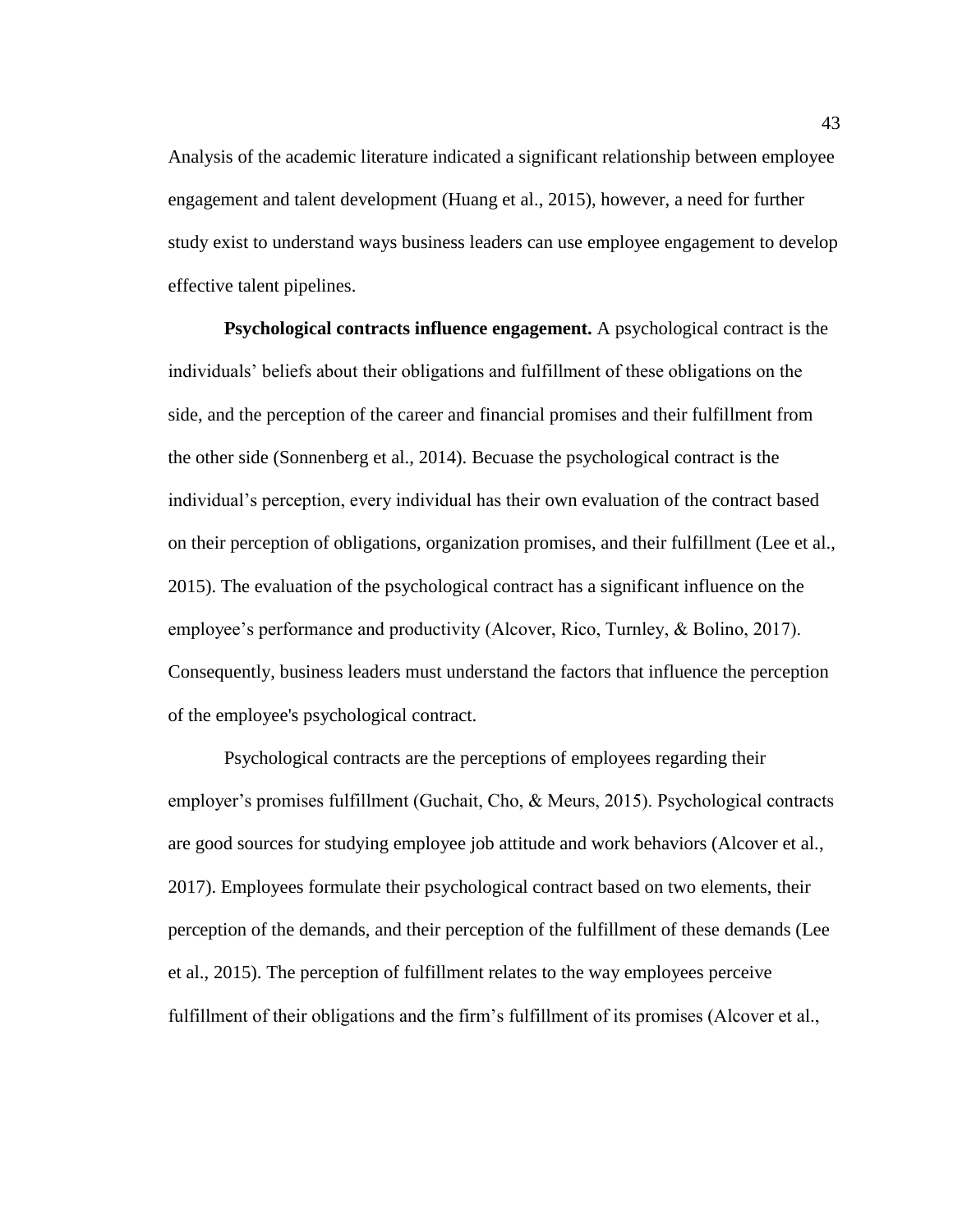2017). Employees perceiving their employers to fulfill their commitments become engaged and less likely to leave (Lee et al., 2015).

The psychological contract resembles the employees' understanding of their obligations towards the organization, their role, level of commitment, and results required (Guchait et al., 2015). In other words, the employees expect certain rewards in return for achievement. In Addition, the psychological contract also resembles the employees' perception regarding the employer's obligations towards the employee's compensation, fair treatment, and career planning (Guchait et al., 2015). The psychological contract also covers the employee's perceptions regarding the extent of fulfillment of his or her obligations and the fulfillment of the employer's promises (Lee et al., 2015).

Employment tenure stabilized psychological contracts perceptions, increased work engagement, and reduced turnover intentions (Lee et al., 2015). Reward employees received for their good performance in the form of compensation, training, and recognition drives low-tenure employees' performance (Lee et al., 2015). By contrast, loyalty to the employer drives high-tenured employees' performance (Lee et al., 2015). Moreover, high-tenured employees have a better personal-organization fit (P-O fit) (Guchait et al., 2015). Employees with low P-O fit leave the organization in their early years of employment (Guchait et al., 2015). Consequently, the perception of high-tenured employees of their obligations aligns with the expectation of their employers (Guchait et al., 2015).

**People equity.** Another factor contributing to talent pipelines is people equity (Schiemann, 2014). People equity is the combination of alignment, capability, and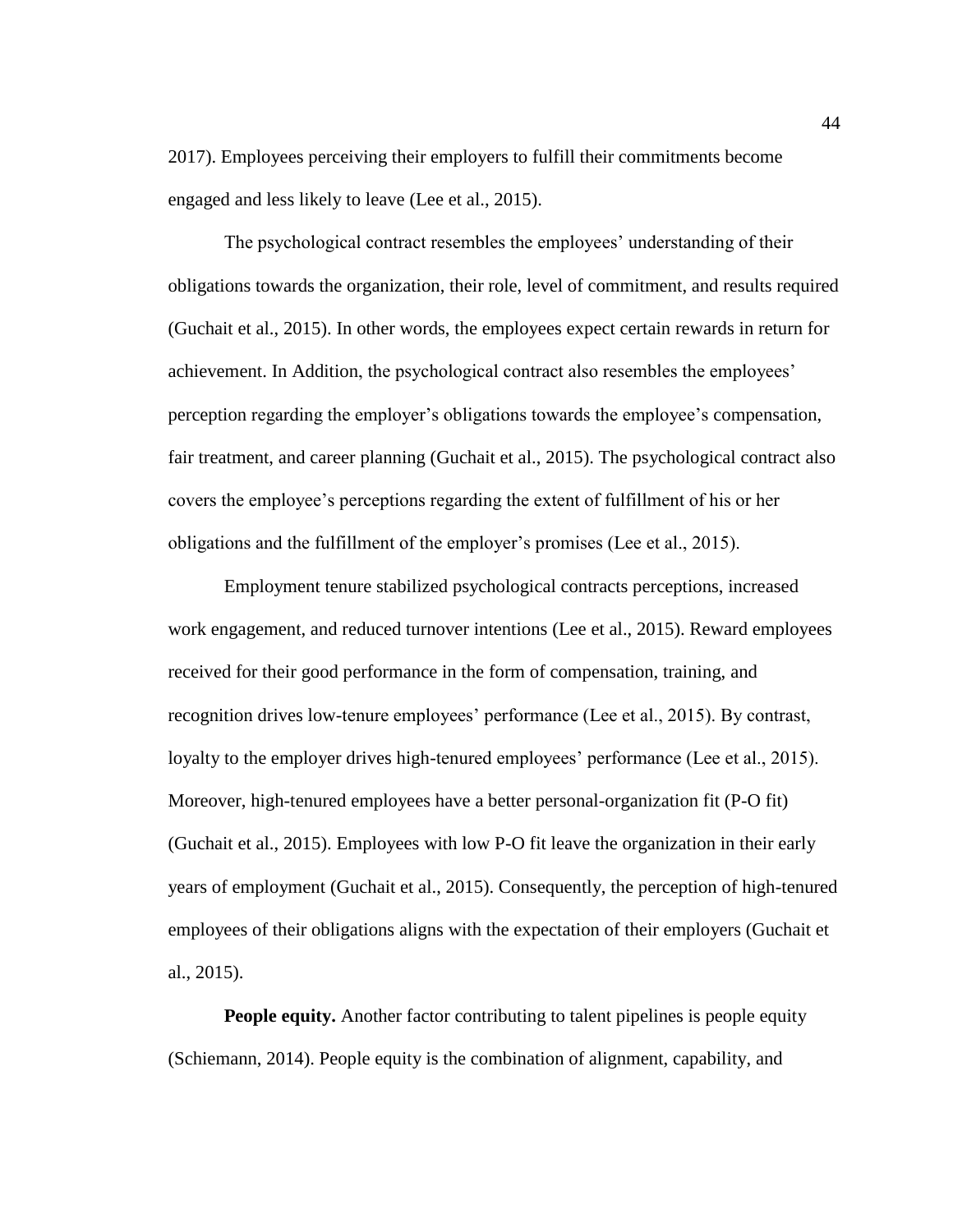engagement. Alignment is the degree to which the firm synchronizes the efforts of all the employees towards the achievement of organization goals (Mathew, 2015). Capabilities refer to the extent, which employee use their knowledge, skills, experiences, and behaviors to deliver the organization strategy (Mathew, 2015). Employee equity relates to the financial performance of the organization and the employee retention ratio (Schiemann, 2014). Consequently, people equity is a significant factor in optimizing talent pipelines (Mathew, 2015). A need for further study exists to understand ways leaders can use psychological contracts and people equity to develop effective talent pipelines.

**The influence of HR team on talent pipelines**. Scholars attributed failure to develop effective talent pipelines to lack of focus on people development (Krishnan & Scullion, 2017). Failure to develop organizational talent may disrupt growth and eventually lead to the decline of the business (Mathew, 2015). One-way firms address failure to develop talent pipelines is to focus on developing the expertise of their HR personnel (Ulrich & Dulebohn, 2015). These HR practices have a profound influence on employee productivity (Mathew, 2015). Ulrich and Dulebohn (2015) stressed the right place to start is to develop the HR department capabilities. Business leaders improve the skills of HR staffing by enhancing coaching, performance assessment, training, and succession planning (Ulrich & Dulebohn, 2015).

HR professionals oversee the human capital resource and are responsible for improving the productivity of the organization's human capital (Ulrich & Dulebohn, 2015). Influencing people's performance is a challenge and requires HR professionals to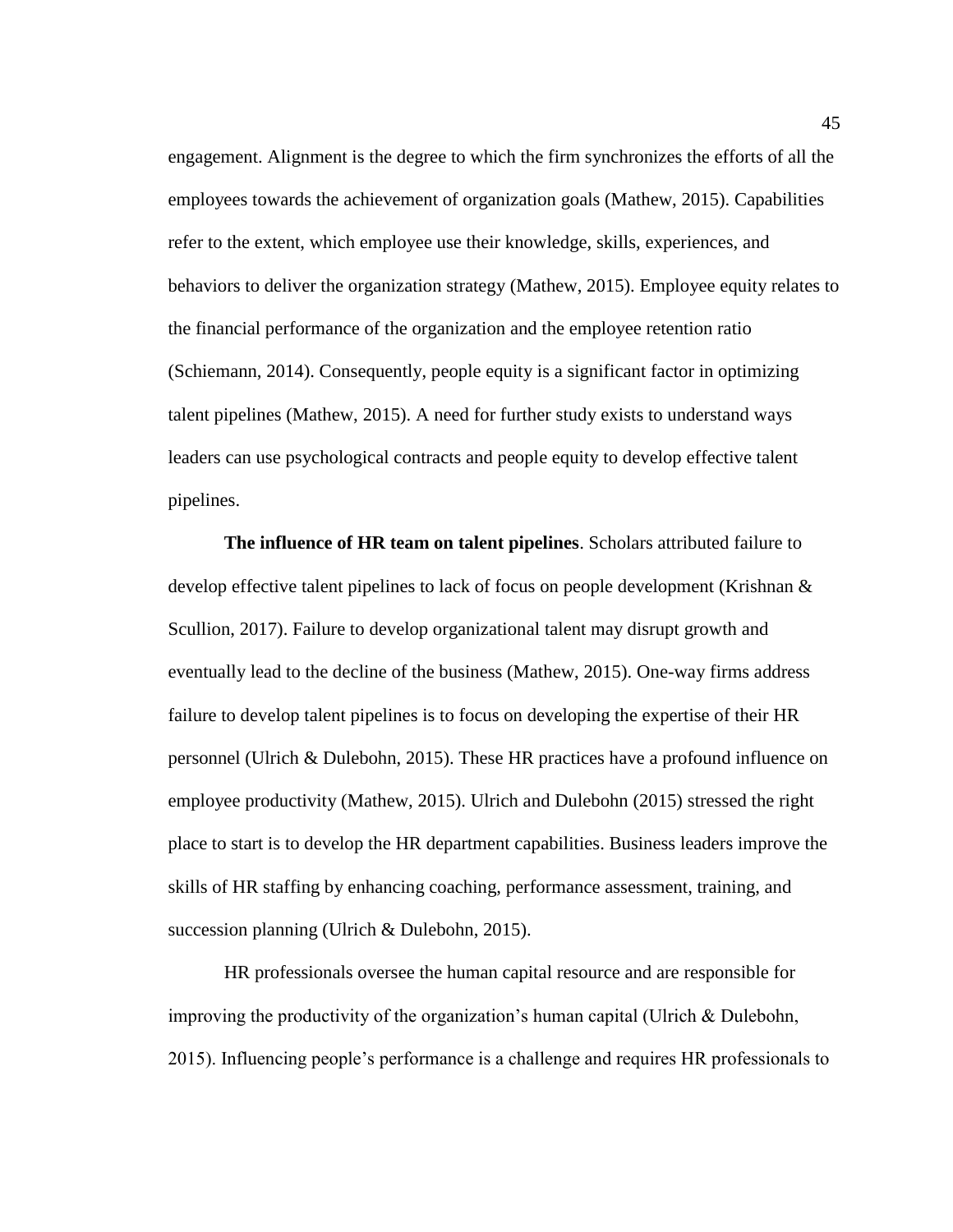approach the challenge through forming a shared vision (Ulrich & Dulebohn, 2015). HR professionals need to form strategic alliances with department heads of other functions and develop a shared vision (Schiemann, 2014). Strategic alliance with other department heads is an effective tool HR professionals use to implement talent management plans that influence people productivity and build organization talent (Ulrich & Dulebohn, 2015). Alliances with other functions require HR professionals to build personal credibility and develop the capability of the HR personnel (Schiemann, 2014). A need for further study exists to understand the influence of HR personnel skills of talent pipeline.

## **Effective Talent Retention Practices**

The previous subsections of the literature review included ideas to combine various resources including: performance management, employee engagement practices, psychological contract, people equity, and HR staff mastery to develop talent pipelines that are valuable, rare, inimitable, and non-substitutable. In the following section of the literature review, I analyzed the relationship among retention practices, succession planning, and talent pipelines. A relationship exists between retention, succession planning, and organizational talent (Cascio, 2014).

The RBV theory refers to the firm's ability to create talent pipelines is a reason for having a competitive advantage versus other firms (Bromeliy & Rau, 2016). The definition of firm's resources is not a straightforward matter (Bromeliy & Rau, 2016). Firms need to bundle different resources to create a unique combination of employee talent and organization practices that other firms cannot replicate (Barney, 2014). Firms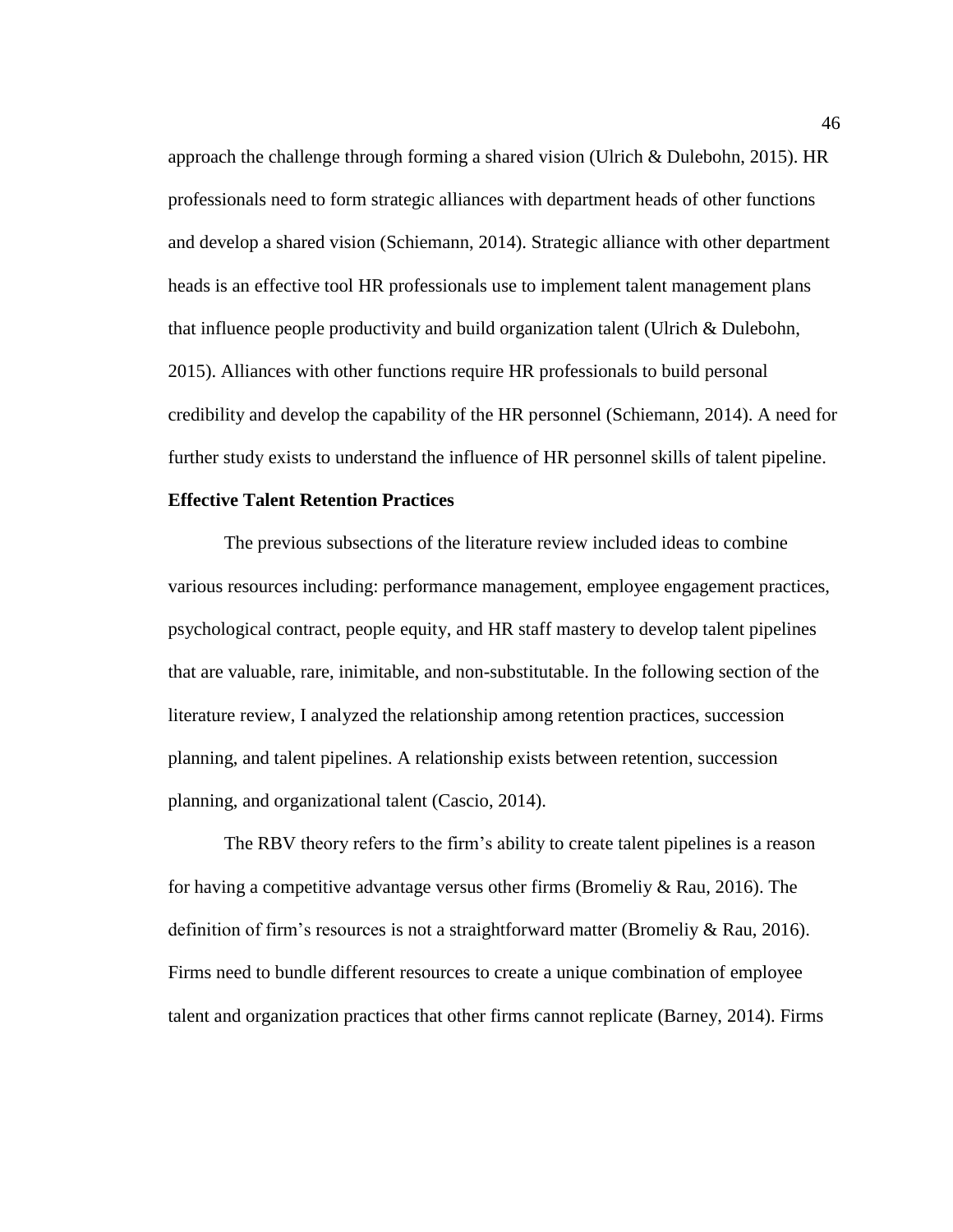must create means to protect talent pipelines from competition and changing market demand (Cascio, 2014).

Firms must protect talent pipelines from the competition by combining talent pipelines with the right retention practices (Singh & Satpathy, 2015). Firms must combine their talent pipelines with a strong succession planning system (Cascio, 2014). Firms that combine talent pipelines with performance management systems and employee engagement and motivation practices will achieve competitive advantage (Bromiley & Rau, 2016; Ruck et al., 2017; Collings, 2014; Mathews, 2015). However, if firms are not able to retain talented employees, then they will fail to sustain their competitive advantage. Therefore, another crucial bundling of resources is to bundle talent pipelines with the appropriate talent retention practices.

An essential element of talent pipeline development is employee retention (Twigg & McCullough, 2014). Organizations cannot develop and sustain a talent pipeline if talented employees leave the organization (Cascio, 2014). Employee retention is a challenging endeavor for organizations (Twigg  $&$  McCullough, 2014). The number of people voluntarily leaving their companies in the United States has increased by 63% from 2009 to 2013, which is a reason managers consider retention to be a threat to talent pipeline development (Cascio, 2014). In addition, organizations significantly reduce talent shortage by focusing on retention (Twigg & McCullough, 2014). Several strategies to enhance employee retention exist including: employer branding, improving the work environment, employee empowerment, direct managers' competence, and workforce planning.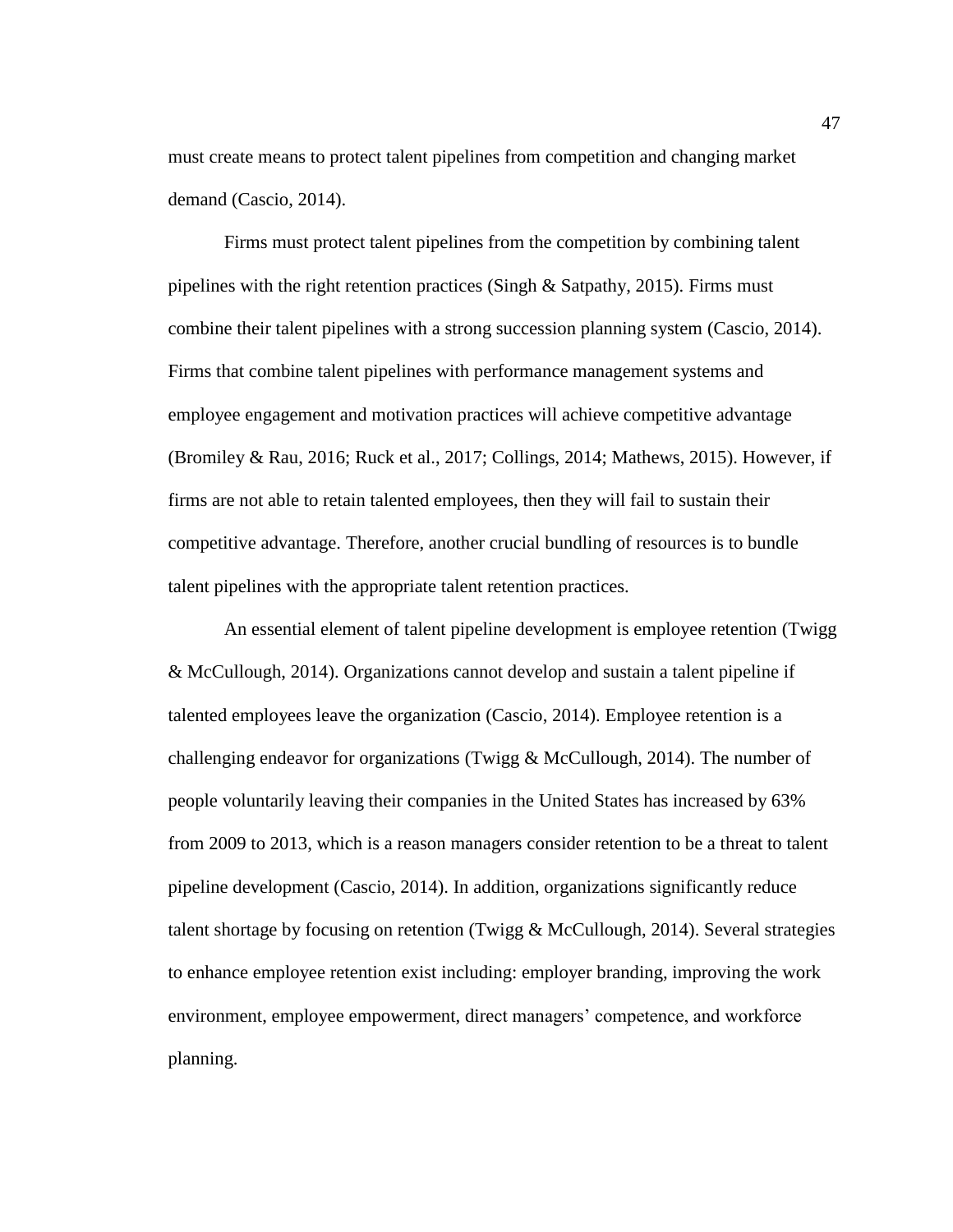A common strategy companies use to retain people is to develop a positive employer brand (Cascio, 2014). A brand is a name or symbol that identifies goods, services, and companies (Sengupta, Bamel, & Singh, 2015). A brand resembles the values that goods and services stand for, and the promise they make to their customers (Sengupta et al., 2015). Brands simplify choice, increase trust and promise a specific level of value (Tatoglu et al., 2016). Employer branding, on the other hand, stands for the economic, functional, psychological benefits that an employer offers the employees (Sengupta et al., 2015).

The purpose of employer branding is to establish the firm's image with current employees and future employees (Cascio, 2014). Firms seek to create an image that will attract the best talent to join and retain its current talent (Sengupta et al., 2015). The employer branding must contain a value proposition that convinces the current employee to stay in the company and the potential employee to join (Tatoglu et al., 2016). The value proposition that motivates employees and influences their attitude toward working (Sengupta et al., 2015).

Employers must design the value proposition that fulfills the emotional and personal needs of employees (Tatoglu et al., 2016). Consequently, the employer must consider needs such as competitive pay, job structure and clear objectives, working environment, and work-life balance when developing policies and practice (Cascio, 2014). Other factors that may influence retention ratios are career potential and realizing true potential, justice and fairness, firm credibility and trust between the employer and employee, and a learning and development environment (Sengupta et al., 2015).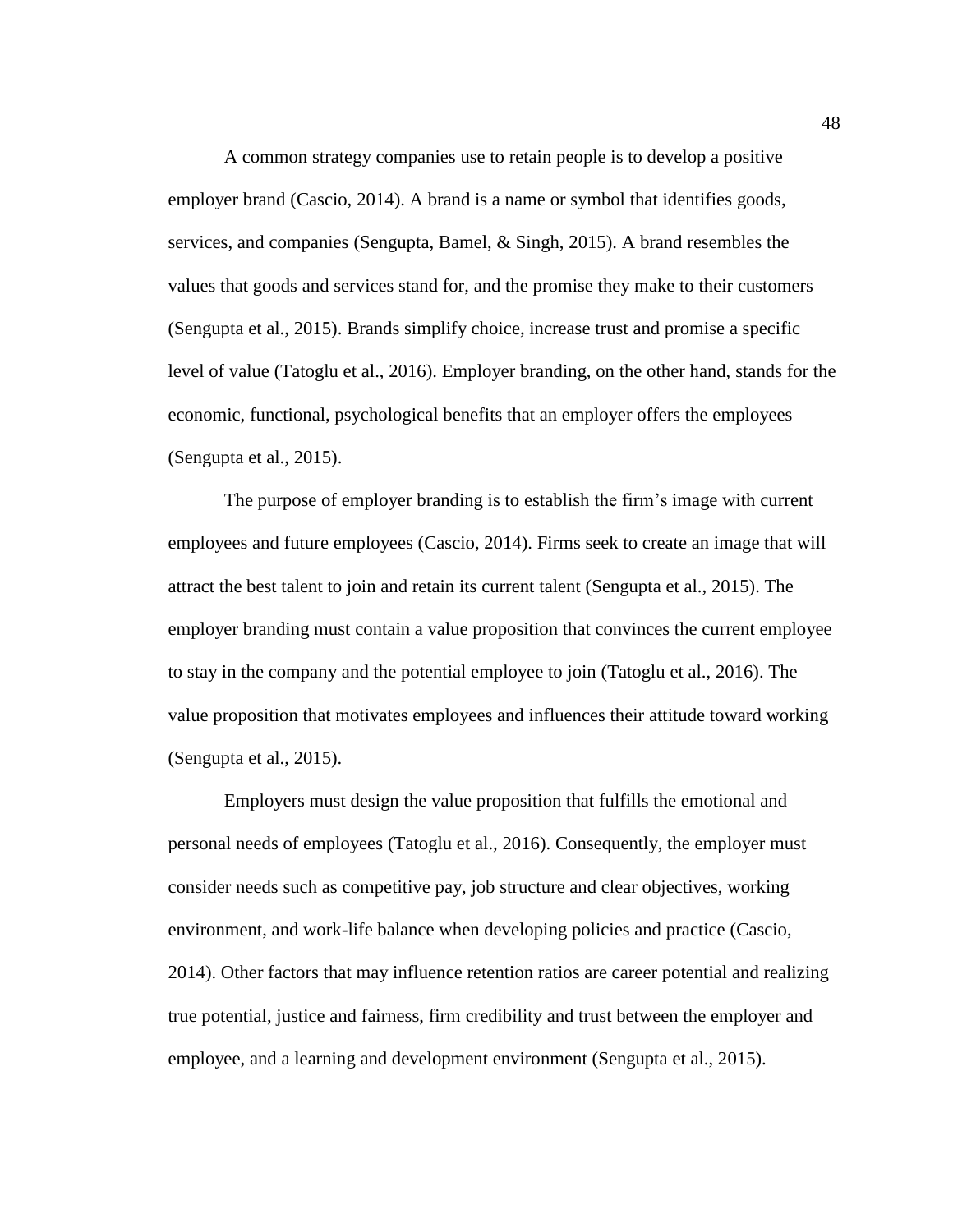Another effective strategy to improve retention rates is to improve work environments (Cassar & Buttigieg, 2015). A strong relationship exists between positive work environment and retention (Twigg & McCullough, 2014). The interventions aimed at improving work environment have more effect on preserving organization talent than increased recruitment (Cassar & Buttigieg, 2015). Factors that contribute to improving work environment are employee empowerment and the competence of the direct manager (Twigg & McCullough, 2014).

Staffing and adequate resources is another significant factor for improving retention rates (Louch, 2014). Talented employees assigned with a reasonable workload are more likely to stay longer with their organizations and contribute more effectively to the firm's performance (Twigg & McCullough, 2014). The first step towards improving workplace environment is to conduct an assessment to identify the gaps between the firm's staffing requirements and the current staffing structure (Twigg  $&$  McCullough, 2014).

An empowering environment improves employee commitment, engagement, and retention rates (Twigg & McCullough, 2014). Empowerment refers to the employees' perceptions of being involved in making decisions in their area of responsibility and getting the support to make those decisions (Twigg & McCullough, 2014). Empowered employees have the freedom to act based on their perception of the firm's interests (Twigg & McCullough, 2014). Empowerment is to hold employees responsible in a positive manner (Twigg & McCullough, 2014). Organizations that value their people's contribution can increase job satisfaction and eventually improve retention rates (Twigg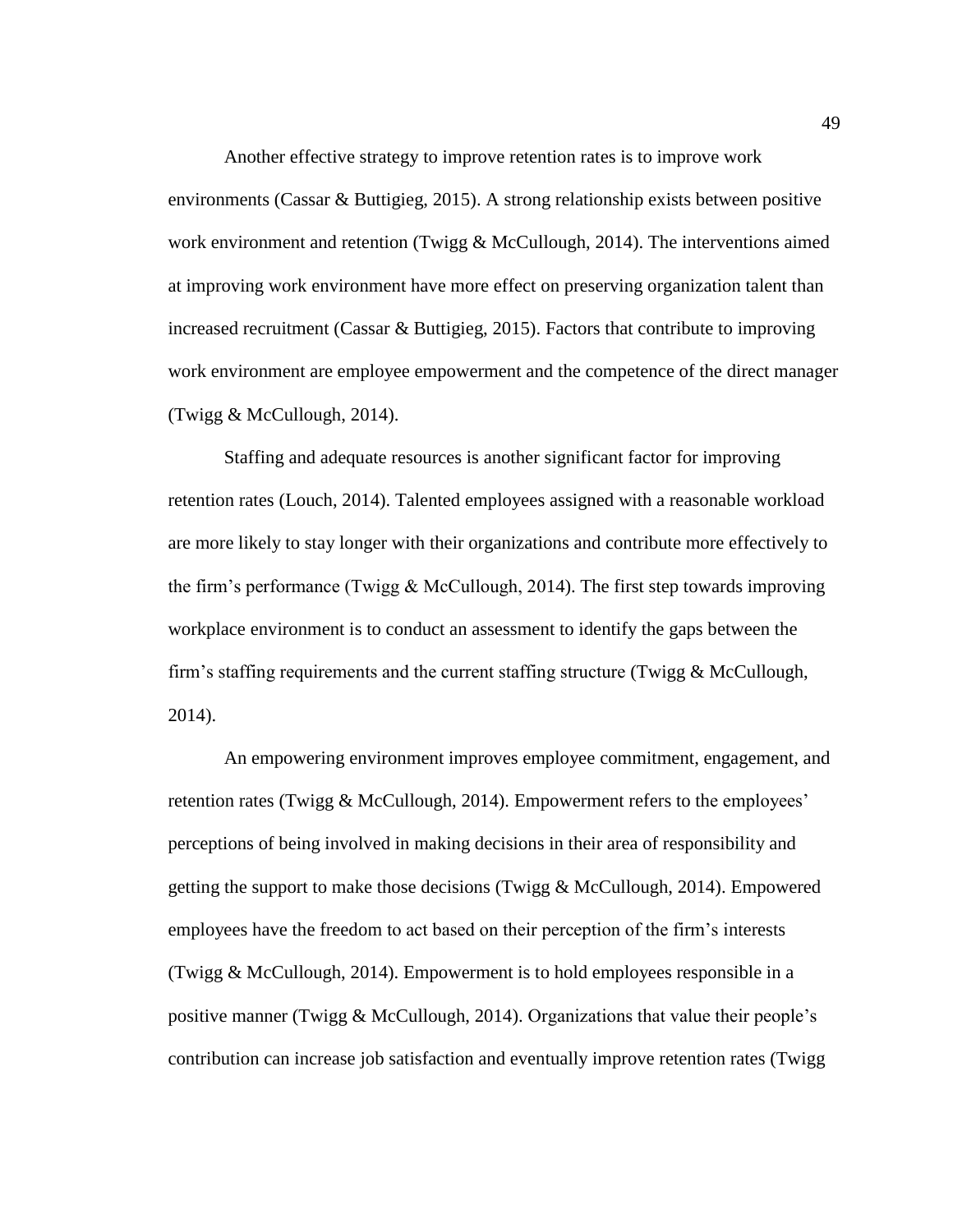& McCullough, 2014). Empowerment does not only lead to improved retention rates, but also facilitates the flow of information, and increased commitment and engagement (Twigg & McCullough, 2014).

Leadership style is another significant factor that leads to improving the workplace environment and employee retention (Twigg & McCullough, 2014). The leadership and management style of the direct manager significantly enhances the employee-manager relationship (Cassar & Buttigieg, 2015). More people leave their organization because of the quality of their managers than any other reason in the organization (Twigg & McCullough, 2014). Therefore, the organization must provide managers with the appropriate training to improve their ability to lead talented people (Cassar & Buttigieg, 2015).

The third factor that contributes to improving workplace environment is staffing the organization with the adequate number and quality of people (Cassar & Buttigieg, 2015). Despite a general agreement among practitioners, that workforce planning is essential to the survival of any organizations; many firms fail to develop a proper workforce plan (Louch, 2014). Working in a team that has the right number of qualified staff enhances workload distribution (Twigg & McCullough, 2014). Consequently, talented people do not become overloaded. A low level of staffing puts pressure on talented employees and increases working hours, which creates a work-life imbalance (Twigg & McCullough, 2014).

Better work-force planning leads to better retention (Cassar & Buttigieg, 2015). Four barriers cause organizations to fail in workforce planning (Louch, 2014). The first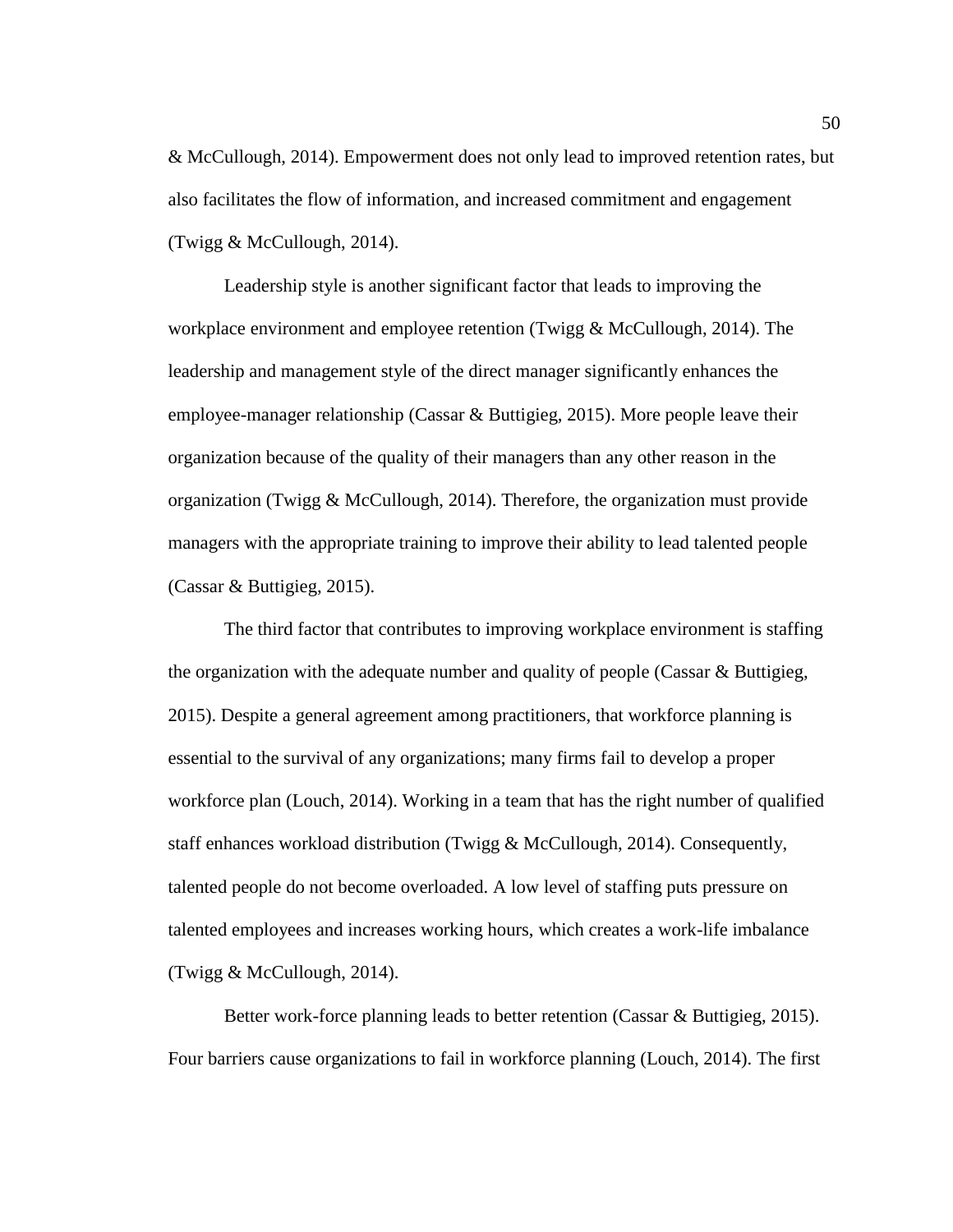barrier was that managers often focused on dealing with the current year workforce challenges ignoring the future organization needs (Louch, 2014). Managers do not take the time to understand the future workforce needs and prefer to focus on current needs (Louch, 2014). Managers must balance handling current workforce challenges and planning for future workforce requirements.

The second barrier was paralysis-by-analysis (Louch, 2014). Managers are busy with developing the plan and getting accurate data for the workforce essential part of any strategy, however, implementing a good plan is often better than not implementing an excellent plan (Louch, 2014). Thus, managers must exert some effort to understand the organization's workforce needs, but they should set firm dates for implementing the plan (Louch, 2014). The third barrier is that workforce planning is forecasting for future needs (Louch, 2014). The traditional forecasting methods that many firms use generate poor results (Louch, 2014). Moreover, workforce planning involves complex factors such as turnover and retirement. Firms have no accurate methods to forecast future turnover, retirement, and staffing growth needs (Cassar & Buttigieg, 2015). Therefore, workforce plans do not project firm needs accurately (Louch, 2014). Finally, managers tend to rely on their gut and experience to forecast future workforce requirements ignoring actual data as input for their workforce plans (Louch, 2014).

Drawing from the RBV theory firms need to combine various resources to create competitive advantage (Bromeliy & Rau, 2016). In line with RBV theory, many researchers suggested that firms must combine talent pipeline development with strong employee retention practices to ensure the protection of talent from competition (Louch,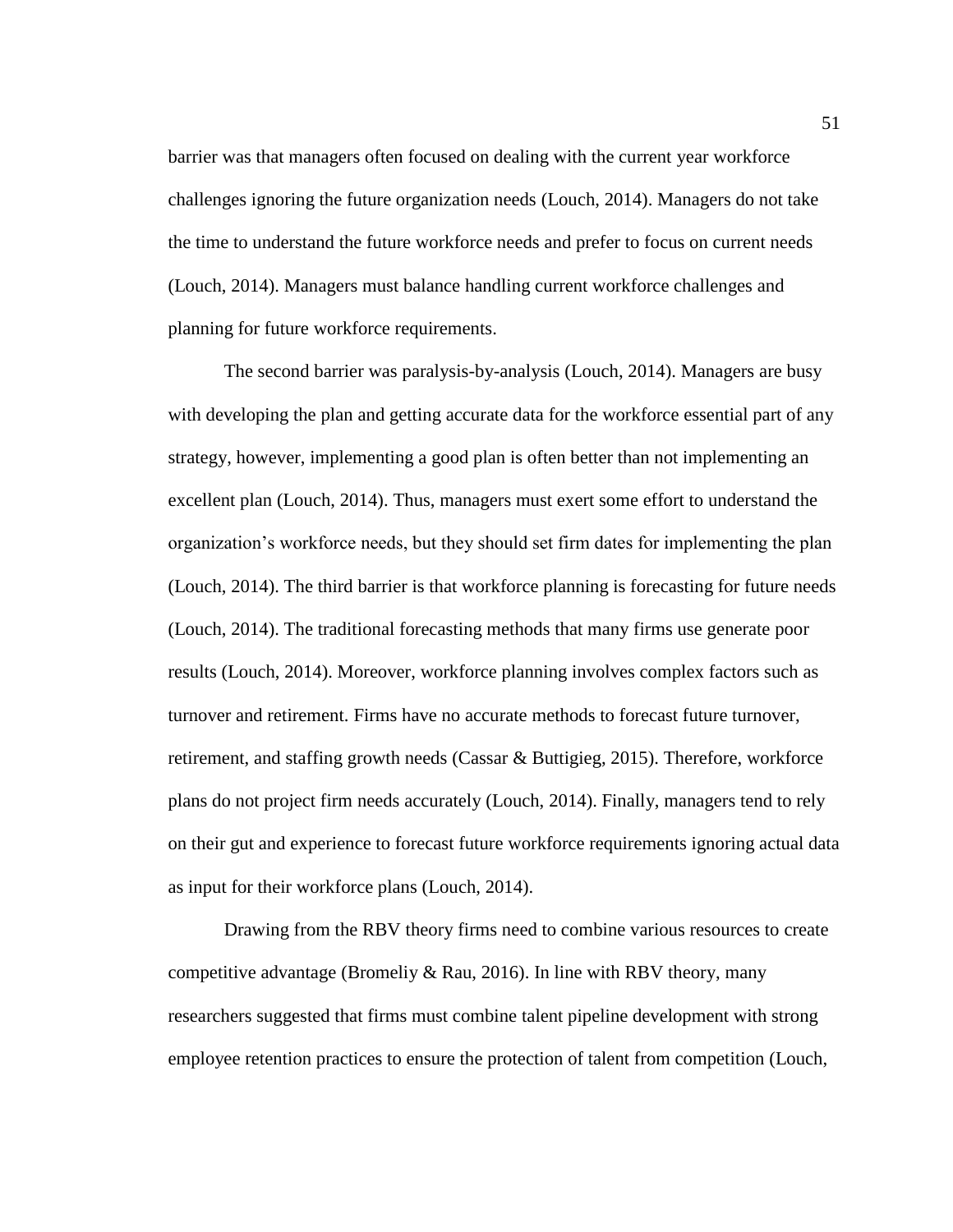2014; Sengupta et al., 2015; Twigg & McCullough, 2014). Moreover, the right employee retention practices are the combination of several intangible firm's resources: employer branding, improved work environment, employee empowerment, direct manager competence, and workforce planning. The bundling of talent pipeline development with employee retention system is evidence of the effective use of RBV theory in developing firm's talent pipeline. The analysis of the academic literature on employee retention shows a need to study the relationship between talent pipelines and employee retention further.

#### **A Dynamic RBV Approach for Succession Planning**

According to RBV theory's concept of bundling resources, firms must secure the future talent requirements of the firm by bundling talent pipeline with a succession planning system (Bromeliy & Rau, 2016). Firms need to perceive resources from a dynamic perspective (Bromeliy & Rau, 2016). Initially, Warenfelt (1984) explained in his version of RBV theory that firm's talent pipelines were not mobile across firms. Bromeliy and Rau (2016) disagreed with Warenfelt's assumption of static resources. Firms must perceive their resources as mobile and plan for the possibility that their resources may move to competing firms (Bromiely  $\&$  Rau, 2016). Therefore, bundling the firm's talent pipeline with the appropriate succession planning practices is crucial to achieve sustainable growth and advance the firm's competitive position.

Despite the increasing attention to succession planning, organizations are still not doing enough to operationalize succession planning (Alter, 2013). The objective of succession planning is to develop strategies that aim to minimize the existing gap or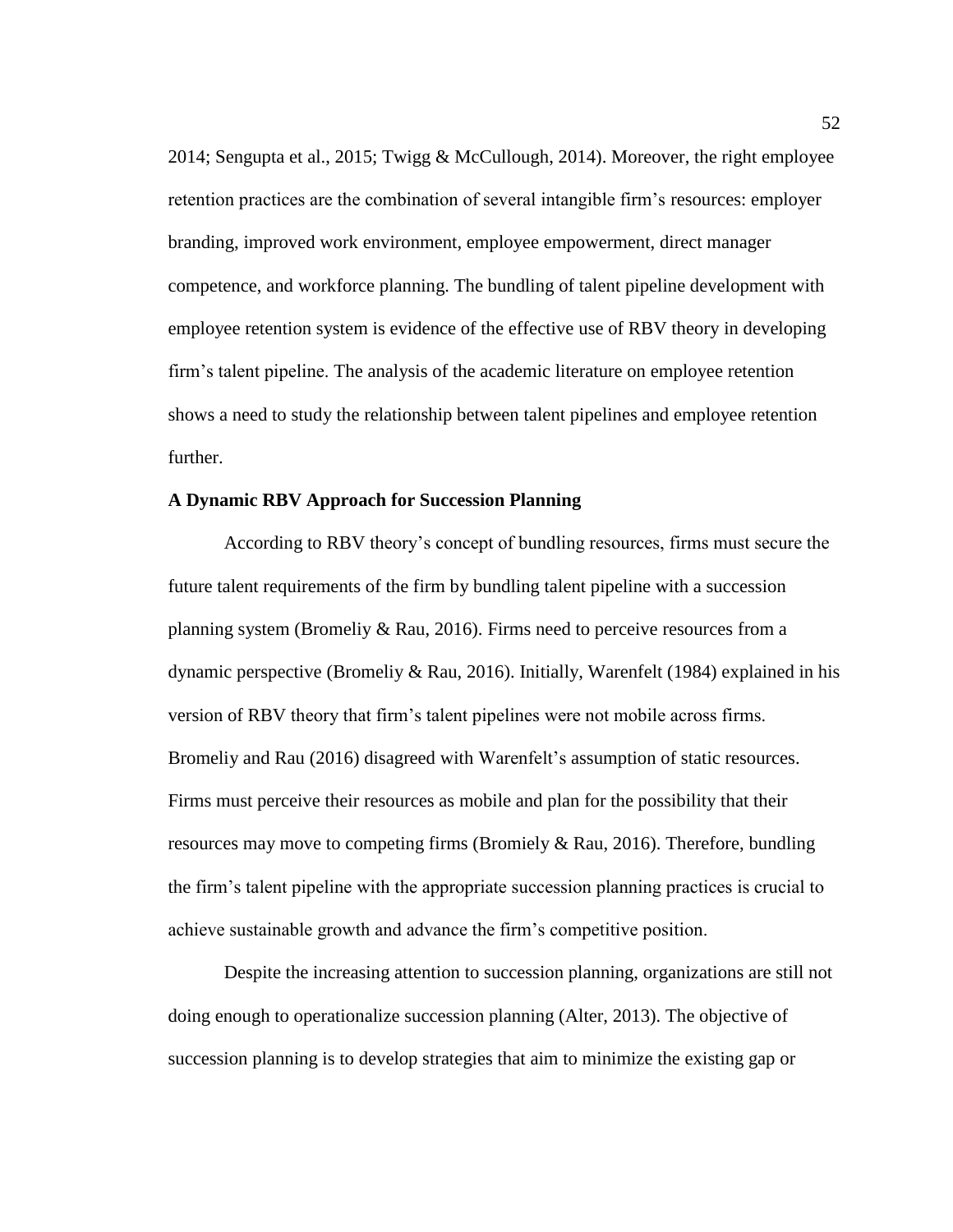anticipate a gap in talent and provide continuity (Gilding, Gregory, & Cosson, 2015). The departure of employees holding critical positions creates chaos in many organizations (Cascio, 2014). The objective of succession planning is to develop strategies that aim to minimize the existing gap in talent and ease the transition between outgoing and incoming talented employees (Alter, 2013).

Developing talent that is valuable, rare, inimitable, and nonsubstitutable is a challenging task (Warenfelt, 1984). Firms must have a dynamic system to compensate for valuable talent departure (Bromiely & Rau, 2016). Organizations must have documented plans responding to the sudden departure of key talented employee in the organization (Cascio, 2014). When business leaders develop succession plans, they proactively think of options ahead of time so the organization can be prepared to deal with the departure of critical talent (Singh  $\&$  Satpathy, 2015). Succession plans show the seriousness of planning for future talent needs (Cascio, 2014). Business leaders must identify two or more candidates to fill critical roles on an interim basis (Singh & Satpathy, 2015).

Business leaders agree that the first step in succession planning is assessing the talent needs of the organization (Denker et al., 2015). Organization leaders must identify the firm's critical roles and the skills required to fill these roles (Alter, 2013). The second significant element is the basis for selecting high potential candidates for succession planning (Denker et al., 2015). Some firms select employees for leadership roles based on their technical skills or seniority (Singh  $\&$  Satpathy, 2015). A selection strategy based on technical skills only or seniority does not appropriately develop the organization's future talent (Denker et al., 2015).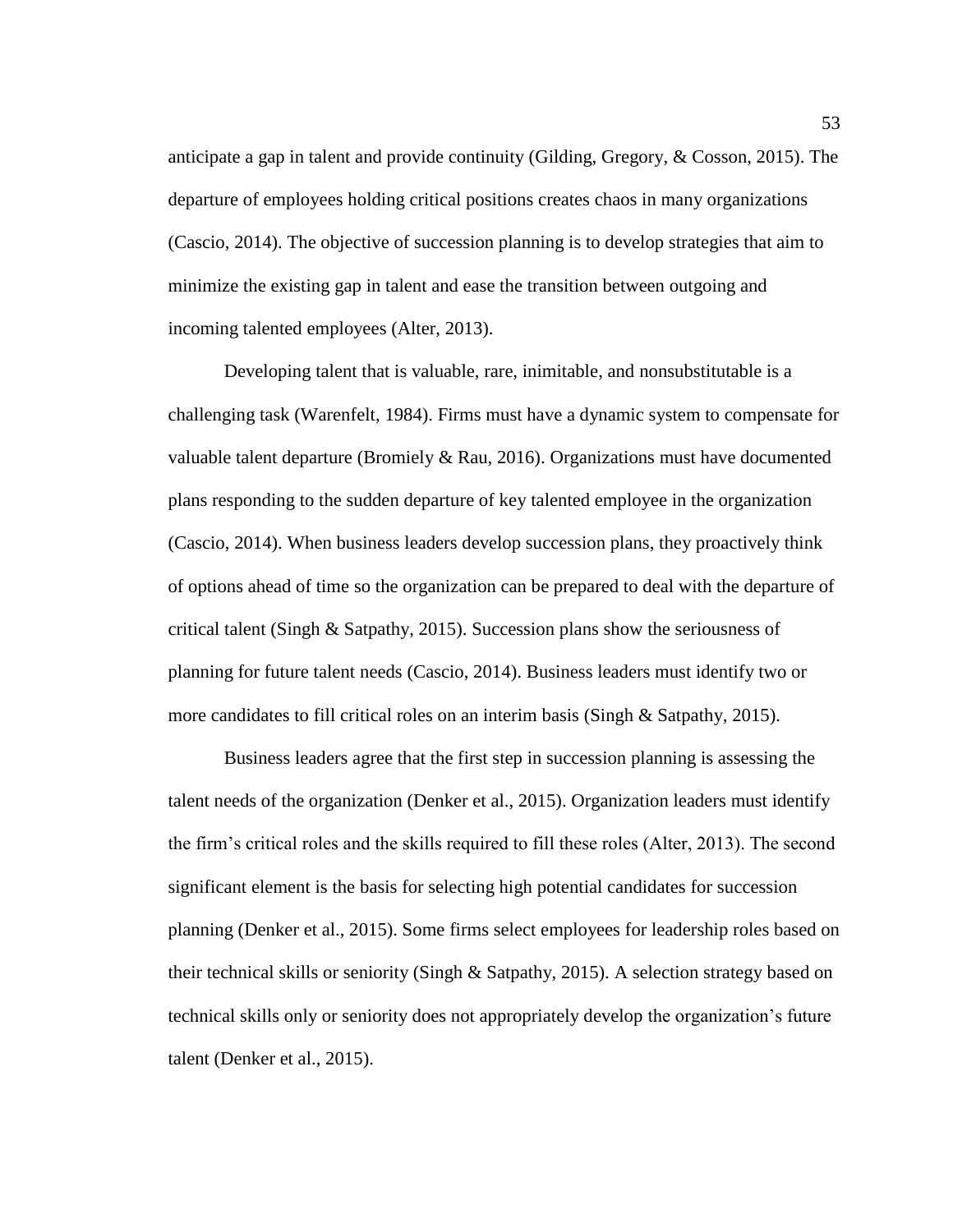Candidates possessing good technical skills do not necessarily possess leadership skills. In addition to their technical skills, future talented employees need to have emotional and social intelligence, financial knowledge, and leadership skills (Denker et al., 2015). The wrong selection of high potential candidates results in weakening the firm's future talent (Singh & Satpathy, 2015). As employees grow into senior roles, technical skills become less important (Jindal & Shaikh, 2015).

Senior managers need to focus more on soft conceptual skills, such as leadership, the ability to influence others, and strategic thinking (Jindal & Shaikh, 2015). Thus, senior managers should undergo heavy behavioral training to prepare them with high personal and moral skills, and the ability to motivate and influence direct reports (Jindal & Shaikh, 2015). Business leaders intending to develop future talent pipelines should not only focus on developing the technical skills, but also include behavioral training (Jindal & Shaikh, 2015). The balance between technical and behavioral skills prevents firms from falling into the performance trap (Jindal & Shaikh, 2015).

Firms fall into the performance trap because they do not differentiate between high performance and high potential (Newhall, 2015). High performance is current employee's work behaviors and does not indicate future potential (Newhall, 2015). High potential is the anticipated future performance of the employee (Khoreva et al., 2017). When firms do not differentiate between performance and potential, they fall into the trap of promoting an employee currently performing well but currently does not have the skills and capacity to handle future roles (Jindal & Shaikh, 2015).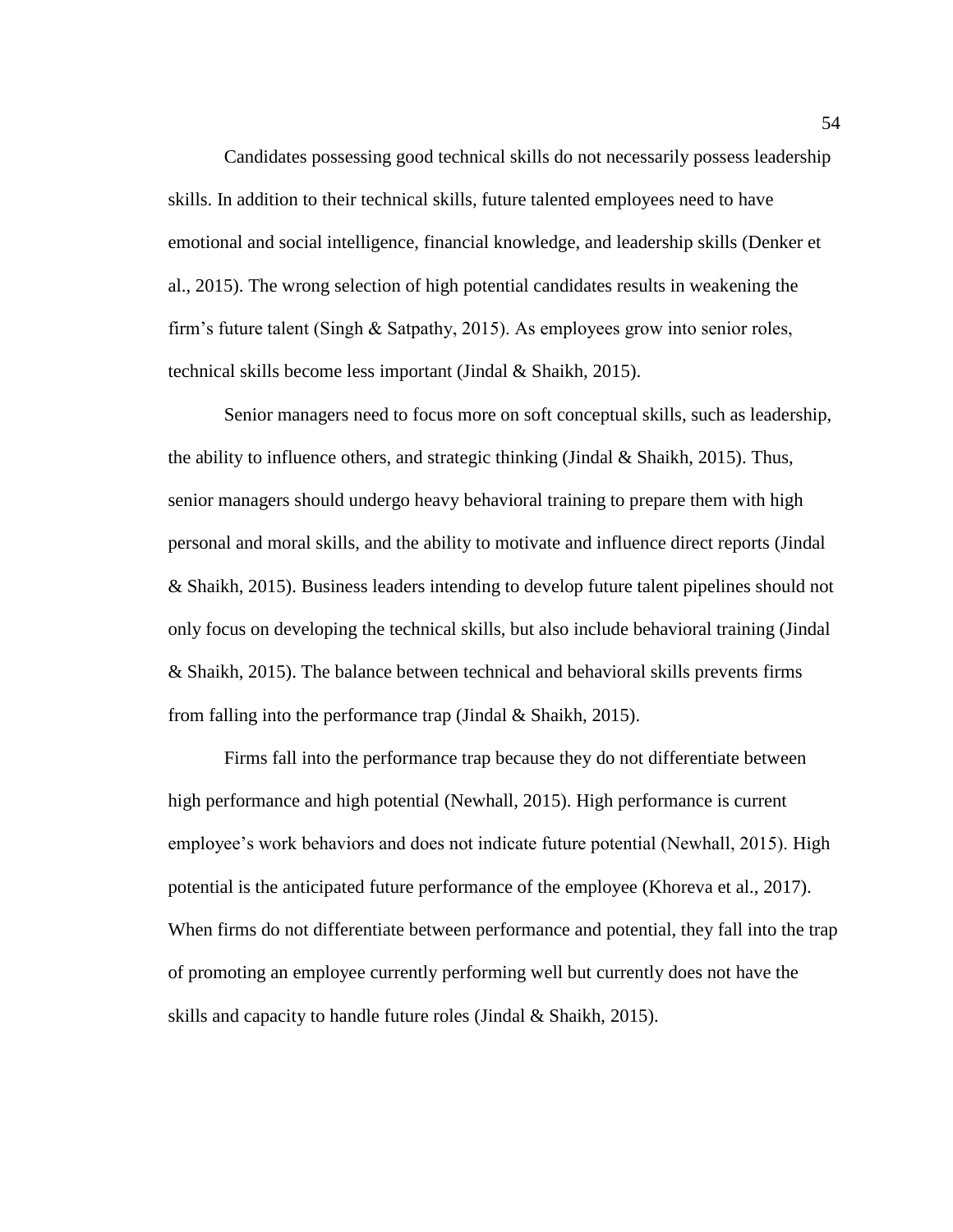Three dimensions for selecting high-potentials exist which include personality and cognitive skills, learn and self-motivated, and leadership and functional abilities (Khoreva et al., 2017). The high-potentials selection criteria form the basis for a comprehensive long-term selection of high-potential employees (Alcover et al., 2017). Some reputable organizations that have a strong record of accomplishment in talent management use these dimensions including Procter and Gamble and General Electric (Church, 2014).

#### **Talent Development Challenges in Saudi Arabia**

The concept of talent management is new to Saudi Arabia. Limited talent management research is available in the context of Saudi Arabia (Sidani & Al Ariss, 2014). Research on talent management in Saudi Arabia indicated that several barriers to talent pipeline development in Saudi Arabia exist (Cascio & Boudreau, 2016). The first is a lack of senior talent managers in Saudi Arabia to lead talent development initiatives (Nijs et al., 2014). Another barrier is that CEOs and senior HR executives in Saudi organizations have not seen the practical influence of talent development on their organizations' financial performance. Thus, they do not see the benefit of putting talent pipeline development on their top priority list (Sidani & Al Ariss, 2014).

The third barrier to talent development in Saudi Arabia is the lack of effective organizational structure in many Saudi organizations that would help high-potentials to grow into the key position (Cascio & Boudreau, 2016). Saudi organizations are not able to create promising career paths to motivate high potentials to stay (Nijs et al., 2014). Another barrier to developing talent pipelines in Saudi Arabia is a lack of willingness to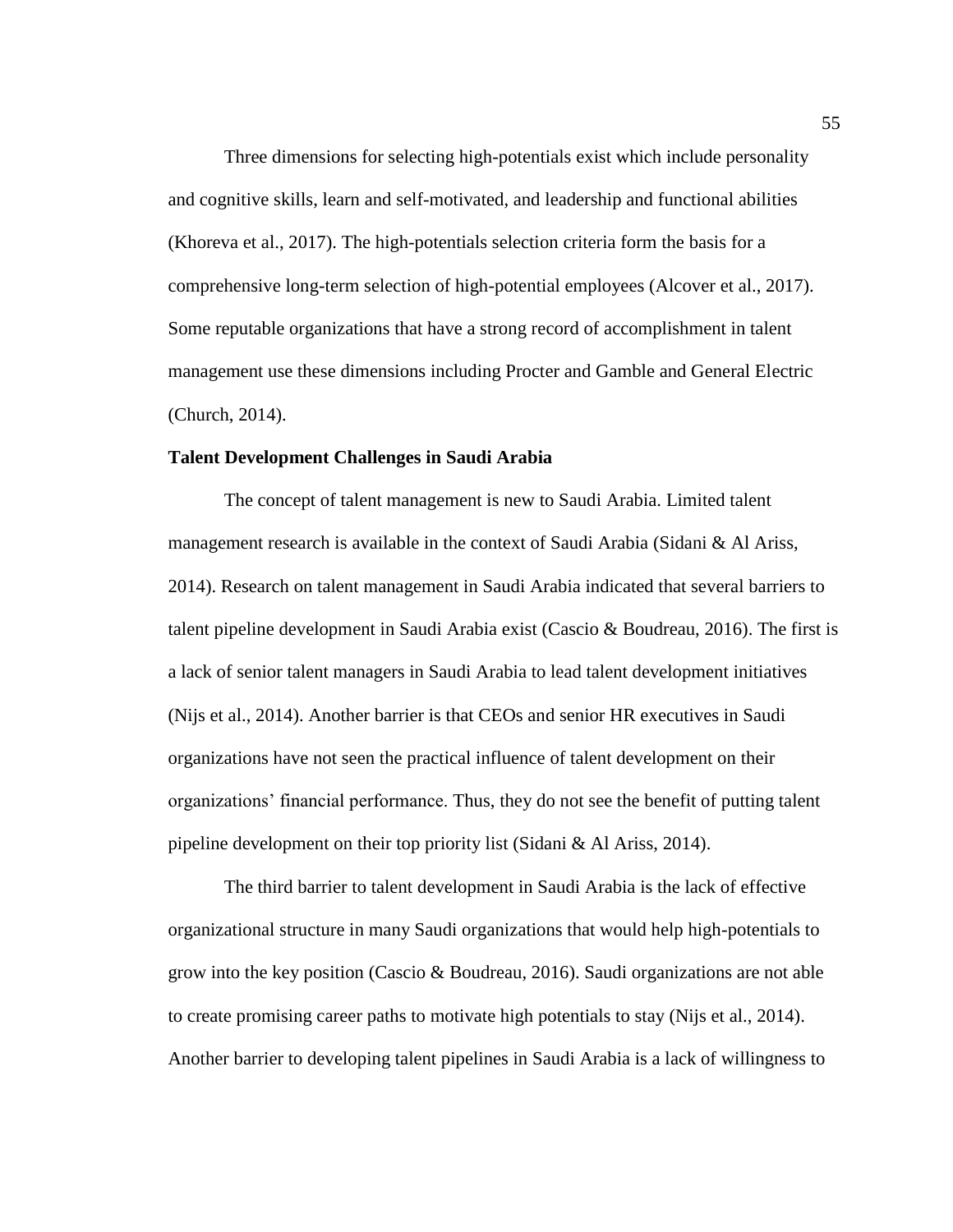acknowledge performance variances among employees in Saudi firms (Nijs et al., 2014). Thus, organizations fail to act upon performance variances (Sidani & Al Ariss, 2014). Finally, managers in Saudi firms experience a discrepancy between their knowledge and actions concerning talent development (Sidani & Al Ariss, 2014).

#### **A Shortage of Talent in Saudi Arabia**

In the past four decades, Saudi Arabia faced a discrepancy between knowledge and skills of the local population and the talent demands of Saudi companies (Vinod et al., 2014). Saudi firms faced a shortage of talent to fill critical positions (Cascio  $\&$ Boudreau, 2016). Consequently, Saudi firms searched for talent outside the country to fill the talent gap (Sidani & Al Ariss, 2014). Hiring expatriates from abroad resulted in increased unemployment among the local the population in recent years (Sidani & Al Ariss, 2014). Because of the increased unemployment rates among Saudi nationals, the Saudi governments increased legislation on localizing the workforce (Sidani & Al Ariss, 2014).

Talent managers in Saudi Arabia face challenges to meet the firms' talent needs because they can only hire Saudi national, which limits the option for developing effective talent pipeline (Vinod et al., 2014). Similar to other labor markets around the world, the Saudi market is facing increasing scarcity of talent (Dutta, 2015). Therefore, developing talent in Saudi Arabia is crucial to achieving sustainable growth (Vinod et al., 2014). A growing belief among Saudi business leaders is that Saudi firms can only achieve competitive advantage in the local markets through acquiring the best talent (Cascio & Boudreau, 2016).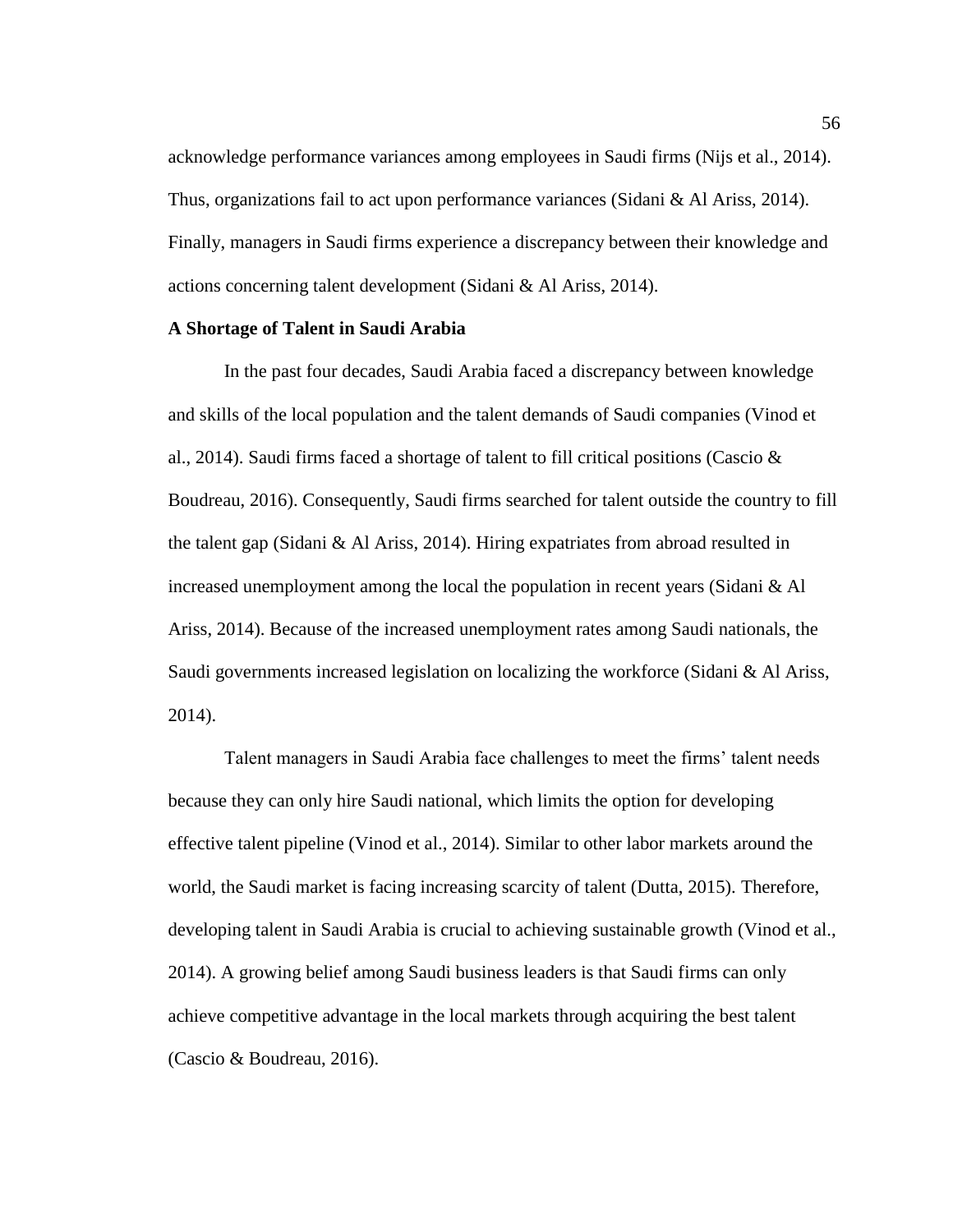Saudi Business leaders' efforts to develop local Saudi talent will result in maximizing the quality of life for Saudi nationals and reducing dependence on expatriates (Cascio & Boudreau, 2016). Saudi business leaders could develop local talent through developing the proper talent strategies, acquiring the right talent, and retaining talent (Vinod et al., 2014). Organizations that have a good talent strategy start by having a clear understanding of the organization business strategy, firm's objectives, and the talent required to achieve these goals (Dutta, 2015). Subsequently, business leaders must have a clear view of the talent gaps (Dutta, 2015). Finally, business leaders must have a timebound plan to fill the talent gap (Dutta, 2015).

Another talent pipeline challenge facing Saudi business leaders is to acquire and retain talent. Saudi nationals preferred to work for the public sector because it offered better pay, better work environment, and better work hours and holidays (Vinod et al., 2014). Therefore, private organizations in Saudi Arabia need to capitalize on their strengths, such as international assignments, strong business models, and diverse work experience. Moreover, private organizations need to develop competitive pay structures to compete with the public sector (Vinod et al., 2014).

Since the introduction of the term war for talent by McKinsey in the 1990s talent management has become a focus for organization leaders and HR professionals (Tatli, Vassilopoulou, & Özbilgin, 2013). Thus, organizations that seek to develop talent pipelines must diversify their pipeline development strategies (Vinod et al., 2014). Managers should not only focus on developing talent, but also utilize untapped talent such as female talent (Tatli et al., 2013).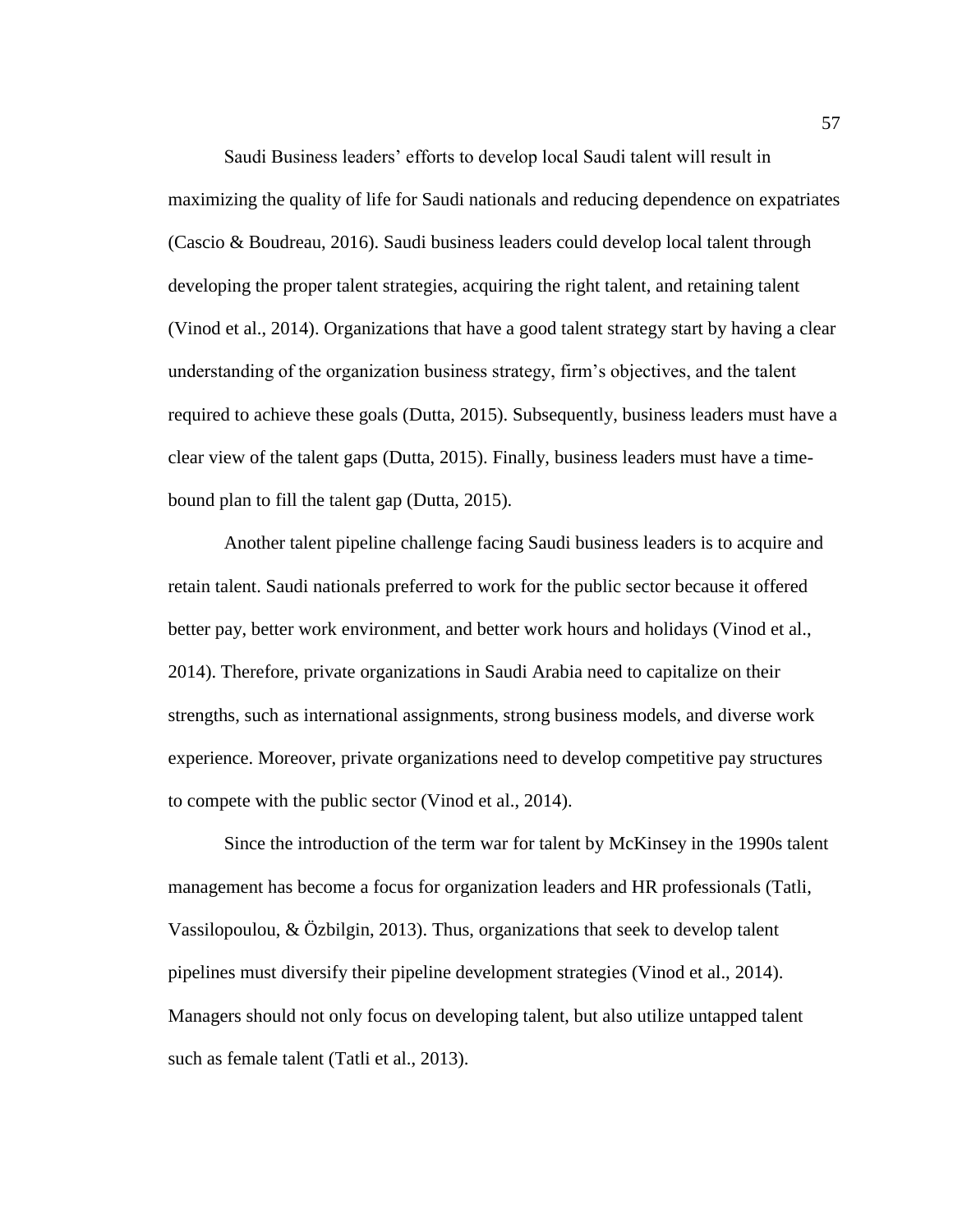Despite the increase in female literacy and the growth of female employment, female talent is still significantly underutilized (Tatli et al., 2013). In Asian Pacific countries, such as China, Singapore, and Korea female employees constitute almost half of the workforce and contribute up to 50% of the economy, and still fewer females hold strategic leadership roles (Tatli et al., 2013). Researchers reveal that the limited presence of female participation in a strategic leadership role is because of a limited number of female mentors and female role models (Knipfer, Shaughnessy, Hentschel, & Schmid, 2017). Knipfer et al. (2017) also pointed out that the double standard in expectations from female leaders and male leaders also contributes to the presence of female professionals in leadership positions. HR professionals need to focus on tapping into such huge talent potential that can contribute significantly to reducing the talent shortage.

A close relationship between female talent management and gender quotas exists (Tatli et al., 2013). Countries that have enforced gender quotas have experienced greater success in talent management results (Knipfer et al., 2017). Female talent in Saudi Arabia is extremely underutilized (Sidani & Al Ariss, 2014). Saudi business leaders must focus on female talent to overcome the talent gap (Sidani & Al Ariss, 2014). Although the Saudi government has enforced female employment regulations and focused on improving female literacy, Saudi firms still do not effectively include female talent when implementing talent initiatives (Tatli et al., 2013). The need for further study exists to understand the talent pipeline challenges facing Saudi business leaders.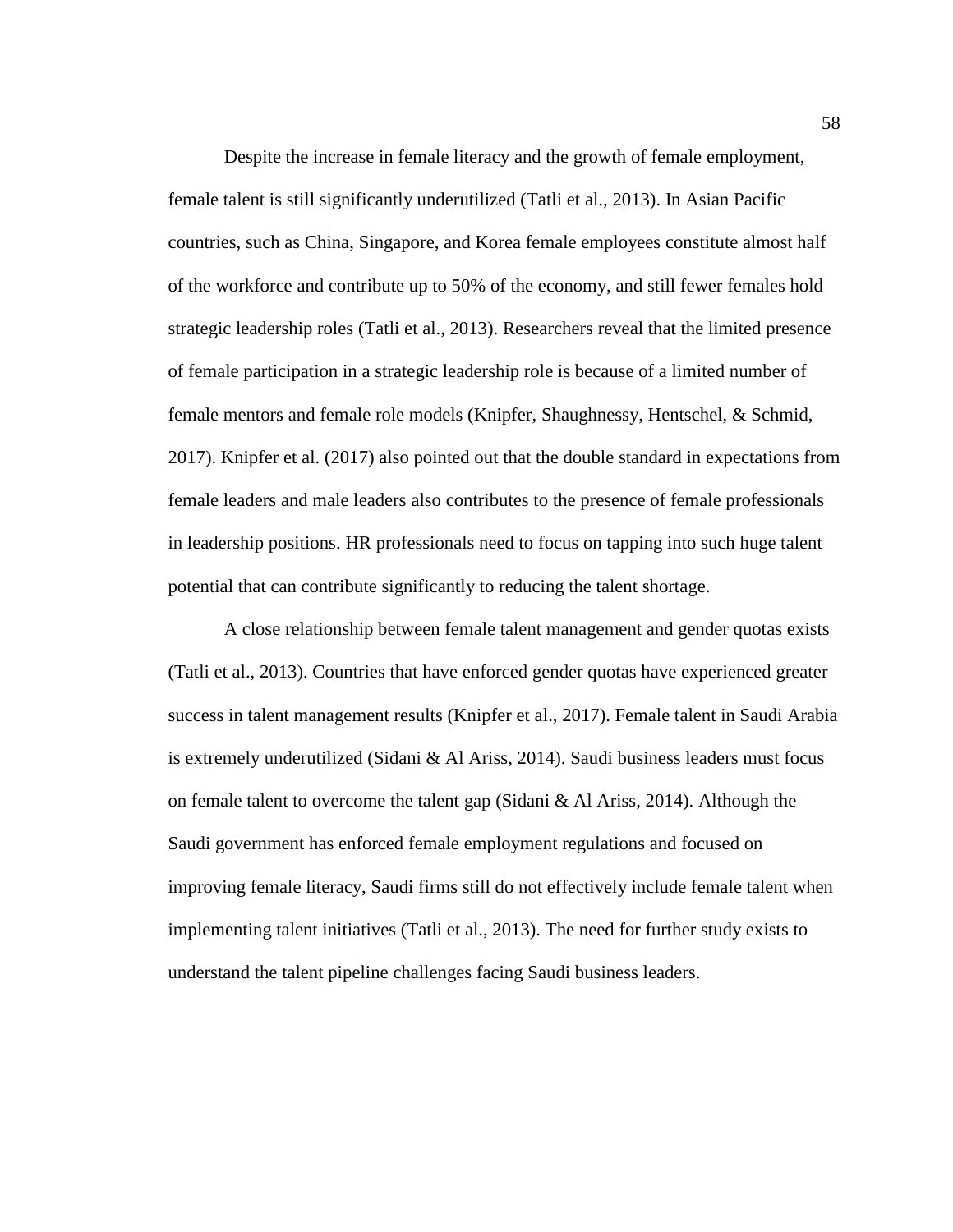# **Transition**

In this multiple case study, I focused on exploring strategies business leaders in small and medium enterprises in Saudi Arabia use to establish talent pipelines to create sustainable growth. Researchers revealed that talent pipelines had become a requirement for creating competitive advantage (Al Ariss et al., 2014). The first section of this study began with a background for the study; an overview of the problem and purpose statements; nature of the study; research question; conceptual framework; operational definitions; assumptions, limitations, delimitations; and significance of the study. Section 1 also included a review of the academic and professional literature related to this study topic.

Section 2 of the doctoral study included: the purpose statement, the role of the researcher, participants, research method and design, population and sampling, ethical research, data collection instrument, data collection technique, data analysis, reliability and validity, and transition. In Section 3, I provide an introduction, presentation of the findings, application to professional practice, the implications for social change, recommendations for action and future research, reflections, and a conclusion to the study.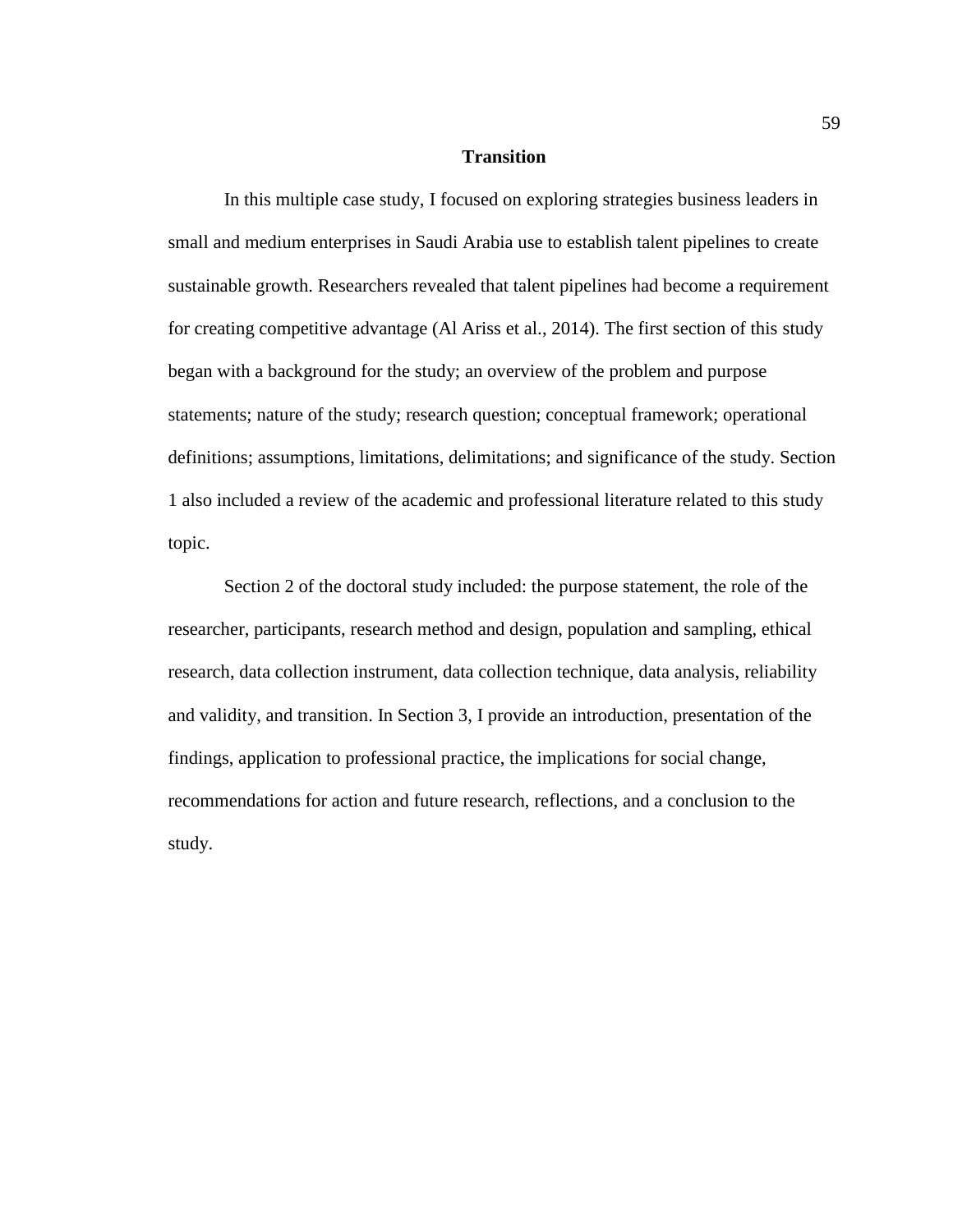# Section 2: The Project

Section 2 includes a description of the research process for this qualitative multiple case study. I describe the role of the researcher and provide the characteristics of the population and sample size. I also describe the data collection and data analysis processes. Finally, I provide the ethical procedures I followed during the study.

# **Purpose Statement**

The purpose of this qualitative multiple case study was to explore strategies business leaders in small and medium enterprises in Saudi Arabia used to establish talent pipelines to create sustainable growth. The target population consisted of HR leaders working in four small and medium enterprises located in western Saudi Arabia with successful experience in the design, implementation, and management of a talent pipeline. The population was appropriate for this study because researchers have indicated that organizations that establish talent pipelines can maintain sustainable growth (Al Ariss et al., 2014; Collings, 2014; Dutta, 2015). The implication for positive social change includes the potential to reduce the talent shortage in the Saudi labor market. Furthermore, talent development professionals may use the results of this study to strengthen the employer–employee relationships, increasing employee tenure that can improve unemployment rates among Saudi nationals and reduce dependence on expatriates.

#### **Role of the Researcher**

In a qualitative study, researchers have a role to play in every stage of the inquiry process. A researcher's role in qualitative inquiry involves defining the conceptual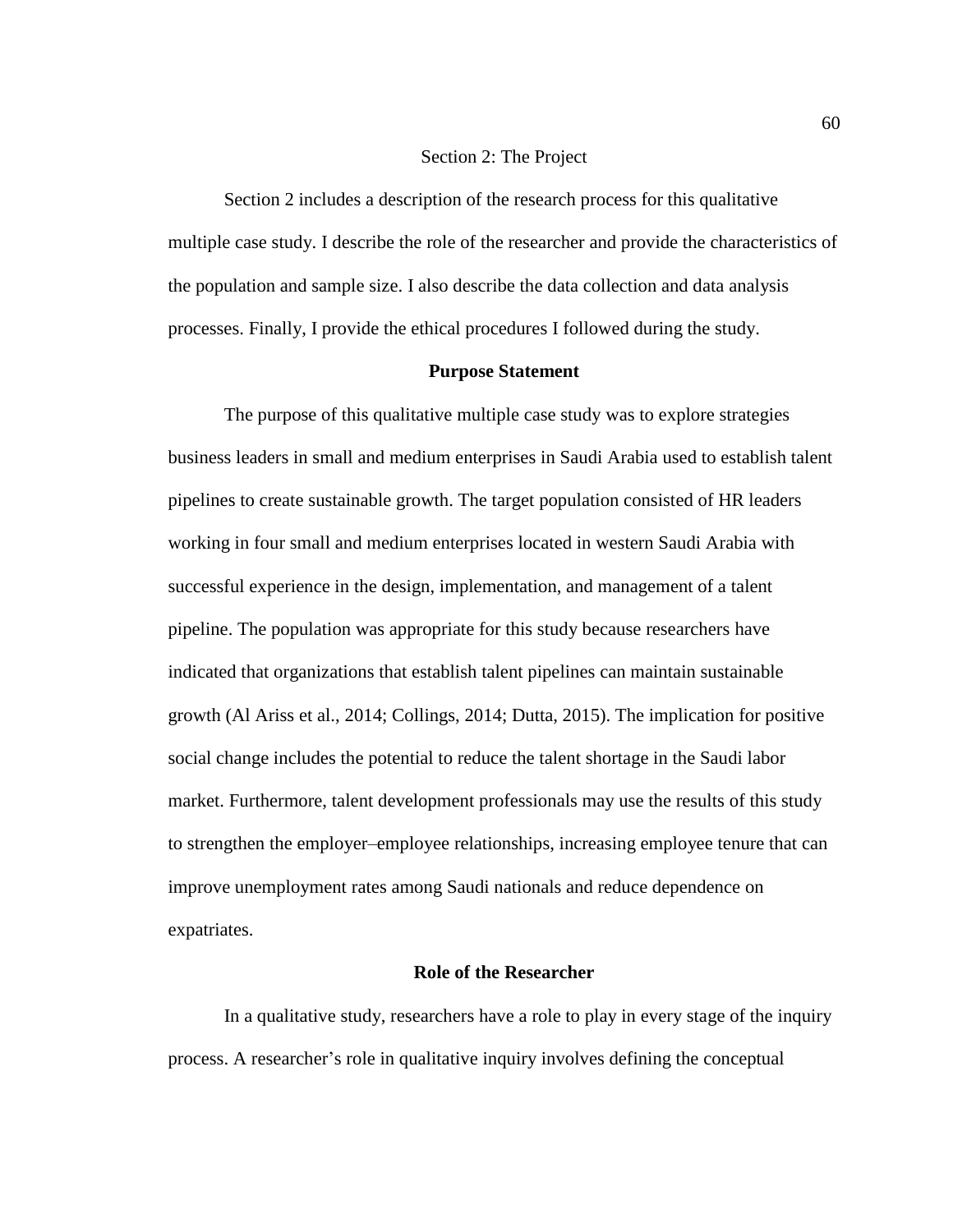framework, designing the research plan, interviewing participants, collecting and analyzing data, and verification and reporting of finding (Sanjari, Bahramnezhad, Fomani, Shoghi, & Cheraghi, 2014). Additionally, the researcher is the main instrument in data collection (Twining, Heller, Nussbaum, & Tsai, 2017). The researcher's role in data collection includes gaining access to a group of study participants, developing a dialog, organizing the research process, executing the research, collecting the data, and analyzing the results. I collected data from four different Saudi companies and included different levels of HR practitioners as study participants to explore strategies that business leaders in Saudi Arabia use to develop talent pipelines.

I ensured quality work during all stages of the study, including concept definition, data collection, interview process, data analyses, and development of codes and themes. I also used multiple sources of data during the data collection process (see Yin, 2014). I conducted and recorded interviews; transcribed the audio responses; analyzed the raw data for emergent themes, independent variables, significant insights; and ensured saturation using the finalized version of this study design and interview questions (see Robinson, 2013). I focused on searching for the associations and context through interviews using open-ended questions that encouraged detailed descriptions (see Robinson, 2013).

My 25 years of professional experience in human capital management allowed me to understand the diverse talent pipeline perspectives of the participants. Working with HR professionals in Saudi Arabia has nurtured my knowledge and strengthened my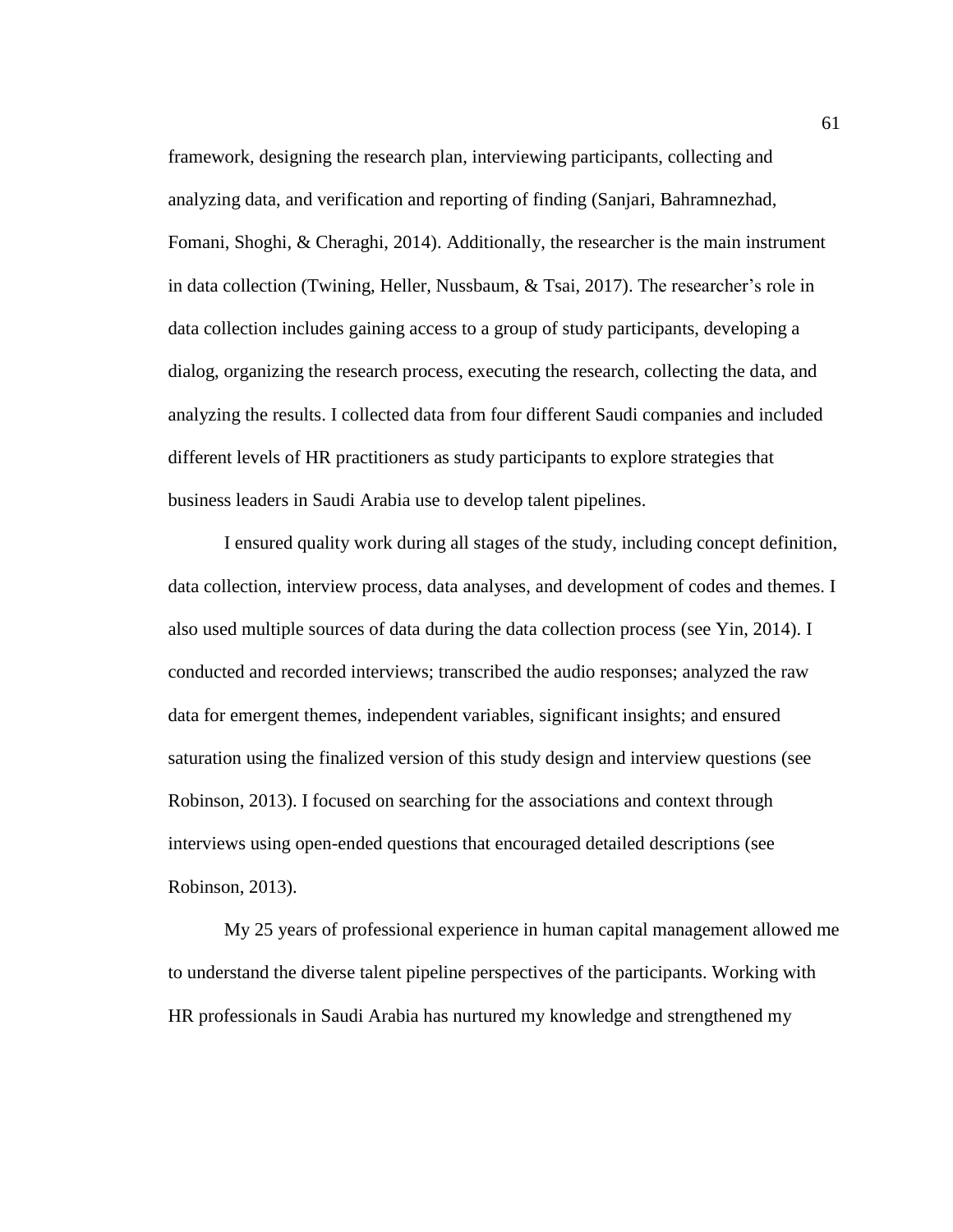investigation skills. I used my experience to develop interview questions that helped me explore the participants' experiences and perspectives on talent pipelines.

Another part of my role involved ethical consideration, which is a requirement for social research (Mealer, Flynn, Ironside, & Spurlock, 2017). Researchers must conduct their studies by following ethical research guidelines, codes, and regulations that are published by university review boards (Mealer et al., 2017). Researchers must also conduct their study in line with the guidelines provided by The Belmont Report protocol, addressing respect for people, beneficence, and justice (U.S. Department of Health & Human Services, 1979). Researchers honoring the respect for people's principle acknowledge participants' autonomy; researchers must also recognize that some participants may have diminished autonomy and should then act accordingly (U.S. Department of Health & Human Services, 1979). Under the beneficence principle, researchers should bring no harm to participants while maximizing benefits (U.S. Department of Health & Human Services, 1979). Applying the justice principle requires researchers to treat participants fairly regarding potential benefits and burdens brought about by the research (U.S. Department of Health & Human Services, 1979).

The Belmont report also includes guidelines for researchers with regard to protecting participant rights. Researchers must acquire a signed consent form that revolves around information disclosure procedures (U.S. Department of Health & Human Services, 1979). As a researcher, I was responsible for complying with (a) the ethical principles of the Belmont Report protocol, (b) any requirements of Walden University Institutional Review Board (IRB), and (c) any additional ethical requirements of the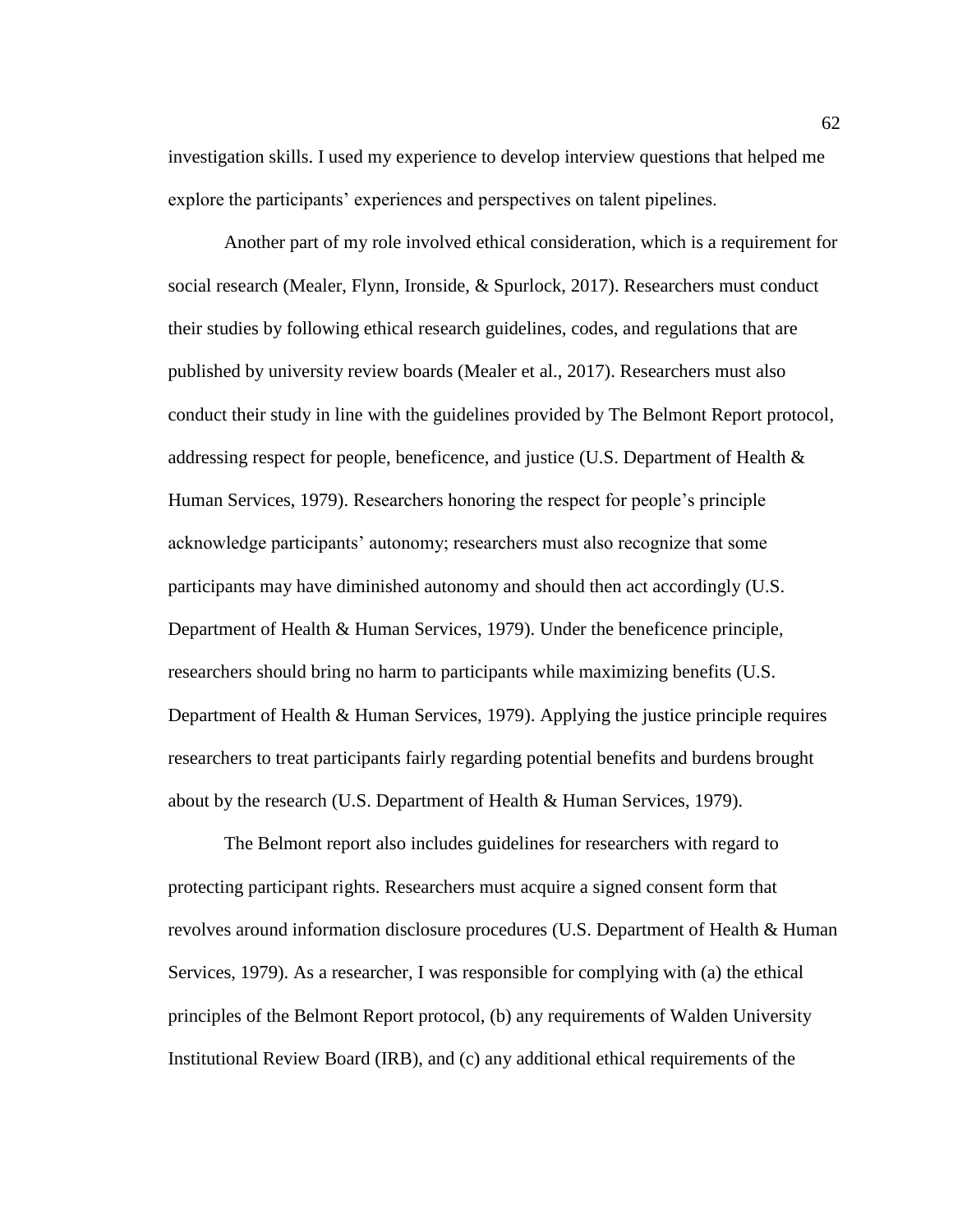participating organization. I did not commence with the research study before obtaining permission from the IRB. I explained the content of the consent form to all participants and obtained their signature on the consent form. Additionally, I treated all participants fairly, reminded participants that participation is voluntary, allowed participants to withdraw at any stage of the study, and ensured confidentiality of information.

A challenge for researchers in a qualitative study is to avoid bias (Galdas, 2017). Researchers' characteristics including the cultural, educational, and professional background may cause biases that may influence data collection, analysis, and findings of the study (Galdas, 2017; Yin, 2014). Researchers may introduce confirmation bias by favoring evidence that supports their beliefs contrary to the participants' experiences. Another challenge is researchers' ability to neutralize their personal lens. Researchers must understand that the essence of qualitative studies is to understand the phenomenon through the perceptions and experiences of participants. Thus, researchers have an ethical obligation to accurately reflect these perceptions and experiences (Yin, 2014).

To avoid bias, researchers include member checking in their research design (Galdas, 2017). Using member checking affords participants an opportunity to review the researcher's description of the participant's experiences (Varpio, Ajjawi, Monrouxe, O'Brien, & Rees, 2017). I allowed participants to review and comment on their interview transcripts. Additionally, the assumptions and limitations of this study outlined in this paper provide the reader with information to evaluate reliability and validity of this study. Consensual validation is another strategy that researchers can use to mitigate bias, which refers to seeking the support of other professionals possessing respected opinions in the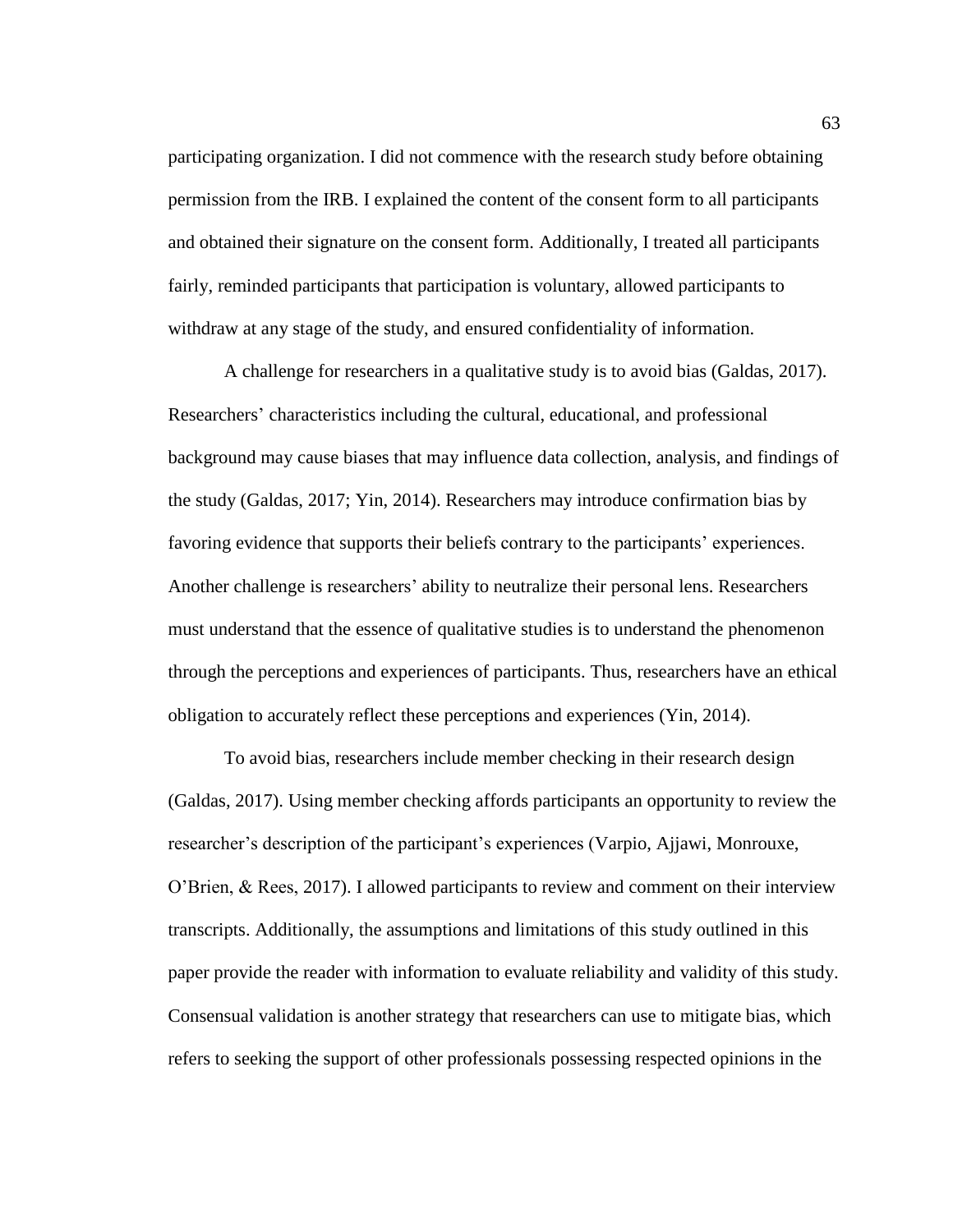field when interpreting data and developing the research outcome (Galdas, 2017). I applied consensual validation in my research to minimize researcher bias when interpreting data and the outcome of this study. Researchers can also develop a traceable chain of evidence that readers can track and understand how the researchers arrived at the findings (Yin, 2014), which I did so that other researchers referring to my research can understand the process I followed to arrive at the findings of my study.

Finally, an interview protocol includes a guide for the researcher to conduct effective interviews. The protocol may include information such as the introduction script, explanation of the consent form and the interview question (Robinson, 2013). I used an interview protocol (see Appendix B) to assist and guide me through for the interview process and to ensure that I consistently shared the same information with all participants.

#### **Participants**

HR professionals successful in developing talent pipeline possess experience in talent management and extensive knowledge in various disciplines of HR (Krishnan & Scullion, 2017). This is important because professionals seeking to develop effective talent pipelines must also possess experience in performance management (Kaufman, 2015). Therefore, I recruited participants possessing at least 3 years of successful experience in talent and performance management, which was the eligibility criteria for this study.

I used personal contacts to gain access to participants from four companies (see Hoyland, Hollund, & Olsen, 2015; Lancaster, 2017). Additionally, developing a working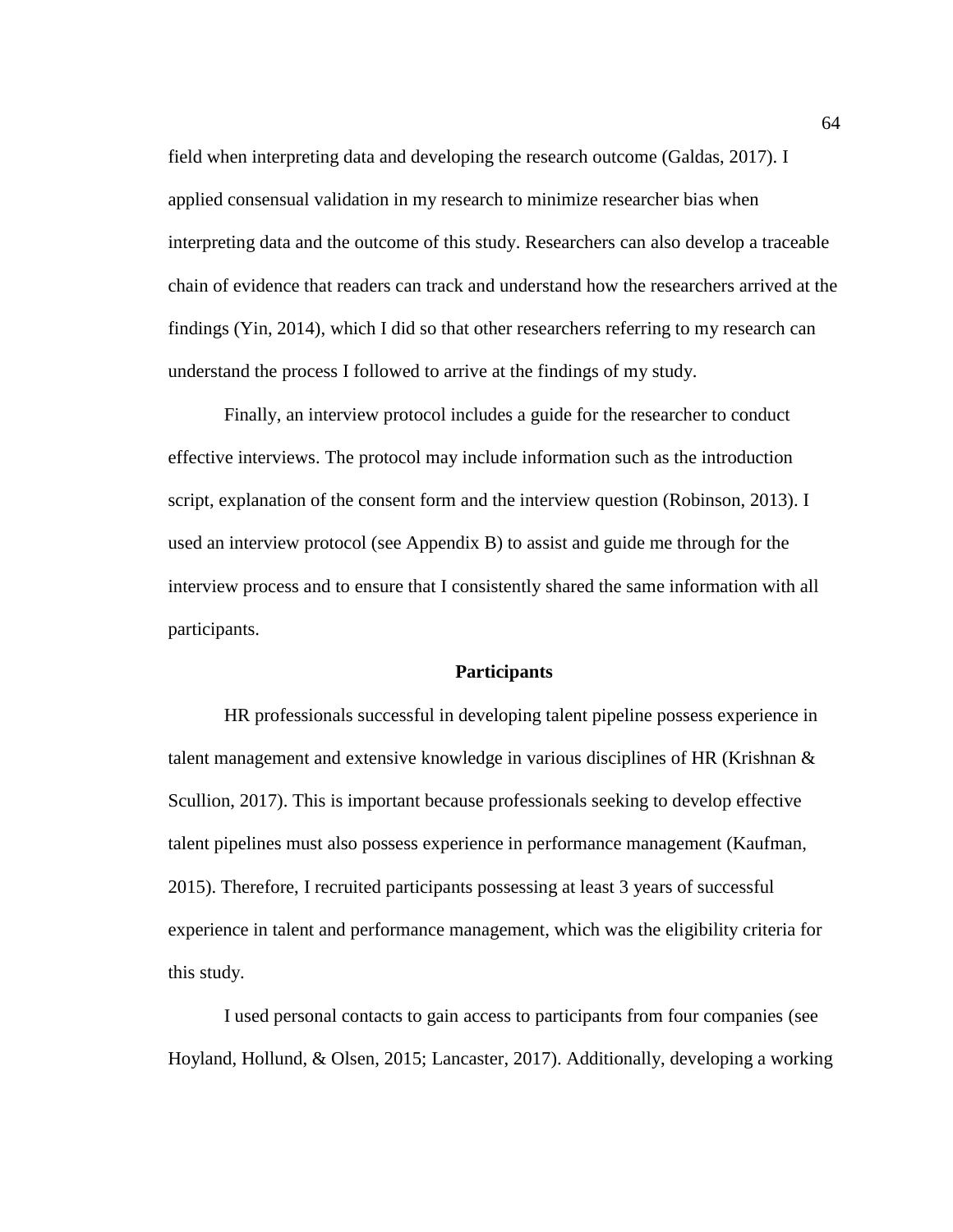relationship with participants is central to obtaining relevant data from the study (Robinson, 2013). A strategy to develop a working relationship with participants is to acquire their trust (Houghton et al., 2013). Researchers can develop trust with participants by sharing their academic credentials, contact information, and providing a brief their professional experience (Lancaster, 2017). I sent the participants and introductory e-mail, which included a brief self-introduction and my contact information. The e-mail also included a statement that requested the candidate to participate in the study and share knowledge and experience that would benefit the study. Another strategy to develop a working relationship is constant communication with participants (Lancaster, 2017). As a tactic to keep constant communication with the participants, I followed my e-mail with a call to the participants to answer any questions and encourage their participation. During the call I confirmed that the participants had my contact information and encouraged them to contact me if they had further questions.

Participants' characteristics should align with the overarching question for an effective data collection process (Cleary, Horsfall,  $\&$  Hayter, 2014). The overarching question of this study was: What strategies do business leaders in small and medium enterprises in Saudi Arabia use to establish talent pipelines to create sustainable growth? To address the overarching question, I selected participants who had knowledge and experience in both talent and performance management (see Kaufman, 2015).

#### **Research Method and Design**

I used a qualitative exploratory method and multiple case study design for this research. Qualitative exploratory case study research is relevant to investigations that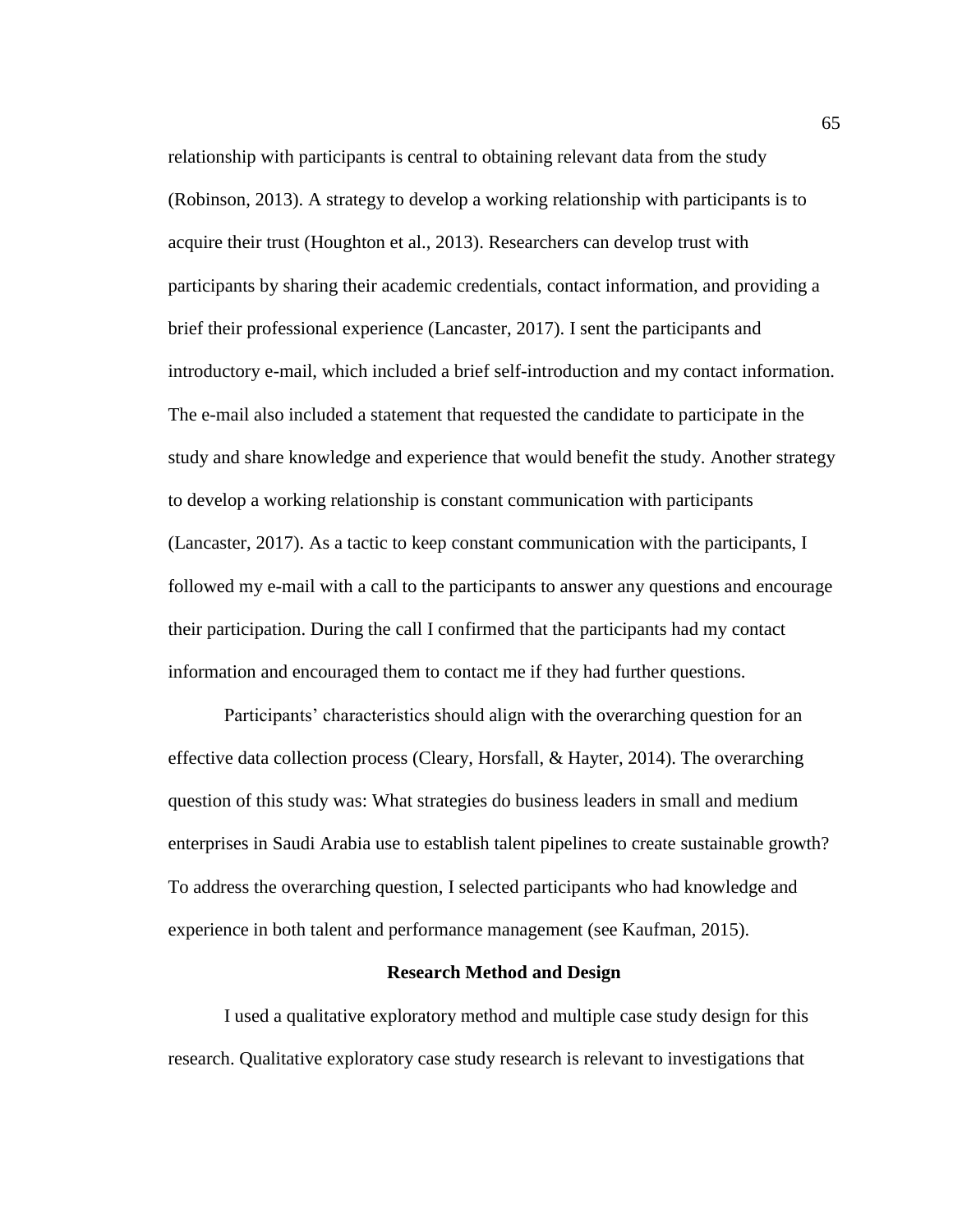involve exploring how and why a social phenomenon works (Yin, 2014). Researchers also use case study research to understand social behaviors of business leaders within the context of their organizations (Isaacs, 2014).

# **Research Method**

There is a growing interest in and acceptance of qualitative research methods in academic investigation (Anderson, Leahy, Delvalle, Sherman, & Tansey, 2014). Researchers recommended using qualitative methods to study social problems (Anderson et al., 2014). Researchers can develop a deeper understanding of social behavior by using qualitative methodology (Isaacs, 2014). Qualitative studies are more relevant to inquiries that focus on *what*, *how*, and *why* questions (Isaacs, 2014; Yin, 2014). Thus, qualitative research methods are effective when researchers need to investigate complex topics including topics related to human behavior (Isaacs, 2014). Because this study involved investigating how business leaders successfully establish talent pipelines to create sustainable growth, a qualitative research method was appropriate.

In contrast, the purpose of the quantitative research method is deductive reasoning among variables (McCusker & Gunaydin, 2015). Researchers use the quantitative method to focus on answering *how many* and *how much* questions (Anderson et al., 2014). In addition, researchers use the quantitative method to understand social behavior using numbers or by understanding relationships of variables (Anderson et al., 2014). I did not use a quantitative method because I was not interested in investigating talent pipelines from a numeric perspective and I was not interested in understanding relationships between variables.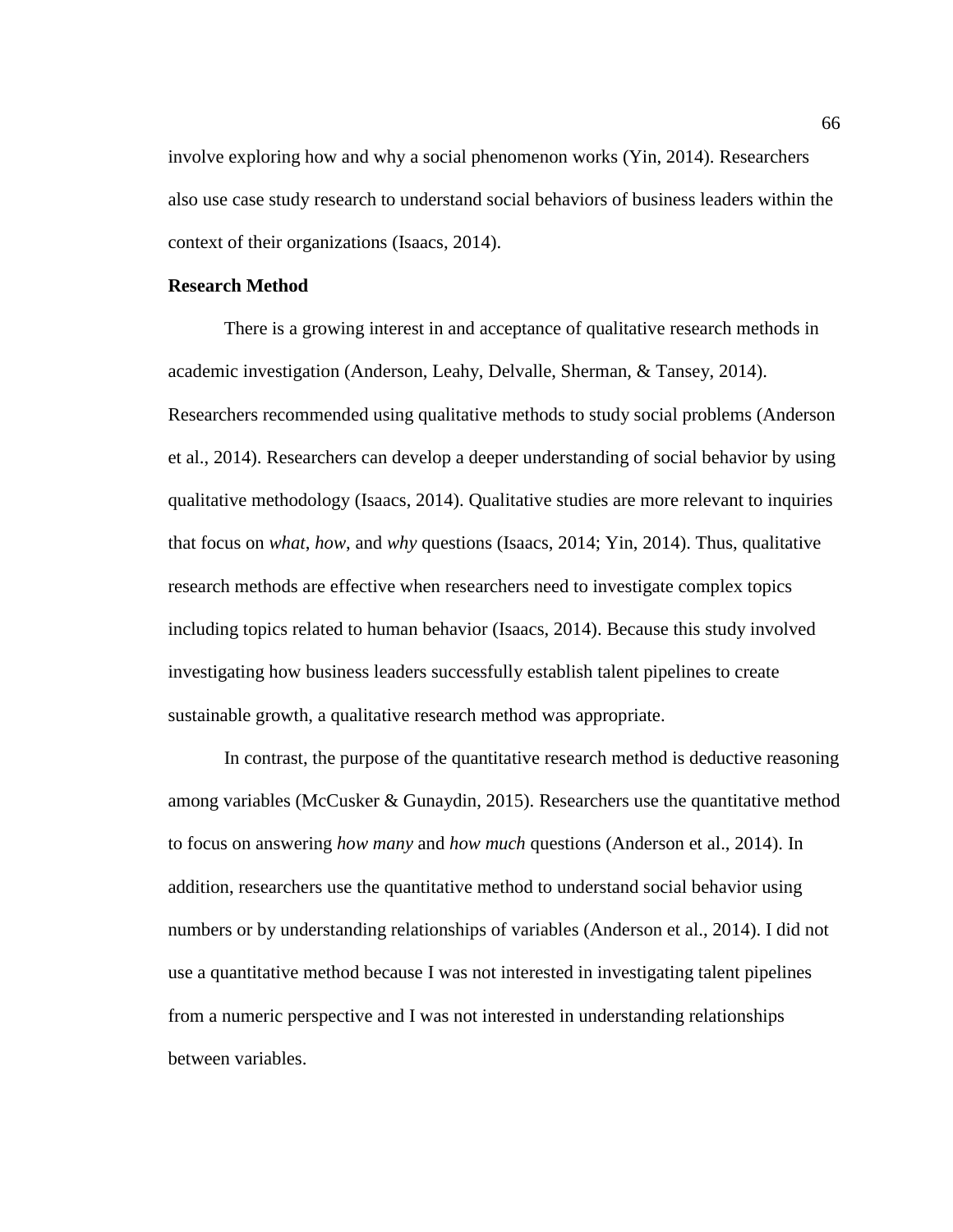Researchers use mixed methods to provide exploratory and explanatory perspectives, often supporting findings with a survey (Hong et al., 2014). In addition, researchers use mixed methods when neither qualitative nor quantitative methods are sufficient to investigate the research topic and develop a deep understanding of social behavior (Hong et al., 2014). I did not use mixed methods as an option for my research method because I did not need to support my research findings with a survey, and the qualitative method was sufficient to understand how leaders develop talent pipelines.

# **Research Design**

There were four potential research designs for this study: case study, phenomenological, narrative, and ethnographic. After an analysis of the four qualitative designs, I concluded that the appropriate selection for this study was a case study design. Case study investigation is relevant to research that focused on questions that required an understanding of social or organizational processes within a specific context (Yin, 2014). Researchers use a case study design to explore the issues at hand in a real-life context and interact with participants in their everyday work environment (Njie & Asimiran, 2014; Yin, 2014).

I selected a multiple case study design because it enables a researcher to generate a comprehensive picture to review the strategies along with insight gained from participants' experiences within their organization's context (Vohra, 2014). An advantage of a multiple case study design is that it is more robust than a single case study design because researchers can collect evidence from multiple sources (Yin, 2014). In multiple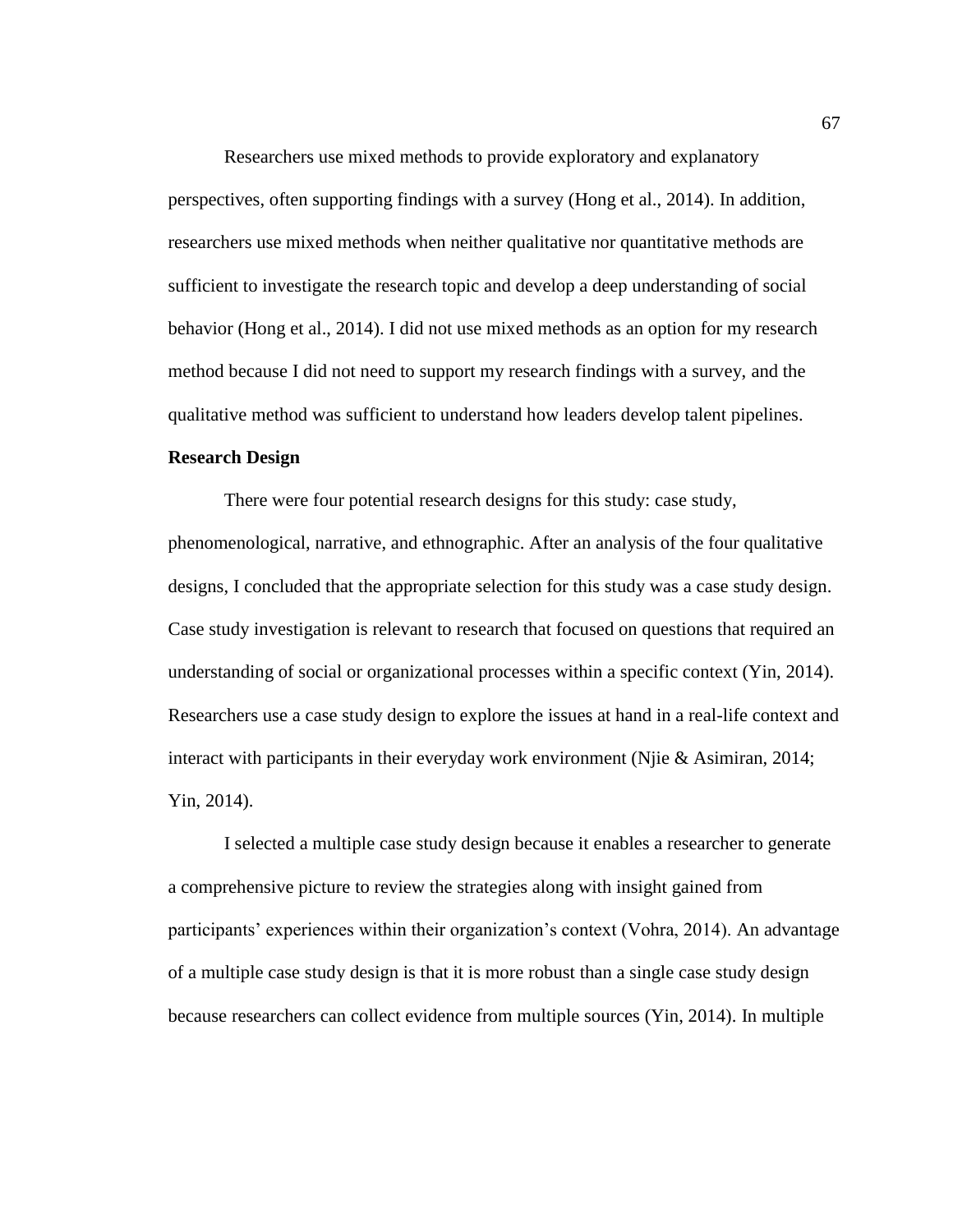case studies, researchers are interested in discovering whether they can replicate findings from a single case into other cases (Yin, 2014).

Other desings were considered but not chosen for various reasons. The purpose of the phenomenological design is to understand human behavior through studying the individuals' lived experiences (Quick & Hall, 2015), which was not appropriate because in this study I did not focus on giving meaning to participants' lived experiences. Narrative inquiry is a qualitative design that involves the use of people's stories to understand human behavior (Wang  $\&$  Geale, 2015). I did not select the narrative inquiry design, because I was not seeking to understand social behavior from analyzing stories or series of events. Finally, an ethnographic inquiry is a qualitative design that refers to studying people's behavior in their everyday context or by participating in social interactions with people with the aim to understand human behavior and give meaning to their experiences and perceptions (Brooks & Alam, 2015). I did not select the ethnographic inquiry because this study did not involve interacting with participants in social settings to understand their behavior.

#### **Population and Sampling**

A common sampling method used in qualitative research is purposive sampling (Etikan, 2016). Purposive sampling is a strategy that allows researchers to select participants they believe to have knowledge and experience that will contribute to the study (Etikan, 2016; Yin, 2014). A purposive sampling strategy is a nonrandom sampling method that ensures that a category of participants will be present in the final sample because the researcher believes that this category of participants can contribute to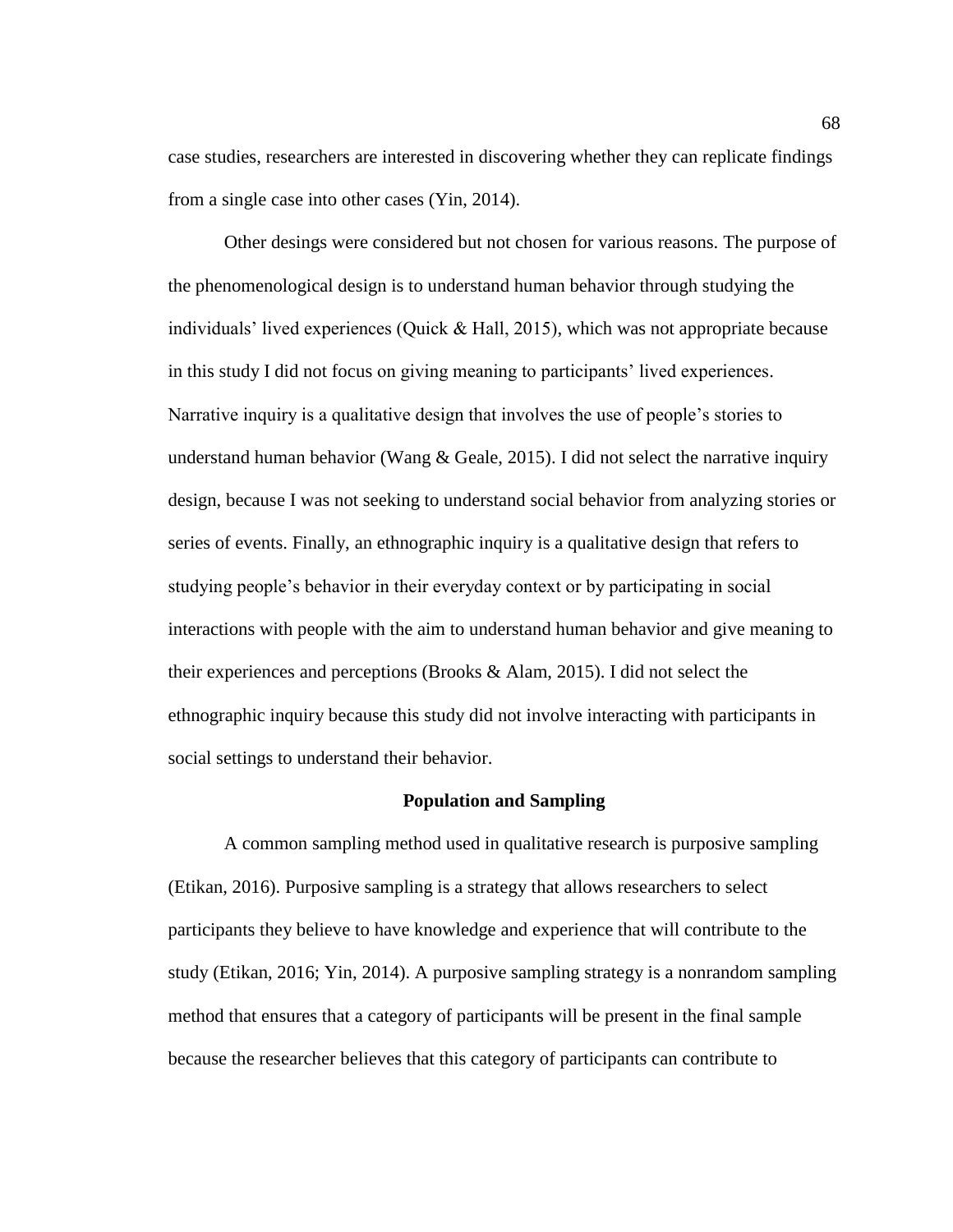understanding the research problem (Barratt, Ferris, & Lenton, 2015). Thus, I used a purposive sampling method for my study.

In a multiple case study design, one participant for each case is sufficient to investigate that case (Yin, 2014). Other researchers have also confirmed that it is acceptable to use a number of participants  $N = 1$  per case in qualitative case studies (Creswell, Hanson, Clark Plano, & Morales, 2007). A single participant per case is sufficient for demonstration of the possibility of the phenomenon and illustration of best practice (Robinson, 2013). For this study, the desirable number of participants was eight participants.

An essential element of multiple case study research is to ensure data saturation (Watson, 2014). Researchers achieve data saturation when additional data do not enhance meaning or add further value (Malterud, Siersma, & Guassora, 2016). When the researchers reach a stage where additional interviews do not generate unique concepts related to the topic, then the researcher has achieved data saturation (Rowlands, Mckenna, & Waddell, 2015). One way to ensure data saturation is to ensure that the selected participants possess the successful experience and knowledge relevant to the research topic (Watson, 2014). Investigators can achieve data saturation with as few as eight participants (Watson, 2014). I achieved data saturation by ensuring a minimum sample size of eight participants. I also selected participants with knowledge and experience relevant to the overarching question. Finally, I continued to use probing and open-ended questions until I reached a level where no additional unique concepts and themes emerge from the interviews.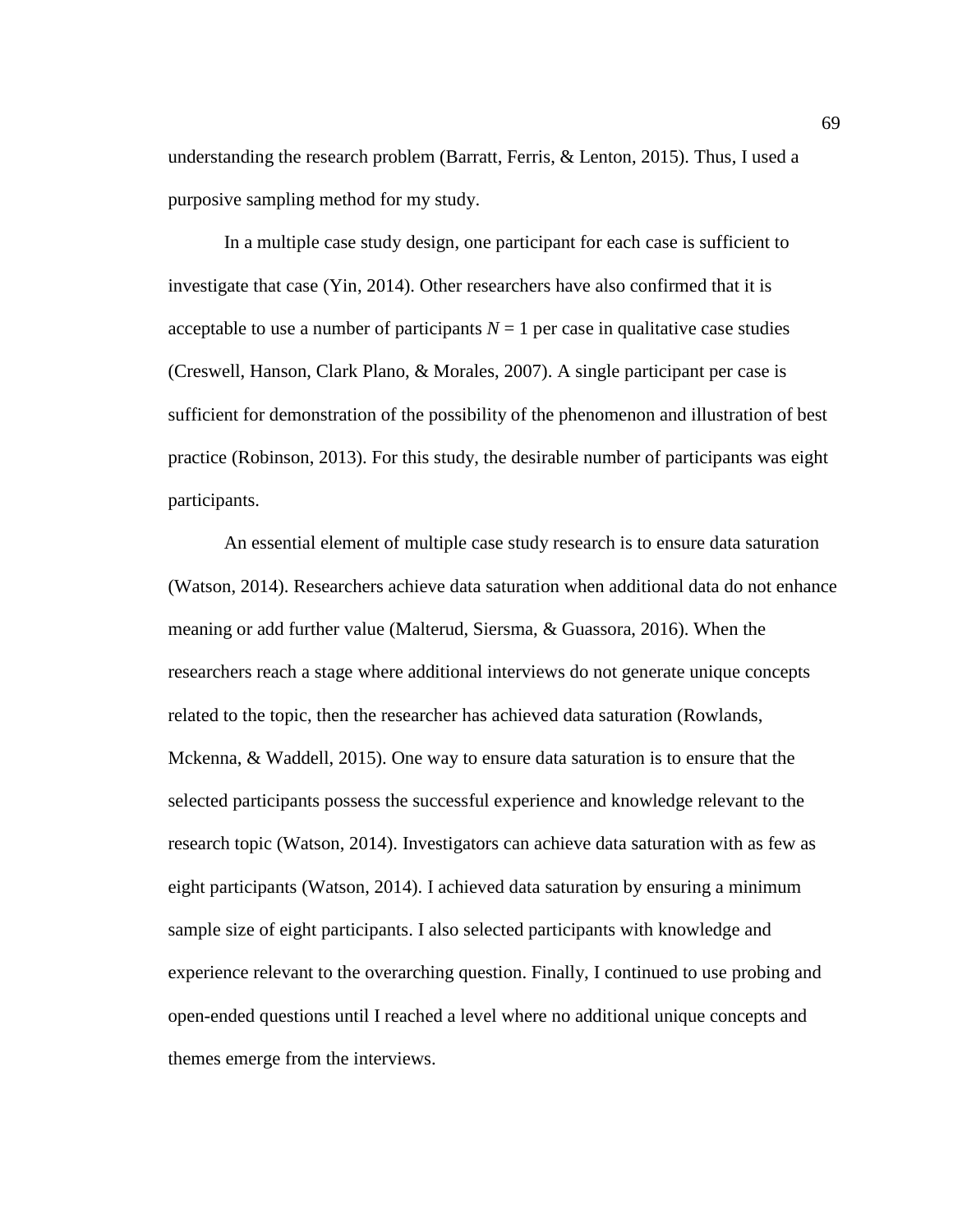Rigorous participant selection and adequate interview settings are vital to the data selection process (McIntosh & Morse, 2015). In addition, McIntosh and Morse (2015) indicated that interviewing distinguishes itself from other data gathering methods by engaging participants with the researcher to generate contextually an understanding of participants' experiences and beliefs. Therefore, researchers should carefully select the interview settings. Interviews should be conducted in an environment that would encourage participants' openness to express their experiences (Cope, 2014). I arranged for interview setting that ensured that all participants are comfortable and that no interruption occurred during the interview. I conducted all interviews in a face-to-face setting.

# **Ethical Research**

Walden University requires researchers to use an informed consent form as a tool to protect participants' rights (see Appendix A). The objective of the qualitative research is to create social value without harming individuals (Doody  $\&$  Noonan, 2016). Investigating a business phenomenon involves interaction with human participants and collecting personal information. Thus, the need to protect human subjects and confirm the confidentiality of data carries significant importance (Yin, 2014). The first step towards protecting participants' rights is to acquire their consent for voluntary participation in the research (Bromley, Mikesell, Jones, & Khodyakov, 2015).

The researcher is obligated to inform participants of their role in a research study (Elo et al., 2014). Participants must receive a written informed consent explaining the intent of the research and their voluntary role as participants (Bromley et al., 2015). An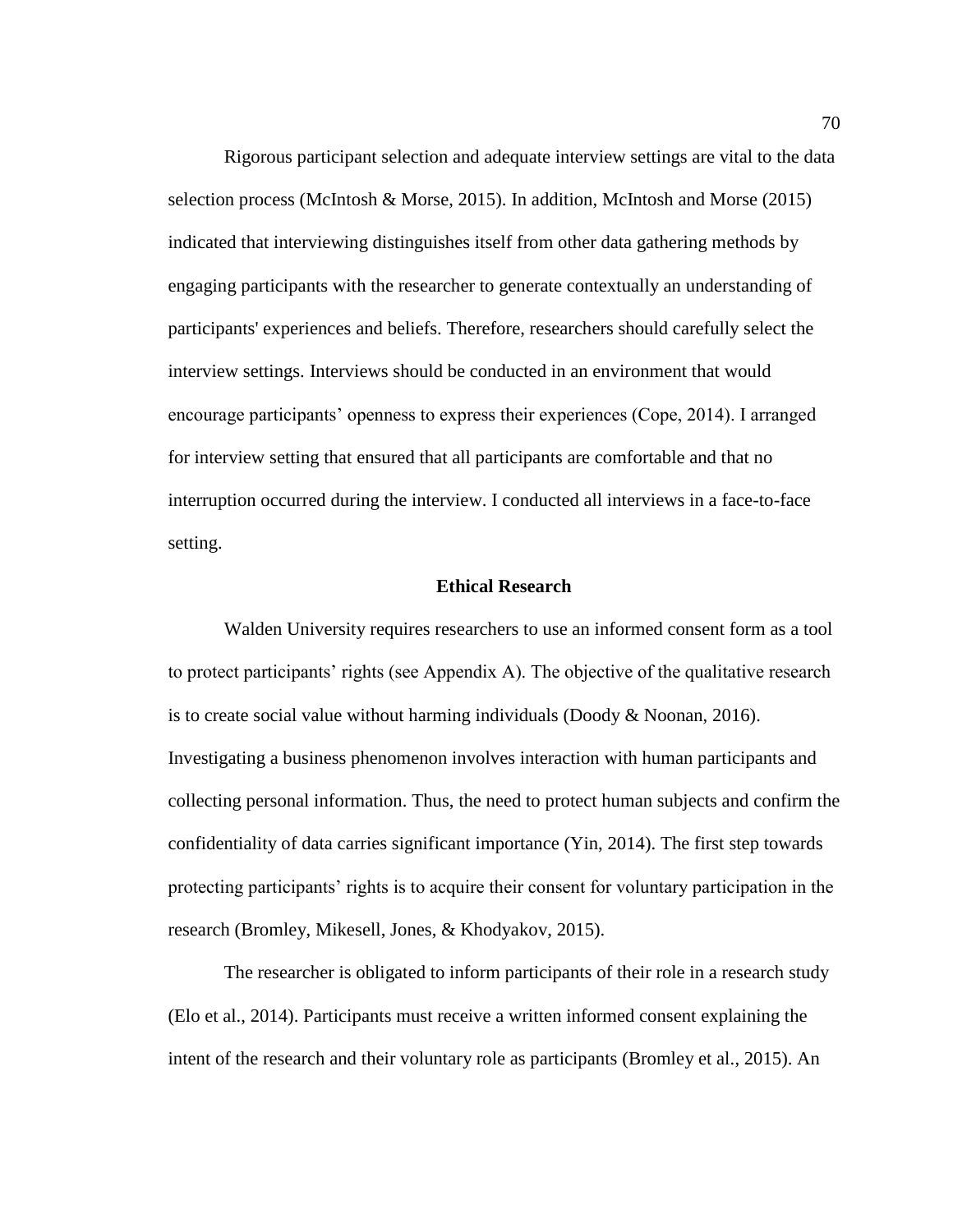informed consent form signed by the participant becomes an agreement to ensure that the researcher adheres to the ethical principles required the university's IRB (Cugini, 2015). The intent of an informed consent form is to ensure compliance with the three principles of the Belmont Report, which are autonomy, beneficence, and justice (Cugini, 2015). I used the consent form as a full disclosure document to provide participants with an overview of the purpose of the study, interview procedure, confidential clause, and statement of consent for participation (see Doody & Noonan, 2016).

Researchers must ensure that the content of the informed consent is free from coercion, adheres to the rule of voluntary participation, and written in the native spoken language of participants to promote understanding and protect vulnerable populations (Bromley et al., 2015). I used the standard informed consent form provided by Walden University which is free from coercion and included statements that promoted understanding of participants' rights. I also translated the informed consent form into Arabic to ensure that participants in Saudi Arabia understand their rights and agree to participate in the study voluntarily. A consent form includes information regarding participants' ethical concerns such as the risk of identity breach, confidentiality, benefits, and their right to withdraw at any time during the study (Cugini, 2015). The researcher is obligated to communicate to participants their freedom to withdraw from the study (Elo et al., 2014). The consent form I used for this study included a statement which indicated that participants' involvement in the study was voluntary and that participants could withdraw at any time before or during the interview without any penalty.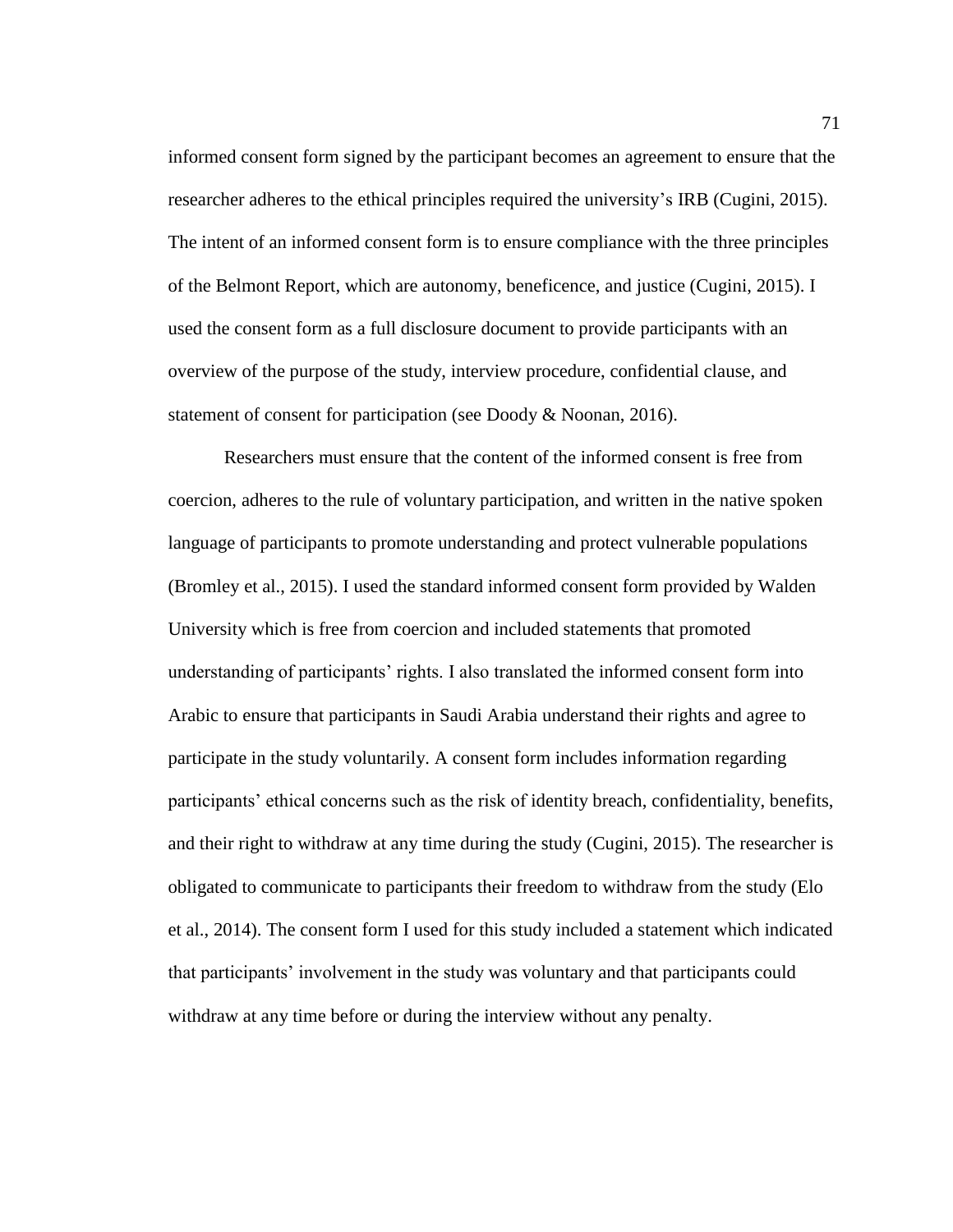Participants should not receive any incentives as a reward for participation (Bromley et al., 2015). Voluntary participation does not require the researcher to compensate participants (Elo et al., 2014). In addition, providing no compensation will strengthen reliability and validity (Judkins-Cohn, Kielwasser-Withrow, Owen, & Ward, 2014). I explained to each participant that they would not receive any incentive for participating in this study. In addition, the informed consent form included a statement confirming that participants will not receive any incentives for their participation in the study.

The researcher is responsible for taking adequate measure to ensure the ethical protection of the participants (Elo et al., 2014). Researchers are responsible for ensuring that participants' identity stays confidential (Bromley et al., 2015). I confirmed to the participants the confidentiality of their identity and the information they share in the study. I assured them that I will not use their personal information for any other purpose except this study. To guarantee the confidentiality and privacy of participants, I replaced the names of participants and the research organizations with alphanumeric codes. I used F1, F2 codes to resemble for firm names and P1, P2 to replace participants' names. I stored the participants' names, code keys, and other research data on a passwordprotected flash drive. I then stored the drive and other research documents in a safe location for 5 years (see Elo et al., 2014). Walden IRB approval number is 08-09-18- 0347772.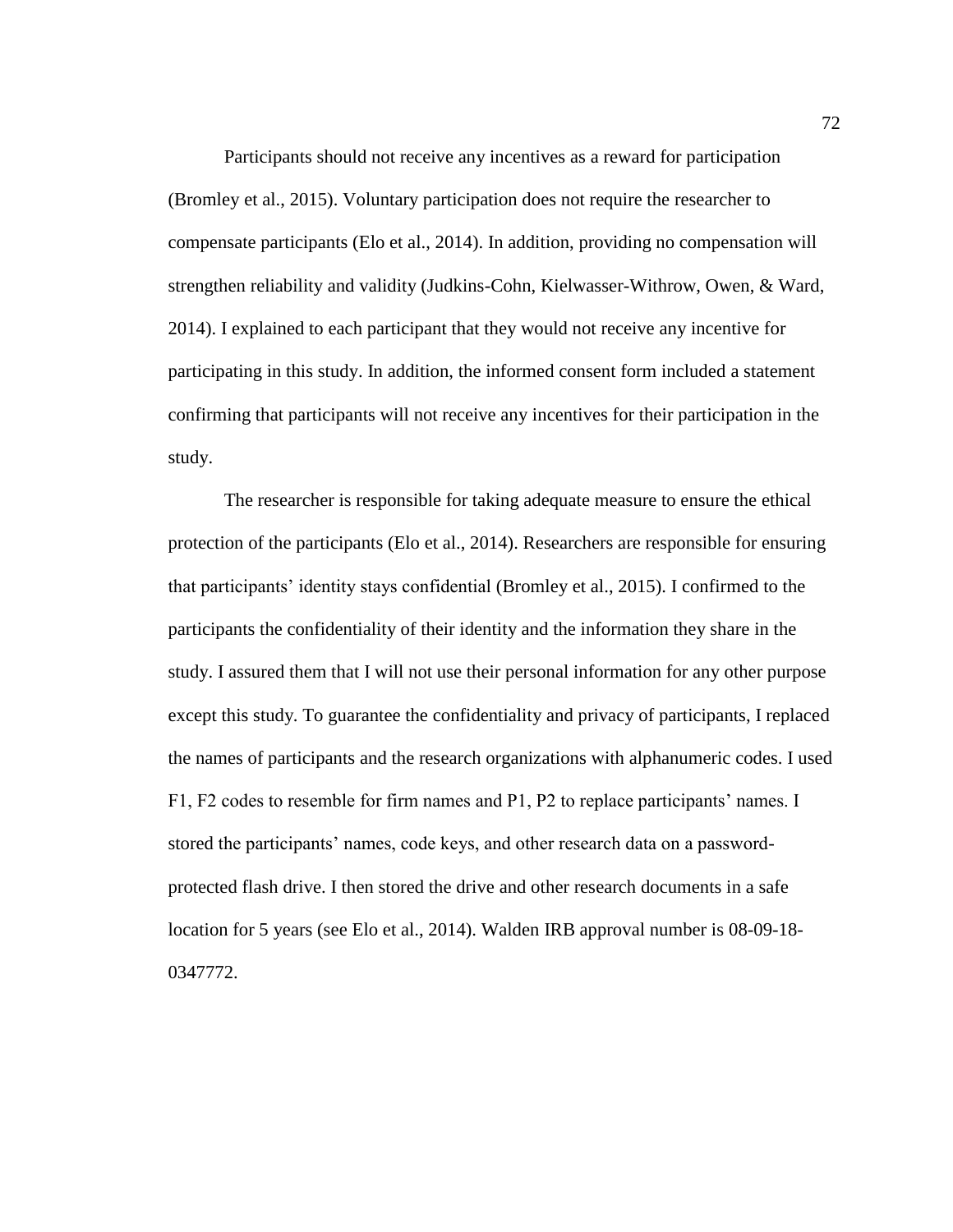# **Data Collection Instruments**

In a qualitative study, the researcher is the primary data collection instrument (Gorlin et al., 2016). Researchers recommend semistructured interviews in qualitative research because participants are involved in meaning making and have more room for expressing their perceptions and experiences (Wilson, 2014). As the researcher, I was the primary data collection instrument. I used semistructured interviews for collecting data. Each interview consisted of 10 open-ended interview questions covering the participant's experience and perceptions of how HR leaders develop talent pipelines (see Appendix B).

In addition to the semistructured interviews, I reviewed and analyzed company documents. Researchers must triangulate the data collected from interviews with other sources including company policies, procedures, and websites (O'Keeffe, Buytaert, Mijic, Brozović, & Sinha, 2016). Researchers found that they can understand the firm's situational context by reviewing company documents (Heslinga, Groote, & Vanclay, 2018). Company documents are a good representation of the experience, knowledge, and decision-making process of the people leading the firm (Heslinga et al., 2018). I reviewed company documents and developed a deep understanding of the firms' values, procedures, and plans with regards to talent pipelines development. In my review of company documents, I sought to develop an in-depth perspective of how leaders in those firms develop talent pipelines. The company documents included: policies, procedures, and guidelines related to talent development.

All participants received an informed consent form before the interview (see Gorlin et al., 2016). I conducted eight interviews in person. I followed a carefully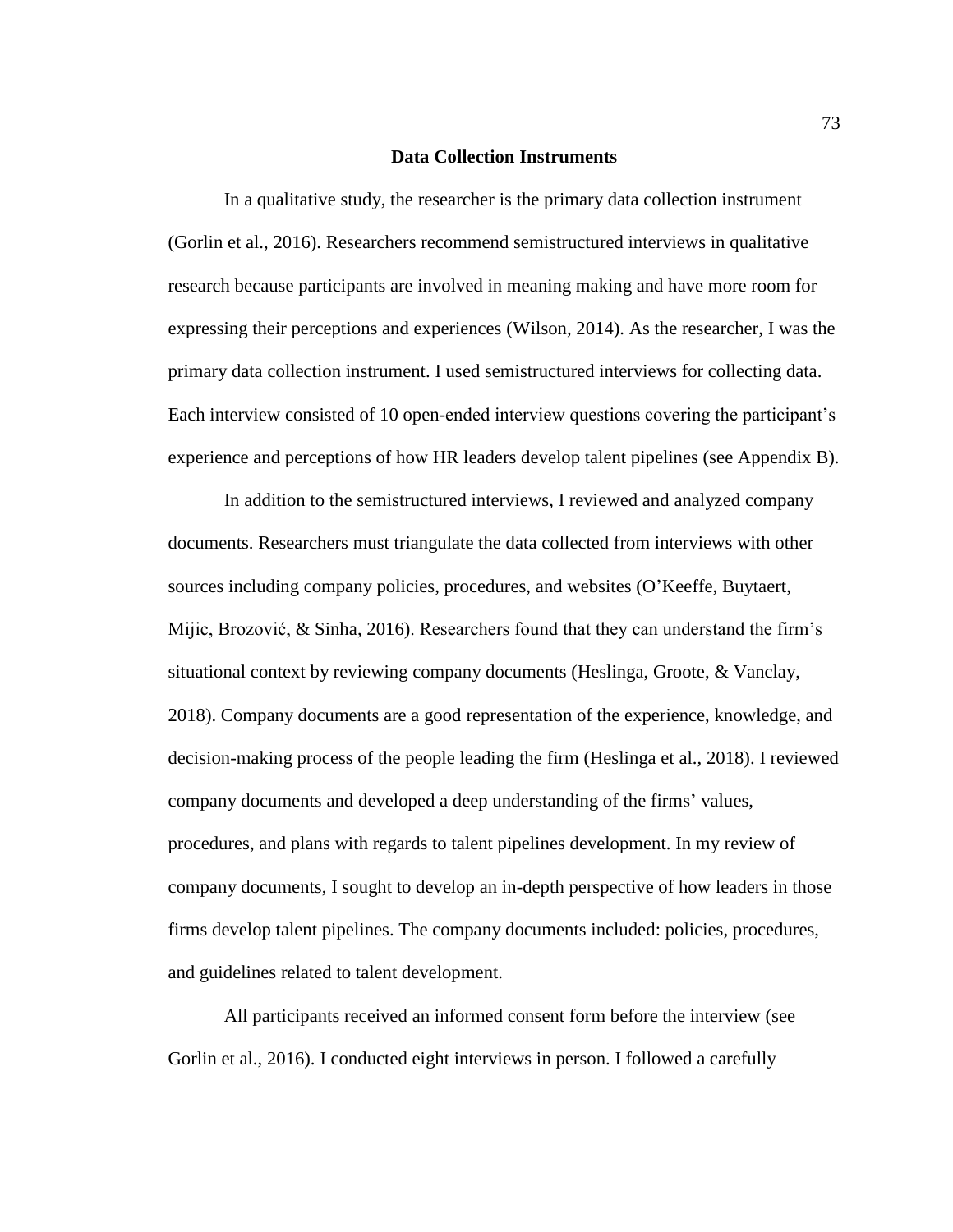developed interview protocol to guide me through the interview (see Appendix B). The rationale for using an interview protocol is to provide an outline for the interview process and guide to explore the key points of the study (Arsel, 2017). An interview protocol should not be strict step by step instructions, but a guide for the interviewer to allow participants to contribute and share their perceptions spontaneously (Kallio, Pietila, Johnson, & Kangasniemi, 2016). The interview protocol should include components that guide evolution of dialogue, maintain focus on the research topic, and help researcher connect verbal and nonverbal communication (Arsel, 2017). The quality of the interview protocol influences implementation of the interview and the quality of the data collected (Kallio et al., 2016).

Researchers must allocate adequate time for the interviews to allow participants to express their thoughts and share their experience and knowledge adequately (Rubin  $\&$ Rubin, 2012). I allocated 30 to 45 minutes for each interview. Researchers must seek to build rapport with participants (Robinson, 2013). One tactic researchers use to build rapport is by introducing themselves to the participants and share the intent of the research (Wilson, 2014). I began each interview by introducing myself to the participant and thanking the participant for agreeing to participate in the study. I also explained the research topic and the intent of the research. I then went through the informed consent form to ensure that the participants understood their rights. Following the discussion of the informed consent form.

A good interviewing practice is to share the flow of the interview with participants at an early stage of the interview (Rubin & Rubin, 2012). I briefly explained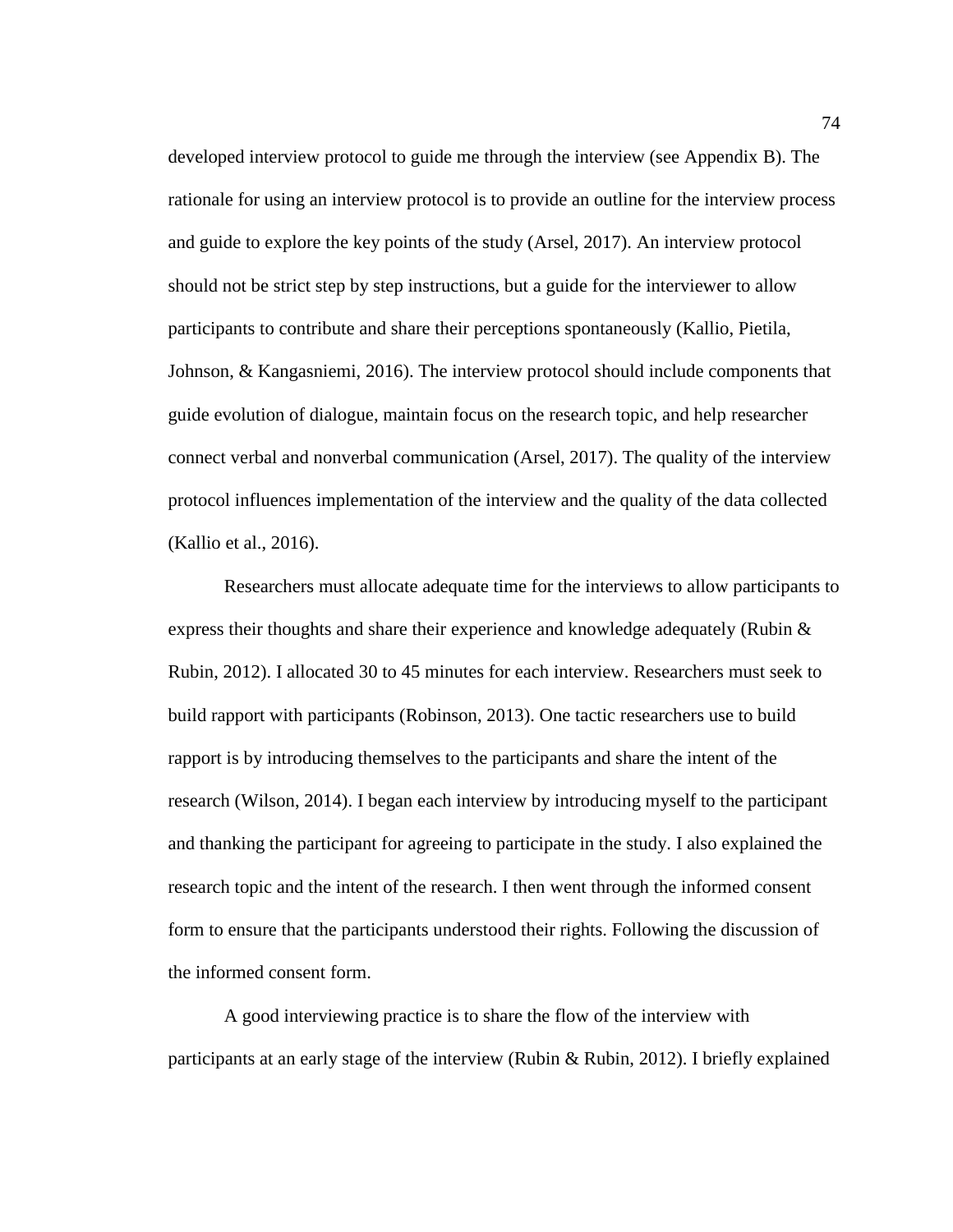the interview flow and explained that I would be recording the interview and taking notes during the interview. I then began asking the interview questions. I followed each interview question with probing questions as a tool to dig deep into each area of the discussion and encouraging the participants to share more details about their experiences. At the end of the interview questions, I asked participants if they had anything more to add. I explained that I will be conducting member checking to ensure that I reflected their thoughts and ideas accurately. I explained the member checking process. Finally, I thanked participants for their time and contribution to the study.

Reliability and validity of the data collection instrument are central to the overall quality of the study (Cope, 2014). Researchers have recommended the use of member checking to ensure reliability and validity of the data collected from the semistructured interviews (Galdas, 2017; Varpio et al., 2017). Member checking involves interpreting participants' responses to interview questions (Birt, Scott, Cavers, Campbell, & Walter, 2016; Harvey, 2015) and sharing that interpretation with participants to validate the accuracy of the researcher's interpretation of participants' responses (Birt et al., 2016; Harvey, 2015). I used member checking to enhance the reliability and validity of the data collection instrument. I interpreted participants' responses and gave these interpretations back to the participants to allow them to validate their answers.

#### **Data Collection Technique**

After receiving Walden University's IRB approval, I started the process of data collection using an interview protocol as shown in Appendix B. Researchers must conduct an in-depth analysis using a saturated data collection process, open-ended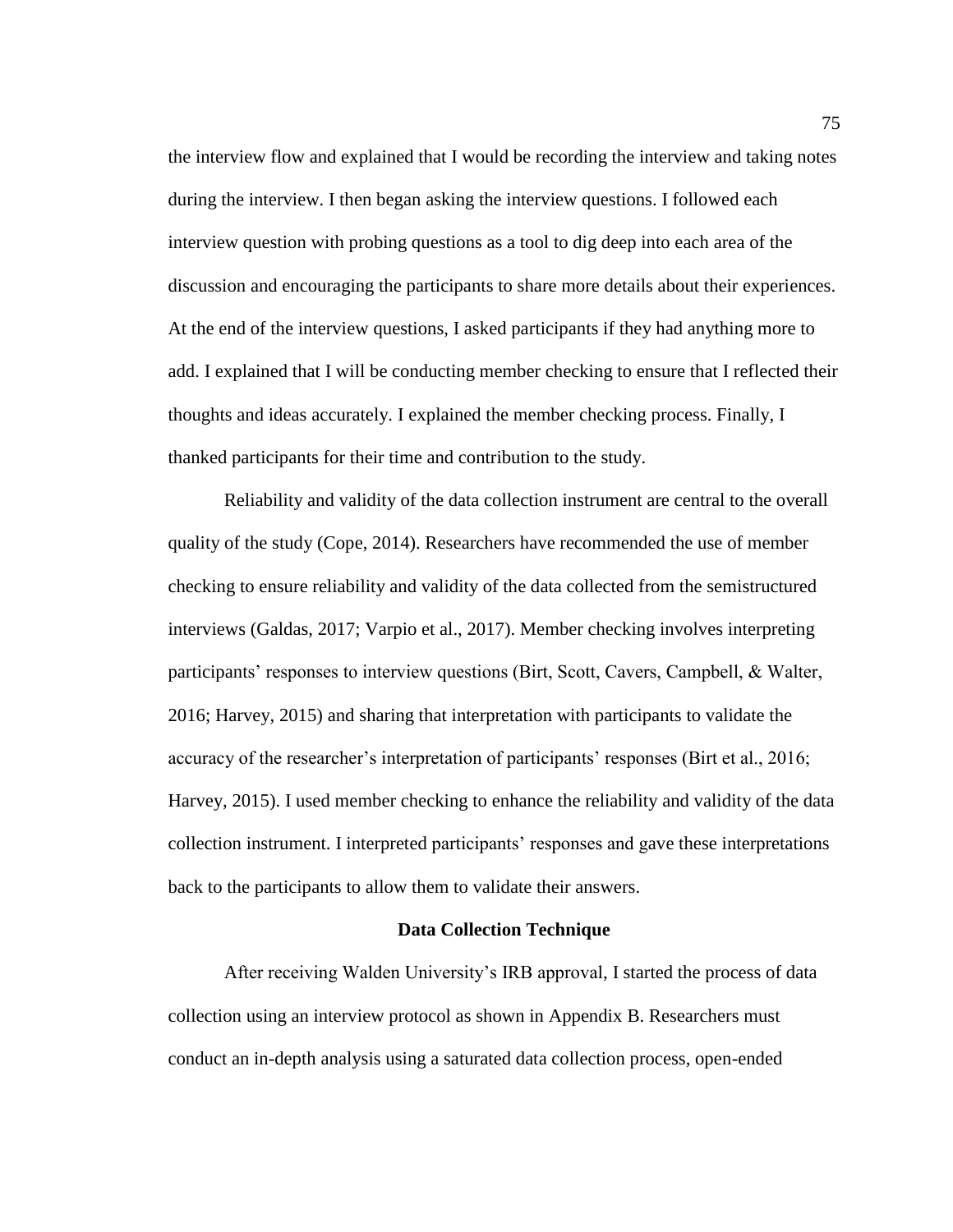questions, and semistructured interviews (O'Keeffe et al., 2016). The objective of interviews in qualitative inquiry is to create an understanding of the participants' perceptions and experience (Robinson, 2013). In semistructured interviews, researchers guide the flow of interviews to achieve a specific objective by developing a set of interview questions (Robinson, 2013). Researchers must use open-ended questions to ensure that participants' responses would not be limited (O'Keeffe et al., 2016).

I started the data collection process by sending participants a formal notification regarding the study. The notification included a summary of the study topic and the informed consent form for each participant to sign. I then agreed with each participant on a schedule for conducting the interview. I offered participants a choice of several convenient locations for the face-to-face interview. Researchers recommended face-toface interviews to allow better interaction with participants (Galdas, 2017; Robinson, 2013). However, if participants are not comfortable in face-to-face interviews, then researchers can use other communication methods (Robinson, 2013).

Researchers must be able to create a rich dialogue with participants by asking questions that encourage participants to share their thoughts, experiences, and perceptions (Yin, 2014). The researcher must be able to detect the messages the participant is sending through verbal and nonverbal communication (Galdas 2017). I started the interview with an introduction that explains the participant's rights and the goals of the research. The intent of the introduction was to develop rapport, gain the trust of the participant, and determine the scope of discussion (see Robinson, 2013). I asked open-ended questions and allowed the participant to share their experience and expand thoughts (see O'Keeffe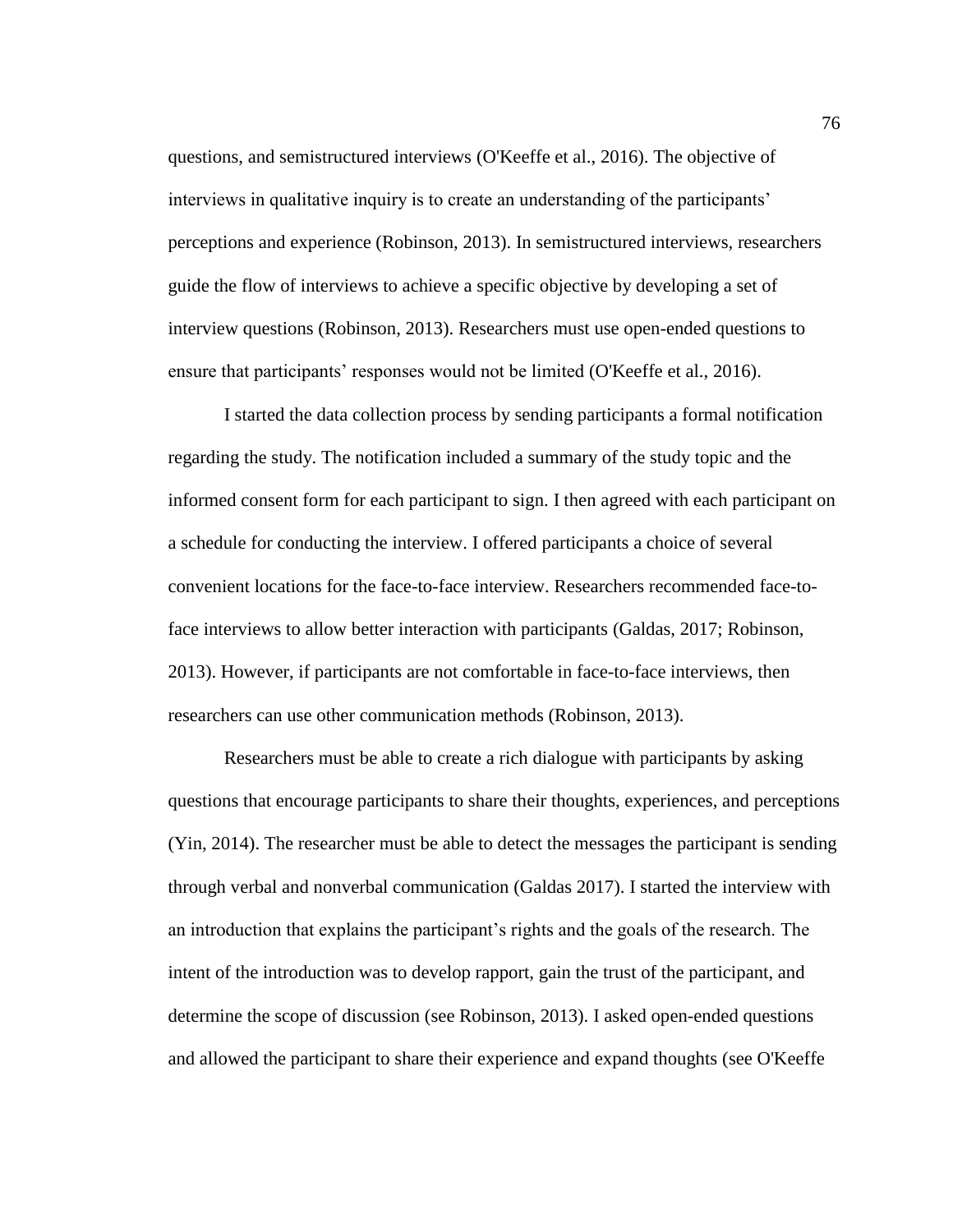et al., 2016). I created a rich dialogue and following each interview question with probing questions to ensure participants provide comprehensive responses to each interview question (see Yin, 2014). I observed the verbal and nonverbal signs participants communicate to develop a complete view of their perception and experience (see Yin, 2014). At the end of the interview, I confirmed to participants that their identity and the information shared in the interview will be confidential. Finally, I thanked the participants for their time and inform them that the next step will be a follow-up member checking process.

Researchers must be aware of the advantages and disadvantages of interviews before commencing the interviews (Robinson, 2013). Several advantages to using qualitative interviews versus other data collection techniques exist. One advantage of interviews is that researchers can engage the participants in direct conversations that allow a deep understanding of the participants' perceptions and experiences (McIntosh & Morse, 2015). Another advantage is that researchers have the opportunity to explore the phenomenon from different human perspectives by learning from body language, emotions, motives, and opinions of the interviewee (Rubin & Rubin, 2012). A third advantage is that researchers can reconstruct events that present the social phenomenon in a real-life context (Rubin & Rubin, 2012).

Researchers must pay equal attention to disadvantages of interviews. Two such disadvantages exist, the first of which is that interviews are time-consuming and require a lot of effort (Young et al., 2018). I allocated appropriate time and prepare well to minimize the effect of this disadvantage (see Young et al., 2018). The second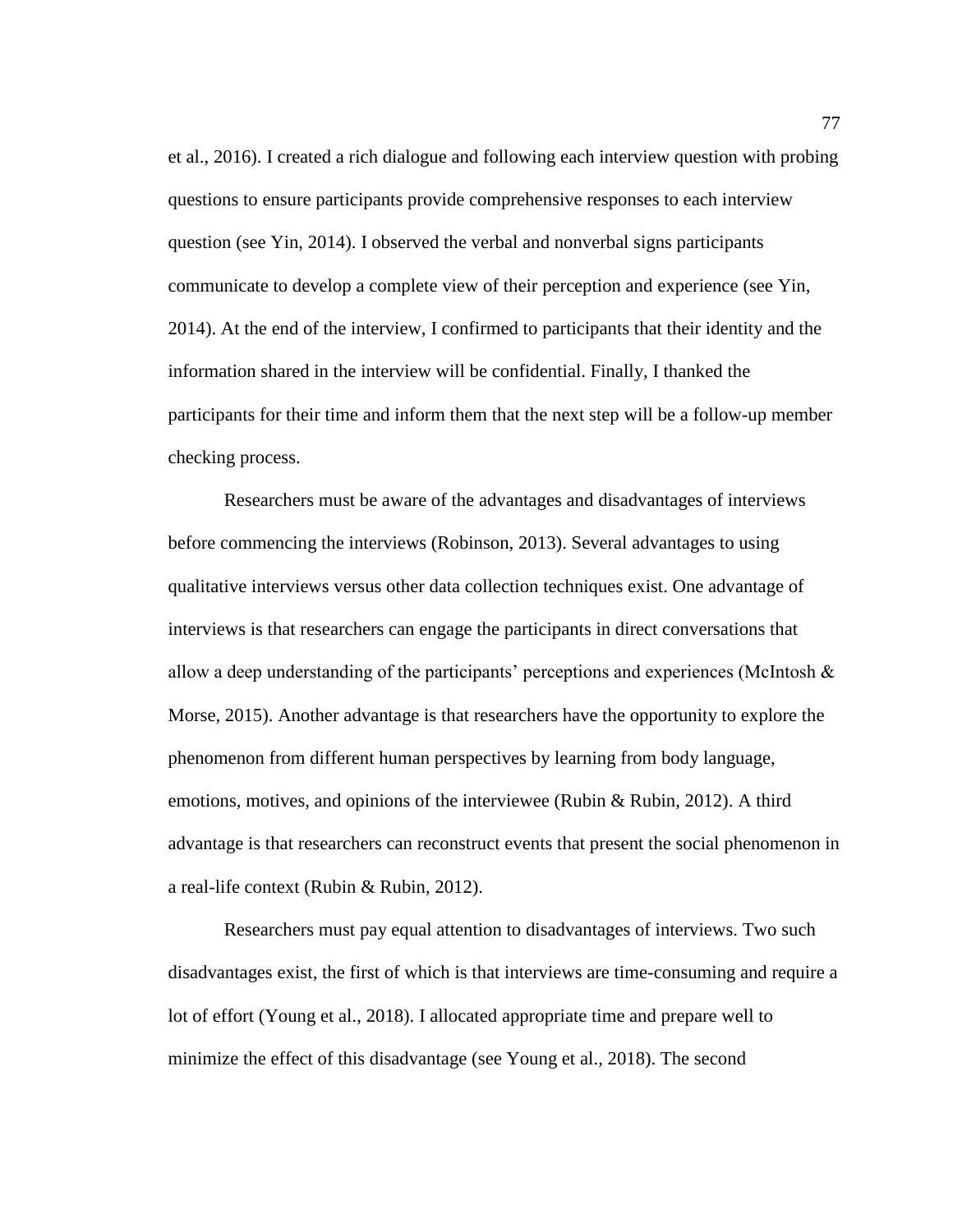disadvantage is the limitation of access to participants (Young et al., 2018). Researchers suffer from limited access to participants either because participants are not willing to share information, or because their organizations would not allow them to disclose sensitive data (Rubin & Rubin, 2012). I expanded my search for candidate participants to a minimum of 15 candidates, which increased the chances of recruiting the minimum saturation requirement of eight participants. I also used the potential for social change as a tool to encourage more participants to participate in the study.

Pilot studies are common in qualitative research (Sharma & Palanichamy, 2018; Yin, 2014). Researchers use pilot studies to determine design structure, define the pool of participants, test the planned procedures of the study, and train the researchers prior to the full implementation of the study (Anderson et al., 2014). In this study, the design structure was clear, and the pool of participants was clearly defined. The research procedures for this study were simple and no testing or training requirements exist. Therefore, a pilot study is not necessary.

Member checking is a crucial tool for ensuring credibility and accuracy (Varpio et al., 2017). Researchers use member checking to strengthen the quality of the data collection process (Galdas, 2017). Following the process of member checking (see Harvey, 2015), I reviewed and interpreted interview transcripts and share these interpretations with participants to ensure that my interpretations resembled an accurate representation of the participants' responses. Researchers must continue the member checking with participants until no new data emerges from the process (Birt et al., 2016). I continued the member checking process until no new data emerged.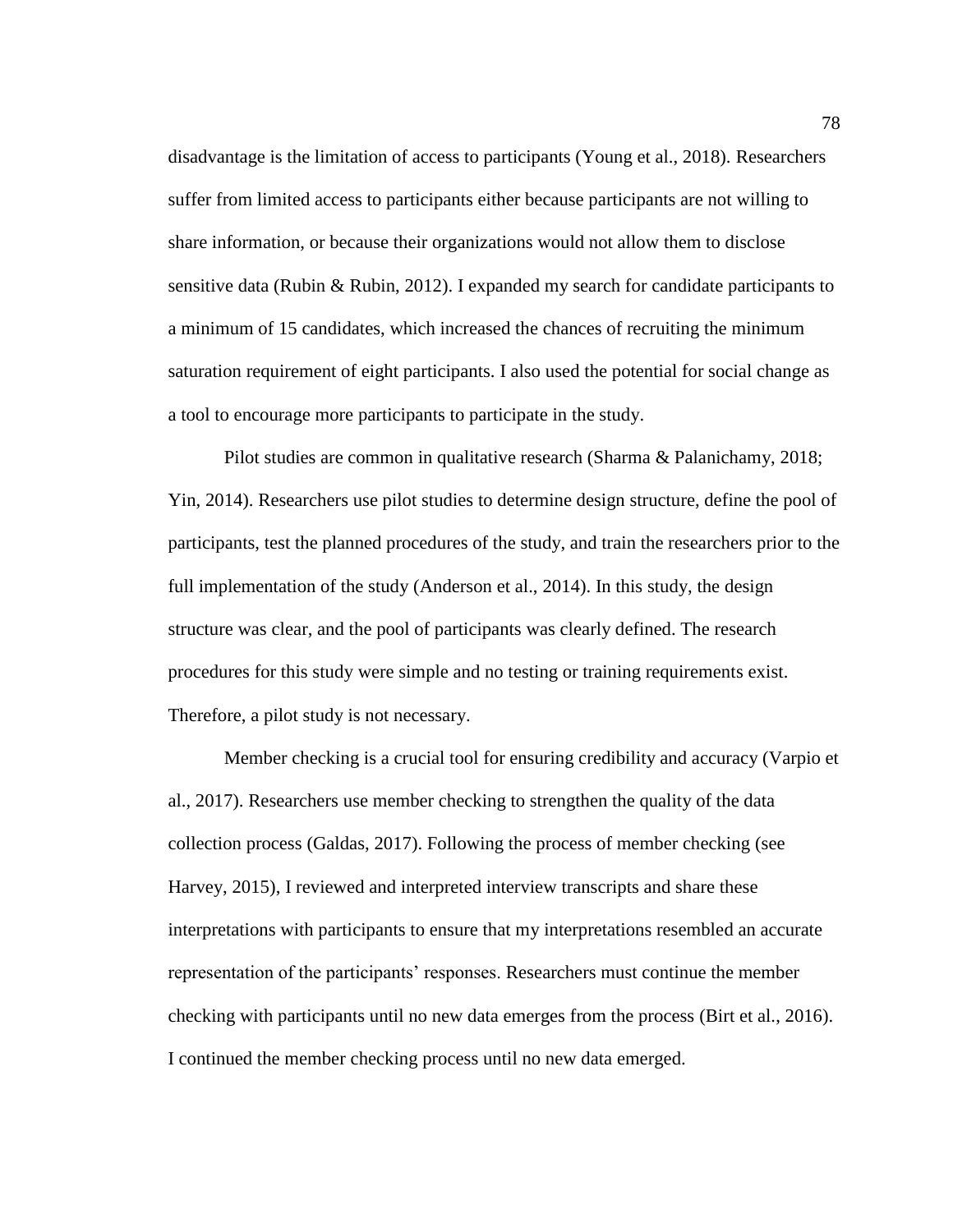### **Data Organization Technique**

Researchers aim to achieve two goals by organizing data, which are confidentiality and anonymity of participants (Lancaster, 2017) and to simplify access to information emerging from the data collection process (Malterud et al., 2016). Participants' identities should not appear in the study (Harriss & Atkinson, 2015). In addition, Lancaster (2017) recommended assigning codes to participants to conceal their identity. I used alphanumeric codes to mask the identities of participants. Participants had a code that consists of the letter P and a number between 1 and 8. I also masked the identity of the firms by assigning each firm a code that included the letter F and a number between 1 and 4. Researchers must not include any information that may identify the participant (Ross, Iguchi, & Panicker, 2018). Thus, I changed the names of people, place, and any other information mentioned during the interviews that may lead to disclosing the identities of the participants.

Researchers the use of audio recording during the interviews instead of handwritten notes (Rubin & Rubin, 2012). Researchers should focus on creating dialogue and meaning from the participant, rather than taking notes (Robinson, 2013). I used audio recordings to collect the participants' responses to the interview questions and then transcribe each recording. I created a separate password-protected electronic folder for each participant containing all the information related to the participant including the consent form, e-mail communications, interview audio recording, and transcripts (see Atkinson, 2015). I stored these electronic folders on a password-protected flash drive. Researcher must retain research information for a limited time and then destroy the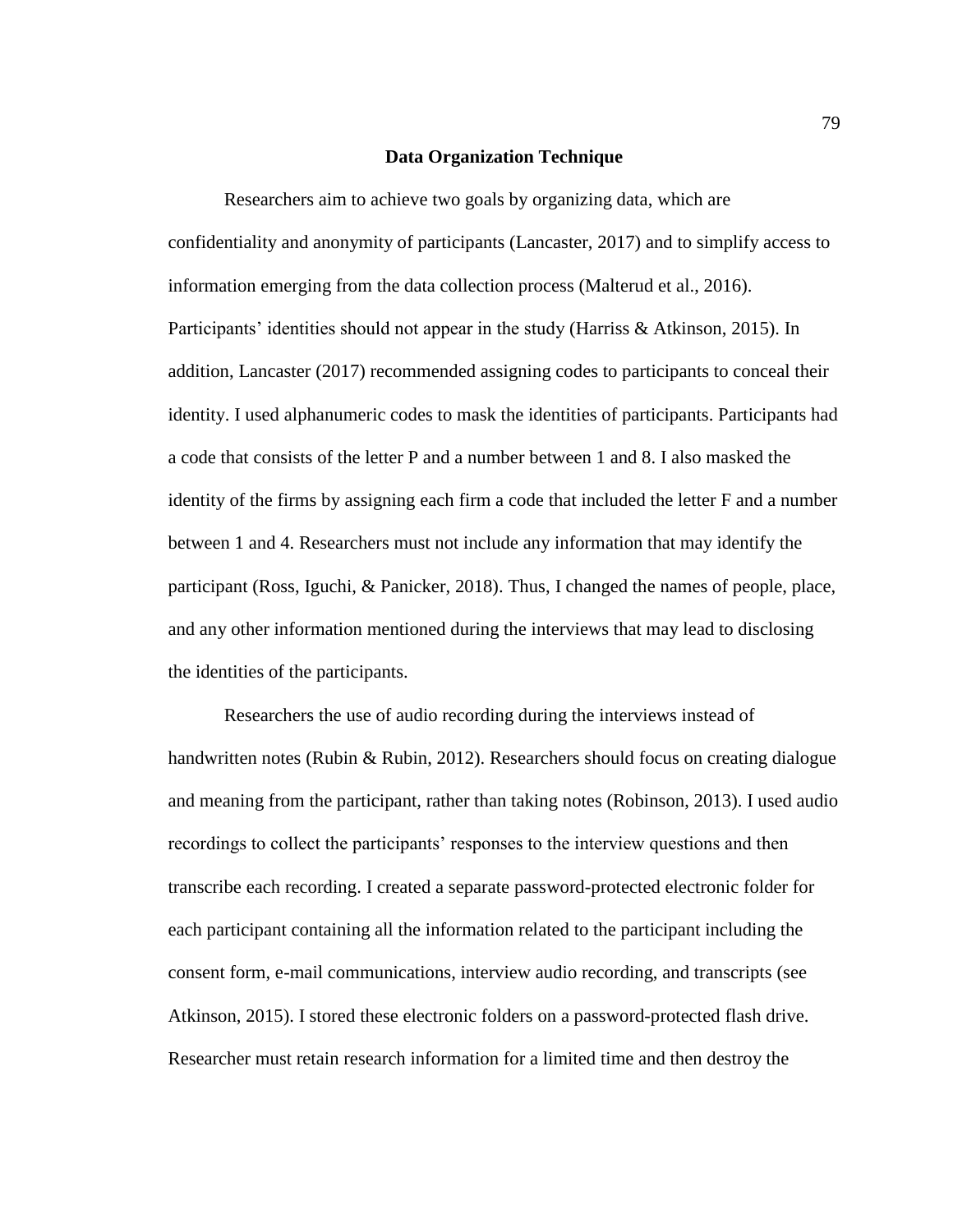information to protect participants (Chassang, 2017). I stored the flash drive along with the other research documents in a safe location with limited access for 5 years (see Chassang, 2017).

Researchers recommended that research documents should be scanned and electronically stored as PDF images or similar format to ensure safekeeping of these documents (Ross et al., 2018). I electronically scanned the interview transcripts, notes, observations, and participants' keys codes and converted all paper files to PDF images. I stored the scanned images in a password-protect folder on a flash drive. Each electronic document had an identification number to ensure proper organization and easy retrieval. I used a computer-assisted qualitative data analysis software program to improve data organization. NVivo is a user-friendly data analysis program that researchers use to import raw data directly from a word processing application (Zamawe, 2015). However, NVivo only enhances the data organization process, it does not replace the researcher's role in organizing and analyzing data (Sotiriadou, Brouwers, & Lee, 2014).

A researcher's journal ensures transparency of the research process and assists in data retrieval during the analysis stage (Broström et al., 2017). Researchers use journals to enhance data organization and improve the data analysis process (Cope, 2014). I used a reflective journal to record reactions to interviews, descriptions of the interview setting, thoughts and ideas during the documentary review, coding keys, and analysis decisions to ensure transparency of the research process.

Researchers must retain research information for a reasonable period and that research information must be kept in a secure location (Chassang, 2017; Ross et al.,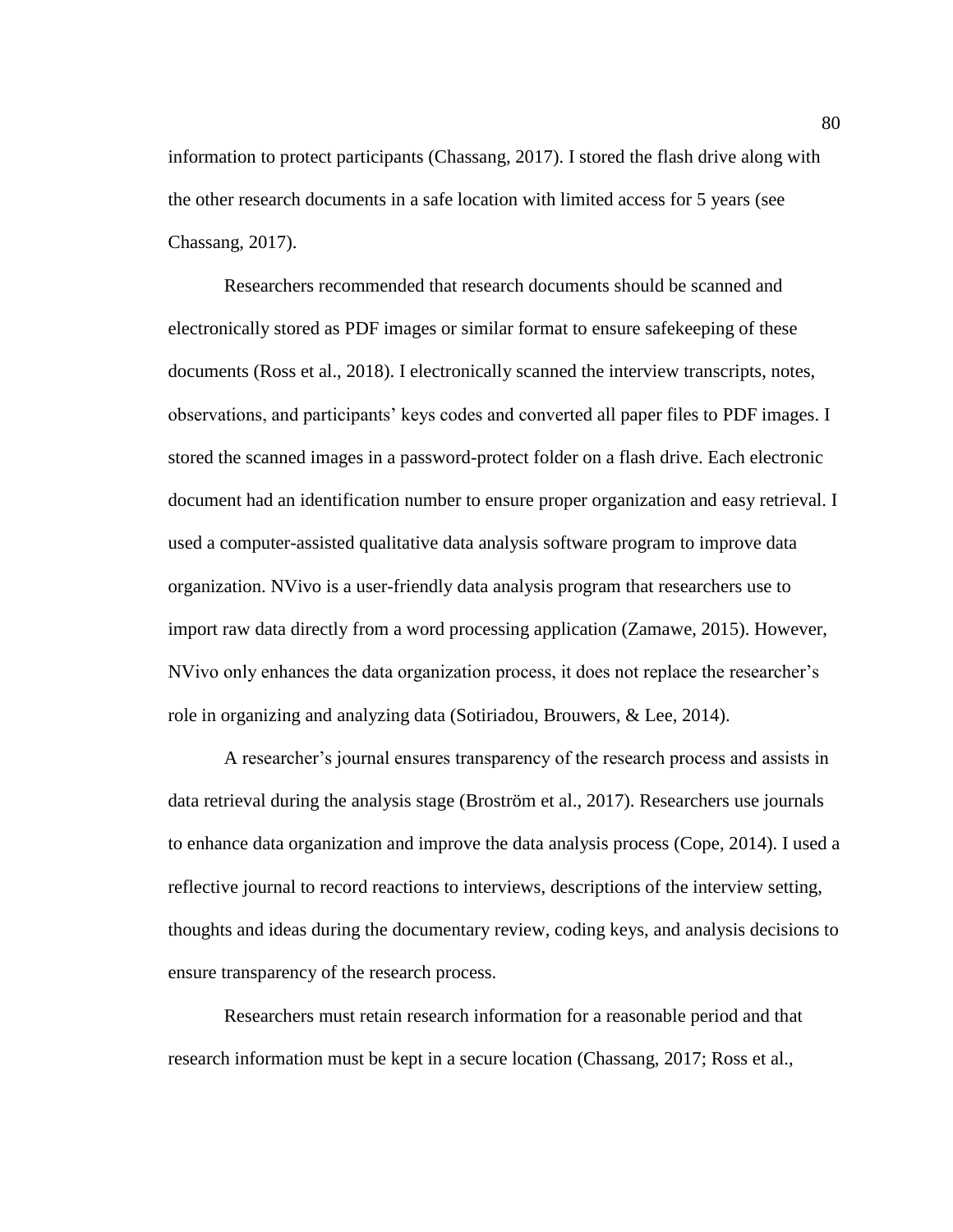2018). Researchers must follow specific steps to ensure data protection (Chassang, 2017). These steps include obtaining an informed consent form, collecting only data relevant to the study, using data only for the purpose of the research, retaining data only as long as required, and storing data in a safe location. Researchers must use data protection strategies that include storing electronic data in password-protected flash drives and storing hard copies in locked locations with limited access (Ross et al., 2018). I complied with Walden's data retention requirement by retaining the research data for 5 years. When not in use, I stored the raw data in a password-protected flash drive and store the hard copies in a locked safe. After the 5 years, I will physically shred the hard copies and destroy the flash drive.

#### **Data Analysis**

Data analysis is a process through which researchers organize, index, identify common themes, and recode datasets (Mayer, 2015). Graue (2015) added that data analysis is the process by which the researcher interprets the collected data and forms an understanding of the concepts discovered during the investigation. When analyzing data, the researcher deals with meaning (Graue, 2015) and must follow a consistent set of propositions to create meaning from the experiences of participants (Mayer, 2015). These propositions must explain the logic linking the various concepts found in the data (Mayer, 2015). The researcher must develop an explanation of the social phenomenon and the reasons that lead to forming participants' perceptions of the occurrences from their experiences (Yin, 2014).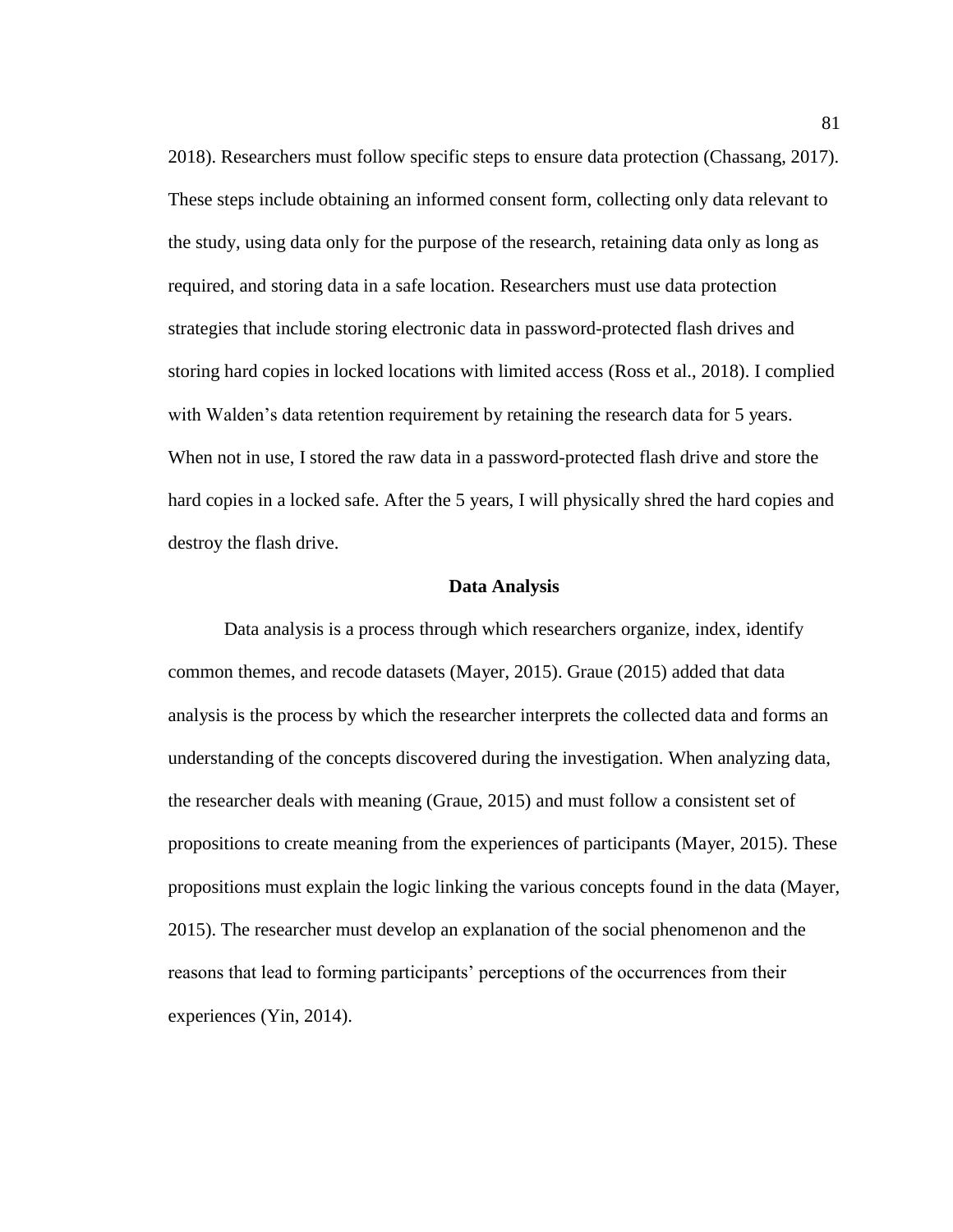Researchers recommend triangulation to analyze data in case study research (Hussein, 2009; Yin, 2014). Triangulation involves cross-examining data from different sources to achieve a more accurate and valid estimate of a specific construct (Carter et al., 2014; Yin, 2014). There are several types of triangulation methods: (a) methodical, (b) theoretical, (c) investigator, (d) analysis, and (e) data sources (Hussein, 2009). I used data sources triangulation, which as defined by Hussein (2009), involves analyzing data collected independently from various sources. I analyzed data from four different Saudi companies. I also triangulated data collected from the interviews, corporate documents, company websites, and observation notes.

The data analysis process of a qualitative study involves four steps: data collection, data reduction, data display, and drawing conclusions (Yin, 2014). Researchers create an understanding of the participants' experiences through thematic analysis of the emerging themes and their possible connections (Mayer, 2015). Once I collected data through interviews, corporate documents, company websites, and observation of employees, I used data reduction, which is a process to reduce data to a manageable level without losing information, as explained by Zamawe (2015). After reducing data, I arranged and assembled information in a manner that connected the different themes (see Mayer, 2015). Finally, I used the connections that I established between the different fragments of the data and develop the conclusions as described by Mayer.

I used NVivo software for coding data. NVivo is a commonly used qualitative data analysis tool (Sotiriadou et al. 2014). Researchers use NVivo to analyze, code, sort,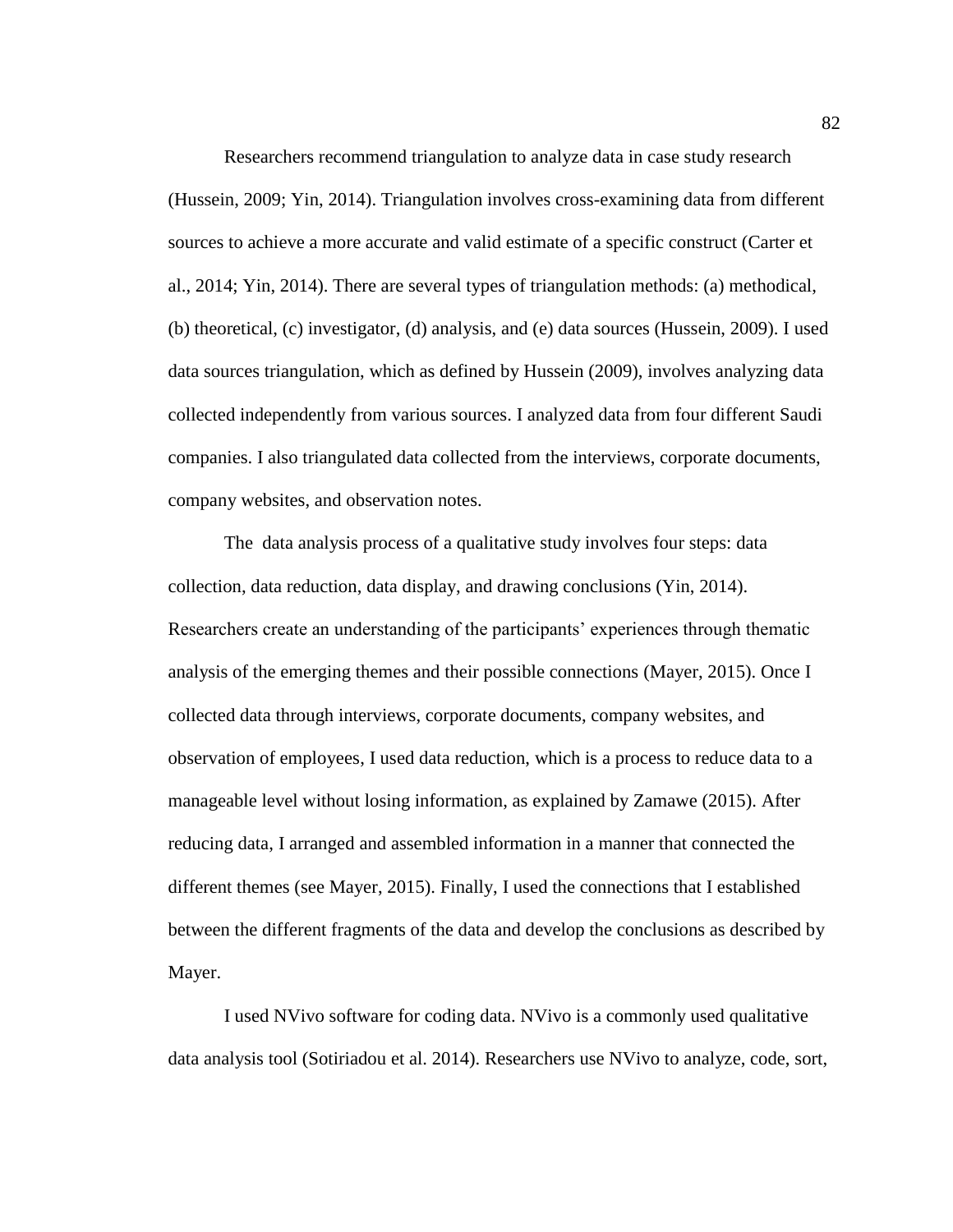store, and manage qualitative data (Jackson, Paulus, & Woolf, 2018). I used NVivo for my study because it is simple to use. Zamawe (2015) indicated that it is possible to import documents directly from word processing software to NVivo. Researchers can apply coding stripes, which make it easy for the researcher to see the codes and connect the emerging themes (Sotiriadou et al., 2014). Finally, researchers can write notes about a particular aspect of the document and link the notes to the document (Jackson et al., 2018).

A key challenge that researchers face in the data analysis stage is to correlate the key themes emerging from the data analysis with the literature review, research question, and the conceptual framework of the study (Graue, 2015). I used content analysis to correlate the key themes emerging from the research data with the literature review, research question, and the conceptual framework of the study (see Graue, 2015). Content analysis is an approach that emphasizes the role of the investigator in making meaning out of collected data (Armat, Assarroudi, Rad, Sharifi, & Heydari, 2018). Researchers use this technique to make replicable meaning from text to context (Graue, 2015).

Armat et al. (2018) indicated that there are two logical and sequential approaches for content analysis: inductive and deductive analysis. In the inductive approach, researchers approach data analysis with no framework or proposed concepts in mind (Armat et al., 2018). Consequently, the researcher creates themes as the coding process progresses (Malterud et al., 2016). In the deductive approach, the researcher develops a list of themes based on the research questions and literature review before the coding process begins (Malterud et al., 2016). Then, the researcher codes the collected data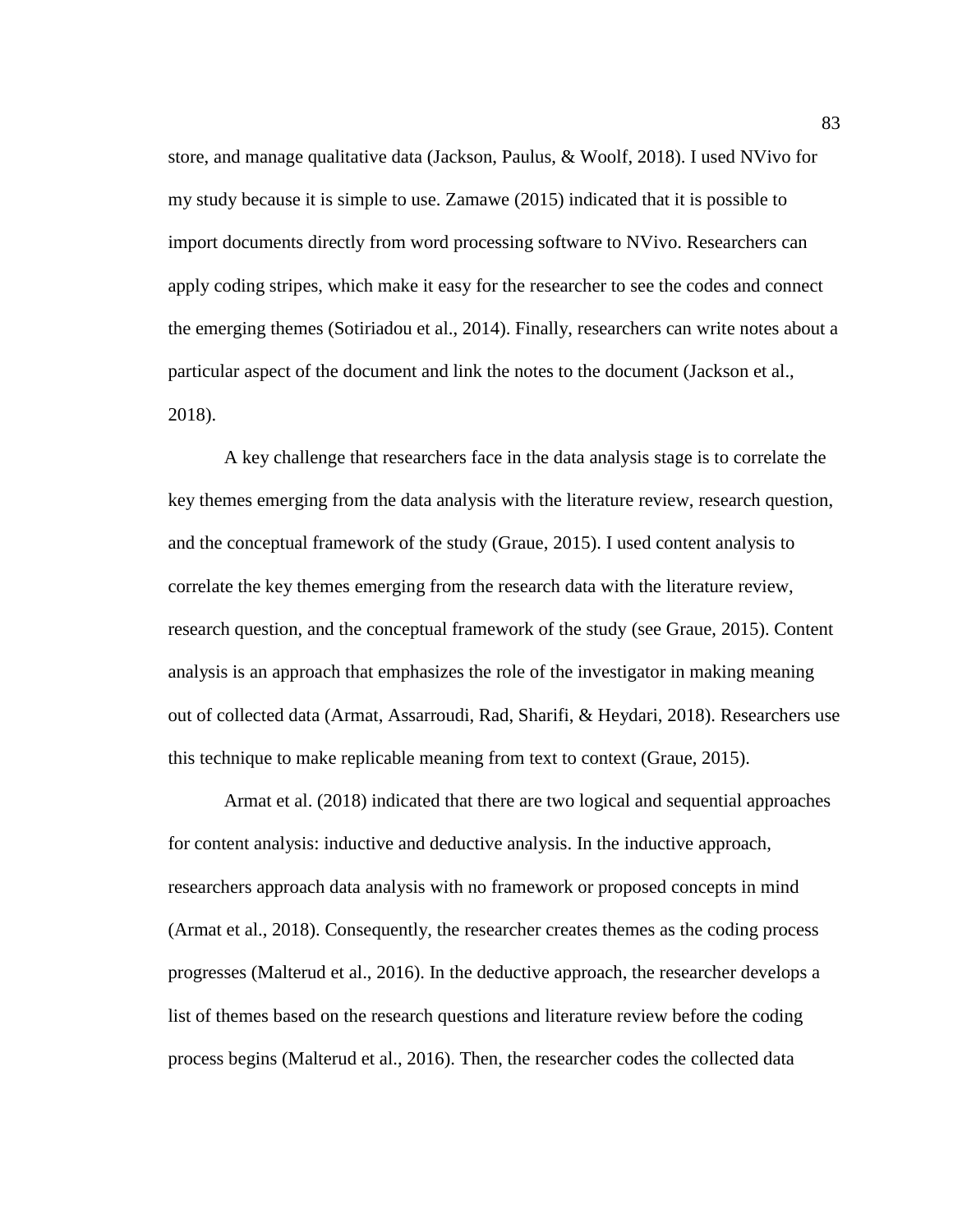based on these predefined themes (Malterud et al., 2016). In my research, I used a mixture of both data analysis approaches. I started with a list of themes that I extracted from the interview questions and literature review (see Armat et al., 2018). I later revised the themes as the data analysis process progressed by including the new themes that emerged from the data analysis process.

# **Reliability and Validity**

Trustworthiness is a significant component of qualitative research; both reliability and validity significantly influence research trustworthiness Yin (2014). Researchers use four different elements to assess the trustworthiness of qualitative case study research: credibility, dependability, confirmability, and transferability (Broström et al., 2017; Elo et al., 2014; Yin, 2014). These criteria are not measured and need to be established using qualitative methods. Denzin (2012) and Yin recommend triangulation and member checking as effective qualitative methods to establish reliability and validity.

### **Reliability**

Reliability refers to the ability to replicate findings and arrive at similar conclusions when using the same process and instruments of research (Houghton et al., 2013). Reliability is analogous to dependability and transferability (Elo et al., 2014). Dependability refers to the replicability and repeatability of the investigation process (Cope, 2014). Dependability relates to whether it is possible to obtain the same results if the investigation process is repeated (Broström et al., 2017). A researcher achieves dependability when another researcher follows the same research process and arrives at the same findings (Broström et al., 2017). Therefore, researchers need to account for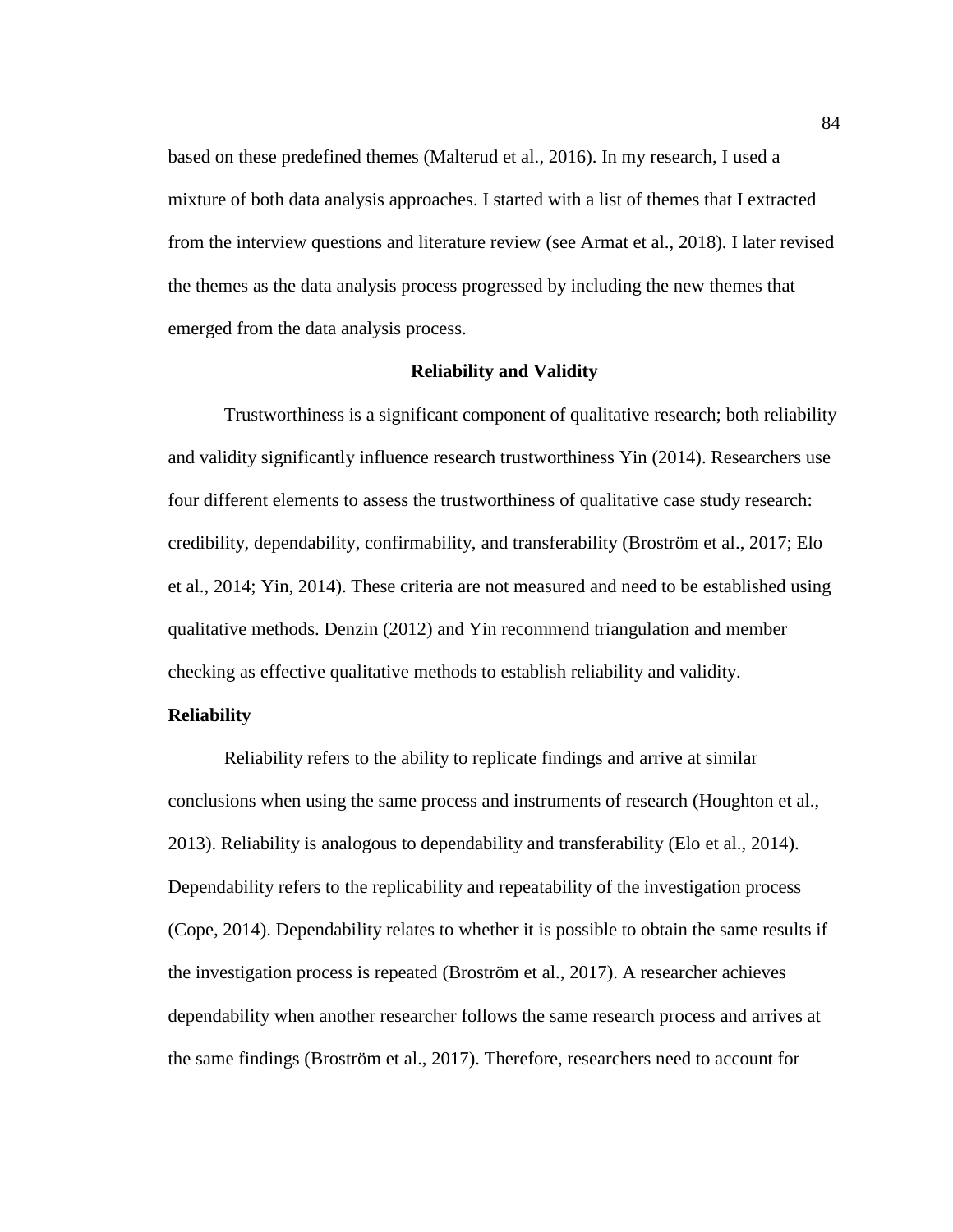continually changing elements of the investigation process (Broström et al., 2017). I provided a documented trail that shows the process I used to create the concepts and arrive at the findings of the research, as outlined by Broström et al. (2017). I also used rich or thick descriptions, as advised by Davis and Maldonado (2015). Thick description is thorough documentation of the chain of events followed in the investigation process (Davis & Maldonado, 2015). I thoroughly documented the data collection and the data analysis processes so that other researchers can trace the steps I followed in the research (see Anderson et al., 2014).

#### **Validity**

Validity refers to the credibility of the research method and findings (Elo et al., 2014), in other words, how valuable and believable the methods and findings of the research are. Validity is analogous to credibility and confirmability (Cope, 2014). Credibility refers to the establishment of credible results from the perspective of the participants (Cope, 2014). Thus, the researcher must have an accurate representation of participants' lived experiences and perceptions (Cope, 2014). Researchers need to represent data collected from the field in a way that reflects the actual lived experiences of the participants (Cope, 2014). Triangulation is an effective strategy to achieve credibility (Denzin, 2012). The combination of multiple sources such as interview transcripts, corporate documents, company websites, and observation notes adds rigor, breadth, depth, and richness to the investigation (Denzin, 2012; Yin, 2014). Therefore, triangulation reflects the depth of understanding of the phenomenon and enhances credibility (Denzin, 2012). Triangulation is a means for confirming the reliability of the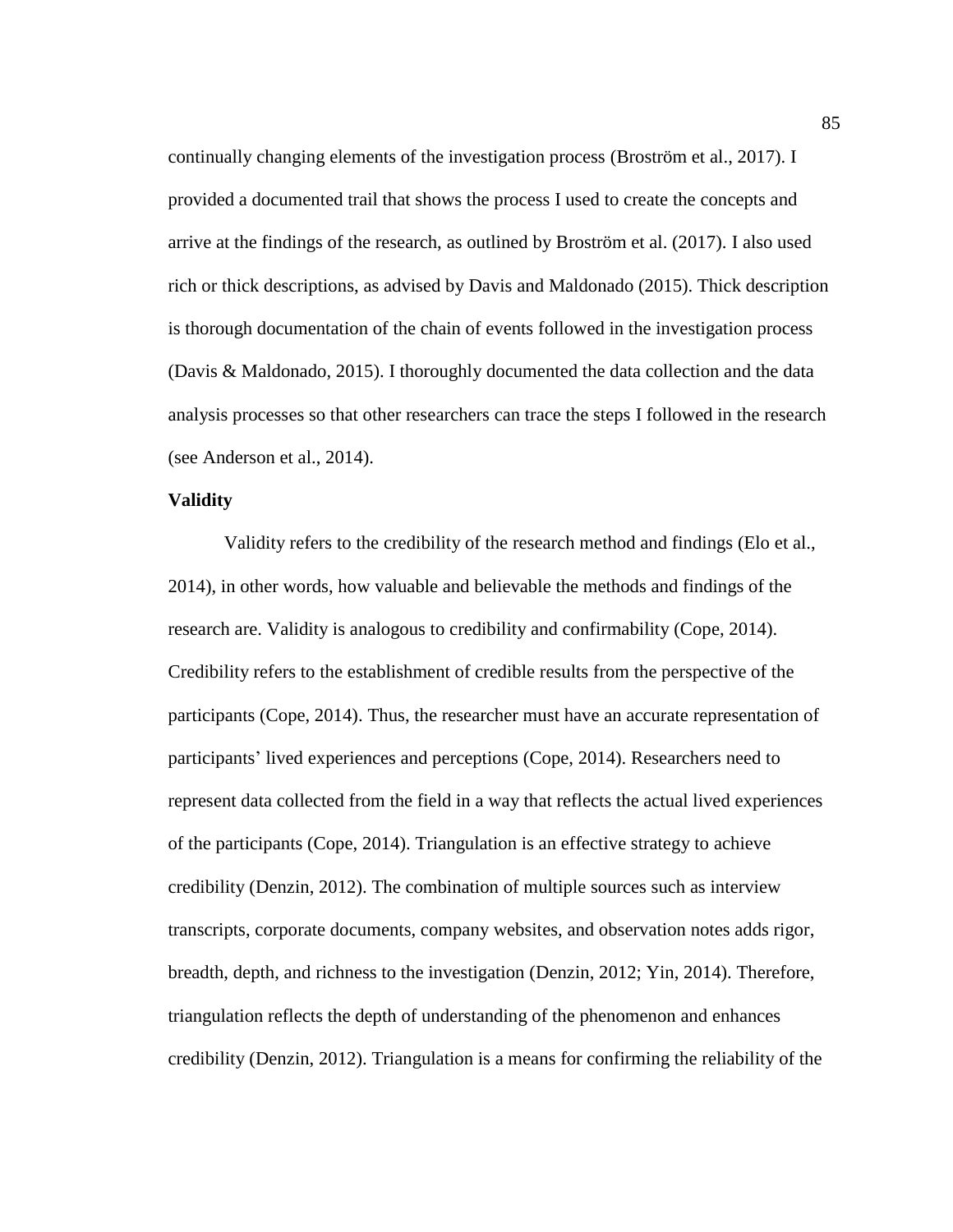data collected during the interviews by comparing the data with other sources (Mayer, 2015). I achieved credibility through data triangulation (see Denzin, 2012). I used multiple data sources such as observation notes and company documents to triangulate data collected from interviews (see Turners et al., 2017).

Transferability refers to the feasibility to generalize findings to other settings and organizations (Cope, 2014). Researchers can achieve transferability when readers can generalize the findings to different contexts and settings (Broström et al., 2017). I achieved transferability by using cross-case analysis, as advised by Broström et al. (2017). I matched patterns from the four different cases of this multiple case study research and illustrate similarities and differences in each case, as described in Broström et al.'s research. Following Yin's (2014) advice, I also cross-checked results from the different cases to enhance transferability of the findings.

I also used member checking to enhance credibility, as advised by Houghton et al. (2013). Researchers indicated that member checking is a widely used tool for increasing credibility (Martin, Mccormack, Fitzsimons, & Spirig, 2014; Quick & Hall, 2015). I used member checking to achieve credibility. Another element of validity is confirmability (Broström et al., 2017). Each researcher is unique and brings to the investigation unique perspectives. Confirmability addresses the influence of such uniqueness and ensures that results can be confirmed by another researcher regardless of their uniqueness (Cope, 2014). Researchers can demonstrate confirmability by describing how they developed their findings and conclusions, so readers are assured that the findings are bias-free and represent actual participants' experiences (Cope, 2014). To achieve confirmability, I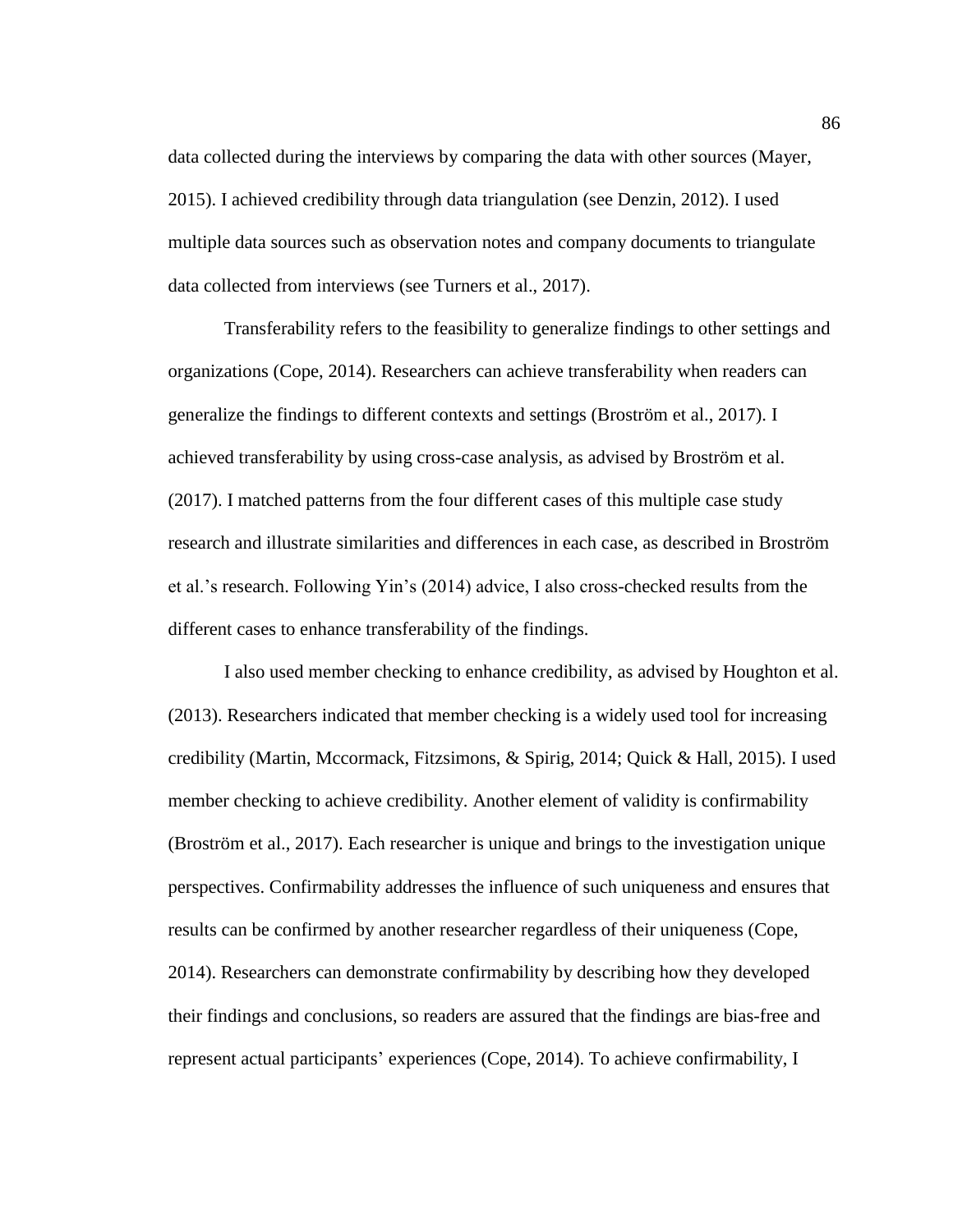retained raw data, findings, and recommendations so that other researchers can confirm the appropriateness of the investigation process and the research findings (see Broström et al., 2017). I also presented my interpretation of participants' responses to interview questions to participants to confirm that these interpretations reflect their perceptions (see Houghton et al., 2013). I kept accurate and concrete observation notes (see Cope, 2014). I also audio recorded the interviews for reference (see Robinson, 2013). I developed a database of the inquiry documents and organize the mass data (see Broström et al., 2017).

Data saturation is crucial for trustworthiness (Malterud et al., 2016). Data saturation ensures that the researcher has exhausted all the time and effort to extra the ideas and perceptions so that the findings represent an accurate reflection of the participants' experiences (Malterud et al., 2016). Researchers can achieve data saturation when additional data do not enhance meaning or add further value (Harvey, 2015). One way to reach data saturation is to select participants possessing experience and knowledge relevant to the research topic (Watson, 2014). Researchers can achieve data saturation in multiple case studies by recruiting one or two participants per case (Creswell et al., 2007). Because this multiple case study consists of four cases, I achieved data saturation by ensuring a minimum sample size of 8 participants (see Creswell et al., 2007) I also carefully selected participants with successful knowledge and experience relevant to talent pipeline development. Finally, I used probing and open-ended questions reach a level where additional information did not add value to meaning and understanding (see Rubin & Rubin, 2012).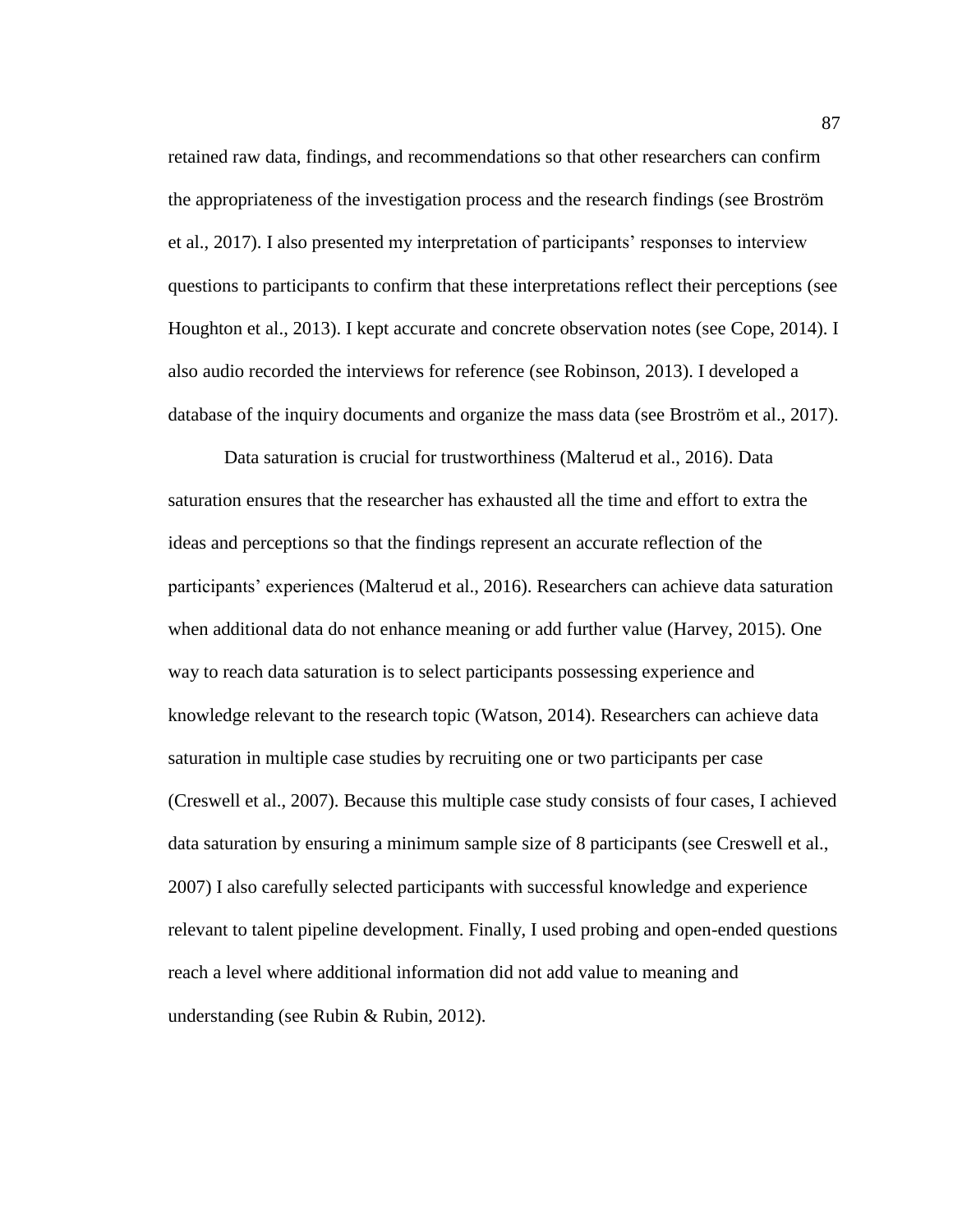# **Transition and Summary**

In this qualitative multiple case study, I explored how business leaders in small and medium enterprises in Saudi Arabia develop talent pipelines. Section 2 included a justification for selecting a qualitative case study. The participants included HR managers with successful experience and knowledge from four Saudi firms. I was the primary data collection instrument using open-ended questions in semistructured interviews. Furthermore, Section 2 included information regarding: (a) a restatement of the purpose (b) role of the researcher; (c) participants; (d) research method and design; (e) population and sampling; (f) ethical research; (g) data collection instruments, techniques, and organization; (h) data analysis; (i) reliability and validity; and (j) transition and summary.

In section 3, I present the findings and correlate these findings with the academic literature and conceptual framework. I also discuss the applicability of the findings with respect to business practice and the implications the study may have the Saudi community. Furthermore, I propose further study ideas based on the limitation of this study. I also recommend actions for businesses to help develop talent pipelines. I provide a reflection on my research experience within the study process. Finally, I close the study with the conclusions. Section 3 includes (a) the introduction (b) presentation of findings, (c) applications to professional practice, (d) implications for social change, (e) recommended actions (f) recommendations for further research, (g) reflections, and (h) conclusion.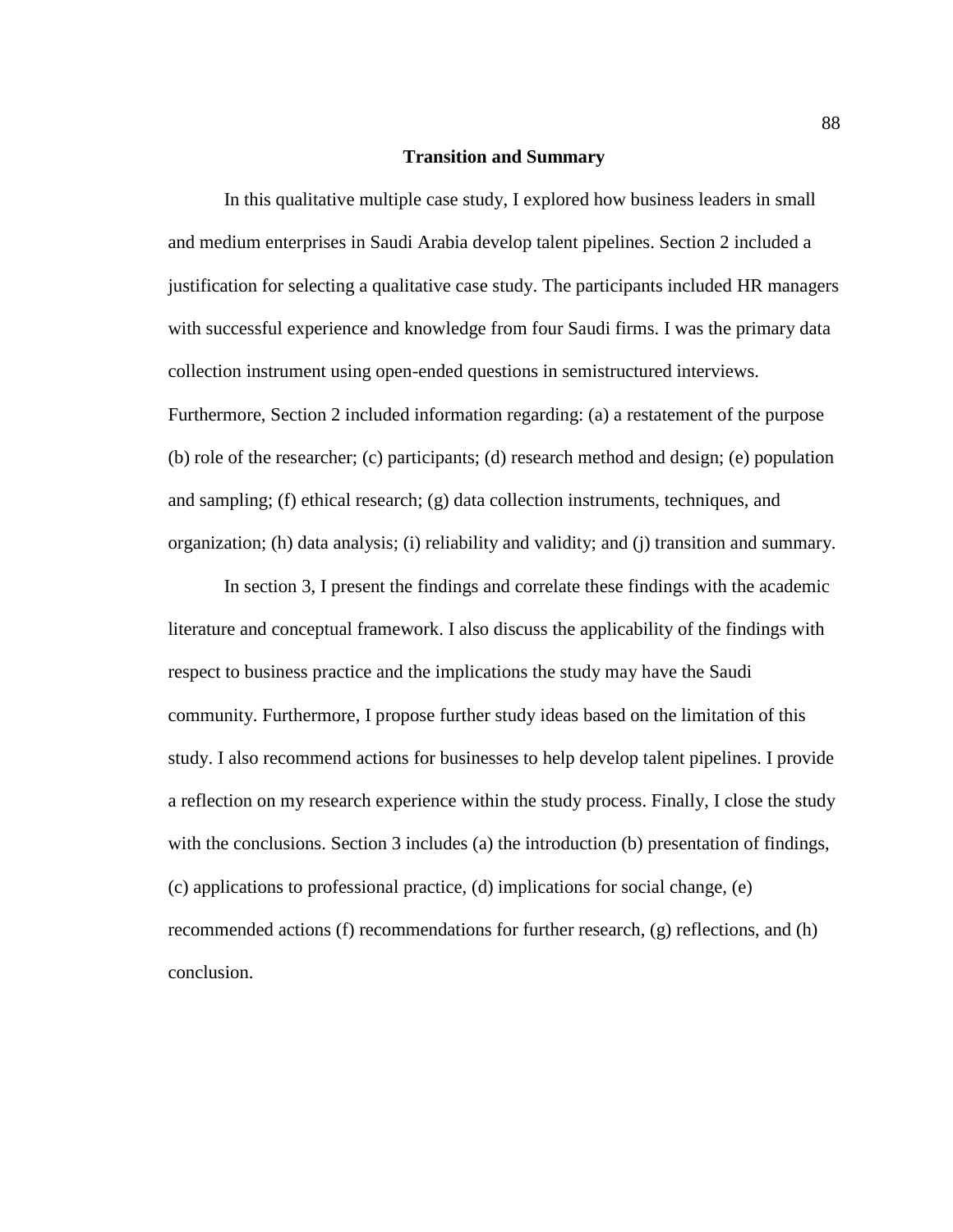Section 3: Application to Professional Practice and Implications for Change

# **Introduction**

The purpose of this qualitative multiple case study was to explore strategies business leaders in small and medium enterprises in Saudi Arabia used to establish talent pipelines that create sustainable growth. I used semistructured interviews to explore the perspectives of eight participants, including CEOs, general managers, and HR senior managers with at least 3 years of successful experience in talent and performance management. I also analyzed firms' documents such as employee scorecards, job descriptions, company annual objectives, recruitment procedures, and performance assessment policies.

During the study, four main themes emerged from the data analysis that provide insight about strategies business leaders in Saudi Arabia use to establish talent pipelines: (a) hiring the right people, (b) establishing a performance management system, (c) differentiating employees based on performance, and (d) implementing employee retention strategies. Participants mentioned that hiring the right people was the first step toward successful talent pipeline development. Participants reported that the alignment of organizational goals with employees' targets resulted in creating valuable talent pipelines that influenced the firm's bottom line. Participants also reported that they achieved this alignment by establishing a clear performance management system that everyone in the firm understood. The participants also agreed that differentiating high performers from regular performers was essential to the success of talent development. Additionally, participants mentioned that they had clear retention strategies in place.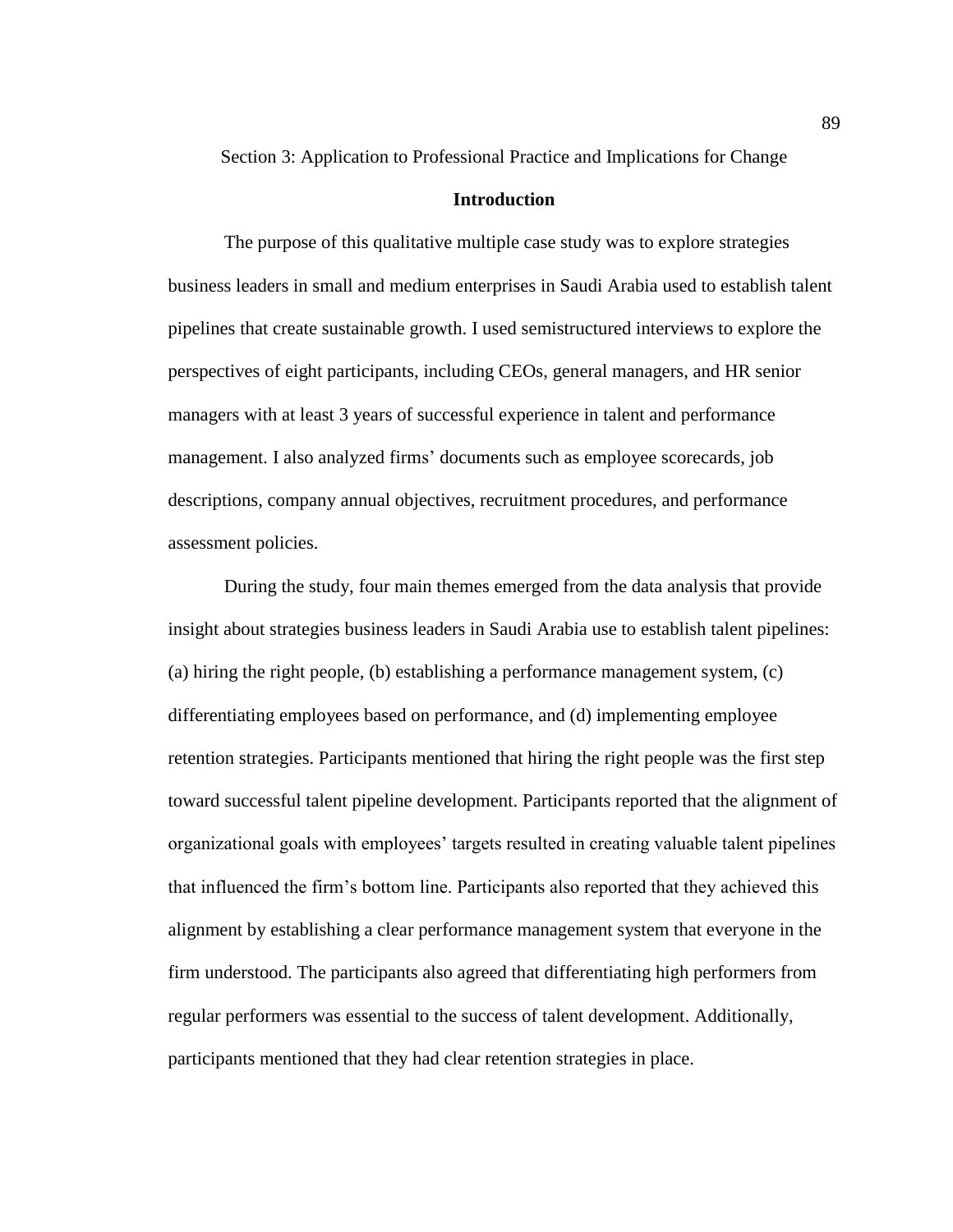# **Presentation of the Findings**

The purpose of this qualitative multiple case study was to address the following overarching research question: What strategies do business leaders in small and medium enterprises in Saudi Arabia use to establish talent pipelines to create sustainable growth successfully? I used 11 open-ended questions to gain insight on the strategies Saudi managers used to develop a talent pipeline. Eight managers from four firms signed consent forms and participated in semistructured interviews. Table 2 shows the participants' titles and years of experience in performance and talent manager.

Table 2

| Participant    | Firm           | Title                             | Years of<br>experience |
|----------------|----------------|-----------------------------------|------------------------|
| P <sub>1</sub> | F1             | <b>General Manager</b>            | 25                     |
| P <sub>2</sub> | F1             | <b>HR</b> Manager                 | 16                     |
| P <sub>3</sub> | F2             | <b>Chief Executive Officer</b>    | 32                     |
| P4             | F2             | Deputy Director of HR             | 27                     |
| P <sub>5</sub> | F <sub>3</sub> | <b>Managing Partner</b>           | 21                     |
| P <sub>6</sub> | F <sub>3</sub> | S. Vice President – HR            | 17                     |
| P7             | F <sub>4</sub> | <b>Managing Partner</b>           | 18                     |
| P <sub>8</sub> | F <sub>4</sub> | <b>Talent Management Director</b> | 13                     |

| <b>Summary of Participants' Experience</b> |
|--------------------------------------------|
|--------------------------------------------|

After the face-to-face interviews, I transcribed and interpreted the participants' responses. I conducted member checking by sharing the interpretations with participants to ensure the validity of the data I collected from the interviews. In addition, I confirmed the interview data by triangulating my interpretation of the interviews with employee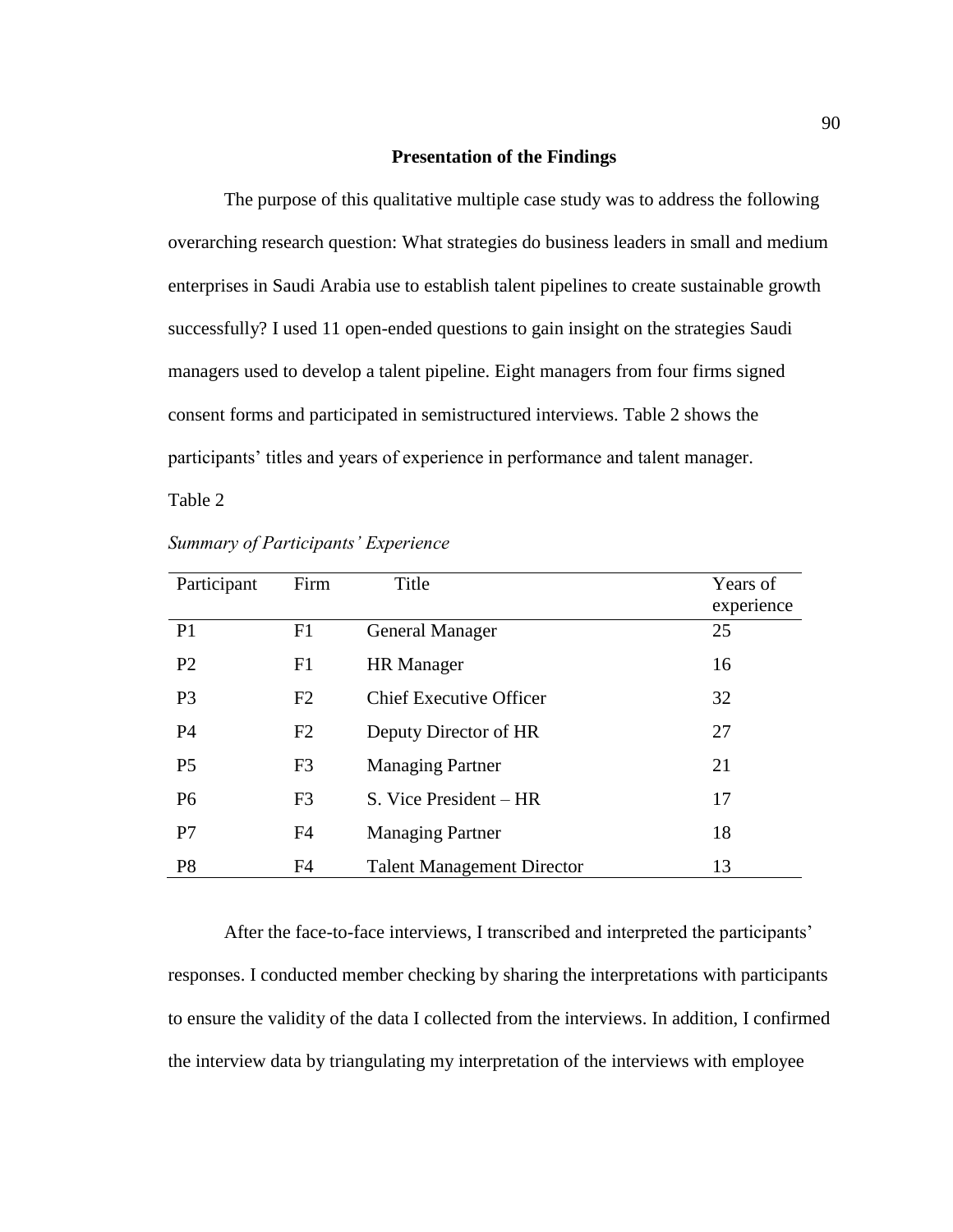scorecards, job descriptions, company annual objectives, recruitment procedures, and performance assessment policies.

I used NVivo 12.2.0 software to analyze the collected data. I used data reduction to reduce data to a manageable level without losing information. I arranged and assembled information in a manner that connected the different information fragments. Finally, I used the connections to identify the emerging themes and develop the study conclusions. I identified four major themes from the data analysis process, which I correlated to the literature review and the conceptual framework. Wernerfelt's (1984) RBV theory was a guide for my research and enhanced my understanding of the strategies business leaders in Saudi Arabia used to establish talent pipelines and create sustainable growth.

# **Theme 1: Hiring the Right People**

The first theme that emerged from the analysis of the participants' responses was hiring the right people. P2F1, P3F2, P5F3, and P8F4 agreed that talent pipeline development started with having the right people on board. The data collected from the interviews confirmed the concepts that emerged from the literature review analysis like talent pipeline development requiring firms to have effective recruitment processes (Sparrow & Makram, 2015). P3F2 and P6F3 indicated that they could not develop organizational talent without a good recruitment process. In addition, participants stressed the significance of hiring people possessing skills that match the organization's needs.

In response to the first interview question, "What processes do you use to develop a talent pipeline that supports your organization's business needs?" P7F4 stated that it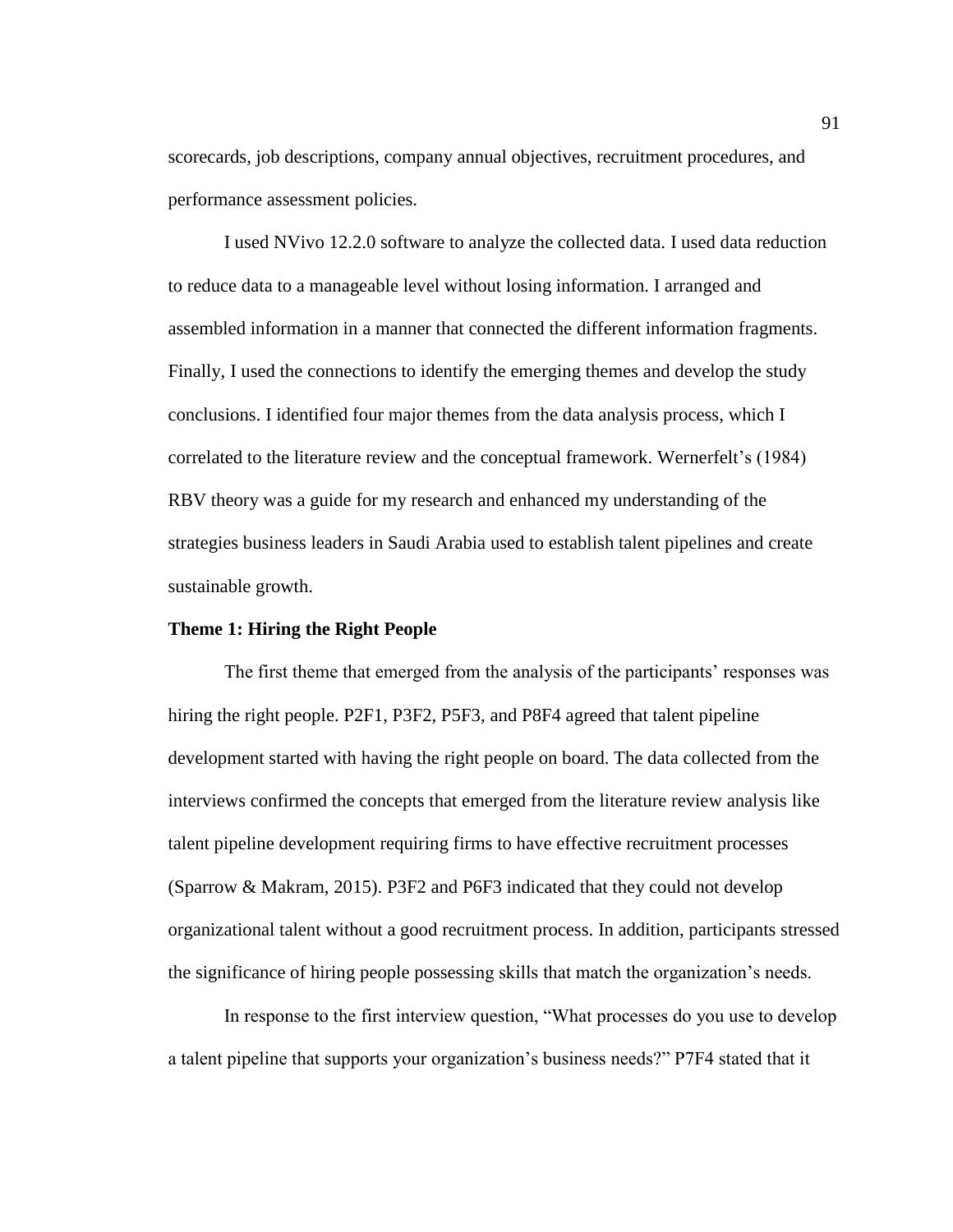was inaccurate to define talent development as a single process such as training. P7F4 believed that talent development is a series of HR processes that started with the recruitment process and included training, performance tracking, the reward system, and retention. Other participants shared the same idea about recruitment. P1F1 explained that F1 had strict recruitment standards and was very careful when selecting candidates. P2F1 confirmed that the general manager personally participated in the interviewing process to stress the significance of the selection process.

P5F3 discussed the significance of recruitment sources. P5F3 said, "the quality of the recruitment process depended on the quality of the sources used to acquire candidates." In response to a probing question related to recruitment, P8F4 shared a similar perspective. P8F4 stated that in his firm, the recruitment manager focused on conducting recruitment campaigns in the top universities in Saudi Arabia. P8F4 believed that headhunting was not an effective strategy because headhunters did not always rely on good sources for acquiring candidates.

According to P3F2 and P6F3, employer brand was another element influencing recruitment. P3F2 and P6F3 stressed the significant influence of the firm's reputation and values on the recruitment process. P6F3 explained that the challenge was to convince candidates to join their firm. P6F3 said, "candidates are smart, you cannot attract them into your company with money only." P6F3 explained that candidates wanted to join companies that had a strong reputation for being a fair employer. P3F2 shared a similar perspective. P3F2 confirmed that developing employer branding was one strategy his firm used to attract the right people.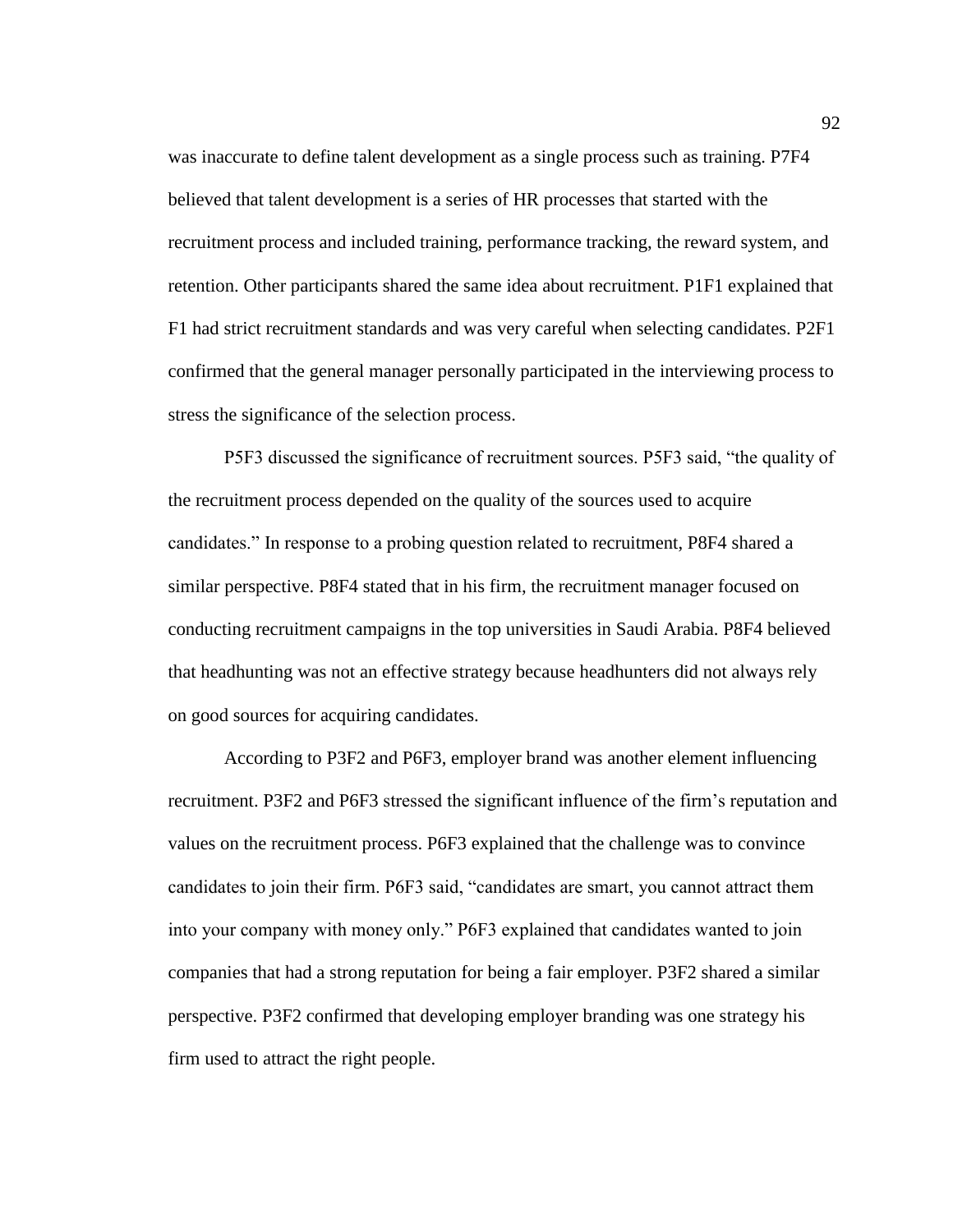In addition to recruitment sources and employer branding, all participants expressed the need to match new hires' skills to the organizational needs. P4F2 stated, "We at [F2] start any recruitment campaign by identifying the skills we need from the target candidates. We ensure that the skills we identify match the business needs." P5F3 had a similar response, declaring that "it becomes easy to identify the right candidate if you know the skills you are targeting during the interview."

All four firms had documented procedures for the recruitment process that outlined the steps each company followed during recruitment. I triangulated the data gathered from the interviews with the documented recruitment procedures. F1's recruitment procedure required the general manager's involvement in all management positions interviews. F2's recruitment procedure indicated that all candidates must take a problem-solving test before moving to the interview stage. Similarly, F3's recruitment procedure required candidates to pass a technical and an HR interview. F4's recruitment procedure included an extensive job description section. P8F4 indicated that the recruitment personnel used these job descriptions to match the candidates' skills with the business need. P8F4 indicated that recruitment personnel the job descriptions to shortlist applicants.

**Correlation to the literature review.** The findings discussed in Theme 1 correlated with the literature on talent pipeline development. For example, participants' perspectives regarding the significance of the recruitment process aligned with Sparrow and Makram's (2015) assertion that firms must have adequate recruitment processes to identify the sources of highly skilled people, attract talented people to the organization,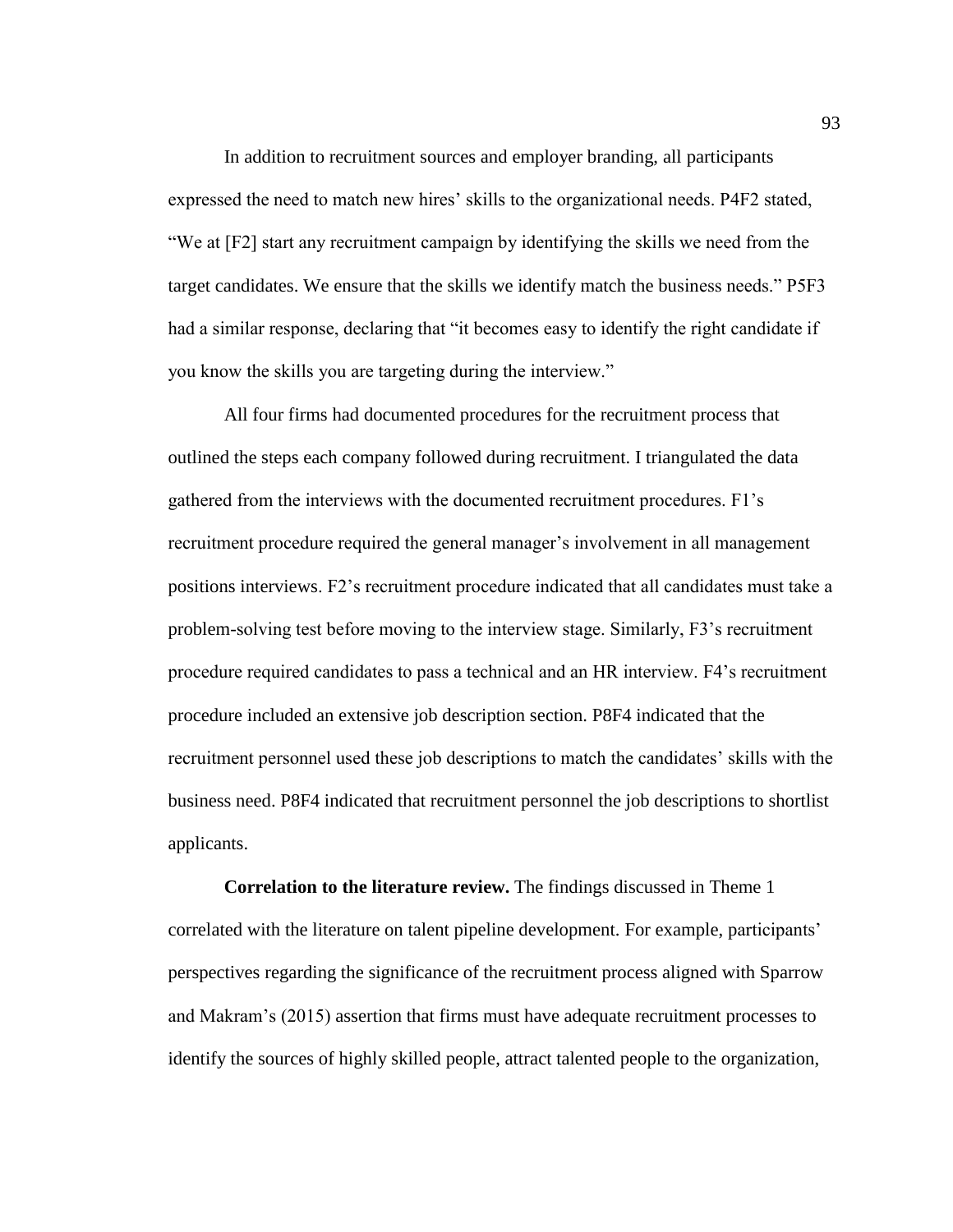and recruit these people. Guchait et al. (2015) also stated that organizations must ensure that new hires' skills fit the organizational needs. Without such a fit, employees' output will not contribute to the bottom line of the firm. Finally, Mathew (2015) stressed that firms must hire people possessing the knowledge, skills, and behaviors that increase the propensity of a firm to achieve its business strategy.

**Correlation to the conceptual framework.** According to the RBV theory, firms needed to have resources that are valuable, rare, inimitable, and nonsubstitutable to create competitive advantage (Wernerfelt, 1984). Valuable resources are those that align with a firm's business need and contribute to the bottom line (Mansour et al., 2015). Thus, recruitment managers' quest to align candidate characteristics with a firm's strategic needs is the first step toward establishing valuable resources. Suseno and Pinnington (2017) added that recruiting valuable people involved identifying the skills firms needed to achieve the organization strategy before embarking on the recruitment process.

### **Theme 2: Establishing a Performance Management System**

During the interviews, participants explained that performance management was pivotal to talent pipeline development. Participants' perceptions revealed two main points about performance management. The first was the necessity to align employee targets with the firm's objectives. The other point was that the firm needed to assess employees' performance frequently rather than once a year.

All participants stressed the significance of deriving the employees' goals from the overall company objectives. P4F2 stated that "the only way to know if an employee is performing well is to measure his contribution to the business goals. We at [F2] cascade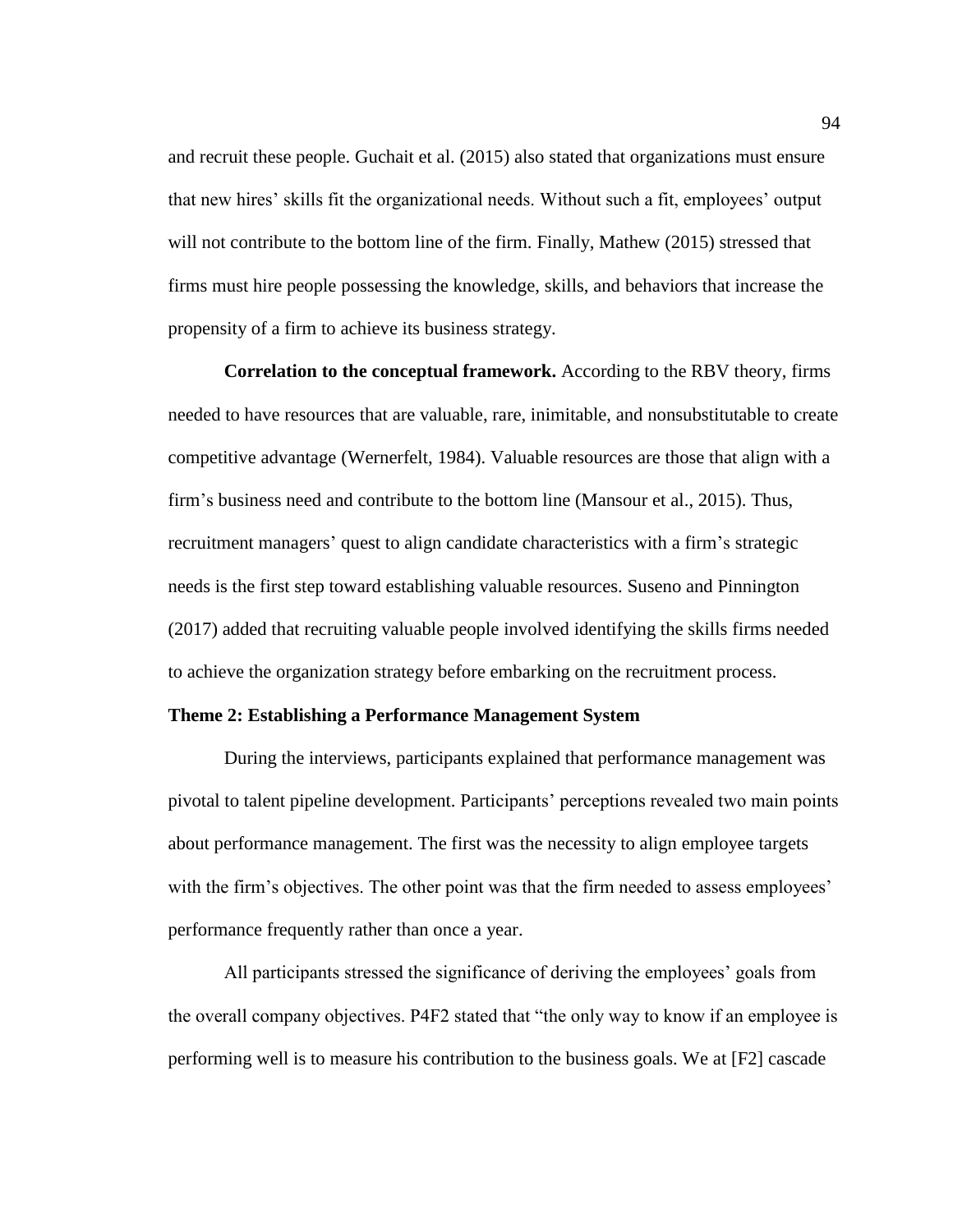the firm objectives down to all levels of employees." P5F3 responded that "we make sure that our peoples' goals originate from the company strategy." P2F1 explained that every year the leadership team issues the annual targets for the firm. Then, each department head uses these annual targets to derive the department's goals and the employees' targets. P7F4 commented about the alignment of the company and individual goals saying, "It is a chain that starts with the firm's 5 years plan and ends with the daily tasks of the individual employee." P8F4 noted that firms fall into chaos if managers are not able to connect the dots between what the company wants to achieve and what the individual does daily. P3F2 stated, "It is also important that employees know how their daily work contributes to the overall business otherwise they lose commitment and perform poorly." P4F2 supported the same idea by stating that "employees get a sense of pride as they realize that their daily tasks add value and contribute to driving business towards its objectives."

Effective performance systems have clear and measurable key performance indicators (KPIs) that managers frequently assess (Mensah, 2015). In the interviews, participants shared similar views regarding clarity and frequency of performance assessment. P1F1 stressed that the assessment should not be a once-a-year activity. P1F1 said that "in the past, we conducted performance assessments once a year every February and after the assessment, everything is forgotten, that was wrong, it is not healthy. Now we do it differently." P7F4's perspective was similar: "we conduct regular performance reviews. Depending on the employee level, we assess some employees monthly and others quarterly. Frequent assessment keeps us always informed about employee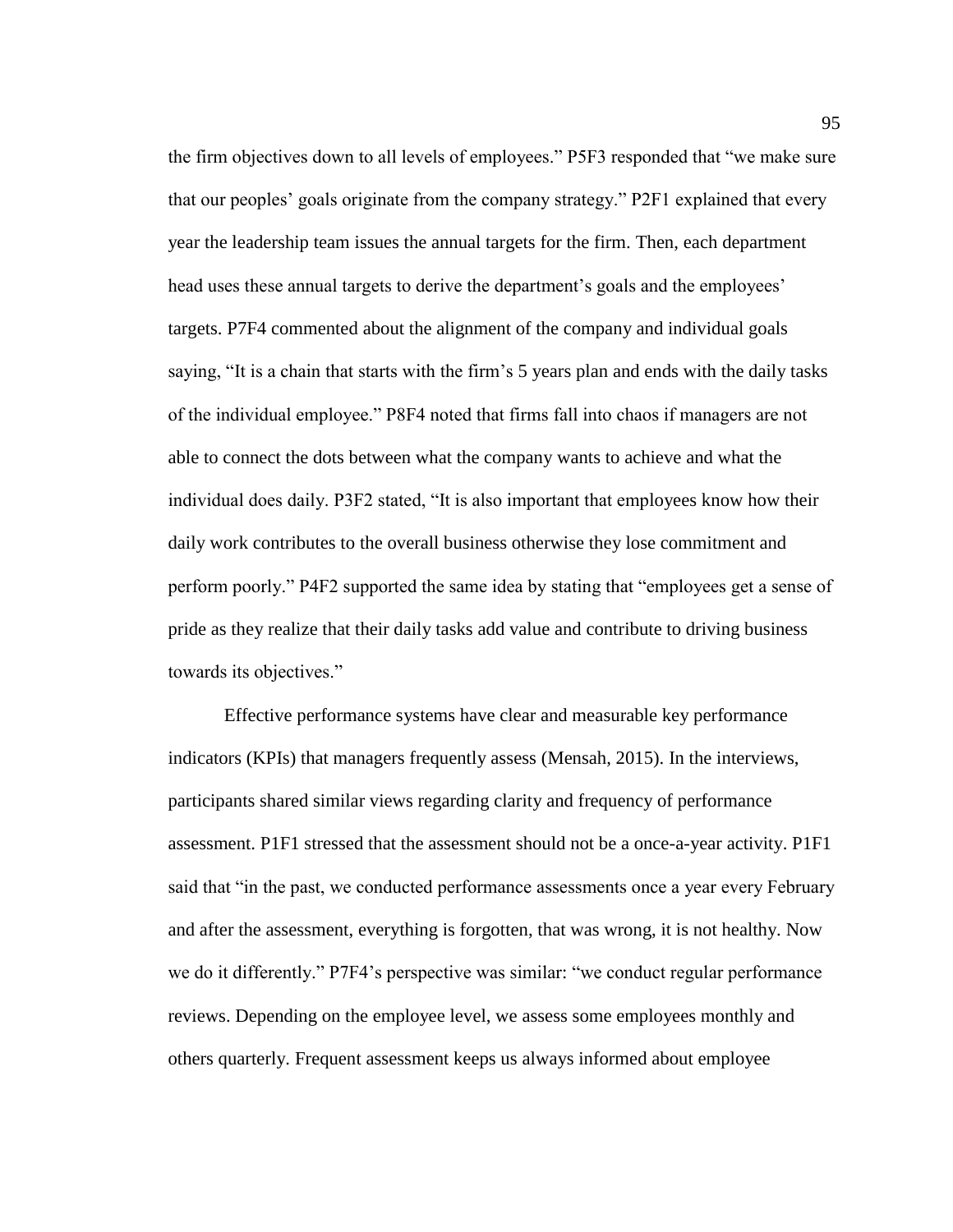performance." P2F1 explained, "We have measurable KPIs that each employee knows well. Our employees monitor their own performance." According to P5F3, the firm invested in a KPI software that measures employee KPIs: "We know the score of any KPI on a daily basis." P6F3 said, "We conduct quarterly performance assessments in our firm. Managers use the output of performance assessments to correct performance problems at an early stage. We can minimize damage at an early stage." P8F4 indicated that managers use performance assessment results to determine employees' training needs.

The analysis of company documents confirmed the participants' perspectives on the significance of establishing a performance management system. I analyzed a sample of individual employee scorecards and company annual objectives. I observed that F1's cascaded company annual objectives to the individual employee work plans. For example, F1's 2017 objective was to increase product distribution. Similarly, individual employee scorecard showed that each sales representative had to introduce two new products to their customers every quarter. The observation aligned with P2F1's claim that managers derived employee targets from the annual objectives.

I also analyzed the performance assessment policies for two firms. The document analysis aligned with the participants' perspectives on the concept of a regular review of performance. For example, F3's policy required sales managers to review the performance of their sales representatives every quarter using an automated business intelligence software. F4's performance policy requires monthly review for employees to ensure that employees close monthly projects timely. In addition, I analyzed a sample of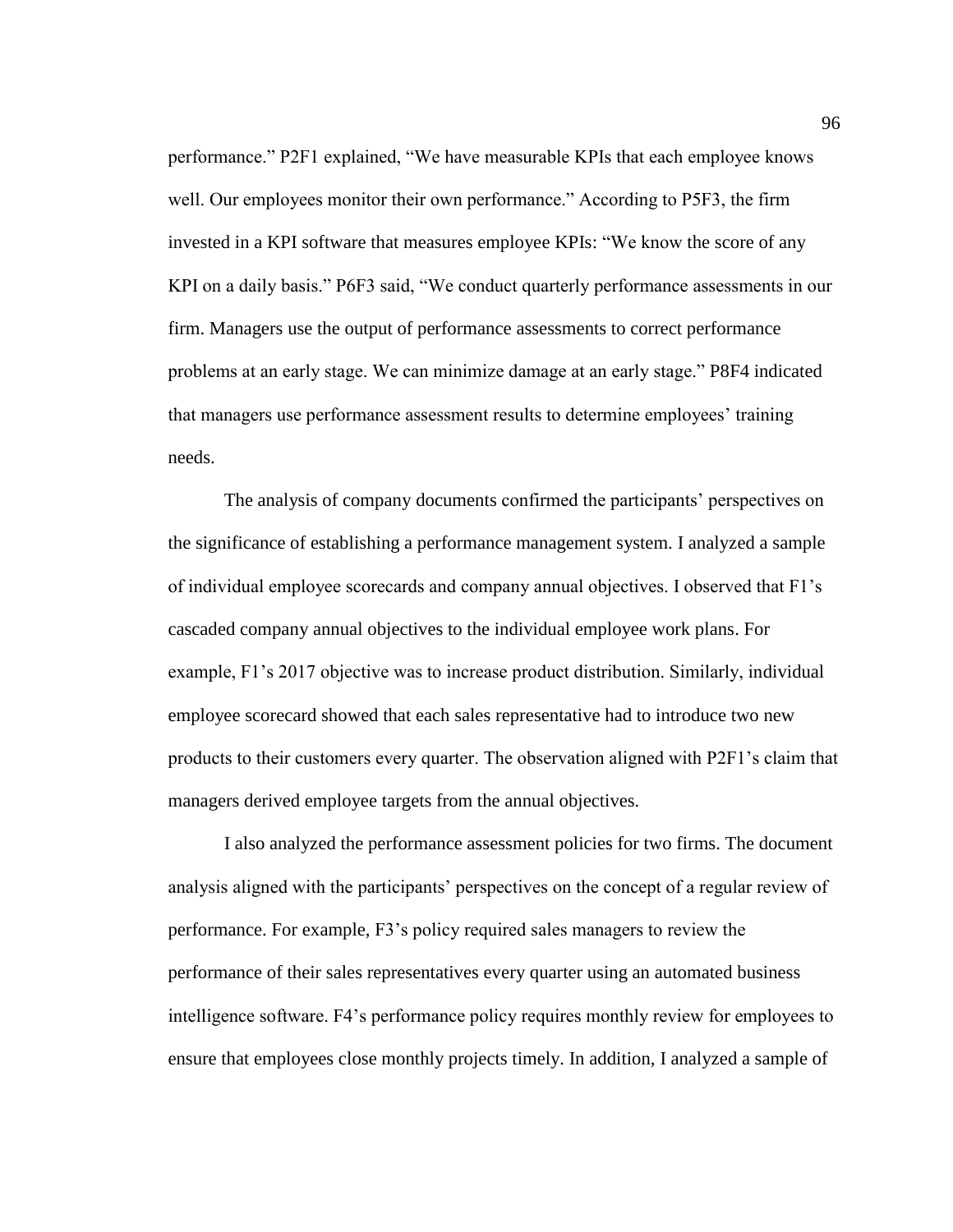employee work plans from F1. The work plans included a clear description of the employees' daily tasks and the required monthly targets. The analysis of the work plans sample supported P1F1's perspective on regular performance review.

**Correlation to the literature review.** Participants' feedback for this theme correlated with the literature review. For instance Ayers (2015) mentioned that firms need to create a line of sight for their employees by linking individual performance with organizational results. Ayers argued that the right skills and a clear line of sight are sources for employee motivation because they know the expectations of their organization. Parke et al. (2018) also stated that employees need to see a clear connection between the activities they perform and the organizational goals. De Vos and Cambre (2017) explained that creating alignment between the firm goals and the employees' tasks is necessary for enhancing employee performance and increasing employees' contribution to the organization goals. Alignment is the degree to which the firm synchronizes the efforts of all the employees towards the achievement of organization goals (Mathew, 2015). Align employees' capability, skills, and knowledge with the firm's business needs is not enough to achieve organizational goals; firms need to frequently assess the impact of these capabilities and skills on the bottom (Lee et al., 2015). Additionally, a culture of assessment entails regular performance assessment and a frequent measure of KPIs (Kirovska & Qoku, 2014; Sonnenberg et al., 2014). Firms must act on assessment output by providing feedback to employees on their performance and developing corrective actions to improve performance (Collings, 2014).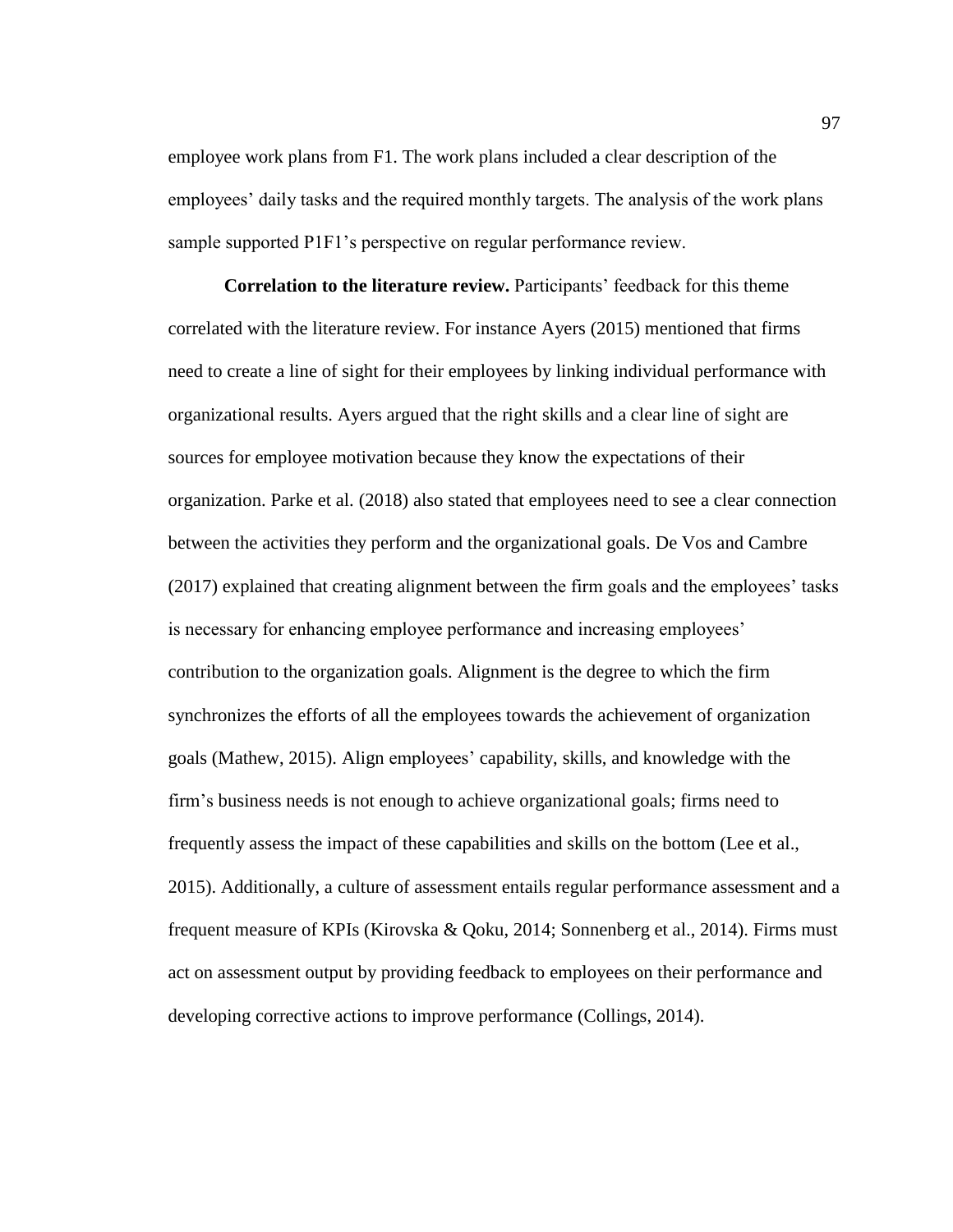**Correlation to the conceptual framework.** A fundamental concept of RBV theory is that organization resources must be dedicated to creating value for the organization (Davis, 2017). Participants' perspectives regarding the influence of effective performance management on talent development correlate with the RBV theory. Bromiley and Rau (2016) indicated that firms need to bundle various tangible and intangible resources to grow organizational talent. Combining the right people with an effective performance system would increase firms' ability to develop talent pipelines (Bromiley & Rau, 2016). Researchers supported the RBV concept of bundling resources, suggesting that firms that rely on talented people without introducing systems such as performance management fail to sustain growth (Sparrow & Makram, 2015).

## **Theme 3: Differentiating Employees Based on Performance**

The third theme that emerged from the interviews complemented the previous two themes. According to participants, employee differentiation strengthened talent pipelines. Participants believed that the set of the three themes combined, hiring the right people, the existence of performance management, and employee differentiation was the basis for successful talent pipeline development.

Participants believed that without differentiating elite performer from the rest of employees, firms could not sustain a successful talent pipeline. Participants discussed employee differentiation from two perspectives: reward and development of high performer. P1F1 stated that his firm has a clear process to identify star performers. P1F1 added, "We have a special training program for star performers. We also focus on star performers' financial prosperity and pay them handsomely." P8F4 said that they give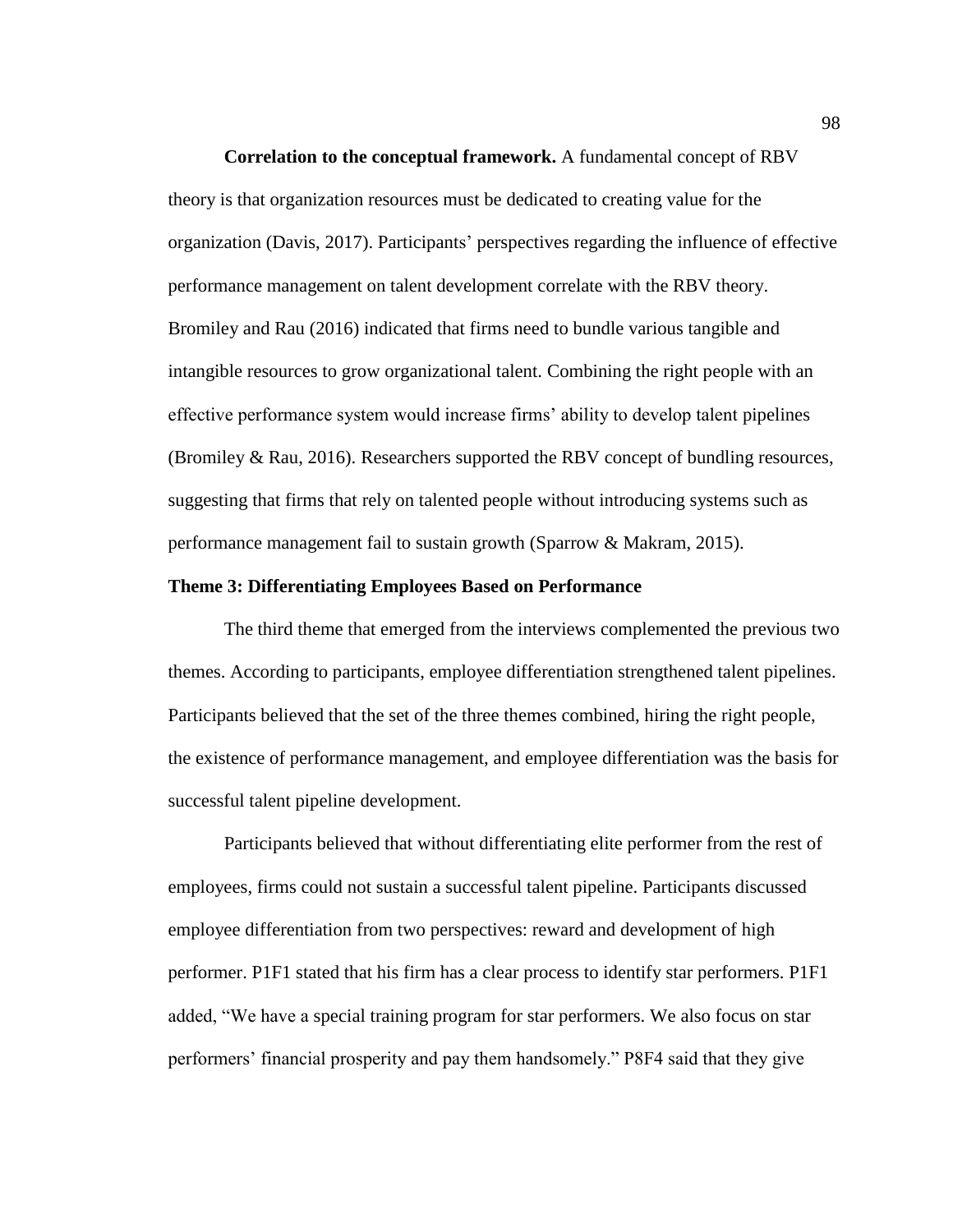great attention to rewarding top performers. F4 announces every year a list of top performers in every department. People on the list receive a special bonus and a oneweek paid family vacation. P8F4 declared, "Now, everyone competes to get on that list, even their family members ask about the list."

P4F2 also commented that firms must differentiate and reward high performing employees. P4F2 explained his perspective on developing high performers and said, "Management must have a clear time-bound development plan for high performing employees." P4F2 added, "Managers must proactively coach these employees to ensure their success." P5F3 stated that the firm has a documented process for planning the careers of their top performers, which included broadening assignments, frequent assessment, feedback sessions, and regular rotation on the job. Similarly, P3F2 said, "Star performers motivation increases with growing responsibility and transparent view of their future career plans." P3F2 stressed that each high performing employee must have a career plan. P6F3 mentioned that it is important for star performers to have a mentor to guide them through their growth journey.

F4's documented performance policy aligned with the data gathered from the interviews. The performance policy included a section for reward and recognition. The reward section included guidelines for rewarding employees based on the employee yearend results. The reward schemes included bonuses, paid vacations, and generous salary increases. I was permitted by F2 to read a sample of employee career plans, but P3F2, the CEO of the firm, apologized for not permitting me to make copies of the documents. The notes I wrote describing the career plans indicated that some F2 employees had 3 years'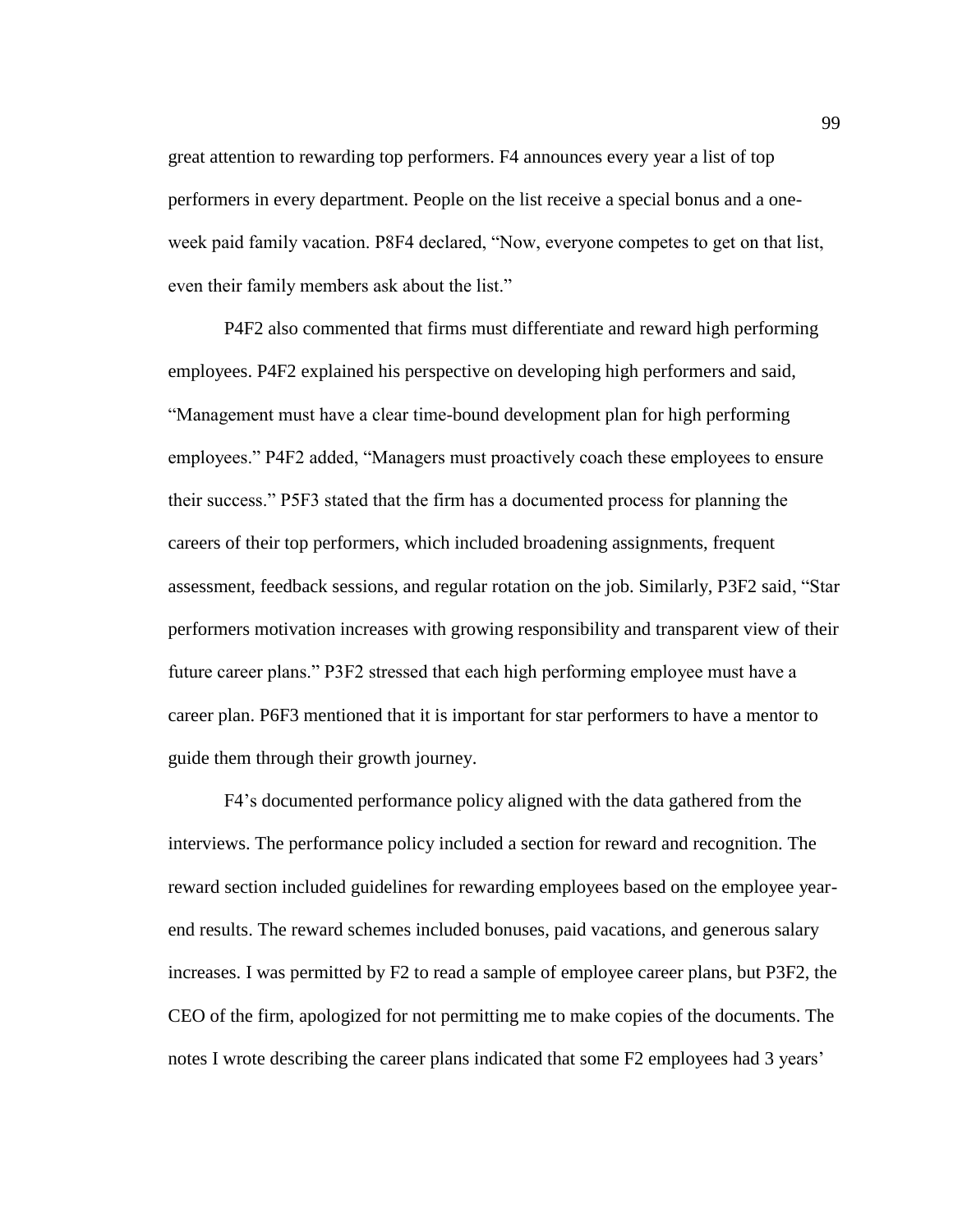career plans, which included future assignments and projects designed to prepare employees for future leadership positions.

**Correlation to the literature review.** Participants' feedback on the significance of employee differentiation to talent pipeline development correlated with the literature review. Khan and Jacob (2015) confirmed that successful conglomerates differentiated pay and development of high-potential employees to develop a talent pipeline. Rana and Goel (2015) stated that an important step in talent development consisted of processes to identify the high potential employees. Sparrow and Makram (2015) indicated that firms must focus on the elite group of people, also known as high potentials. Sparrow and Makram added, firms must differentiate high-potentials from other employees in pay and benefits.

Many firms realize that high-potential people are difficult to find. As a result, firm managers segment employees based on performance and potential (Tatouglu et al., 2016). Firms having effective talent development programs place a high value on employees with strong performance and promising potential and often lavishly reward and retain such employees (Sparrow & Makram, 2015). Talent pipeline development must include a structured action-learning process for high-potential employees (Rana & Goel, 2015). The firm assigned coaches to employees with high potential to support their broadening assignment responsibilities (Tatouglu et al., 2016). Sonnenberg et al. (2014) also stated that part of the organization's role is to fulfill the employees' career aspirations.

**Correlation to the conceptual framework.** Employee differentiation correlates with the RBV theory in the sense that firms must focus on the resources that generate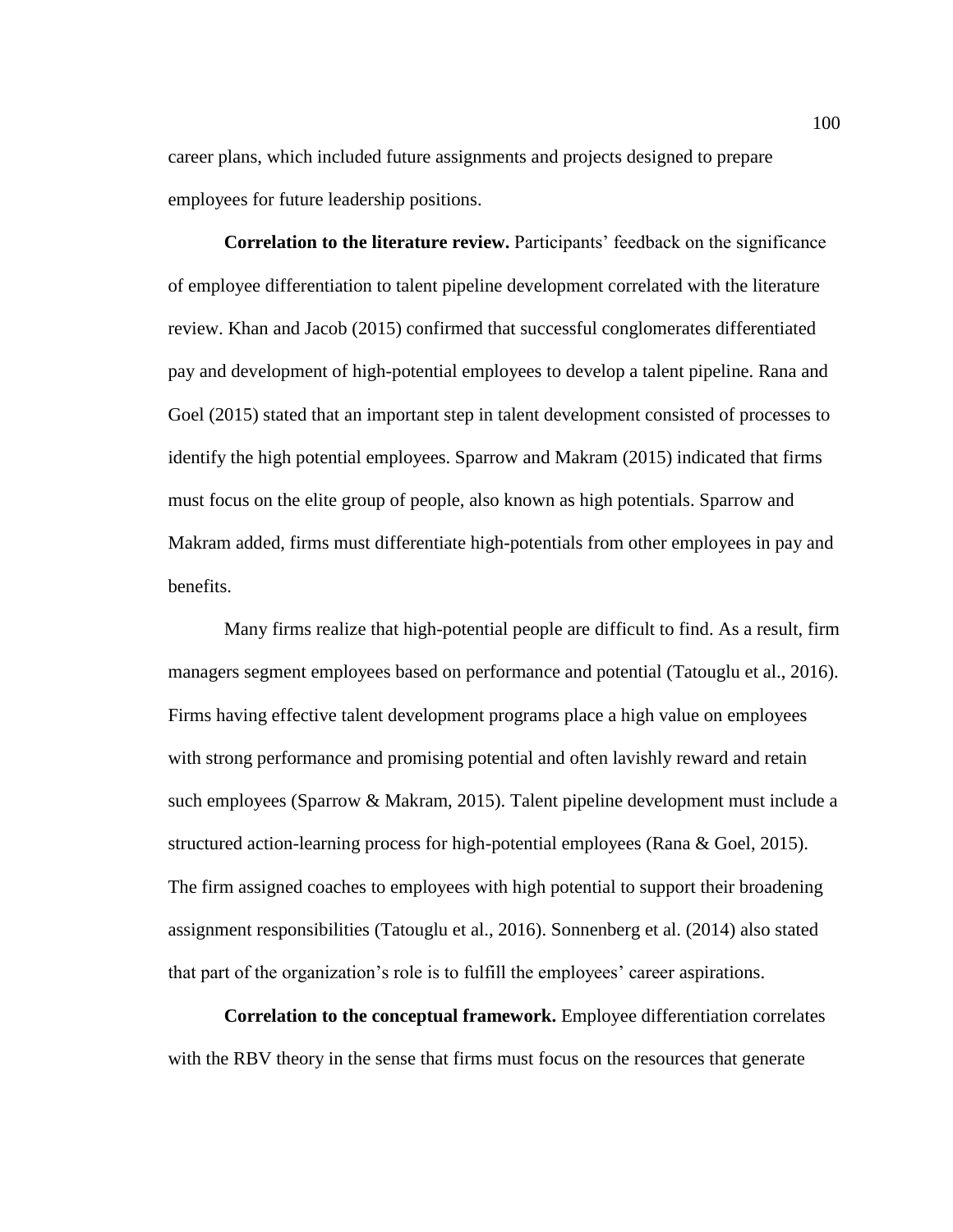value to the organization. Firm's reward system, development program, and cultural aspects can influence the value generated by its resources (Barney, 2014). Successful application of RBV theory requires organizations to have the right reward, training, coaching, and career planning systems that allows the firm to make effective use of people's capabilities (Tatoglu et al., 2016). Organizations must consider differentiating high-potential employees with a special reward system, robust training and development plan, and a strong career planning process (Piening & Salge, 2015).

## **Theme 4: Implementing Employee Retention Strategies.**

Retention is the process that firms use to keep employees in the organization. Employee retention is a fundamental process of talent development (Schiemann, 2014). Participants agreed that retention is a process that protects organization talent. According to participants, the firm would not succeed in talent development without implementing retention strategies. Participants' responses regarding retention elements included: fulfillment of promises, job characteristics, and work environment. P5F3 stated that keeping promises to employees was an important factor for retaining talent. P5F3 explained, "Firms must fulfill their obligations towards employees otherwise employees will leave the firm. Managers promise employees financial and career growth. These promises must be fulfilled." P1F1 also stated, "Firms cannot retain employees if they do not keep their promises."

According to P2F1's response, one reason that leads to non-fulfillment of obligations towards employees is clarity of promises. P2F1 stated, "Financial and career promises to employees must be clear to avoid misunderstanding." P6F3 also stressed the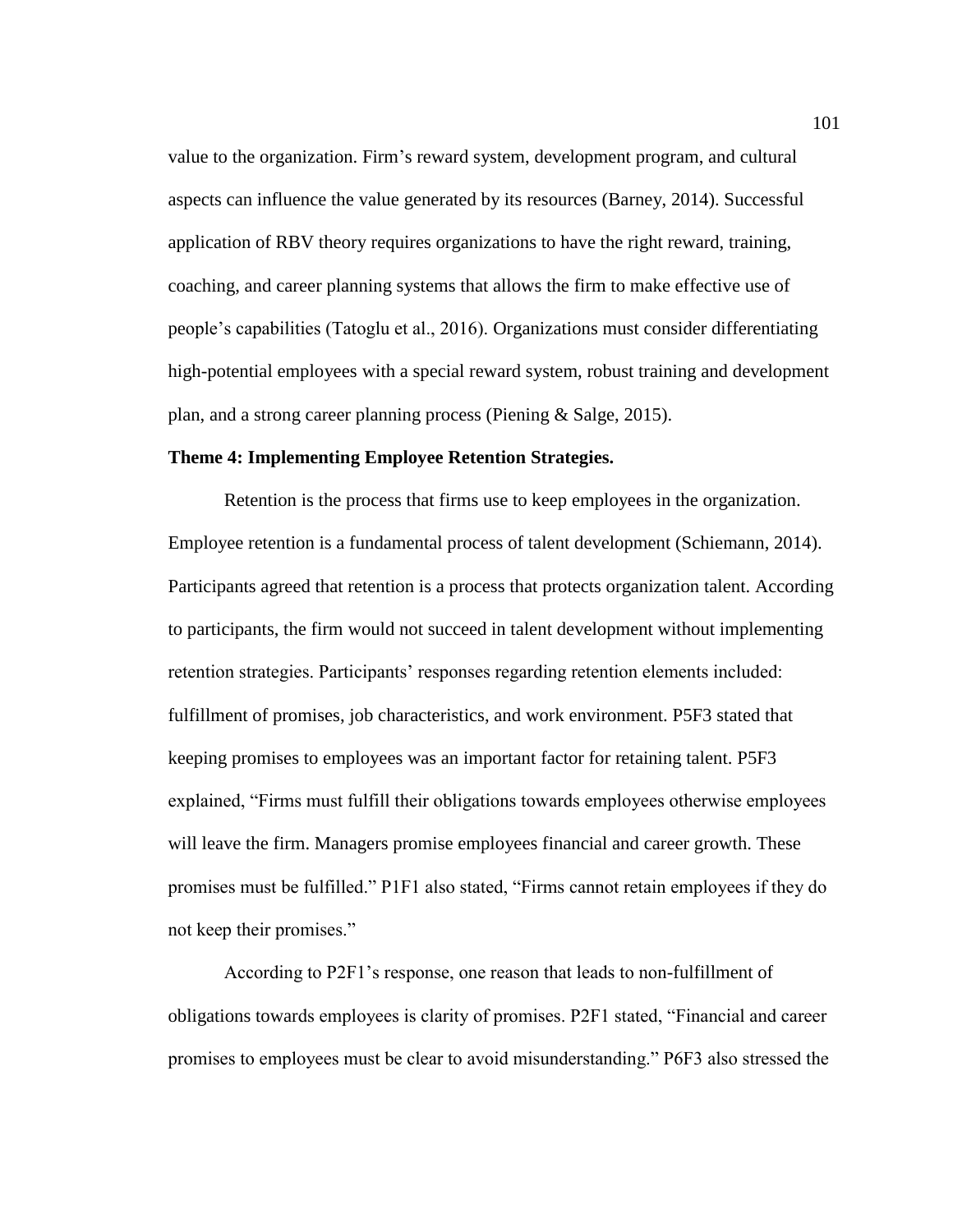idea of clarifying financial and career promises to employees. P6F3 added that firms must pay extra attention to clarifying their promises to employees. P6F3 commented that "in many instances, firms lose talent because of misunderstood promises." P3F2 stated that "in our company, we include our career promises in the career plan. For example, the career plan would include a statement like, upon successful achievement of targets the employee will be promoted to the next pay grade."

P7F4 shared a different perspective regarding clarity. P7F4 stressed the significance of clear goals to maintain high retention. P7F4 stated, "Unclear goals can be a major problem. In many instances, the employees believe they are performing well, while the manager is not satisfied with the employees' performance." P7F4 explained, "Employee work hard to achieve the wrong targets because they perceived the targets differently than the manager. Such misalignment in goals perceptions leads to employee turnover." P1F1's response aligned with P7F4's statement regarding goals clarity. According to P1F1, his firm experienced high turnover ratios in the past because some people did not understand their goals and work hard to achieve the wrong goals. As a result, managers did not reward these employees leading to the departure of some good employees.

According to participants, another factor influencing employee retention was job characteristics. Participant responses indicated that employees stayed longer in jobs that offered employees autonomy to make decisions, use their skills, and have an adequate workload. P8F4 stated that "We trust our people and show that trust by giving employees room to make decisions in their area on responsibility." P5F3 also mentioned, "We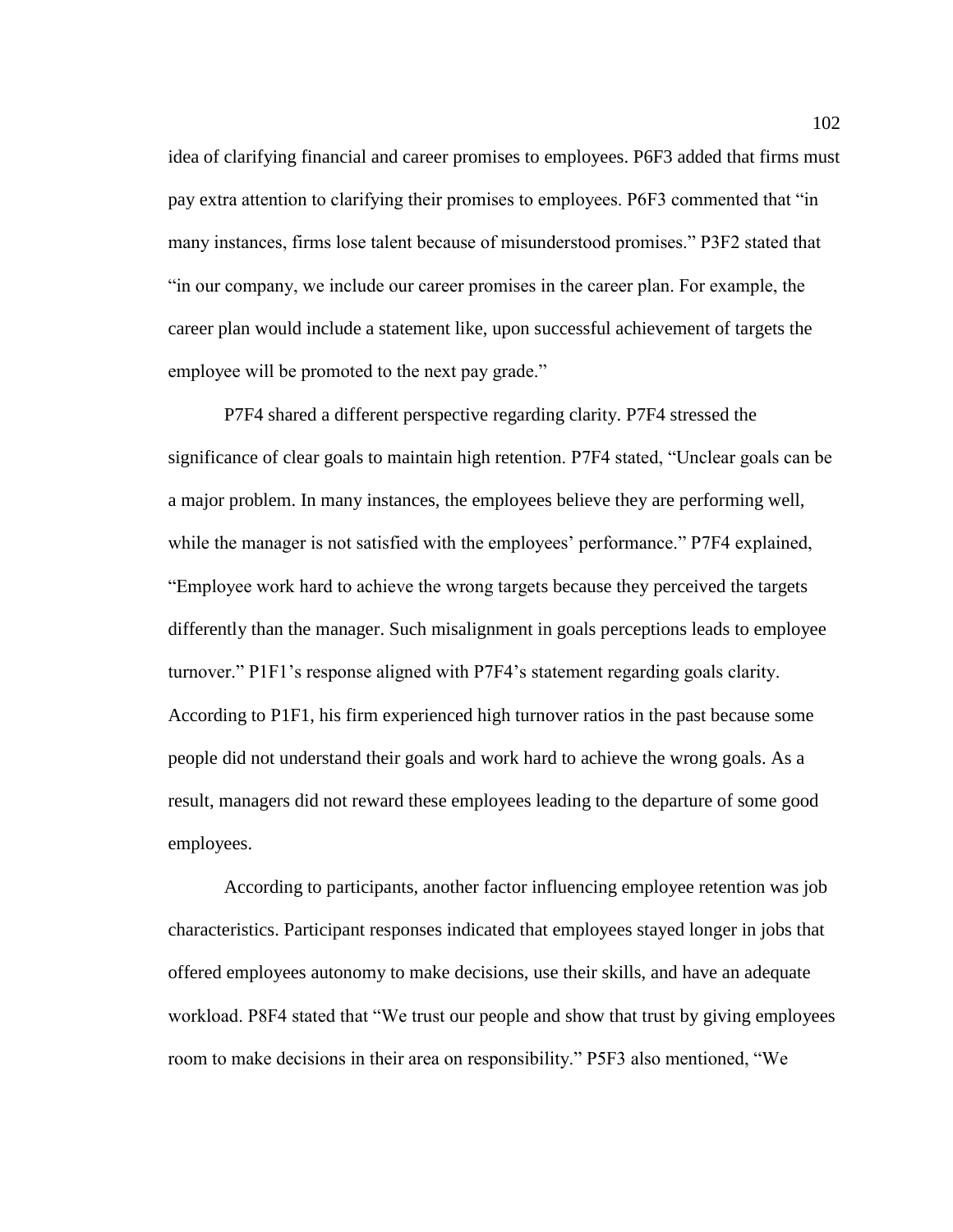engage our people by allowing them to participate in the decision-making process." P6F3 stated, "Employees enjoy working in jobs that utilize their strengths, we try to put the right people in the right place based on people's strengths."

A third perspective that emerged from participants' responses regarding employee retention was the work environment. Participants believed that factors such as workload and supervisor leadership style influenced work environment. P4F2 asked, "Have you ever come across the statement; people leave their manager, not their company? That is a true statement. An employee might believe that a firm is good, but still, leave because of his relationship with his supervisor." P1F1 mentioned that they had intensive management skills training and had an open-door policy to strengthen employeesupervisor trust. P2F1 also confirmed that supervisors with strong people management skills had lower turnover rates than others

The second element that participants believed to improve the work environment and increase retention was an adequate workload. P4F2 mentioned that the workload in his firm was balanced. P4F2 added, "We have adequate staffing to ensure that employees enjoy a work-family balance. We try not to keep employees in the office after hours." P7F4 mentioned that his firm lost an accountant because of the long working hours. P7F4 explained, "Most of our departing accountants mentioned long working hours as the reason for their decision to leave. We decided to hire more accountants so that we can retain talent in our accounting department." P2F1 faced a similar problem. P2F1 stated, "We decided to introduce more break-time for our manufacturing people because we noticed a high turnover in that area of our business."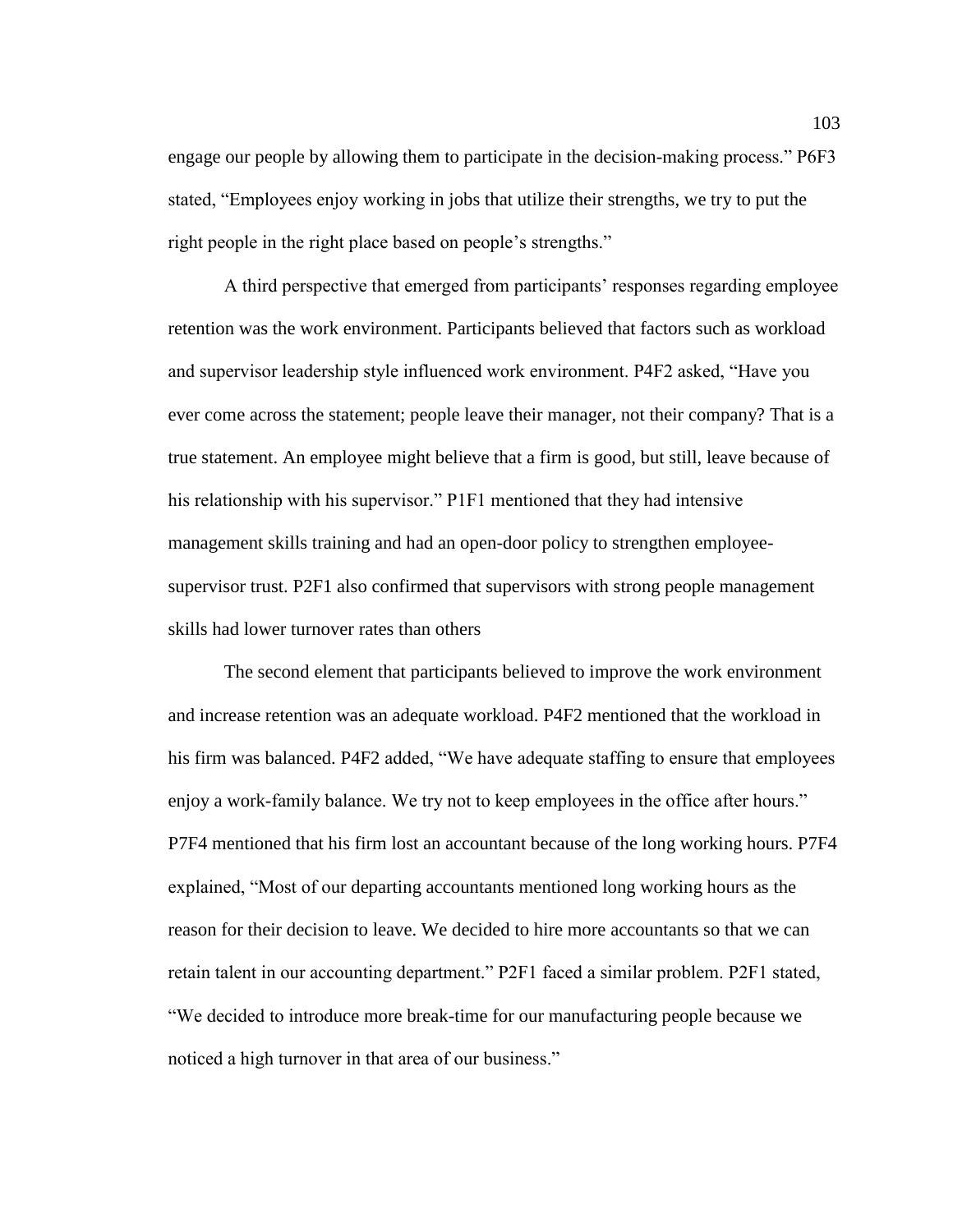The participants' perspectives of effective retention strategies included the fulfillment of promises, autonomous job characteristics, and a motivating work environment. The documents that participating firms permitted me to copy and review did not include information that reinforced participants' perspectives. Thus, I was not able to triangulate the data collected from the interviews with company documents. I ensured trustworthiness by following Birt et al.'s (2016) recommendation that researchers continue asking probing questions and conduct thorough member checking with participants until no new data emerges from the process. During the interviews, I asked probing questions regarding retention strategies until no new data emerged from the interviews. I also conducted thorough member checking with each participant.

**Correlation to the literature review.** Participants' feedback on employee retention correlated with the literature review analysis I conducted. Business leaders understood that talent pipeline development is a set of processes that involve systemic identification, attraction, development, and retention of talented employees (Collings, 2014). Business leaders consider turnover to be a threat to talent pipeline development (Schiemann, 2014). Retention strategies protect the organization talent from competition (Twigg & McCullough, 2014).

Participant's perceptions regarding financial and career growth promise fulfillment confirmed the concept of psychological contract found in the literature review (Sonnenberg et al., 2014). A psychological contract is the individuals' belief about their obligations and fulfillment of these obligations on one side and the perception of the career and financial promises and their fulfillment from the other side (Sonnenberg et al.,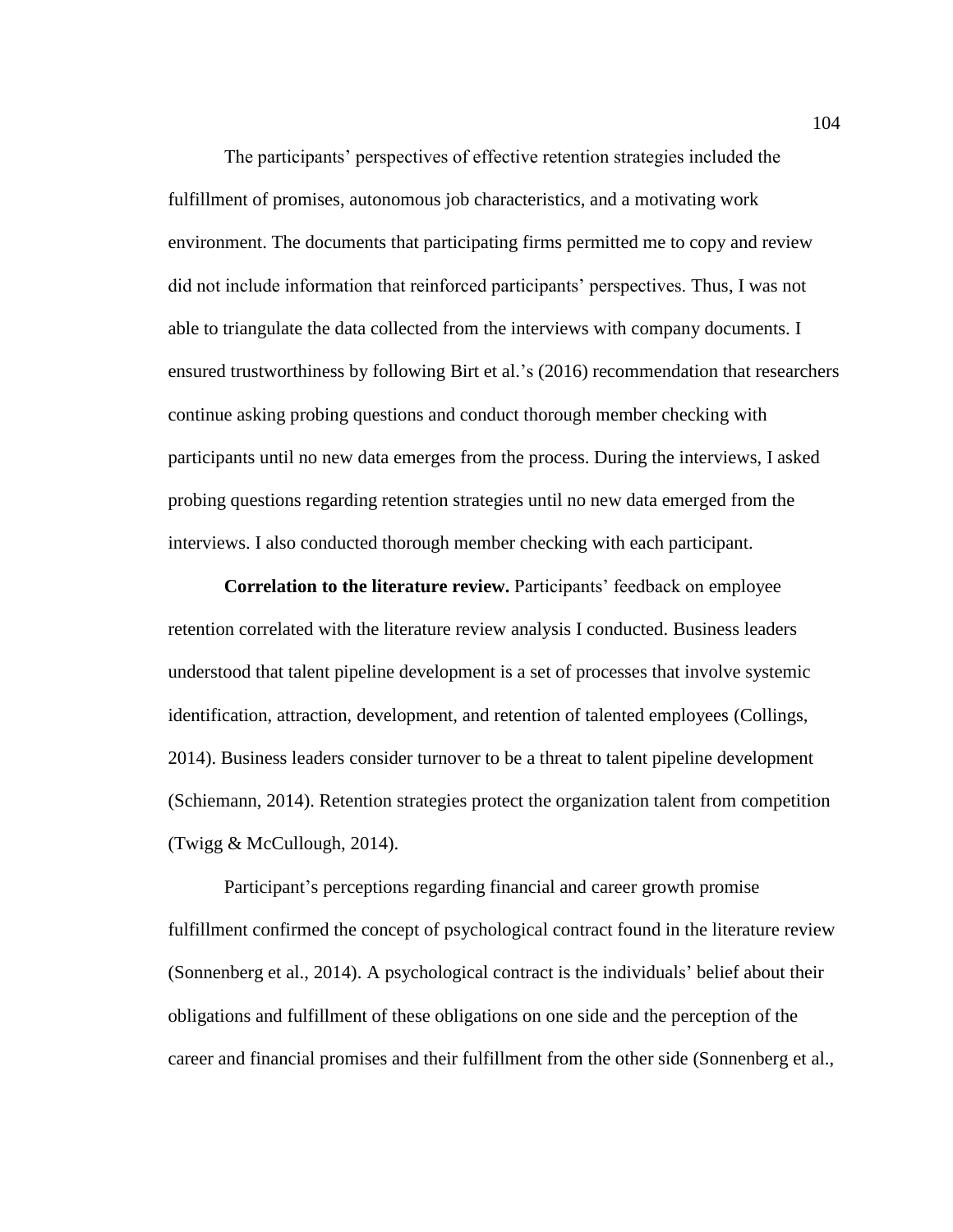2014). Guchait et al. (2015) indicated that psychological contracts improved retention rates, stabilized employment tenure, and increased work engagement. Participant's observations also correlate with Sengupta et al., 2015 research on employer branding. Employer branding stands for the economic, functional, psychological benefits that an employer offers the employees (Sengupta et al., 2015). Employers must design the value proposition that fulfills the emotional and personal needs of employees (Tatoglu et al., 2016).

Firms must protect talent pipelines from the competition by improving work environments (Cascio, 2014). Improved work environments influenced employee retention rates (Cassar & Buttigieg, 2015). Interventions aimed at improving the work environment have more effect on preserving organization talent than increased recruitment (Cassar & Buttigieg, 2015). Researchers showed factors that contribute to improving work environment are employee empowerment, supervisor leadership style, and employee workload (Twigg & McCullough, 2014).

A strong relationship exists between a positive work environment and retention (Twigg & McCullough, 2014). Factors that contribute to improving work environment are employee empowerment and the competence of the direct manager (Twigg  $\&$ McCullough, 2014). An empowering environment improves employee commitment, engagement, and retention rates (Twigg & McCullough, 2014). Organizations that value their people's contribution can increase job satisfaction and eventually improve retention rates (Twigg & McCullough, 2014). Empowered employees stay on the job longer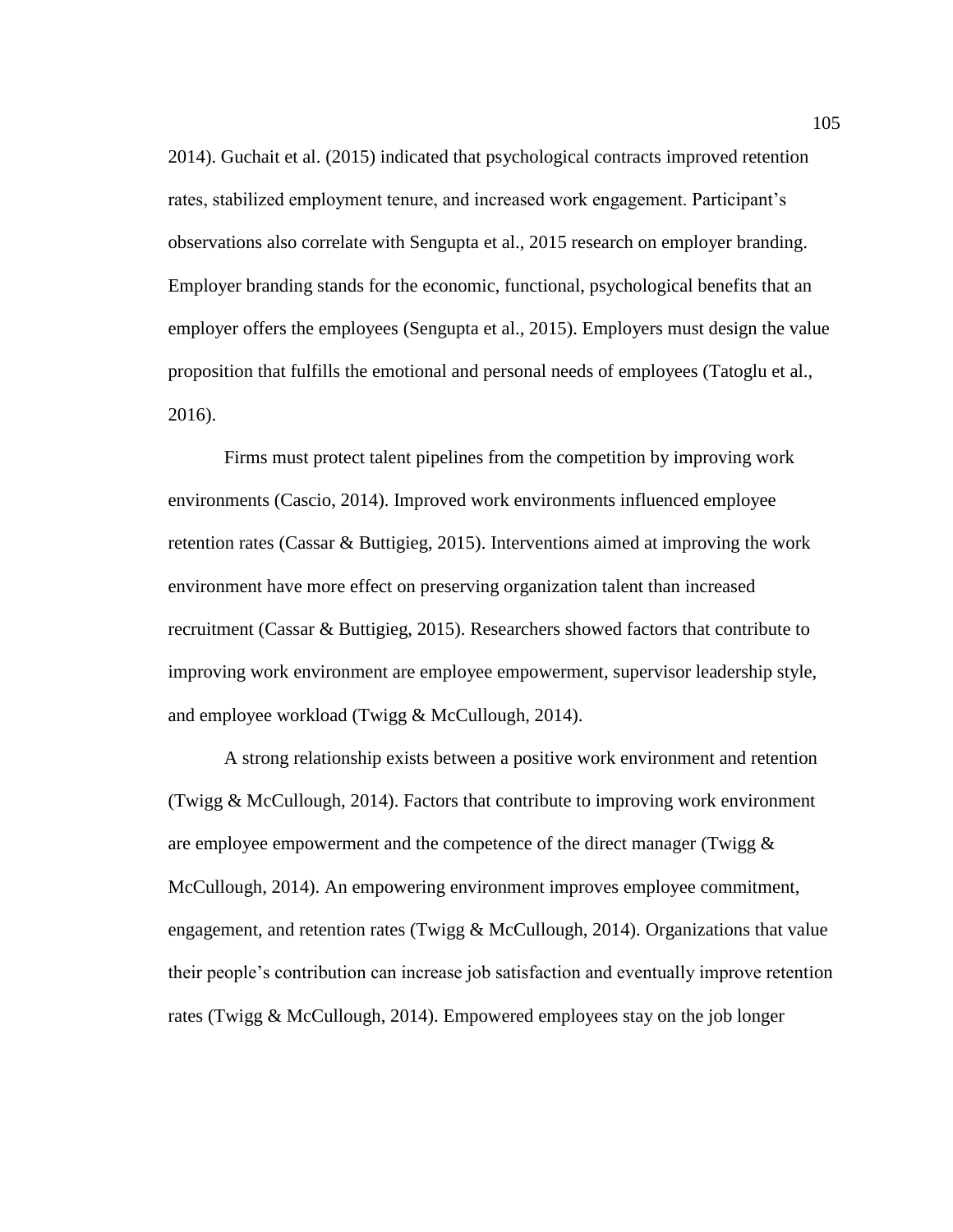because they enjoy utilizing their skills to contribute to the organization goals (Huang et al., 2015).

In addition to empowerment, supervisor leadership style had a significant influence on the work environment. Leadership style improves the workplace environment and employee retention (Twigg & McCullough, 2014). The leadership and management style of the direct manager significantly enhances the employee-manager relationship (Cassar & Buttigieg, 2015). More people leave their organization because of the quality of their managers than any other reason in the organization (Twigg  $\&$ McCullough, 2014). Thus, an organization must provide managers with the appropriate training to improve their ability to lead talented people (Cassar & Buttigieg, 2015).

Participants mentioned a third element that influenced work environment was employee workload. Talented employees assigned with a reasonable workload are more likely to stay longer with their organizations and contribute more effectively to the firm's performance (Louch, 2014). Despite a general agreement among practitioners, that assigning appropriate workload is essential to employee retention; many firms fail to manage employee workload (Louch, 2014). Working in a team that has the right number of qualified employees enhances workload distribution (Twigg  $&$  McCullough, 2014). Consequently, talented people do not become overloaded. A low level of staffing puts pressure on talented employees and increases working hours, which creates a work-life imbalance (Twigg & McCullough, 2014).

**Correlation to the conceptual framework.** The employee retention theme correlated with the conceptual framework. Firms would not be able to develop talent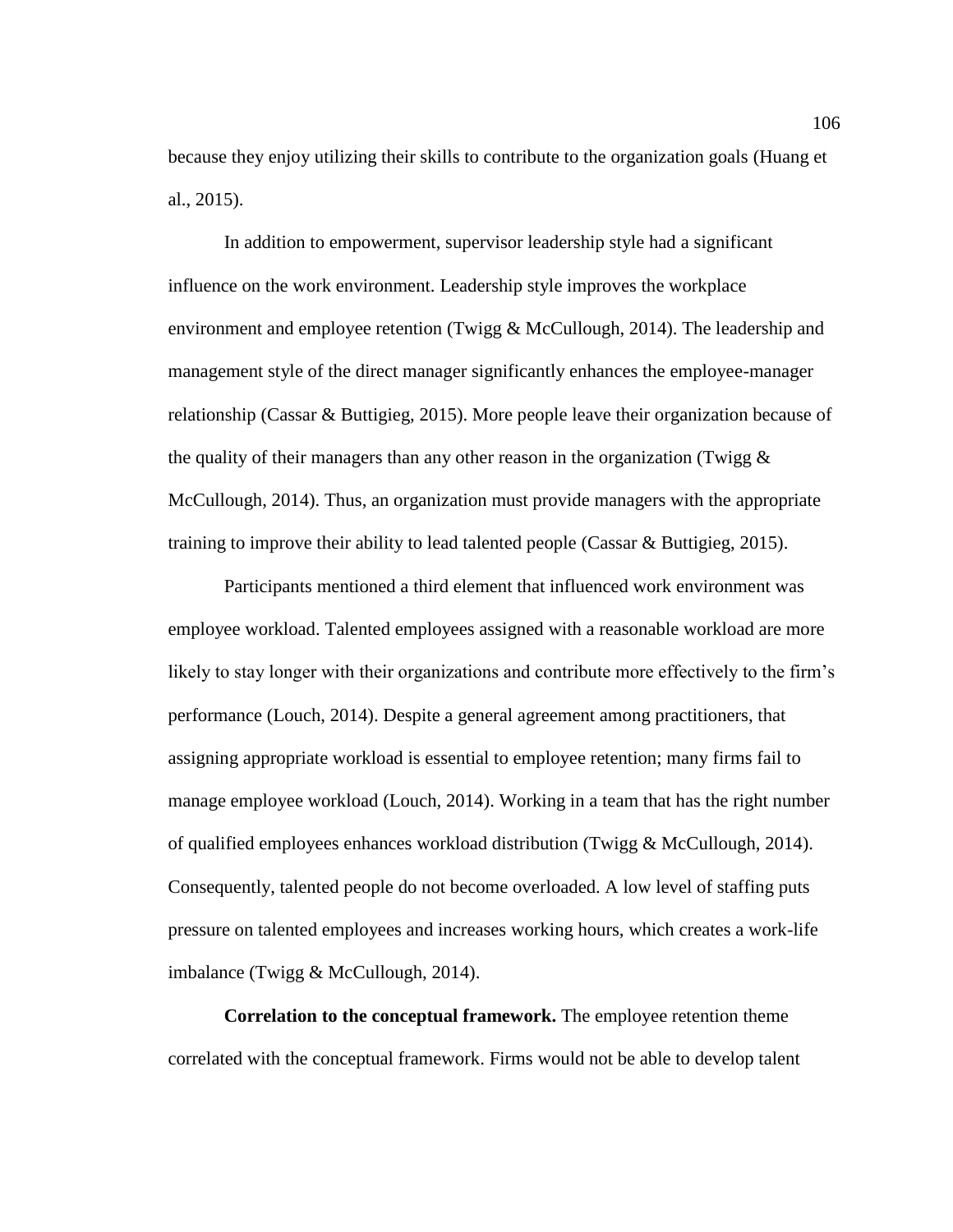without combining the development process with other supporting processes (Bromiley & Rau, 2016). Protect organization talent with employee retention strategies is an effective application of the RBV theory (Twigg  $&$  McCullough, 2014). In his introduction of the RBV theory, Wernerfelt's (1984) definition of resources referred to employees only. Bromiley and Rau expanded the Wernerfelt's definition of resources to include all firm's tangible and intangible resources people, practices, system, processes, management decisions, reputation, and organization culture (Dutta, 2015). Firms need to combine talent pipeline development with employee retention to protect organization talent (Bromeliy & Rau, 2016). Thus, participant's perspectives on the influence of employee retention on talent development is a form of resources bundling (see Mathew, 2015; Schiemann, 2014).

## **Applications to Professional Practice**

The findings of this study apply to professional practice and may prove valuable to business leaders in Saudi Arabia. The purpose of this qualitative multiple case study was to explore strategies business leaders in small and medium enterprises in Saudi Arabia used to establish talent pipelines to create sustainable growth. The findings of this study may provide value to Saudi business leaders attempting to develop talent pipelines. Business leaders can develop organizational talent by (a) hiring the right people, (b) establishing a performance management system, (c) differentiating employees based on performance, and (d) implementing employee retention strategies. Figure 1 shows the elements influencing talent pipeline development.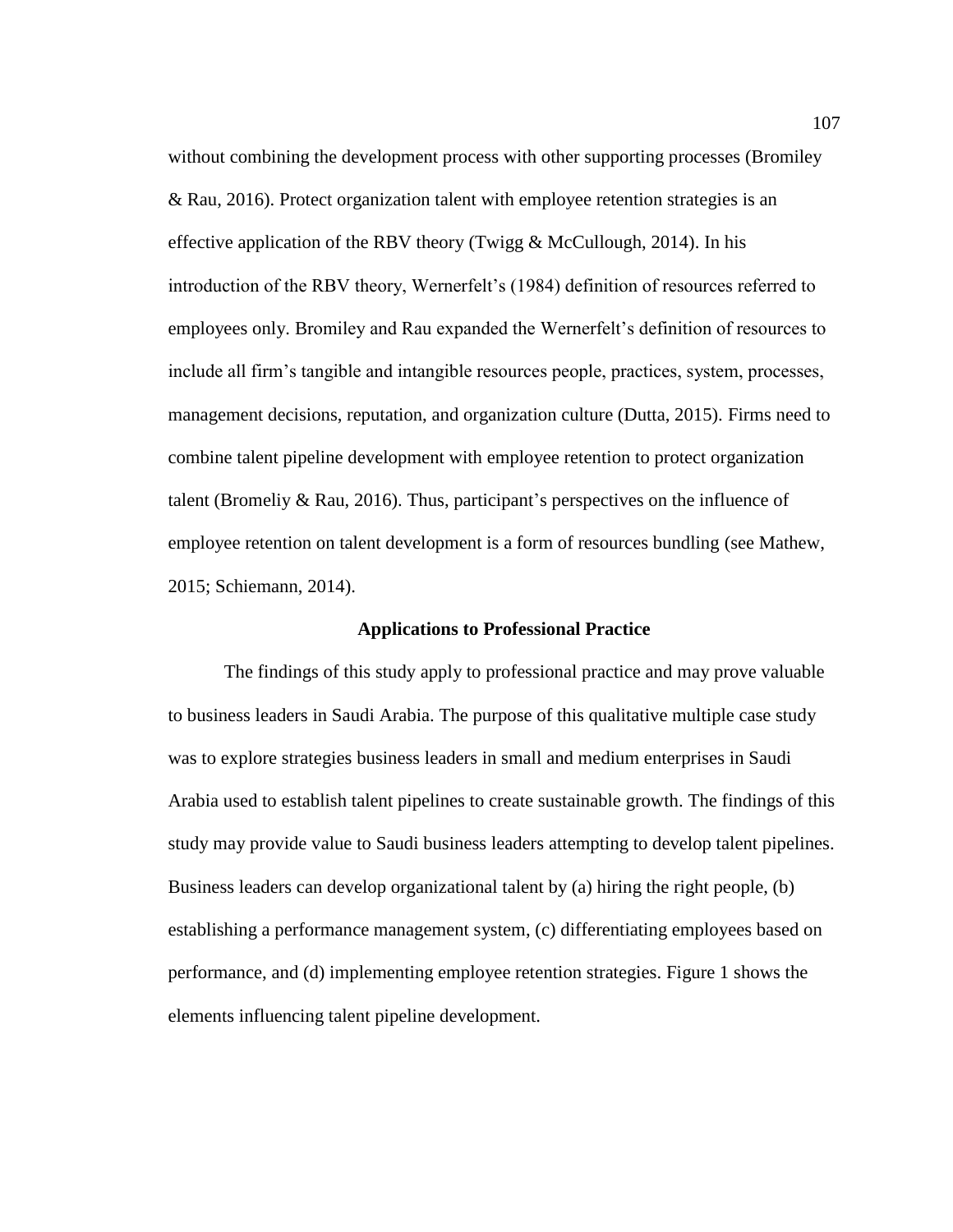

*Figure 1.* Factors influencing talent pipeline development.

According to the findings of this study, business leaders attempting to develop a talent pipeline should begin with hiring the right people. Firms must have adequate recruitment processes to hire the right people into the organization (Sparrow & Makram, 2015). I found that recruitment managers must first identify the right sources for acquiring candidates (see Sparrow & Makram, 2015). The firm must establish an attractive employer brand to attract the right people into the organization (Sengupta et al., 2015). Finally, recruitment managers must identify the candidates possessing adequate skills to ensure that the new hires capabilities match the firm's business needs (Collings, 2014).

The second step in applying the findings of this study is to develop an effective performance management system. Three elements that influence the effectiveness of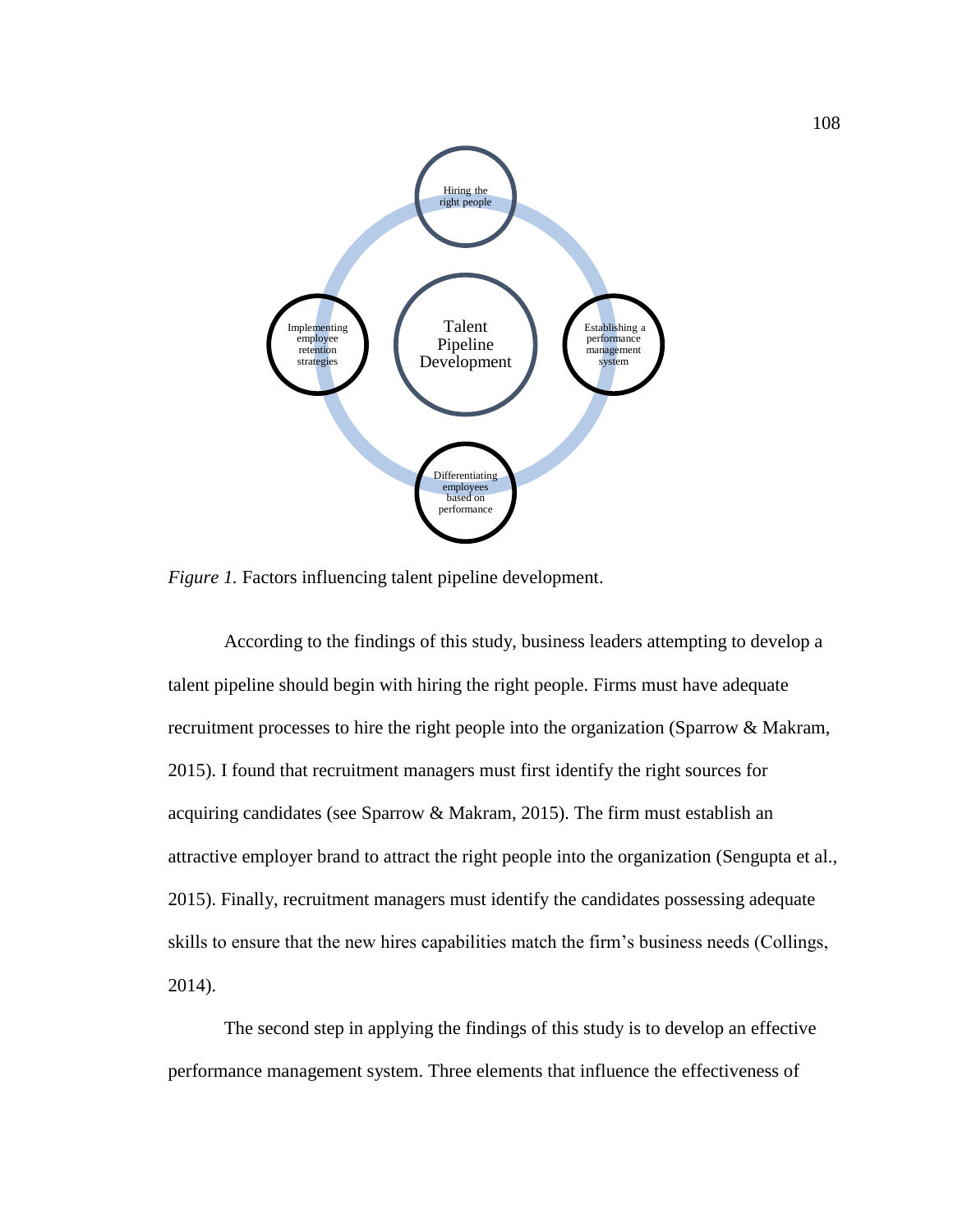performance management exist: (a) aligning employee goals with organizational objective, (b) frequent assessment of employee performance, and (c) clarity of goals (Mensah, 2015). Managers must align employee goals with the organizational target to ensure that people's daily tasks contribute to the firm's goals (Ayers, 2015). In addition, managers should frequently assess the performance of employees and ensure timely feedback and correct the performance deviations (Bititci et al., 2015). HR managers must assign employee clear goals (Adriansyah & Affif, 2015). Clarity of goals directly influences employee performance (Kirovska & Qoku, 2014). Thus, managers must ensure clarity of goals to improve employee performance (Kirovska & Qoku, 2014).

Employee differentiation is the third theme that emerged from this study. Professional application of this theme includes differentiating star performers' pay and career aspirations. High performers make a significant contribution to business results (Collings, 2014). Managers must seek high performer's engagement (Al Ariss et al., 2014). Professional application of employee differentiation involves differentiating high performers' pay and career aspirations compared to other employees (Kim et al., 2014). In addition, firms must establish a proactive coaching program for high performers.

Finally, the findings reinforce the importance of protecting organizational talent. According to this study, firms can protect organizational talent by applying employee retention strategies. Retention strategies protect organizational talent from the competition (Singh & Satpathy, 2015). I found that employee retention strategies include: fulfilling career and financial promises made to employees, engaging job characteristics, and improving the work environment. Managers interested in improving employee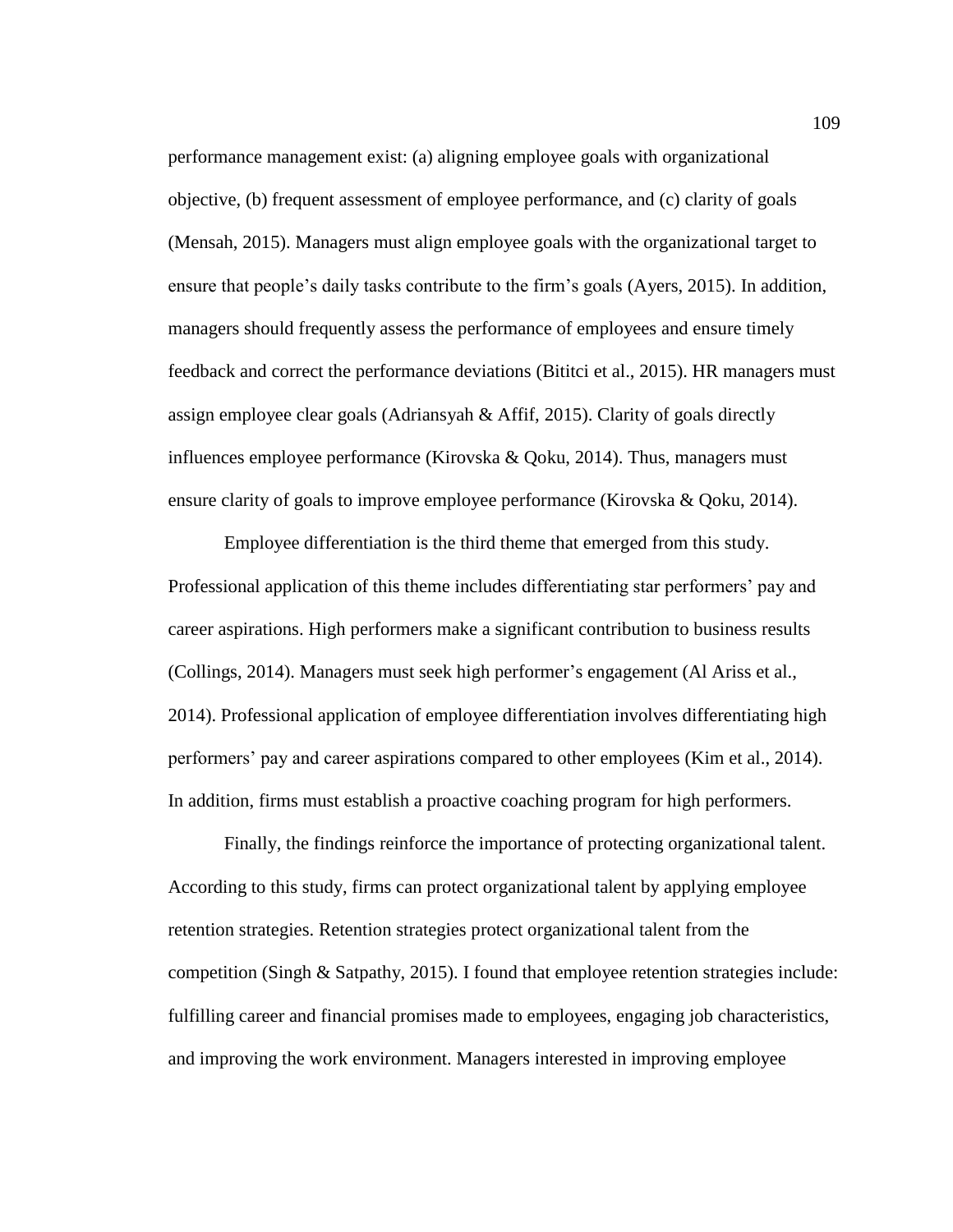retention must ensure that they fulfill career and financial promises made to employees (Sonnenberg et al., 2014). Fulfillment of career and financial has a significant influence not only on employee retention, but also on employees' performance and productivity (Alcoveret al., 2017). Employers' fulfillment of employees' promises results in a reduction of turnover (Lee et al., 2015).

Saudi business leaders can further apply the findings of this study to improve retention by improving job characteristics. Job characteristics significantly influence employee retention (Nijs et al., 2014). Through a motivating job design, employees utilize a variety of skills and learn new skills that develop their capabilities (Barrick et al., 2014). Thus, employees enjoy performing their jobs, become more engaged, and stay longer in the company (Barrick et al., 2014). Finally, managers can apply the findings of this study to improve the work environment and positively influence employee retention.

This study reveals two strategies to improve work environment: adequate workload and supervisor leadership style. Inadequate workload significantly influences an employee's decision to leave the organization (Louch, 2014). Working in a team that has the right number of qualified staff enhances workload distribution and improves retention (Twigg  $&$  McCullough, 2014). Similarly, the supervisors' leadership style has a significant influence on the work environment (Cassar & Buttigieg, 2015). More people leave their organization because of a managers' leadership than any other reason in the organization (Twigg & McCullough, 2014). Business leaders attempting to improve work environment must have a training program to improve the leadership style of their managers and supervisors (Lundkvist & Gustavsson, 2017).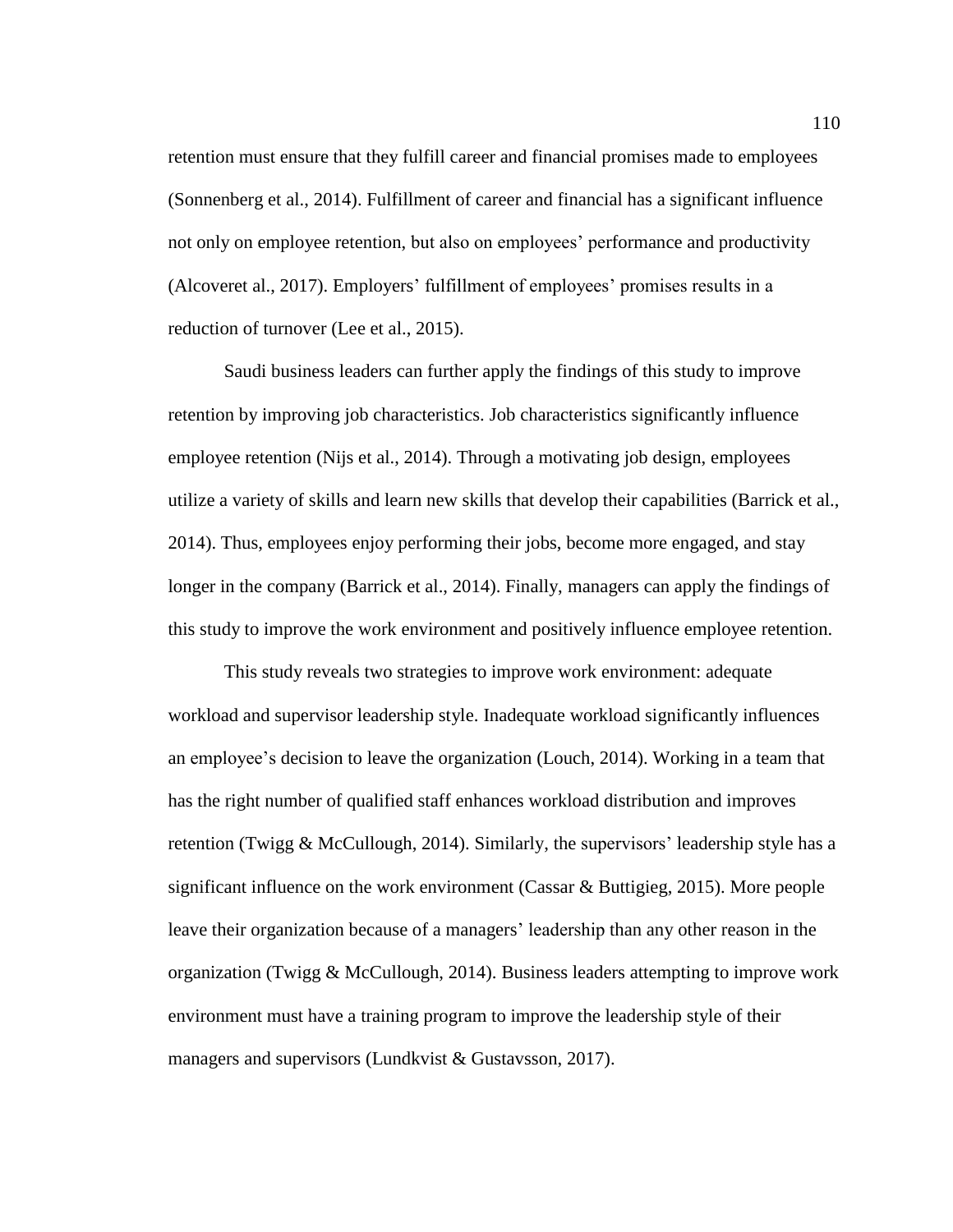## **Implications for Social Change**

The implications for positive social change for this study include the potential to reduce unemployment among Saudi nationals. The Saudi market is facing a shortage of talent among Saudi nationals (Vinod et al., 2014). Consequently, Saudi firms searched for talent outside the country to fill the talent gap (Sidani & Al Ariss, 2014). Saudi firms' dependence on expatriate talent resulted in increased unemployment among the local the population (Cascio & Boudreau, 2016). The findings of this study may assist small and medium firms in Saudi Arabia address the talent shortages that exist among Saudi nationals and hire more people from the local community. In addition, the findings of this study have the potential to improve the employees' family income and standard of living as a result of the employees' career growth.

The findings of this study could contribute to the Saudi community by improving the profitability of small and medium enterprises (SME) in Saudi Arabia. According to a report issued by the Saudi labor office (2018), 34% of Saudi nationals work for SMEs. The Saudi labor office is expecting SMEs to mainly target Saudi youth. In addition, SMEs contribute 20% of the Saudi economy. SMEs could use the strategies found in this study to grow the youth skills and capabilities and contribute more to the Saudi community and economy.

## **Recommendations for Action**

Although I explored talent development strategies for small and medium firms in Saudi Arabia in this study, the findings may benefit the small and medium firms in general. I found strategies business leaders can use to develop talent pipelines. My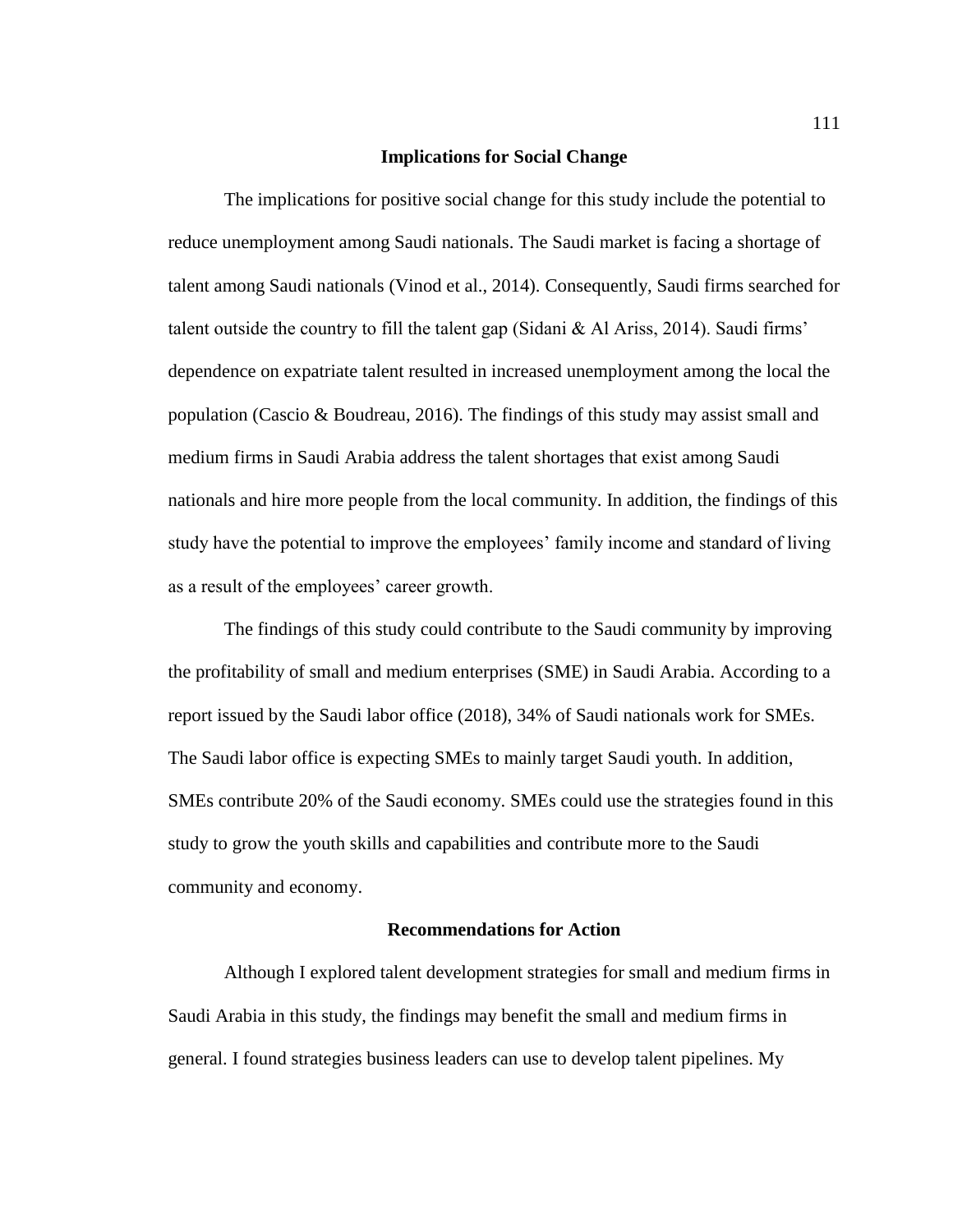recommendations for action to business leaders of small and medium firms interested in developing talent pipelines are as follows:

- 1. Business leaders must establish effective recruitment processes to hire the right people into their firms. Business leaders need to identify the right sources to acquire candidates and build a strong employer brand to attract these candidates into their firms.
- 2. HR managers must establish robust performance systems to evaluate employee performance. HR managers must lead the efforts to align the company goals with employee targets and provide a clear line of sight for employees to associate their daily tasks with the firm objectives. HR managers must ensure frequent employee performance assessment.
- 3. Business leaders must have the tools to differentiate high potential employees from others. HR managers must establish coaching programs to help highperforms grow their skills and capabilities. Managers must also differentiate the pay and career aspirations of high performers from the rest of the employees.
- 4. Business leaders must protect firm talent by following employee retention strategies. Employee retention strategies include: fulfilling the career and financial promises to employees, designing autonomous jobs, assigning adequate workload, and developing supervisors' leadership style.

I plan to share the findings of my research with small and medium enterprises in Saudi Arabia. I will develop a summary presentation of the study findings and the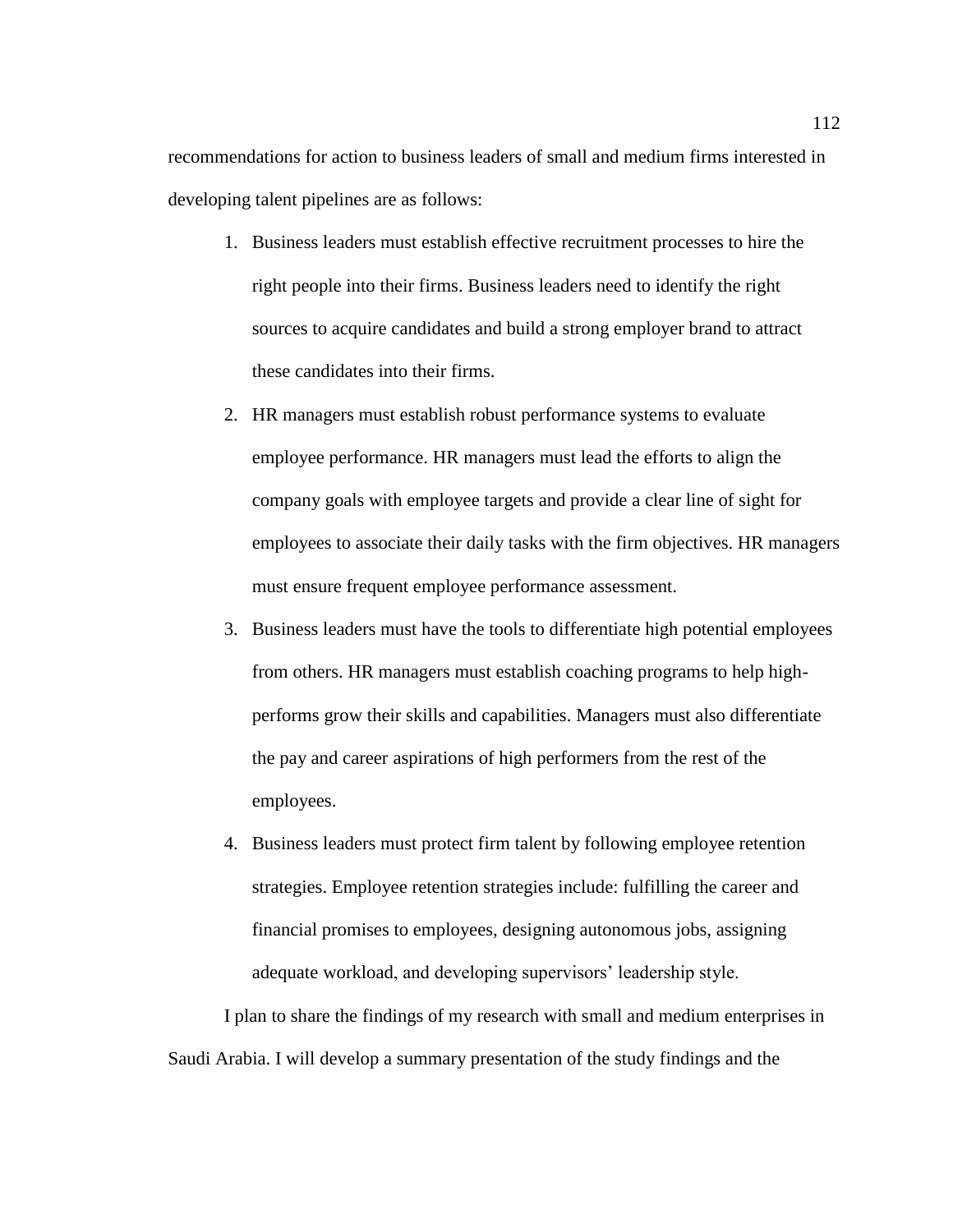recommendation. I will then share this summary with small and medium firms in Saudi Arabia starting with the firms that participated in the study. I will also share the summary and recommendations with the Saudi Chamber of Commerce in the Western Region. This study could make an important contribution to the available literature on talent develop in Saudi Arabia. In addition, I will publish the study in ProQuest to provide access to business leaders.

## **Recommendations for Further Research**

The limitations of this study were having a small sample size of senior HR executives participating in the study and limited access to business leaders with talent and performance management experience. These limitations could influence the generalizability of the results (Yin, 2014). Future researchers could conduct studies to explore talent pipelines development further and address those limitations. While the qualitative method was an appropriate method for this study, the quantitative method could address the limitations associated with this research. The quantitative method allows the inclusion of a larger participant size and allows more access to business leaders because of its dependence on surveys rather than interviews.

I found four strategies business leaders used to develop talent pipelines. Two of the strategies emerging from this study were complex and need further study: performance management systems and employee retention. The study revealed that the elements of an effective performance management system are: aligning employee goals with firm objectives, frequent assessment, and clarity of objectives. Similarly, the research findings revealed that the elements of the employee retention strategy are: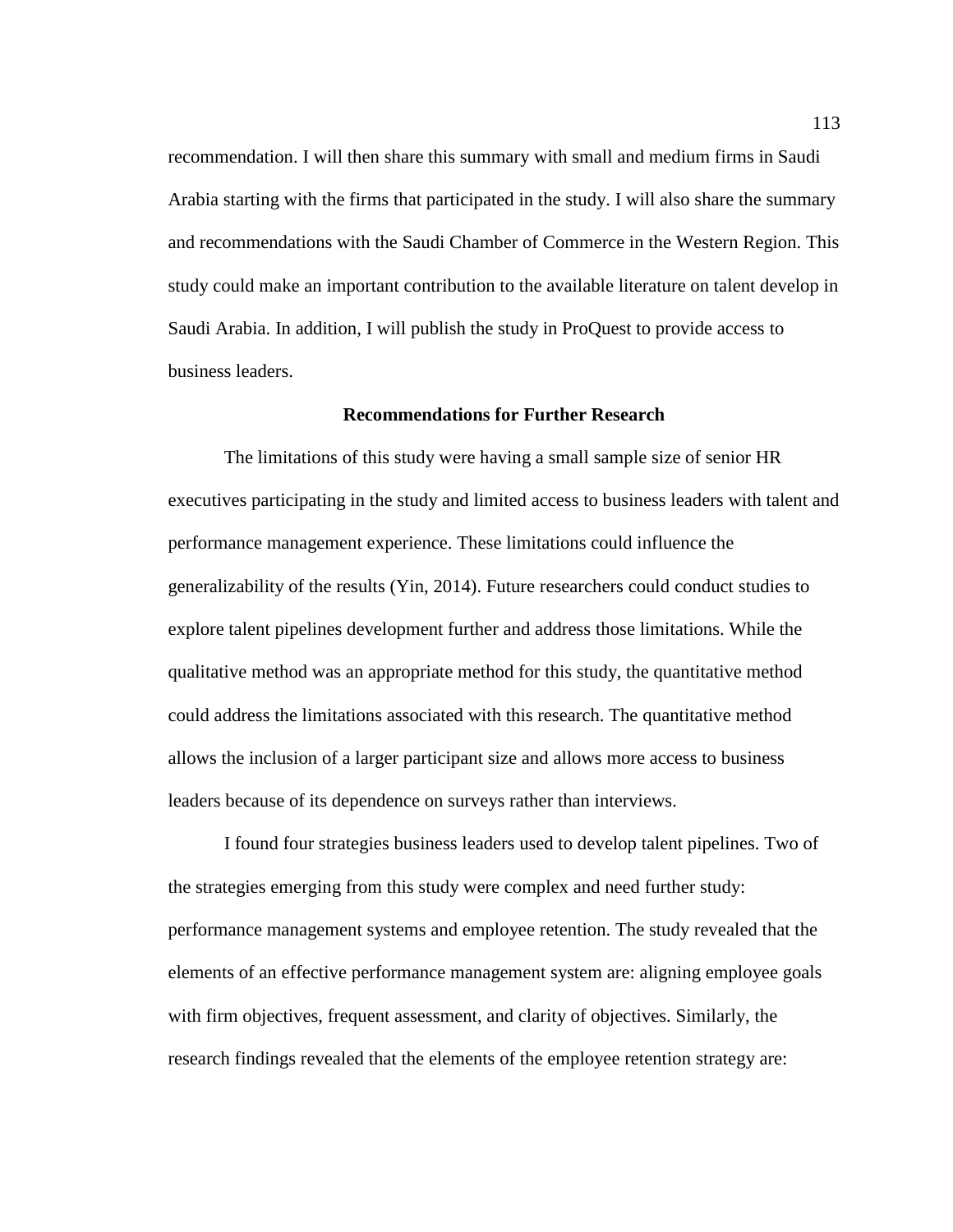fulfilling promises, job characteristics, and work environment. Future researchers should explore these two strategies in more detail and seek to discover other elements that influence performance management and employee retention.

# **Reflections**

The doctoral study was a transformative experience for me. The most significant insight I gained was that we need to be humble because the knowledge we possess is limited compared to the knowledge our world and society have to offer. Another transformative insight I gained was that achievement and success come from one's ability to contribute to society and drive positive change. I hope that through the findings of this study, I can contribute to the efforts of business leaders toward developing employees' talent and growing people to their fullest potentials.

This study made me appreciate the challenges of writing. I now understand that writing is not only a communication tool, but an intellectual exercise of putting one's perceptions, ideas, and thoughts on paper. The literature review and the data collection exercises were also rewarding. With each academic literature and participant's interview, I expanded my knowledge, understanding, and perception of talent pipeline development. Bias was a challenging element to overcome during the study. To limit the influence of preconceived ideas and perspectives that I had as I started the research process, I selected participants I have never met before and used member checking. The findings from this study exposed me to strategies and practices employable in my career.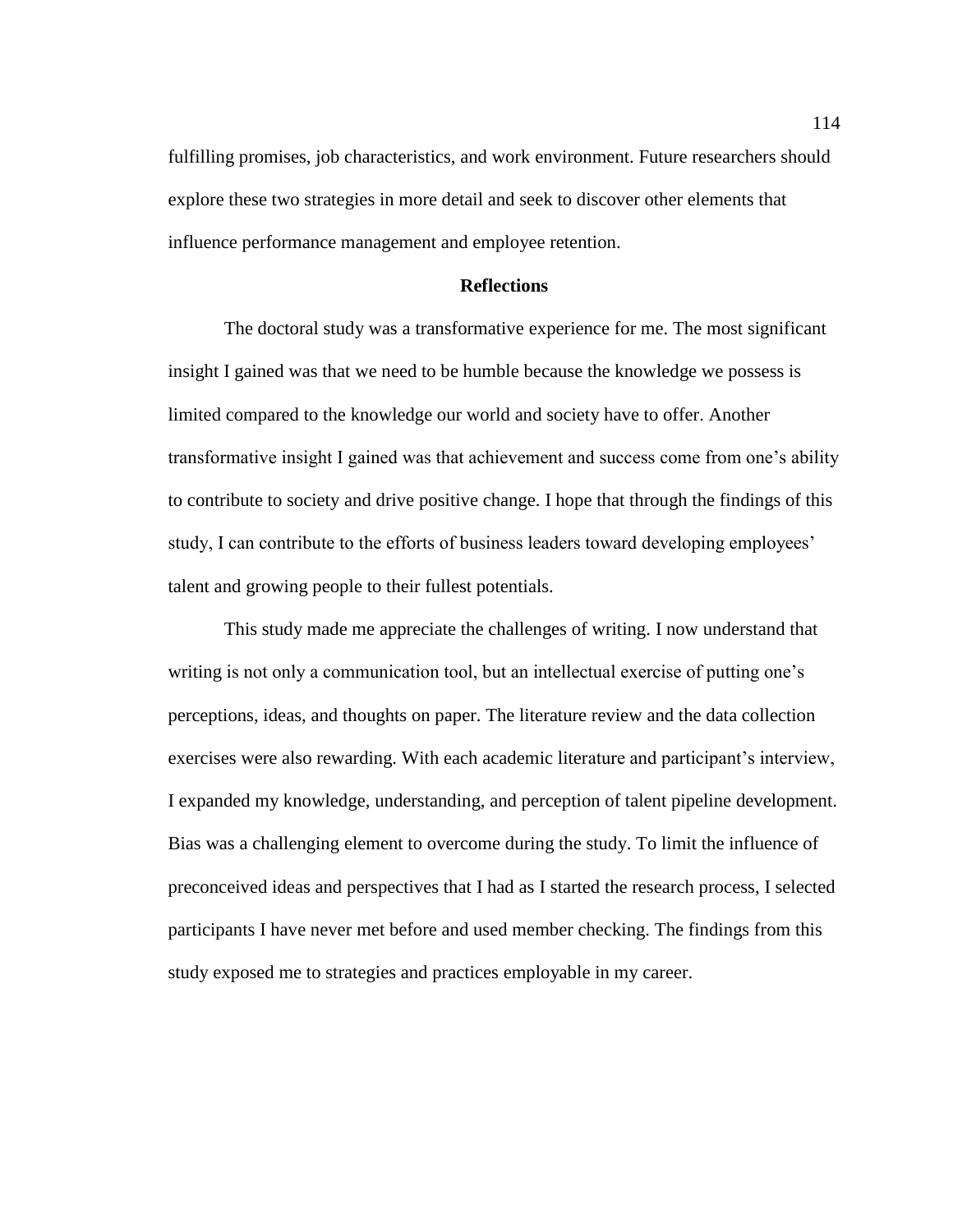## **Conclusion**

Saudi business leaders understand that the primary source of competitive advantage is human capital talent. Despite the significant attention to developing talent pipelines, Saudi businesses still suffer from a shortage of talented people. The business problem that promoted this study was that business leaders in Saudi Arabia failed to establish talent pipelines to create sustainable growth. The purpose of this qualitative multiple case study was to explore strategies business leaders in small and medium enterprises in Saudi Arabia used to establish talent pipelines to create sustainable growth. The research process addressing the business problem included: a rigorous review of academic literature, semistructured interviews of participants possessing talent and performance management successful experience, and review of company records were essential. In addition to addressing the business problem, the study may also have positive social implications including improving unemployment rates among Saudi nationals, improving the skills and capabilities of Saudi workers, and improving Saudi families' income and standard of living.

I found four main strategies business leaders in Saudi Arabia used to develop talent pipelines. According to the findings of this study, business leaders in Saudi Arabia agreed that hiring the right people is one essential strategy for developing a talent pipeline. An effective recruitment process to hire the right people must consider identifying appropriate sources for hiring the right people into the company. HR leaders also believed that developing an attractive employer brand is an important element of a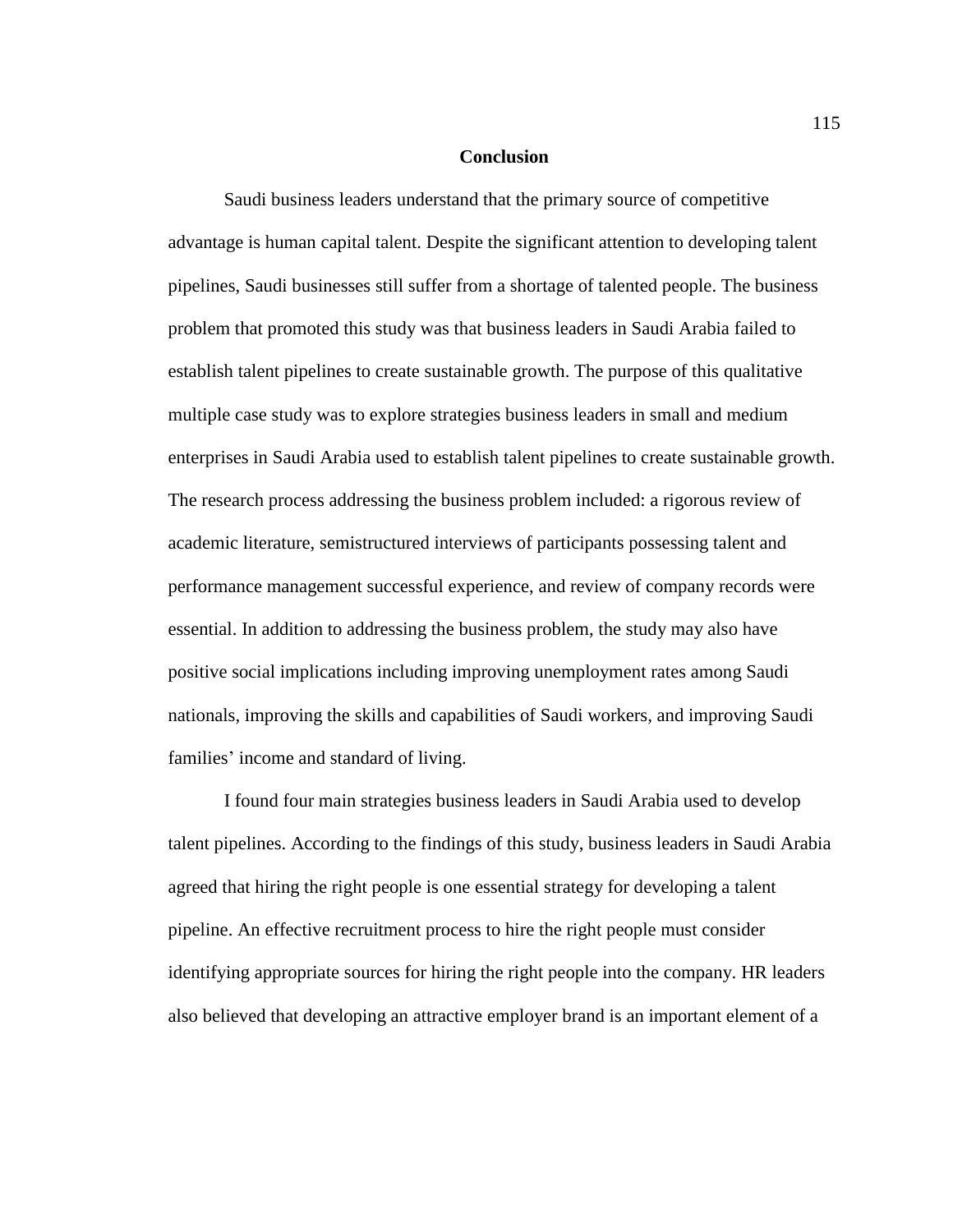recruiting process. Finally, an effective recruiting process requires business leaders to identify the right skills that match their business need.

Another strategy essential for talent development was the establishment of a robust performance management system. According to the findings of this study, firms must align employee goals with firms' objectives to ensure that employees' performance generates value and drive the organizations toward their visions. Managers participating in this study believed that employees could only contribute to the firm's business objectives if they have a clear line of sight tying their daily tasks with the firm's objectives. Moreover, I found that successful performance systems include steps that ensure frequent assessment and clarity of objectives. The third emergent strategy was the differentiation of employees based on performance. Firms applying this strategy must differentiate high performing employees' financial and career planning from other employees. In addition, firms must establish a proactive coaching program to ensure the success of the high performer.

A final strategy emerging from this study entails protecting organization talent. Business leaders believed that talent like any other firm resource needs protection from completion. Therefore, employee retention strategies are essential to talent development. According to this study, retention strategy includes fulfillment of financial and career promises made to employees, engaging job characteristics, adequate workload, and motivating supervisor leadership style.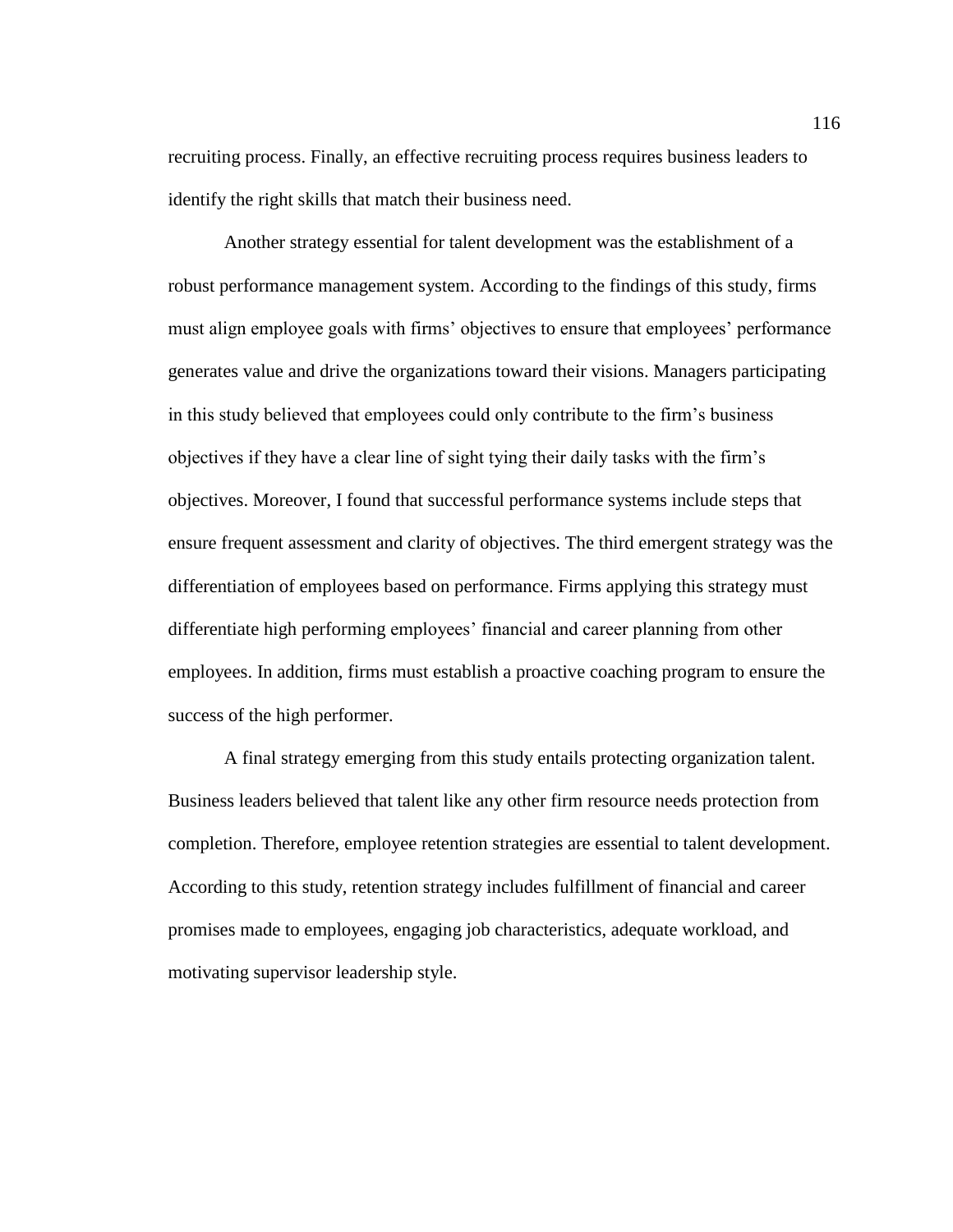## References

- Adriansyah, A., & Affif, A. Z. (2015). Organizational culture, absorptive capacity, innovation performance and competitive advantage: An integrated assessment in Indonesian banking industry. *The South East Asian Journal of Management, 9*, 70–86. Retrieved from http://journal.ui.ac.id/tseajm
- Al Ariss, A., Cascio, W. F., & Paauwe, J. (2014). Talent management: Current theories and future research directions. *Journal of World Business, 49*, 173–179. doi:10.1016/j.jwb.2013.11.001
- Alcover, C. M., Rico, R., Turnley, W. H., & Bolino, M. C. (2017). Understanding the changing nature of psychological contracts in 21st century organizations: A multiple-foci exchange relationships approach and proposed framework. *Organizational Psychology Review, 7*, 4–35. doi:10.1177/2041386616628333
- Alter, S. (2013). Building a blueprint for success: Sure-fire succession strategies to use now. *Journal of Property Management, 78*, 16–20. Retrieved from http://www.irem.org/resources/jpm
- Anderson, C. A., Leahy, M. J., Delvalle, R., Sherman, S., & Tansey, T. N. (2014). Methodological application of multiple case study design using modified consensual qualitative research (CQR) analysis to identify best practices and organizational factors in the public rehabilitation program. *Journal of Vocational Rehabilitation, 41*, 87–98. doi:10.3233/JVR-140709
- Armat, M. R., Assarroudi, A., Rad, M., Sharifi, H., & Heydari, A. (2018). Inductive and deductive: Ambiguous labels in qualitative content analysis. *The Qualitative*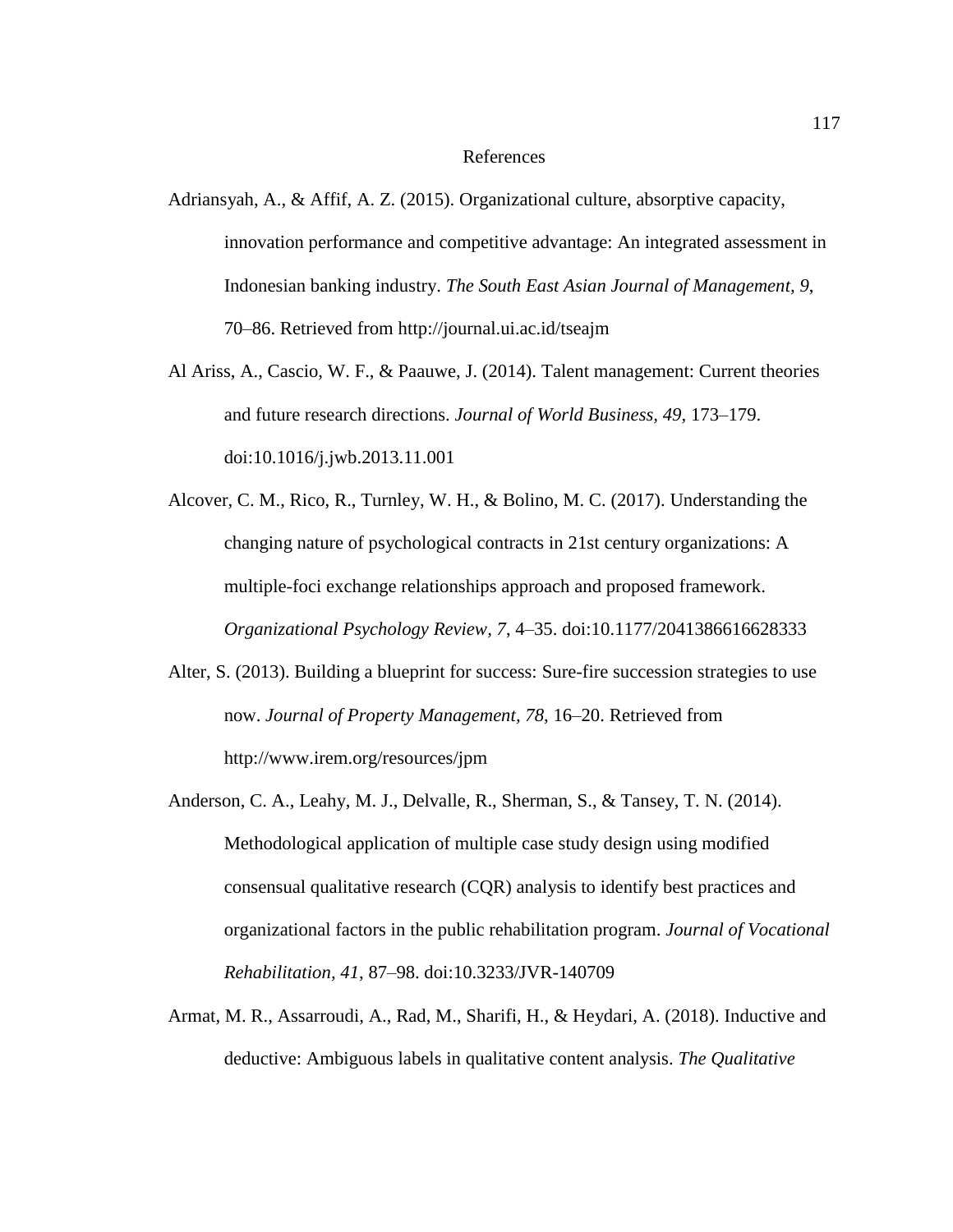*Report, 23*, 219–221. Retrieved from https://nsuworks.nova.edu/tqr/

- Arsel, Z. (2017). Asking questions with reflexive focus: A tutorial on designing and conducting interviews. *Journal of Consumer Research*, 1–10. doi:10.1093/jcr/ucx096
- Ayers, R. S. (2015). Aligning individual and organizational performance: Goal alignment in federal government agency performance appraisal programs. *Public Personnel Management, 44*, 169–191. doi:10.1177/0091026013496077
- Barney, J. B. (2014). How marketing scholars might help address issues in resourcebased theory. *Journal of the Academy of Marketing Science, 42*, 24–26. doi:10.1007/s11747-013-0351-8
- Barratt, M. J., Ferris, J. A., & Lenton, S. (2015). Hidden populations, online purposive sampling, and external validity: Taking off the blindfold. *Field Methods, 27*, 3-21. doi:10.1177/1525822X14526838
- Barrick, M. R., Thurgood, G. R., Smith, T. A., & Courtright, S. H. (2014). Collective organizational engagement: Linking motivational antecedents, strategic implementation, and firm-level performance. *Academy of Management Journal, 58*, 111–135. doi:10.5465/amj.2013.0227
- Barrutia, J. M., & Echebarria, C. (2015). Resource-based view of sustainability engagement. *Global Environmental Change, 34*, 70–82. doi:10.1016/j.gloenvcha.2015.06.009
- Ben-hur, S., Jaworski, B., & Gray, D. (2015). Aligning corporate learning with strategy. *MIT Sloan Management Review, 57*(1), 1–12. Retrieved from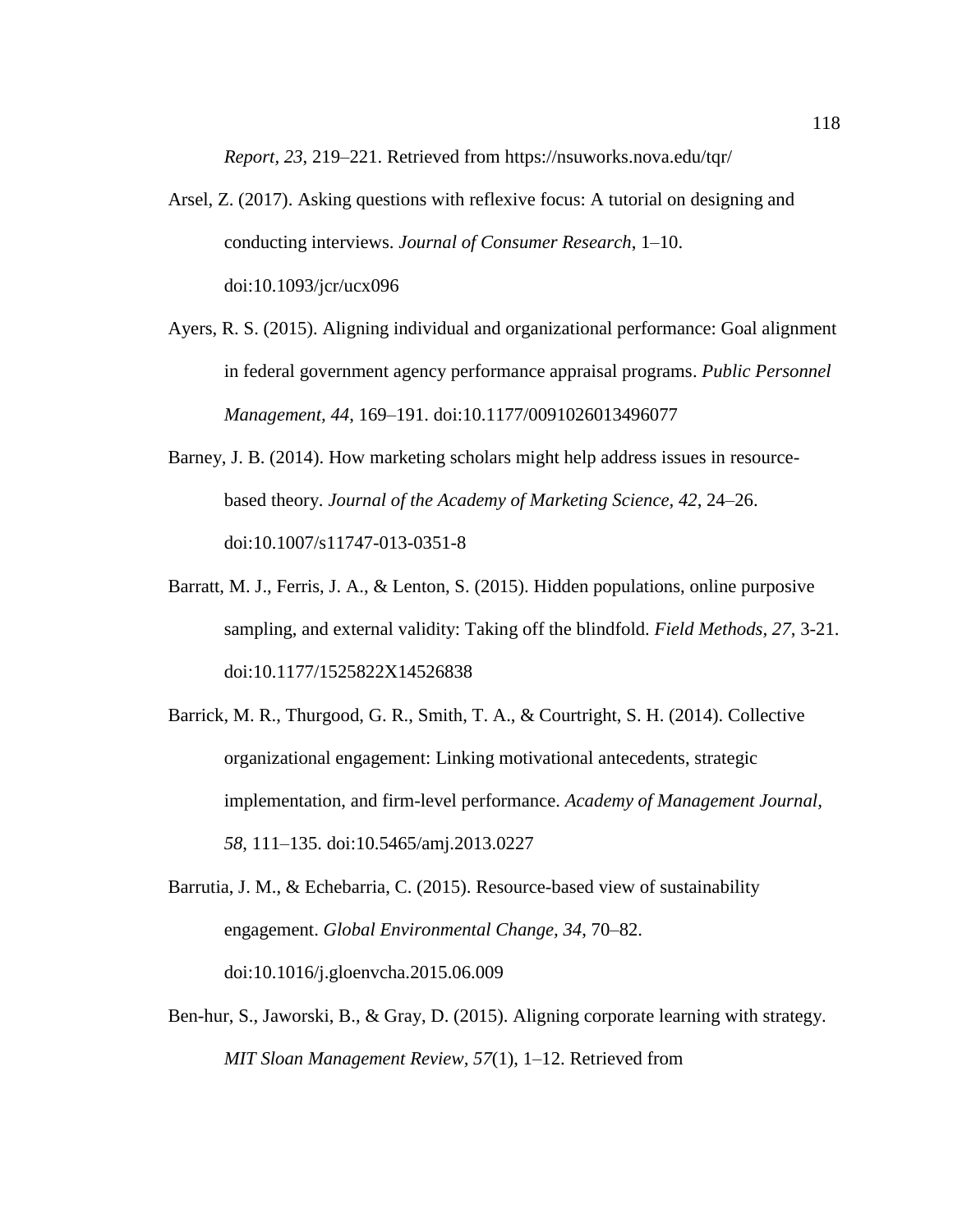https://sloanreview.mit.edu/

- Birt, L., Scott, S., Cavers, D., Campbell, C., & Walter, F. (2016). Member checking a tool to enhance trustworthiness or merely a nod to validation? *Qualitative Health Research, 26*, 1802–1811. doi:10.1177/104973231654870.
- Bititci, U., Cocca, P., & Ates, A. (2015). Impact of visual performance management systems on the performance management practices of organisations. *International Journal of Production Research, 54*(10), 1–23. doi:10.1080/00207543.2015.1005770
- Bordeianu, O.-M., & Buta, S. (2015). Linking human resources strategy with knowledge management strategy to drive measurable results. *The USV Annals of Economics and Public Administration, 15*, 169–176. Retrieved from http://www.seap.usv.ro/annals/ojs/index.php/annals
- Bromley, E., Mikesell, L., Jones, F., & Khodyakov, D. (2015). Framing health matters from subject to participant: Ethics and the evolving role of community in health research. *American Journal of Public Health, 105*, 900–908.

doi:10.2105/AJPH.2014.302403

- Bromiley, P., & Rau, D. (2016). Operations management and the resource-based view: Another view. *Journal of Operations Management, 41*, 95–106. doi:10.1016/j.jom.2015.11.003
- Brooks, L., & Alam, M. S. (2015). Designing an information system for updating land records in Bangladesh: Action design ethnographic research (ADER). *Information Systems Frontiers, 17*, 79–93. doi:10.1007/s10796-014-9512-7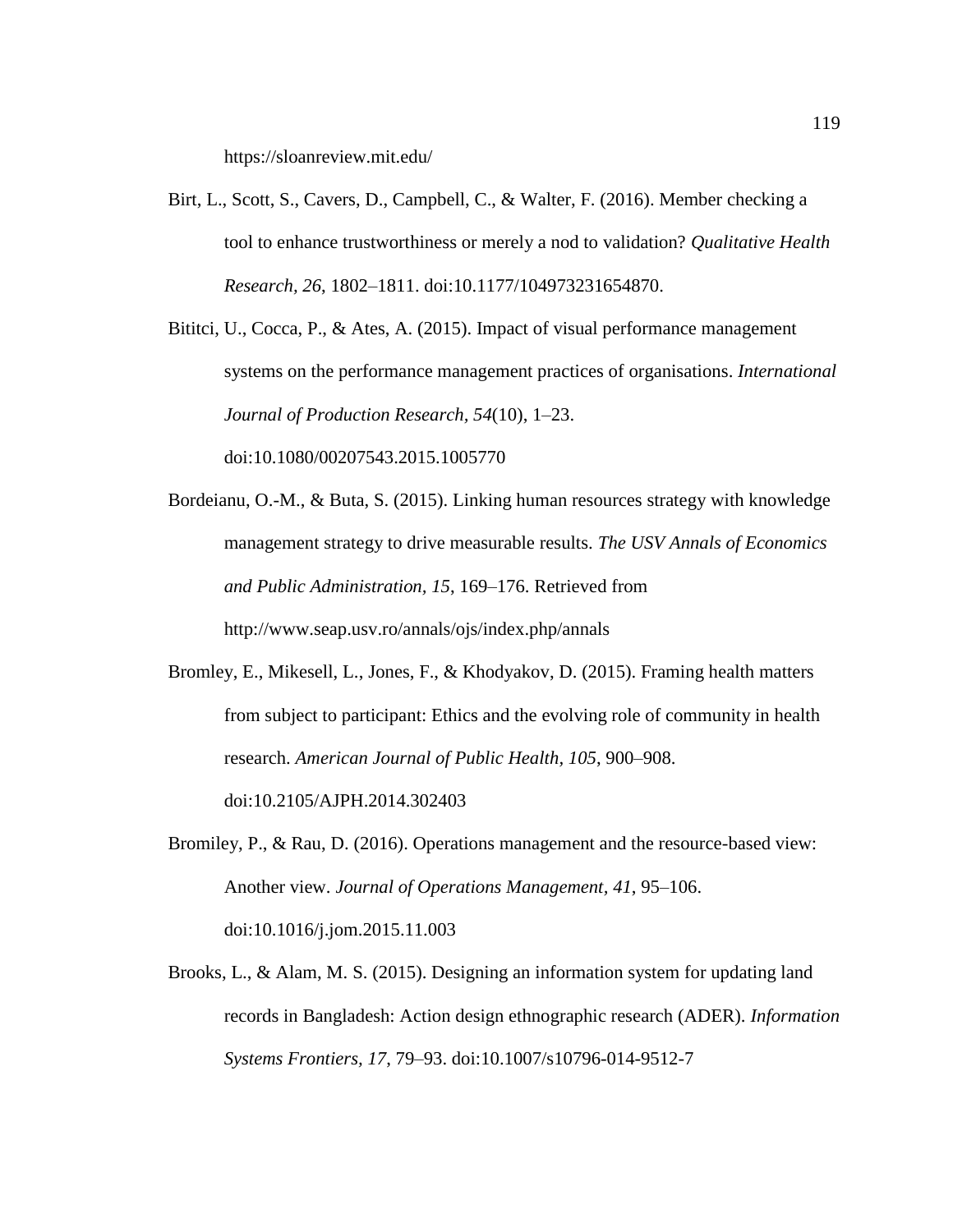Broström, A., Fridlund, B., Hedberg, B., Nilsen, P., & Ulander, M. (2017).

Communication between patients with obstructive sleep apnoea syndrome and healthcare personnel during the initial visit to a continuous positive airway pressure clinic. *Journal of Clinical Nursing, 26*, 568–577. doi:10.1111/jocn.13592

Cappelli, P., & Keller, J. (2014). Talent management: Conceptual approaches and practical challenges. *Annual Review of Organizational Psychology and Organizational Behavior, 1*, 305–331. doi:10.1146/annurev-orgpsych-031413- 091314

- Carter, N., Bryant-Lukosius, D., DiCenso, A., Blythe, J., & Neville, A. J. (2014). The use of triangulation in qualitative research. *Oncology Nursing Forum, 41*, 545–547. doi:10.1188/14.ONF.545-547
- Cascio, W. F. (2014). Leveraging employer branding, performance management, and human resource development to enhance employee retention. *Human Resource Development International, 17*, 121–128. doi:10.1080/13678868.2014.886443
- Cascio, W. F., & Boudreau, J. W. (2016). The search for global competence: From international HR to talent management. *Journal of World Business, 51*, 103–114. doi:10.1016/j.jwb.2015.10.002
- Cassar, V., & Buttigieg, S. (2015). Psychological contract breach, organizational justice and emotional well-being Vincent. *Personnel Review, 44*, 217–235. doi:10.1108/PR-04-2013-0061
- Chassang, G. (2017). The impact of the EU general data protection regulation on scientific research. *Ecancermedicalscience, 11*, 1–13.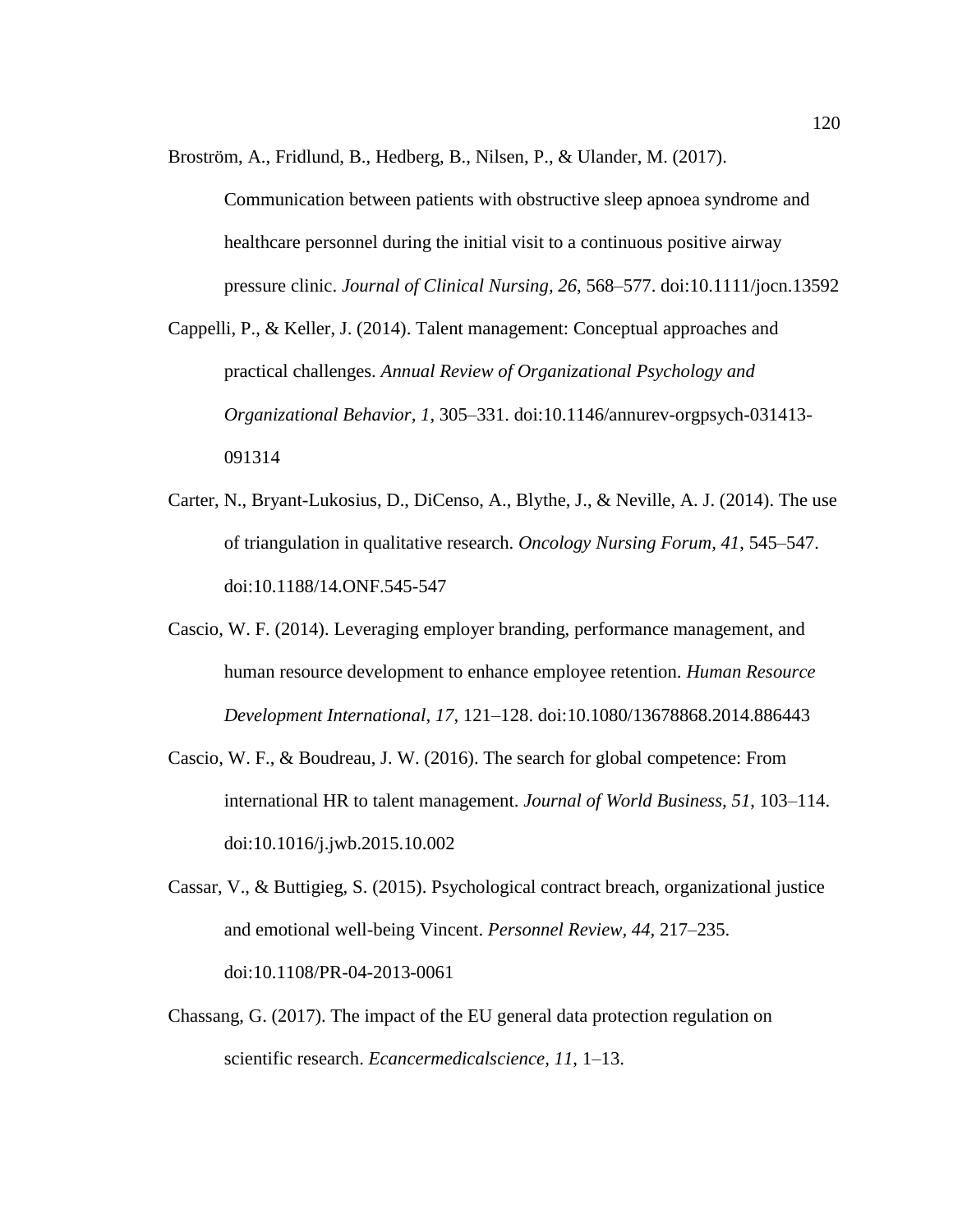doi:10.3332/ecancer.2017.709

- Chen, J. (2016). A knowledge-based theory of the firm: Managing innovation in biotechnology. *Chinese Management Studies, 10*, 41–58. doi:10.1108/CMS-11- 2015-0273
- Church, A. H. (2014). What do we know about developing leadership potential: The role of OD in strategic talent management. *OD Practitioner, 46*, 52–62. Retrieved from https://www.odnetwork.org/page/Publications
- Cleary, M., Horsfall, J., & Hayter, M. (2014). Data collection and sampling in qualitative research: Does size matter? *Journal of Advanced Nursing, 70*, 473–475. doi:10.1111/jan.12163
- Collings, D. G. (2014). Toward mature talent management: Beyond shareholder value. *Human Resource Development Quarterly, 25*, 301–319. doi:10.1002/hrdq.21198
- Cooke, F. L., Saini, D. S., & Wang, J. (2014). Talent management in China and India: A comparison of management perceptions and human resource practices. *Journal of World Business, 49*, 225–235. doi:10.1016/j.jwb.2013.11.006
- Cope, D. G. (2014). Methods and meanings: Credibility and trustworthiness of qualitative research. *Oncology Nursing Forum, 41*, 89–91. doi:10.1188/14.ONF.89-91
- Creswell, J. W., Hanson, W. E., Clark Plano, V. L., & Morales, A. (2007). Qualitative research designs: Selection and implementation. *The Counseling Psychologist, 35*, 236–264. doi:10.1177/0011000006287390
- Cugini, M. (2015). Successfully navigating the human subject's approval process. *The Journal of Dental Hygiene, 89*, 54–65. Retrieved from http://www.adha.org/jdh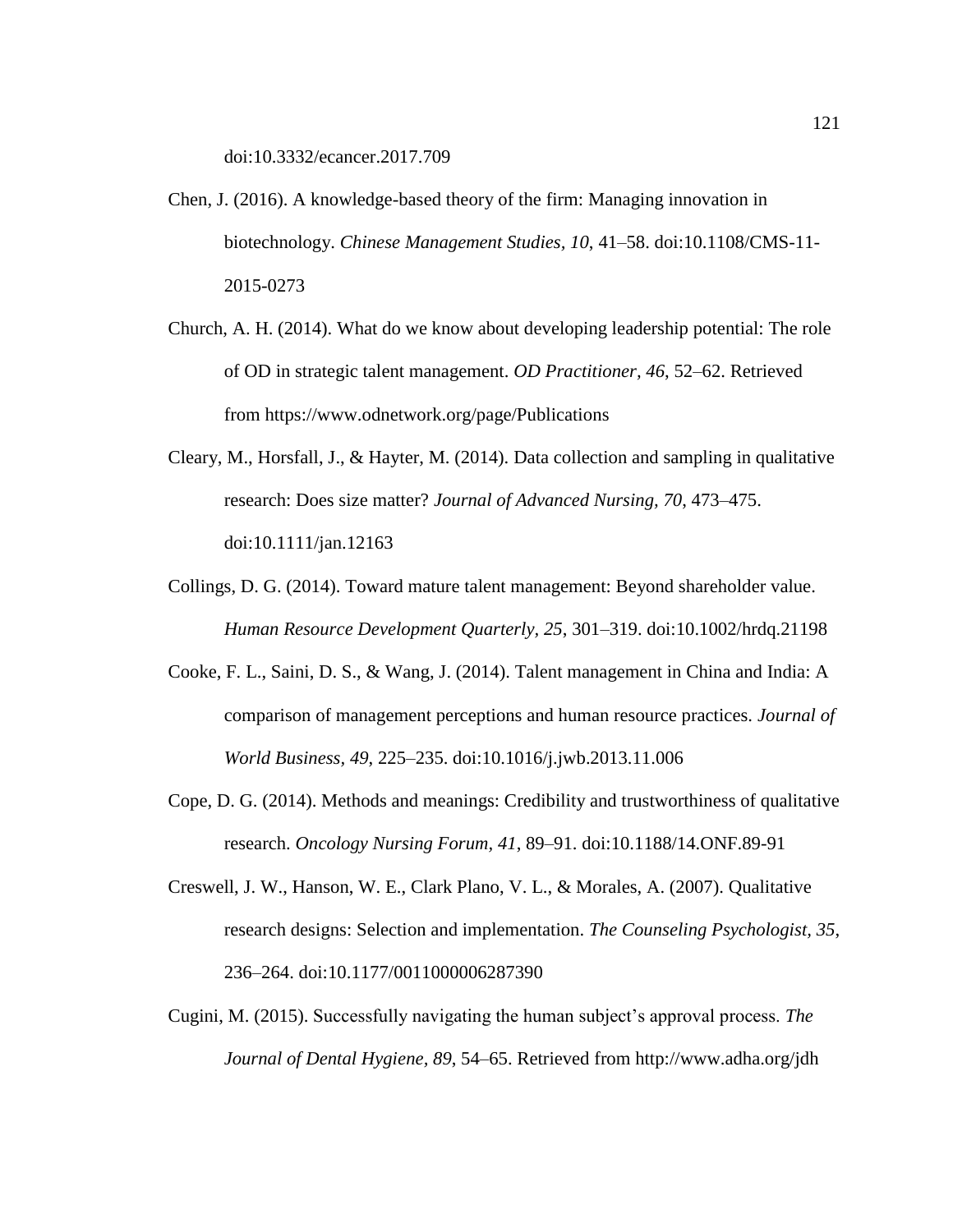- Dalayga, B., Mohkber, M., Zaleha, S., & Rashid, A. (2017). Talent shortage: Talent development as a tool to thwart it globally. *International Journal of Academic Research in Business and Social Sciences*, *7*, 990–998. doi:10.6007/IJARBSS/v7 i4/2908
- Daniels, K., Gedikli, C., Watson, D., Semkina, A., & Vaughn, O. (2017). Job design, employment practices and well-being: A systematic review of intervention studies. *Ergonomics*, *60*, 1177–1196. doi:10.1080/00140139.2017.1303085
- Davis, P. J. (2017). How HR can create competitive advantage for the firm: Applying the principles of resource-based theory. *Human Resource Management International Digest*, *25*, 4–6. doi:10.1108/HRMID-09-2016-0122
- Davis, D. R., & Maldonado, C. (2015). Shattering the glass ceiling : The leadership development of African American women in higher education. *Advancing Women in Leadership*, *35*, 48–64. Retrieved from http://awljournal.org/
- Davis, P. J., & Simpson, E. (2017). Resource-based theory, competition and staff differentiation in Africa: Leveraging employees as a source of sustained competitive advantage. *American Journal of Management*, *17*, 19–33. Retrieved from http://www.na-businesspress.com/ajmopen.html
- De Vos, A., & Cambre, B. (2017). Career management on high-performing organization: A set-theoretic approach. *Human Resources Management*, *56*, 502–518. doi:10.1002/hrm.21786
- Denker, A. L., Sherman, R. O., Hutton-Woodland, M., Brunell, M. L., & Medina, P. (2015). Florida nurse leader survey findings: Key leadership competencies,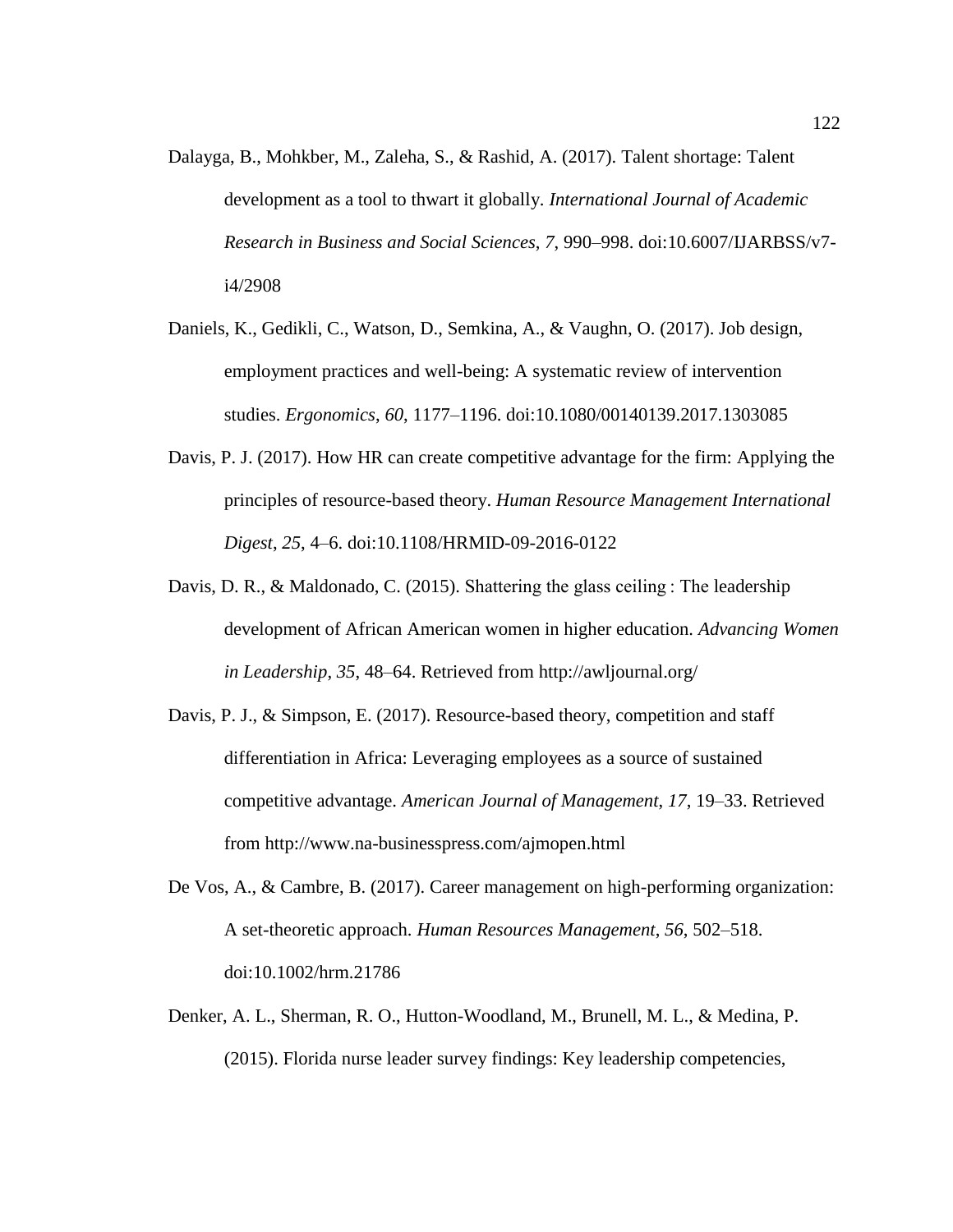barriers to leadership, and succession planning needs. *Journal of Nursing Administration*, *45*, 404–410. doi:10.1097/NNA.0000000000000222

Denzin, N. K. (2012). Triangulation. *Journal of Mixed Methods Research*, *6*, 80–88. doi:10.1177/1558689812437186

Doody, O., & Noonan, M. (2016). Nursing research ethics, guidance, and application in practice. *British Journal of Nursing, 25*, 803-807. doi:10.12968/bjon.2016.25.14.803

- Dubey, R., & Gunasekaran, A. (2015). Shortage of sustainable supply chain talent: An industrial training framework. *Industrial and Commercial Training*, *47*, 86–94. doi:10.1108/ICT-08-2014-0052
- Dutta, D. K. (2015). Hypercompetitive environments, coopetition strategy, and the role of complementary assets in building competitive advantage: Insights from the resource-based view. *Strategic Management Review*, *9*(1), 1–11. Retrieved from http://leeds-faculty.colorado.edu/jere1232/smr.html
- Elo, S., Kaariainen, M., Kanste, O., Polkki, T., Utriainen, K., & Kyngas, H. (2014). Qualitative content analysis: A focus on trustworthiness. *SAGE Open*, *4*(1), 1–10. doi:10.1177/2158244014522633

Emerson, R. W. (2015). Convenience sampling, random Sampling, and snowball sampling: How does sampling affect the validity of research? *Journal of Visual Impairment & Blindness*, *109*, 164–168. Retrieved from http://www.afb.org/info/publications/jvib/12

Etikan, I. (2016). Comparison of convenience sampling and purposive sampling.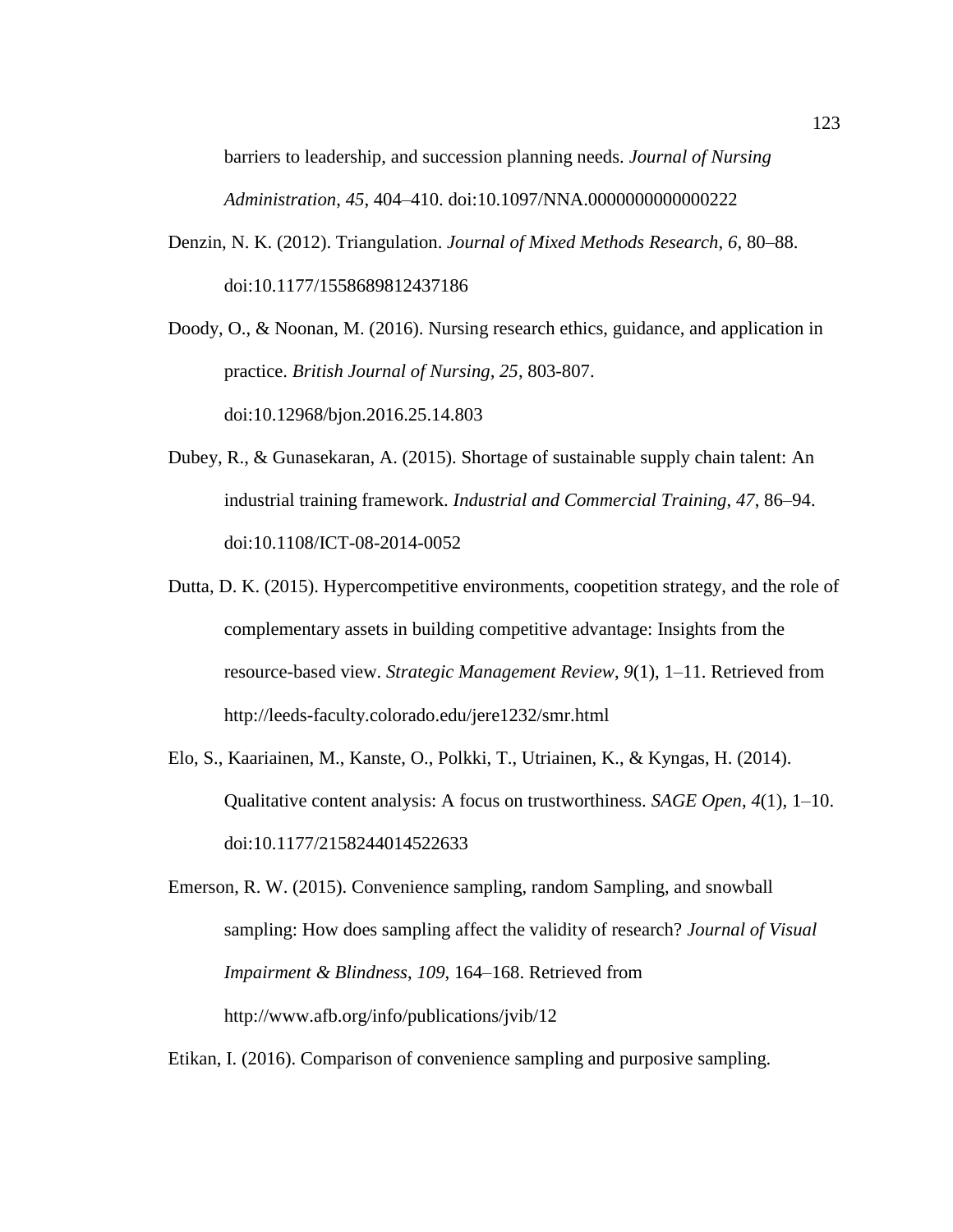*American Journal of Theoretical and Applied Statistics*, *5*(1), 1-4.

doi:10.11648/j.ajtas.20160501.11

- Ferlie, E. (2014). Resource based view: a promising new theory for healthcare organizations. *International Journal of Health Policy and Management*, *3*, 347– 348. doi:10.15171/ijhpm.2014.107
- Festing, M., & Schäfer, L. (2014). Generational challenges to talent management: A framework for talent retention based on the psychological-contract perspective. *Journal of World Business*, *49*, 262–271. doi:10.1016/j.jwb.2013.11.010
- Flick, U. (2016). Mantras and myths: The disenchantment of mixed-methods research and revisiting triangulation as a perspective. *Qualitative Inquiry*, *23*, 46–57. doi:10.1177/1077800416655827
- Fusch, P. I., & Ness, L. R. (2015). Are we there yet? Data saturation in qualitative research. *The Qualitative Report*, *20*, 1408–1416. Retrieved from http://nsuworks.nova.edu/tqr/
- Galdas, P. (2017). Revisiting bias in qualitative research: Reflections on its relationship with funding and impact. *International Journal of Qualitative Methods*, *16*(1), 1– 2. doi:10.1177/1609406917748992
- Gilding, M., Gregory, S., & Cosson, B. (2015). Motives and outcomes in family business succession planning. *Entrepreneurship Theory and Practice*, *39*, 299–312. doi:10.1111/etap.12040
- Gorlin, E. I., Dalrymple, K., Chelminski, I., & Zimmerman, M. (2016). Reliability and validity of a semistructured DSM-based diagnostic interview module for the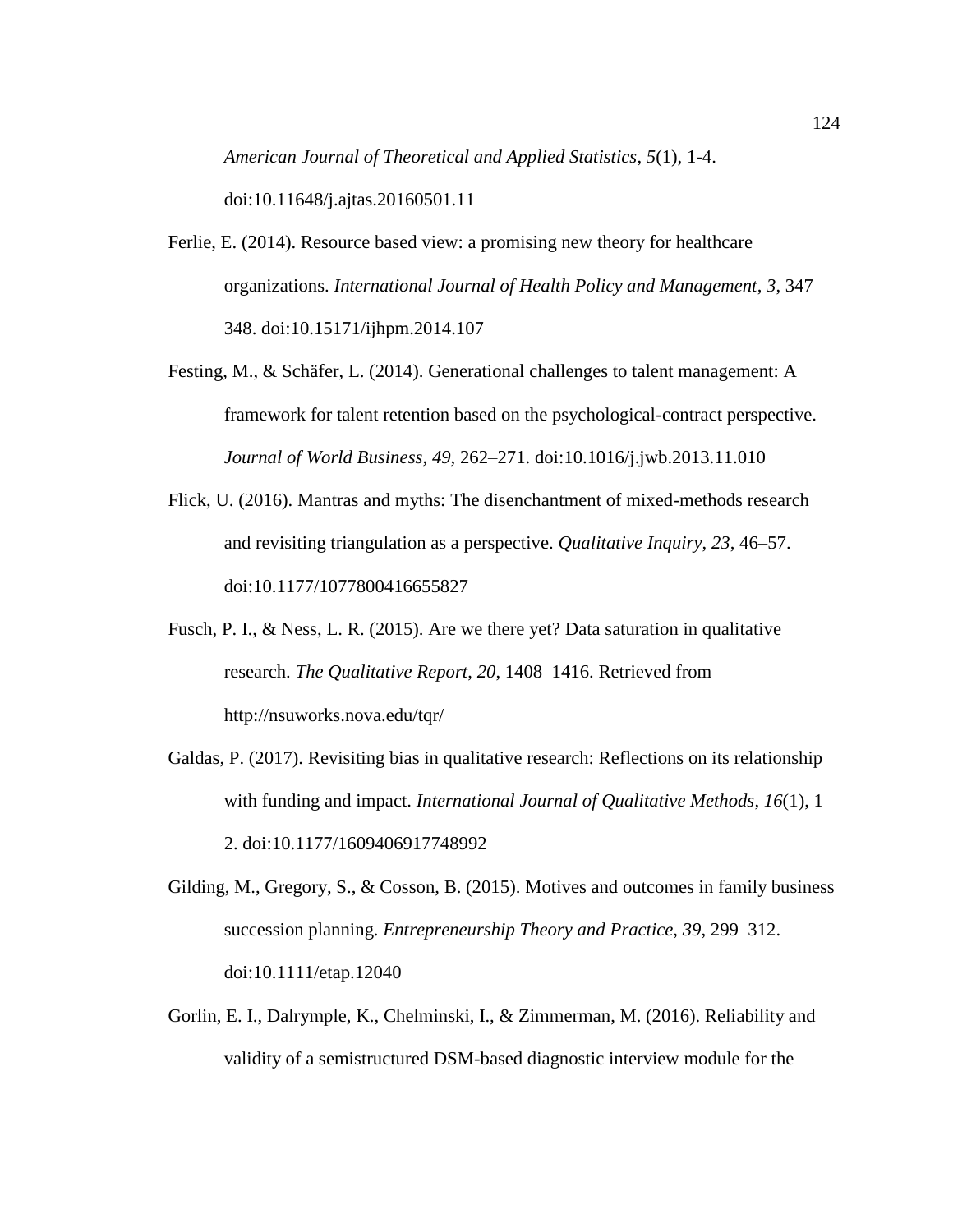assessment of Attention Deficit Hyperactivity Disorder in adult psychiatric

outpatients. *Psychiatry Research*, *242*, 46–53. doi:10.1016/j.psychres.2016.05.020

- Graue, C. (2015). Qualitative data analysis. *International Journal of Sales, Retailing and Marketing*, *4*, 5–15. Retrieved from http://ijsrm.com/IJSRM/Home.html
- Guchait, P., Cho, S., & Meurs, J. A. (2015). Psychological contracts, perceived organizational and supervisor support: Investigating the impact on intent to leave among hospitality employees in India. *Journal of Human Resources in Hospitality and Tourism*, *14*, 290–315. doi:10.1080/15332845.2015.1002070
- Harriss, D. J., & Atkinson, G. (2015). Ethical standards in sport and exercise science research: 2016 update. *International Journal Sports Medicine*, *34*, 1025-1028. doi:10.1055/s-0035-1565186
- Harvey, L. (2015). Beyond member-checking: A dialogic approach to the research interview. *International Journal of Research & Method in Education*, *38*, 23-38. doi:10.1080/1743727X.2014.914487
- Hasanzadeh, K., Broberg, A., & Kyttä, M. (2017). Where is my neighborhood? A dynamic individual-based definition of home ranges and implementation of multiple evaluation criteria. *Applied Geography*, *84*(40), 1–10. doi:10.1016/j.apgeog.2017.04.006

Heslinga, J., Groote, P., & Vanclay, F. (2018). Understanding the historical institutional context by using content analysis of local policy and planning documents: Assessing the interactions between tourism and landscape on the Island of Terschelling in the Wadden Sea Region. *Tourism Management*, *66*, 180–190.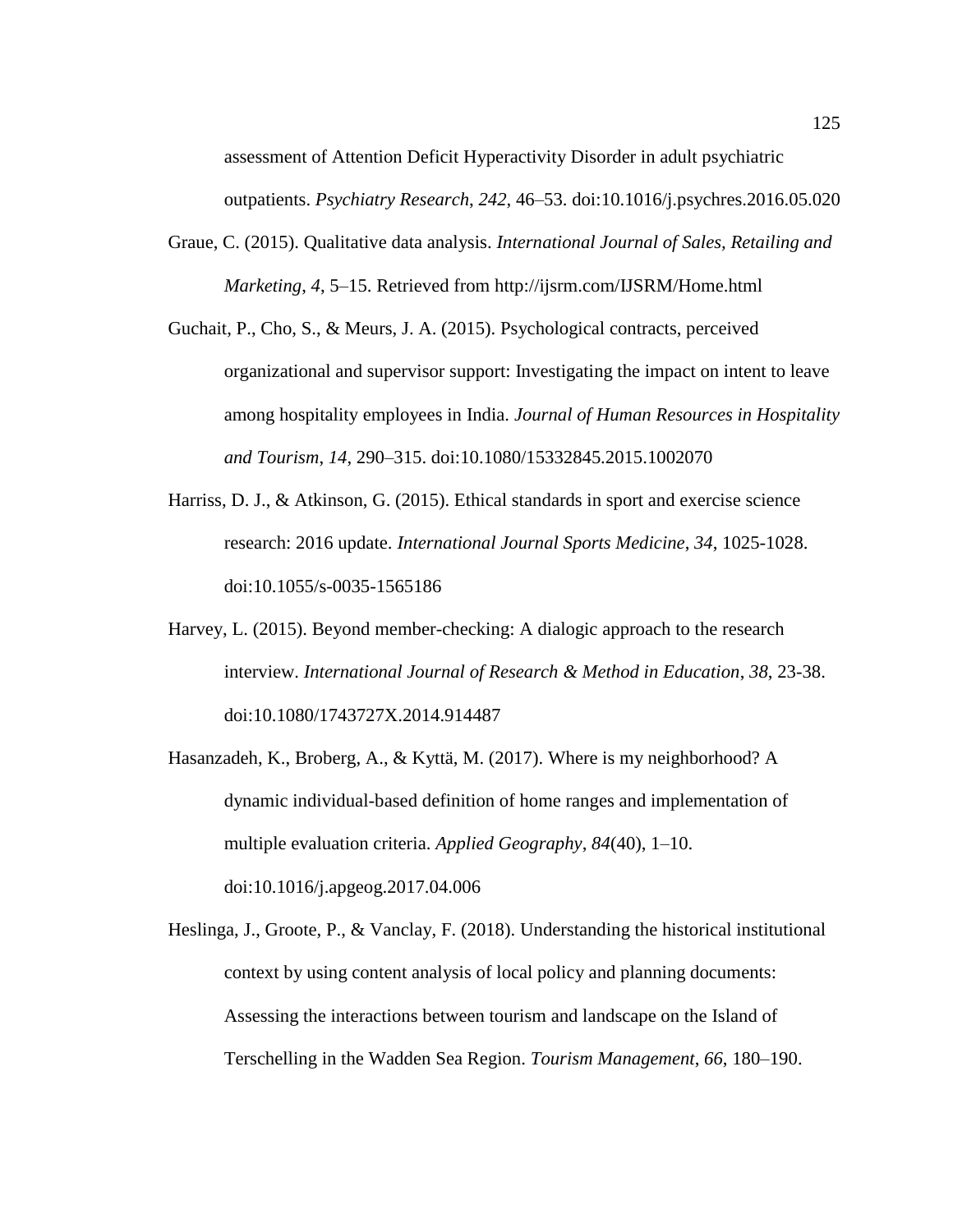doi:10.1016/j.tourman.2017.12.004

- Hitt, M. A., Xu, K., & Matz, C. (2016). Resource-based theory in operations management research. *Journal of Operations Management*, *41*, 77–94. doi:10.1016/j.jom.2015.11.002
- Hong, Q. N., Pluye, P., & Hong, Q. N. (2014). Combining the power of stories and the power of numbers: Mixed methods research and mixed studies reviews. *Annual Review of Public Health*, *35*, 29–45. Retrieved from https://www.annualreviews.org/journal/publhealth
- Houghton, C., Casey, D., Shaw, D., & Murphy, K. (2013). Rigour in qualitative case study research. *Nurse Researcher*, *20*, 12–17. doi:7748/nr2013.03.20.4.12.e326
- Hoyland, S., Hollund, J. G., & Olsen, O. E. (2015). Gaining access to a research site and participants in medical and nursing research: A synthesis of accounts. *Medical Education*, *49*, 224–232. doi:10.1111/medu.12622
- Huang, A., Guo, G., & Qiu, H. (2015). Research on the relationship between personalorganizational values fit and job involvement of the new generation of employees. *Frontiers of Engineering Management*, *2*, 31-34. doi:10.15302/J-FEM-2015005
- Ingram, T., & Glod, W. (2016). Talent management in healthcare organizations: qualitative research results. *Procedia Economics and Finance*, *39*, 339–346. doi:10.1016/S2212-5671(16)30333-1
- Isaacs, A. (2014). An overview of qualitative research methodology for public health researchers. *International Journal of Medicine and Public Health, 4*, 318–323. doi:10.4103/2230-8598.144055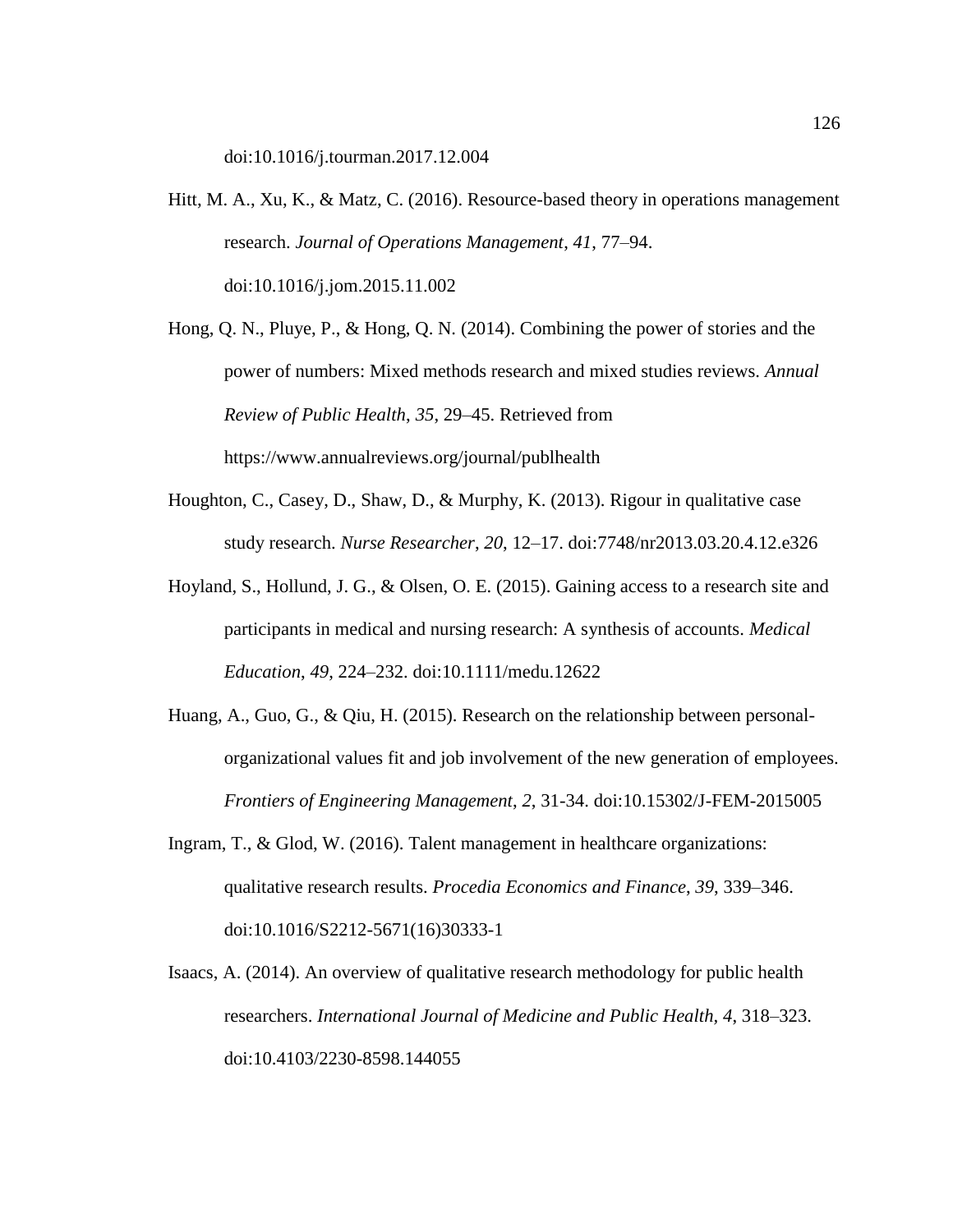- Jackson, K., Paulus, T., & Woolf, N. H. (2018). The walking dead genealogy: Unsubstantiated criticisms of qualitative data analysis software (QDAS) and the failure to put them to rest. *The Qualitative Report*, *23*, 74–91. Retrieved from http://nsuworks.nova.edu/tqr/
- Jindal, P., & Shaikh, M. (2015). A Study of behavioral training as talent management strategy in organizations. *Universal Journal of Management*, *3*, 1–6. doi:10.13189/ujm.2015.030101
- Judkins-Cohn, T., Kielwasser-Withrow, K., Owen, M., & Ward, J. (2014). Ethical principles of informed consent: Exploring nurses' dual role of care provider and researcher. *The Journal of Continuing Education in Nursing, 45*, 35-42. doi:10.3928/00220124- 20131223-03
- Kallio, H., Pietila, A., Johnson, M., & Kangasniemi, M. (2016). Systematic methodological review: Developing a framework for a qualitative semi‐structured interview guide. *Journal of Advanced Nursing*, *72*, 2954–2965. doi:10.1111/jan.13031
- Kaufman, B. E. (2015). The RBV theory foundation of strategic HRM: Critical flaws, problems for research and practice, and an alternative economic paradigm. *Human Resource Management Journal*, *25*, 516–540. doi:10.1111/1748- 8583.12085
- Kellermanns, F., Walter, J., Crook, T. R., Kemmerer, B., & Narayanan, V. (2016). The resource-based view in entrepreneurship: A content-analytical comparison of researchers' and entrepreneurs' views. *Journal of Small Business Management*, *54*, 26–48. doi:10.1111/jsbm.12126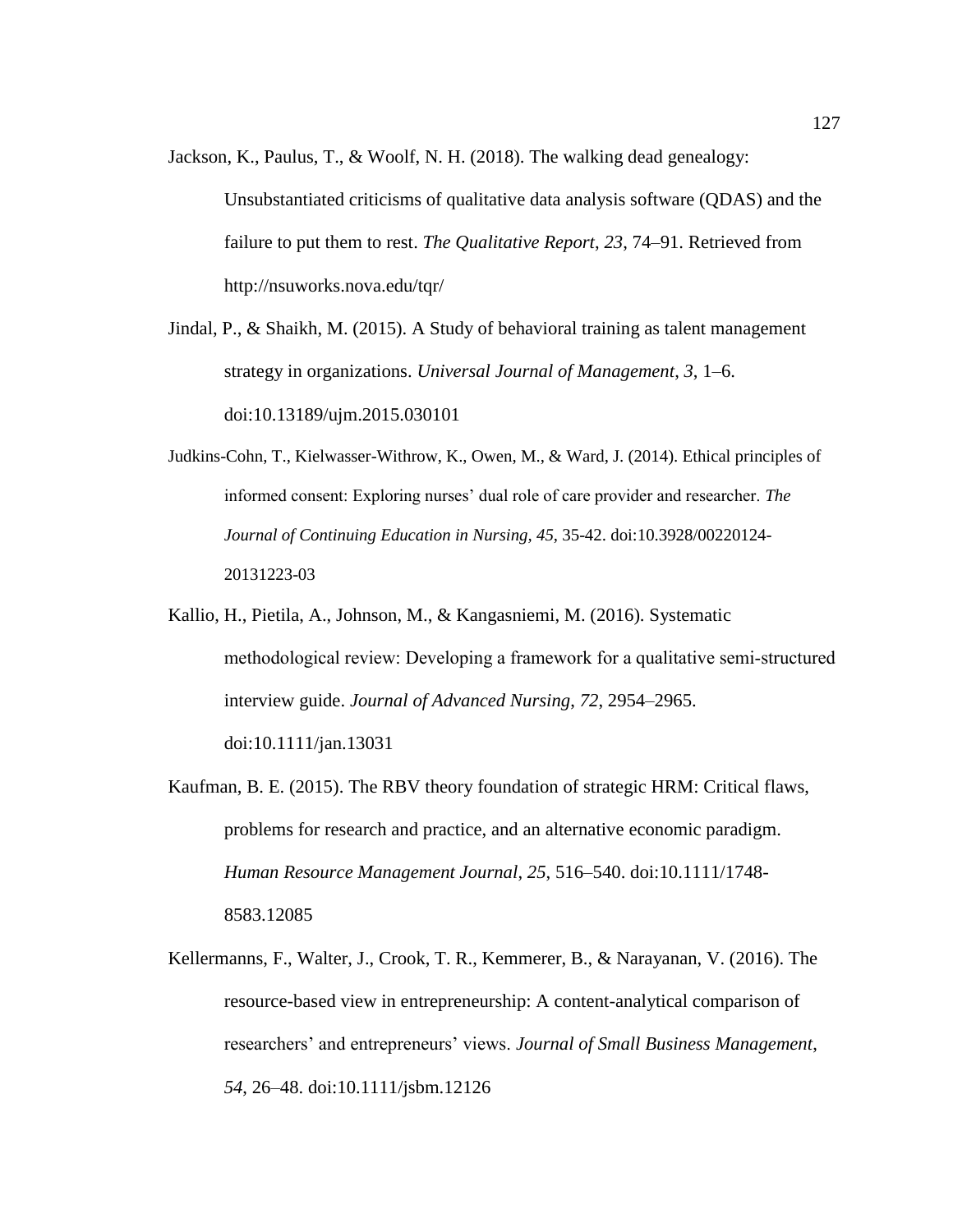- Khan, T. M., & Jacob, S. A. (2015). Service learning for pharmacy students: Experience of a home-grown community engagement elective unit. *Journal of Pharmacy Practice and Research*, *45*, 314–317. doi:10.1002/jppr.1113
- Khoreva, V., Vaiman, V., & Van Zalk, M. (2017). Talent management practice effectiveness: Investigating employee perspective. *Employee Relations, 39*, 19– 33. doi:10.1108/ER-01-2016-0005
- Kim, Y., Williams, R., Rothwell, W. J., & Penaloza, P. (2014). A strategic model for technical talent management: A model based on qualitative case study. *Performance Improvement Quarterly*, *26*, 93–121. doi:10.1002/piq.21159
- Kirovska, Z., & Qoku, N. (2014). System of employee performance assessment, factor for sustainable efficiency of organization. *Journal of Sustainable Development*, *5*, 25–51. Retrieved from http://www.ccsenet.org/journal/index.php/jsd
- Knipfer, K., Shaughnessy, B., Hentschel, T., & Schmid, E. (2017). Unlocking women's leadership potential: A curricular example for developing female leaders in academia. *Journal of Management Education*, *41*, 272–302. doi:10.1177/1052562916673863
- Krishnan, T. N., & Scullion, H. (2017). Talent management and dynamic view of talent in small and medium enterprises. *Human Resource Management Review*, *27*, 431–441. doi:10.1016/j.hrmr.2016.10.003
- Lancaster, K. (2017). Confidentiality, anonymity and power relations in elite interviewing: Conducting qualitative policy research in a politicised domain. *International Journal of Social Research Methodology*, *20*, 93–103.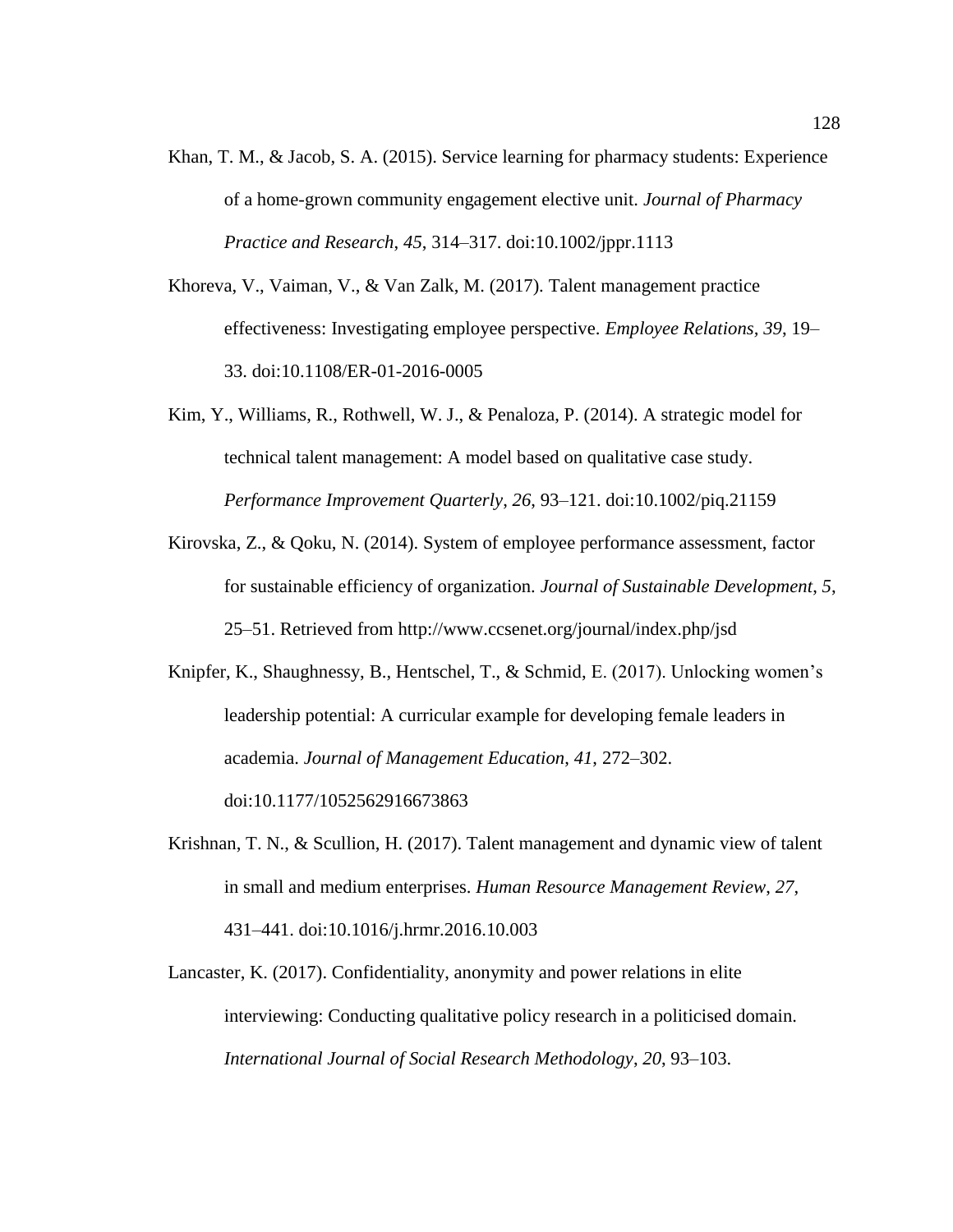doi:10.1080/13645579.2015.1123555

- Lanvin, B., & Evans, P. (2014). *The global talent competitiveness index 2014: Growing talent for today and tomorrow*. Retrieved from https://cases.insead.edu/publishing/
- Lee, N. (2014). What holds back high-growth firms: Evidence from UK SMEs. *Small Business Economics*, *43*, 183–195. doi:10.1111/iops.12075
- Lee, M. C. C., Idris, M. A., & Delfabbro, P. H. (2017). The linkages between hierarchical culture and empowering leadership and their effects on employees' work engagement: Work meaningfulness as a mediator. *International Journal of Stress Management*, *24*, 392–415. doi:10.1037/str0000043
- Lee, C., Lee, H., Lee, J., & Park, J. (2014). A multiple group analysis of the training transfer model: Exploring the differences between high and low performers in a Korean insurance company. *International Journal of Human Resource Management*, *25*, 2837–2857. doi:10.1080/09585192.2014.934887
- Lee, E. S., Park, T. Y., & Koo, B. (2015). Identifying organizational identification as a basis for attitudes and behaviors: A meta-analytic review. *Psychological Bulletin*, *141*, 1049–1080. doi:10.1037/bul0000012
- Louch, P. (2014). Workforce planning is essential to high-performing. *Workforce Solutions Review*, *5*, 4–7. Retrieved from http://www.ihrimpublications.com/
- Malterud, K., Siersma, V. D., & Guassora, A. D. (2016). Sample size in qualitative interview studies: Guided by information power. *Qualitative Health Research*, *26*, 1753–1760. doi:10.1177/1049732315617444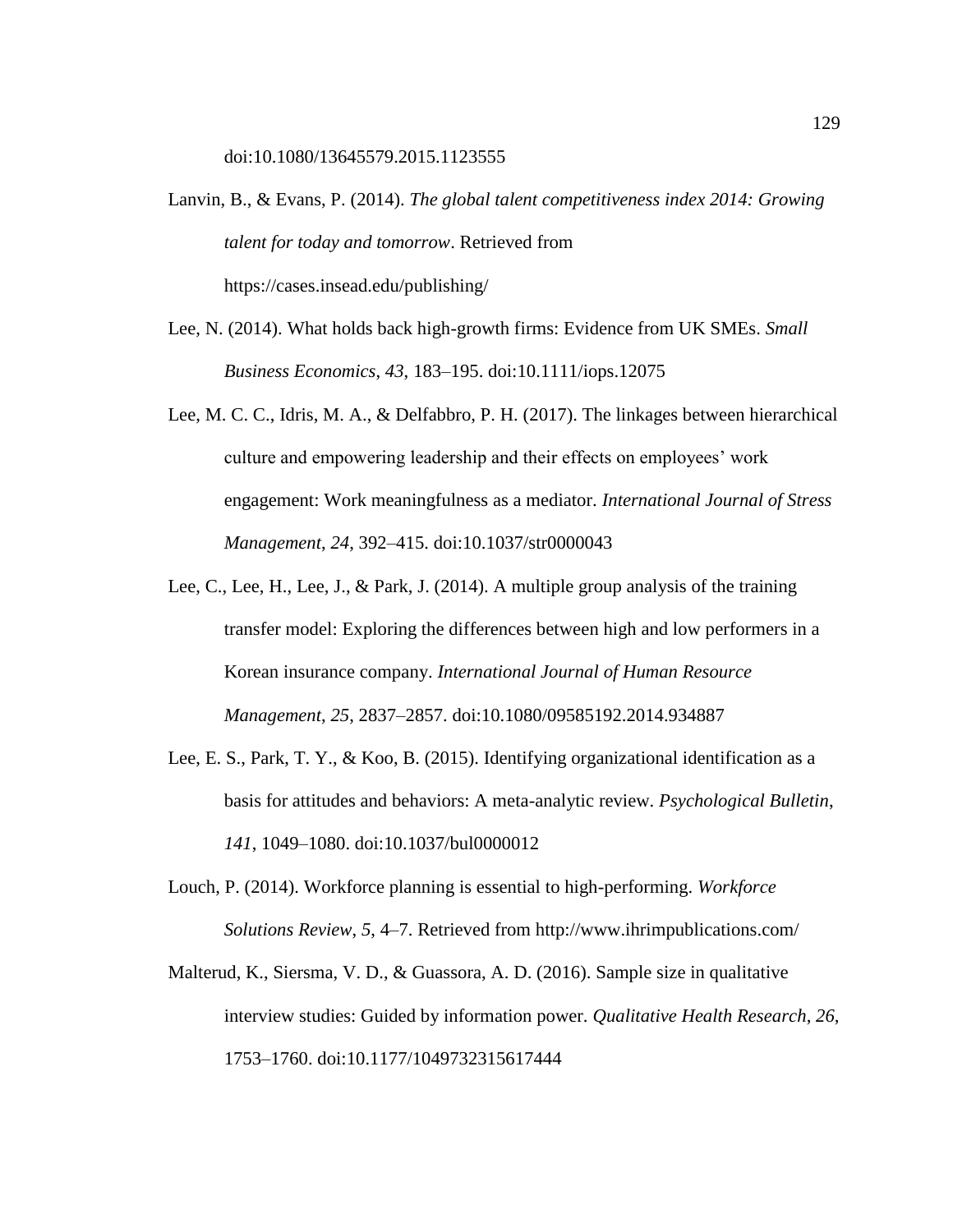Mansour, H. F., Heath, G., & Brannan, M. J. (2015). Exploring the role of HR practitioners in pursuit of organizational effectiveness in higher education institutions. *Journal of Change Management*, *15*, 210–230. doi:10.1080/14697017.2015.1045539

Martin, J., Mccormack, B., Fitzsimons, D., & Spirig, R. (2014). The importance of inspiring a shared vision. *International Practice Development Journal*, *4*(2), 1– 15. Retrieved from http://www.fons.org/library/journal.aspx

Mathew, A. (2015). Talent management practices in select organizations in India. *Global Business Review*, *16*, 137–150. doi:10.1177/0972150914553527

Mayer, I. (2015). Qualitative research with a focus on qualitative data analysis. *International Journal of Sales, Retailing & Marketing*, *4*, 53–67. Retrieved from http://ijsrm.com/IJSRM/Home.html

- McCusker, K., & Gunaydin, S. (2015). Research using qualitative, quantitative or mixed methods and choice based on the research. *Perfusion*, *30*, 537–542. doi:10.1177/0267659114559116
- McIntosh, M. J., & Morse, J. M. (2015). Situating and constructing diversity in semistructured interviews. *Global Qualitative Nursing Research*, *2*, 1-12. doi:10.1177/2333393615597674

Mealer, M., Flynn, L., Ironside, P., & Spurlock, D. (2017). Accelerating multisite research in nursing education: Navigating institutional review board regulatory issues. *Journal of Nursing Education*, *56*, 65–68. doi:10.3928/01484834- 20170123-02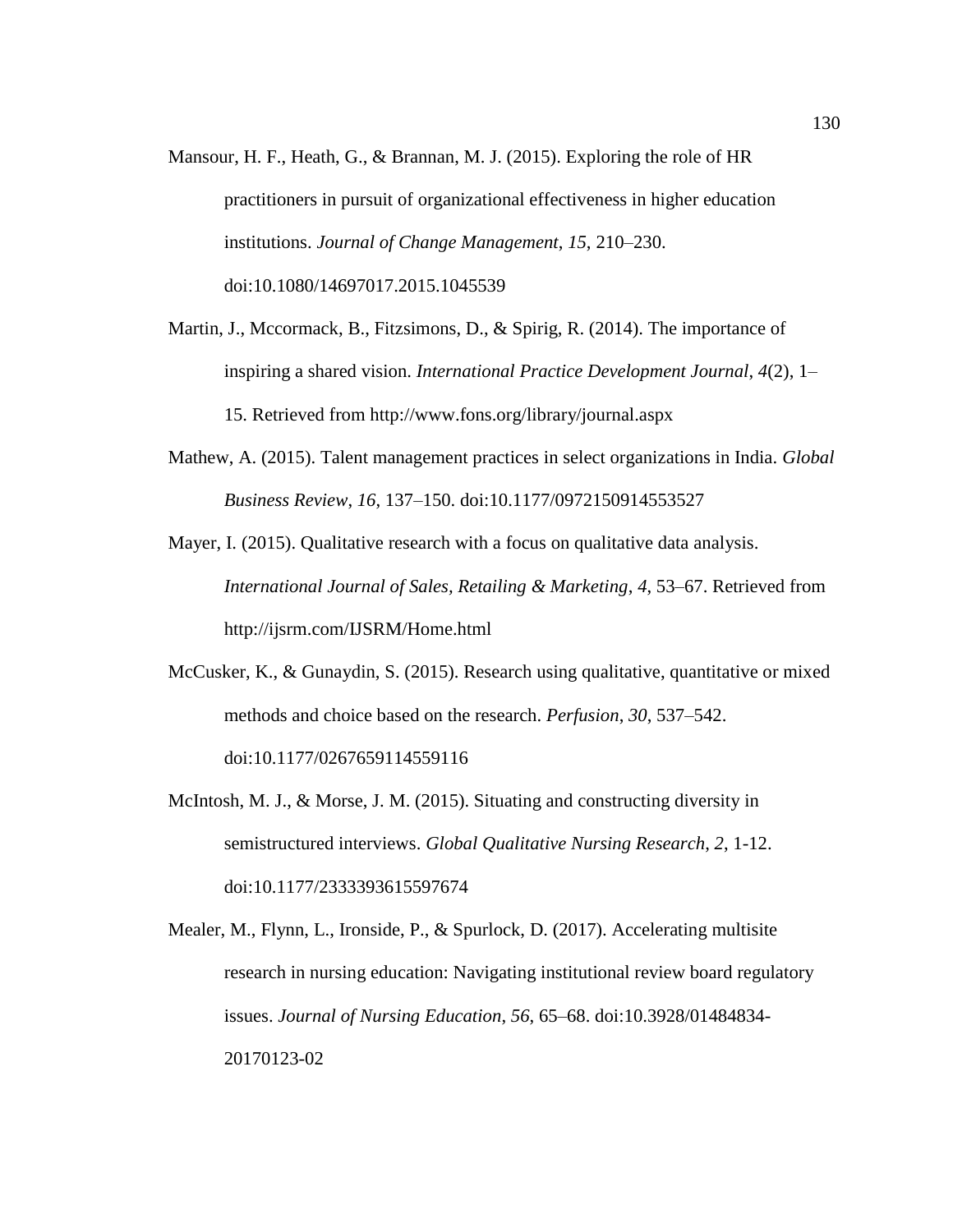Mehralian, G., Nazari, J. A., Akhavan, P., & Rasekh, H. R. (2014). Exploring the relationship between the knowledge creation process and intellectual capital in the pharmaceutical industry. *The Learning Organization*, *21*, 258–273. doi:10.1108/TLO-07-2013-0032

Mensah, J. K. (2015). A "coalesced framework" of talent management and organization performance: For further research and practice. *International Journal of Productivity and Performance Management*, *64*, 544–566. doi:10.1111/1748- 8583.12015

- Murti, A. B., & Paul, B. (2014). Key indicators of labor market flexibility & skill shortages. *Indian Journal of Industrial Relations*, *50*, 243–256. Retrieved from http://www.publishingindia.com/ijir/
- Nalband, N. A., & Awadh, M. A. Al. (2017). Employer branding practices in Saudi Arabian banking sector. *Journal of Management Research*, *9*, 31-48. doi:10.5296/jmr.v9i3.11223
- Newhall, S. (2015). Aligning the talent development and succession planning processes: don't allow critical leadership talent to fall by the wayside. *Development and Learning in Organizations: An International Journal*, *29*, 3–6. doi:10.1108/DLO-04-2015-0043
- Nijs, S., Gallardo-Gallardo, E., Dries, N., & Sels, L. (2014). A multidisciplinary review into the definition, operationalization, and measurement of talent. *Journal of World Business*, *49*, 180–191. doi:10.1016/j.jwb.2013.11.002

Njie, B., & Asimiran, S. (2014). Case study as a choice in qualitative methodology. *IOSR*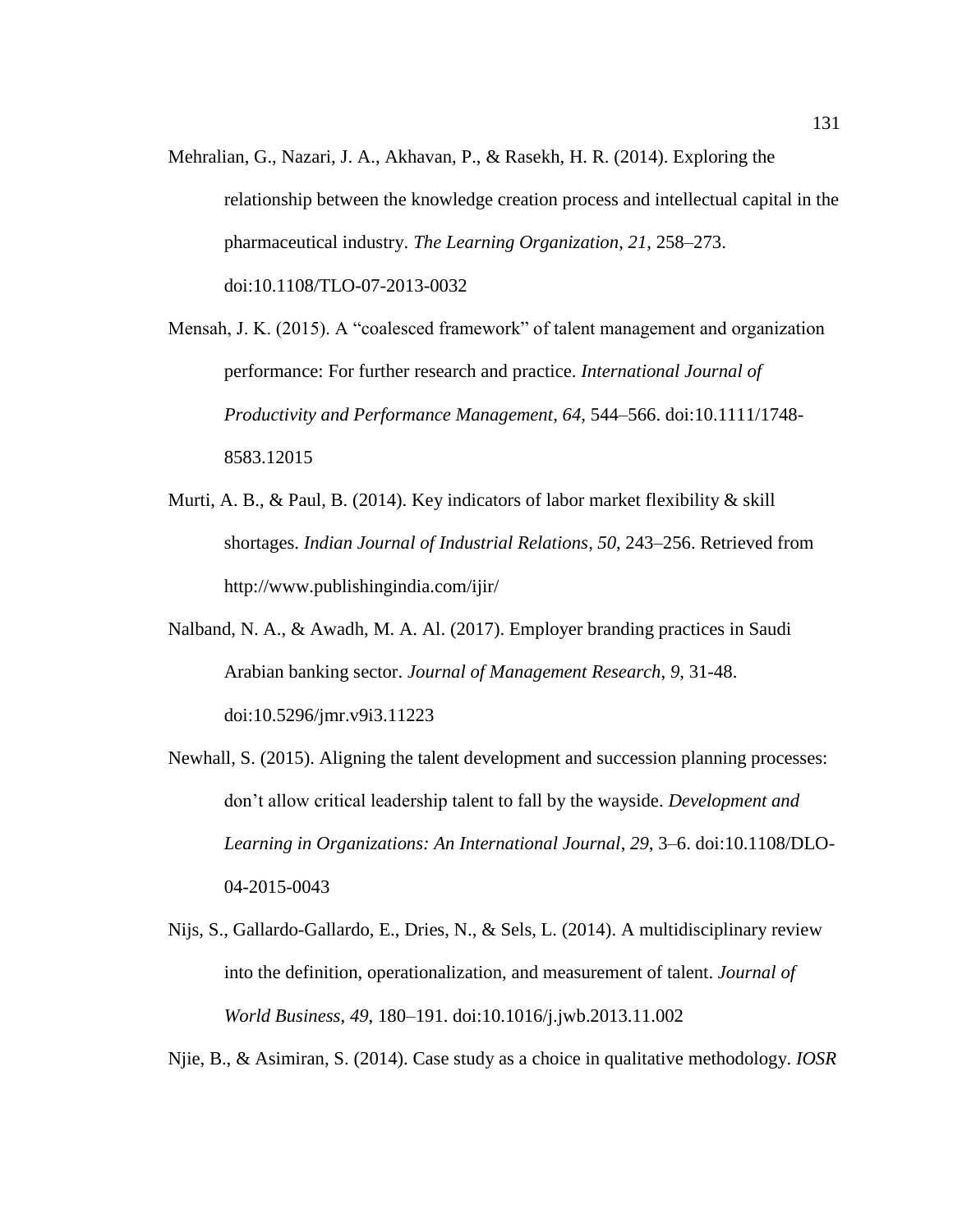*Journal of Research & Method Education, 4*, 35-40. doi:109790/7388-04313540

- Nyberg, A., Moliterno, T., Hale, D. & Lepak, D. (2014). Resource-based perspectives on unit-level human capital: A review and integration. *Journal of Management*, *40*, 316–346. Retrieved from http://jom.sagepub.com
- O'Cathain, A., Thomas, K. J., Drabble, S. J., Rudolph, A., & Hewison, J. (2017). What can qualitative research do for randomised controlled trials?: A systematic mapping review. *BMJ Open*, *3*(6), 1-16. doi:10.1136/bmjopen-2013-002889
- O'Keeffe, J., Buytaert, W., Mijic, A., Brozović, N., & Sinha, R. (2016). The use of semistructured interviews for the characterization of farmer irrigation practices. *Hydrology and Earth System Sciences*, *20*, 1911-1924. doi:10.5194/hess-201911- 2016
- Parke, M. R., Weinhardt, J. M., Brodsky, A., & Devoe, S. E. (2018). When daily planning improves employee performance: The importance of planning type , engagement , and interruptions. *Journal of Applied Psychology*, *103*, 300–312. doi:10.1037/apl0000278
- Penrose, E. T. (1959). *The theory of the growth of the firm.* Oxford, Great Britain: Blackwell.

Preston, J. P., & Barnes, K. E. R. (2017). Successful leadership in rural schools:

Piening, E. P., & Salge, T. O. (2015). Understanding the antecedents, contingencies, and performance implications of process innovation: A dynamic capabilities perspective. *Journal of Product Innovation Management*, *32*, 80–97. doi:10.1111/jpim.12225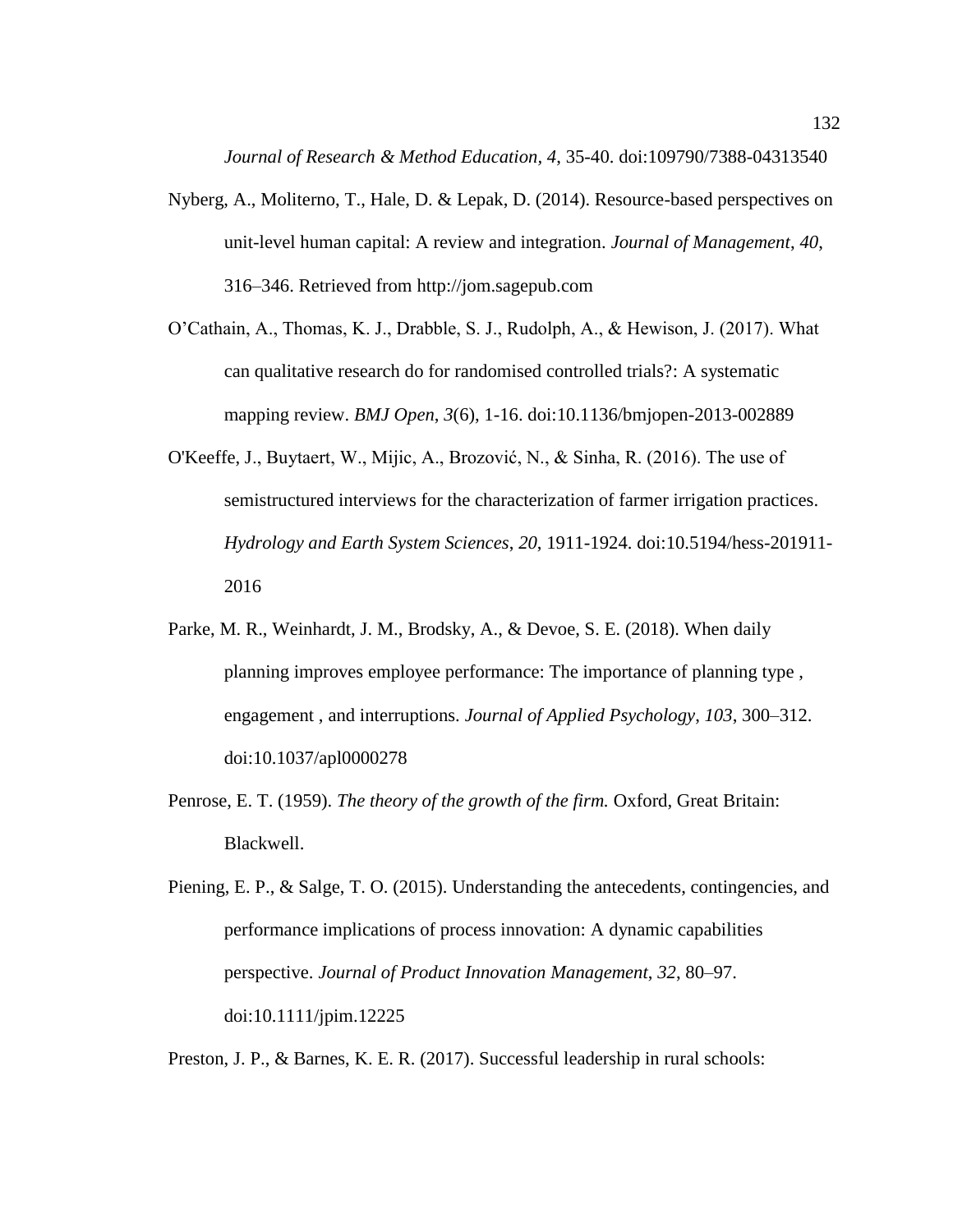Cultivating collaboration. *Rural Educator*, *38*, 6–15. Retrieved from http://www.nrea.net/The\_Rural\_Educator

- Quick, J., & Hall, S. (2015). Part two: Qualitative research. *Journal of Perioperative Practice, 25*, 129–134. Retrieved from http://www.afpp.org.uk/booksjournals/Journal-of-Perioperative-Practice
- Rabbi, F., Ahad, N., Kousar, T., & Ali, T. (2015). Talent management as a source of competitive advantage. *Journal of Asian Business Strategy*, *5*, 208–214. Retrieved from http://www.aessweb.com/
- Rana, G., & Goel, A. K. (2015). Birla milks its employees for the creamiest leaders of the future. *Human Resource Management International Digest*, *23*, 9–11. doi:10.1108/HRMID-01-2015-0002
- Robinson, O. C. (2013). Sampling in interview-based qualitative research: A theoretical and practical guide. *Qualitative Research in Psychology*, *11*, 25–41. doi:10.1080/14780887.2013.801543
- Ross, M. W., Iguchi, M. Y., & Panicker, S. (2018). Ethical aspects of data sharing and research participant protections. *American Psychologist*, *73*, 138–145. doi:10.1037/amp0000240
- Roulston, K., & Shelton, S. A. (2015). Reconceptualizing bias in teaching qualitative research methods. *Qualitative Inquiry*, *21*, 332–342. doi:10.1177/1077800414563803
- Rowlands, T., Mckenna, B., & Waddell, N. (2015). Are we there yet: A technique to determine theoretical saturation. *Journal of Computer Information Systems*, *56*,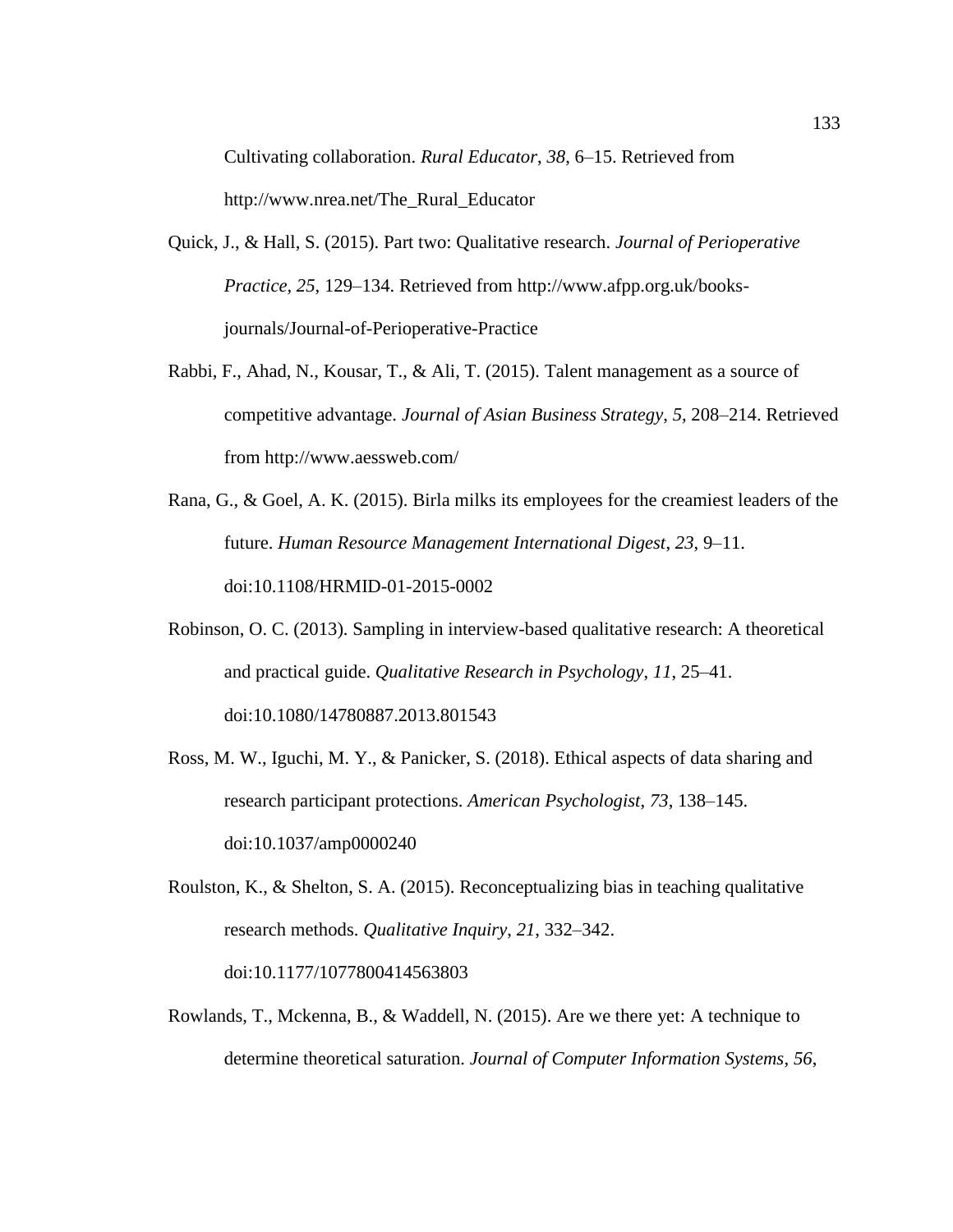40–47. Retrieved from https://www.tandfonline.com/loi/ucis20

- Rubin, H., J., & Rubin, I., S. (2012). *Qualitative interviewing: The art of hearing data* (3rd ed). Thousand Oaks, CA: Sage Publications.
- Sanjari, M., Bahramnezhad, F., Fomani, F. K., Sho-, M., & Cheraghi, M. A. (2014). Ethical challenges of researchers in qualitative studies: the necessity to develop a specific guideline. *Journal of Medical Ethics and History of Medicine*, *7*(14), 1–6. doi:10.1177/0969733007086018
- Schiemann, W. A. (2014). From talent management to talent optimization. *Journal of World Business*, *49*, 281–288. doi:10.1016/j.jwb.2013.11.012
- Sengupta, A., Bamel, U., & Singh, P. (2015). Value proposition framework: Implications for employer branding. *Decision*, *42*, 307–323. doi:10.1007/s40622-015-0097-x
- Sharma, M. K., & Palanichamy, T. S. (2018). Psychosocial interventions for technological addictions. *Indian Journal of Psychiatry*, *60*, 541–545. doi: 10.4103/psychiatry.IndianJPsychiatry\_161\_17
- Shuck, B., Nimon, K., & Zigarmi, D. (2017). Untangling the predictive nomological validity of employee engagement: Partitioning variance in employee engagement using job attitude measures. *Group and Organization Management*, *42*, 79–112. doi:10.1177/1059601116642364
- Sidani, Y., & Al Ariss, A. (2014). Institutional and corporate drivers of global talent management: Evidence from the Arab Gulf region. *Journal of World Business*, *49*, 215–224. doi:10.1016/j.jwb.2013.11.005
- Singh, S., & Satpathy, B. (2015). A study on HR practices for employee retention in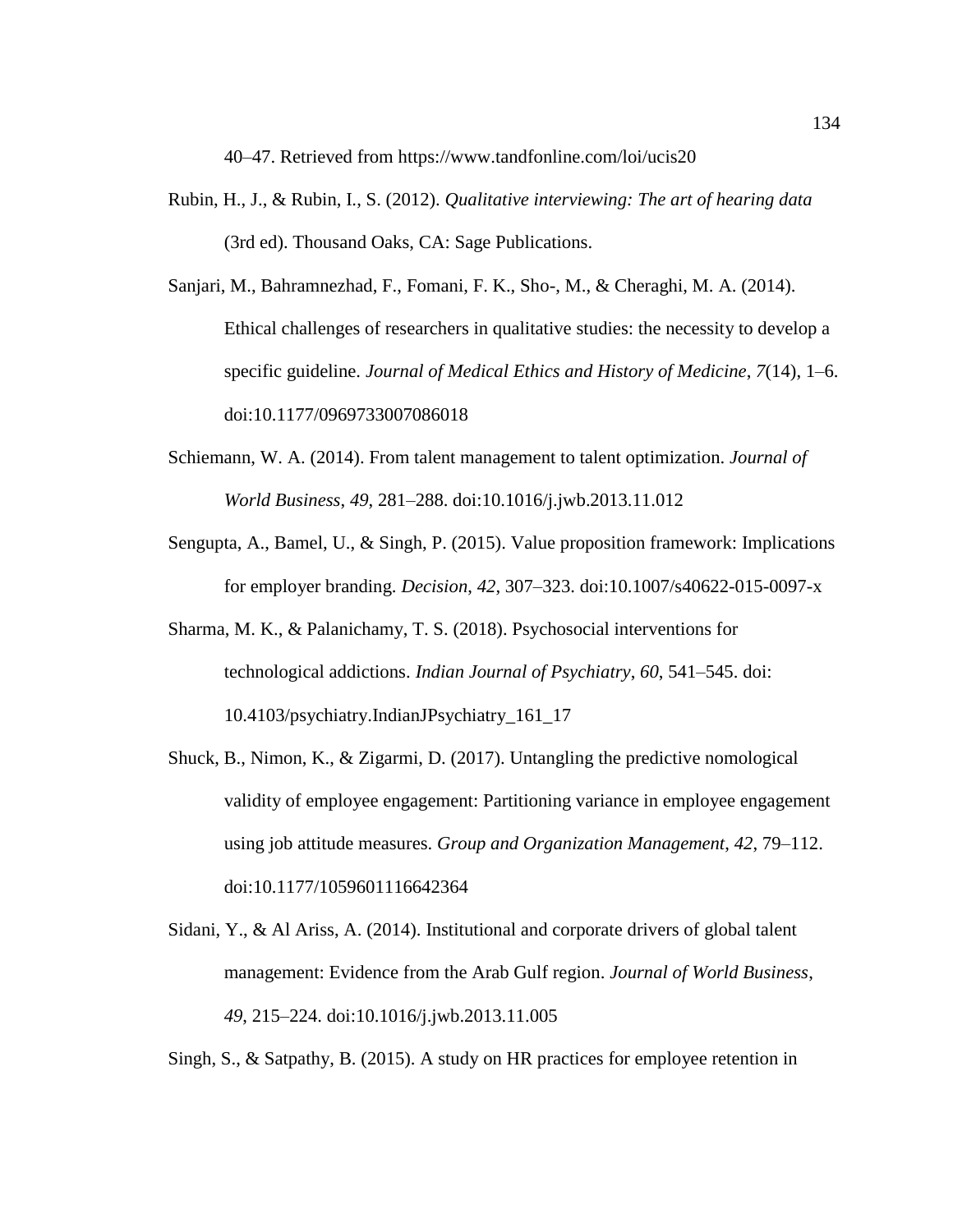select Indian IT organizations. *International Journal of Engineering and Management Research*, *5*, 159–166. Retrieved from http://www.ijemr.net/IJEMR/Home.aspx

- Sonnenberg, M., Van Zijderveld, V., & Brinks, M. (2014). The role of talent-perception incongruence in effective talent management. *Journal of World Business*, *49*, 272–280. doi:10.1016/j.jwb.2013.11.011
- Sotiriadou, P., Brouwers, J., & Le, T.-A.  $(2014)$ . Choosing a qualitative data analysis tool: A comparison of NVivo and Leximancer. *Annals of Leisure Research*, *17*, 218–234. doi:10.1080/11745398.2014.902292
- Sparrow, P. R., & Makram, H. (2015). What is the value of talent management?: Building value-driven processes within a talent management architecture. *Human Resource Management Review, 25*, 249–263. doi:10.1016/j.hrmr.2015.04.002
- Stello, C. M. (2017). Herzberg's two-factor theory of job satisfaction: An integrative literature review. *Life Science Journal*, *14*, 12–16. doi:10.7537/marslsj140517.03.
- Suseno, Y., & Pinnington, A. H. (2017). The war for talent: Human capital challenges for professional service firms. *Asia Pacific Business Review*, *23*, 205–229. doi:10.1080/13602381.2017.1287830
- Tatli, A., Vassilopoulou, J., & Özbilgin, M. (2013). An unrequited affinity between talent shortages and untapped female potential: The relevance of gender quotas for talent management in high growth potential economies of the Asia Pacific region. *International Business Review*, *22*, 539–553. doi:10.1016/j.ibusrev.2012.07.005

Tatoglu, E., Glaister, A. J., & Demirbag, M. (2016). Talent management motives and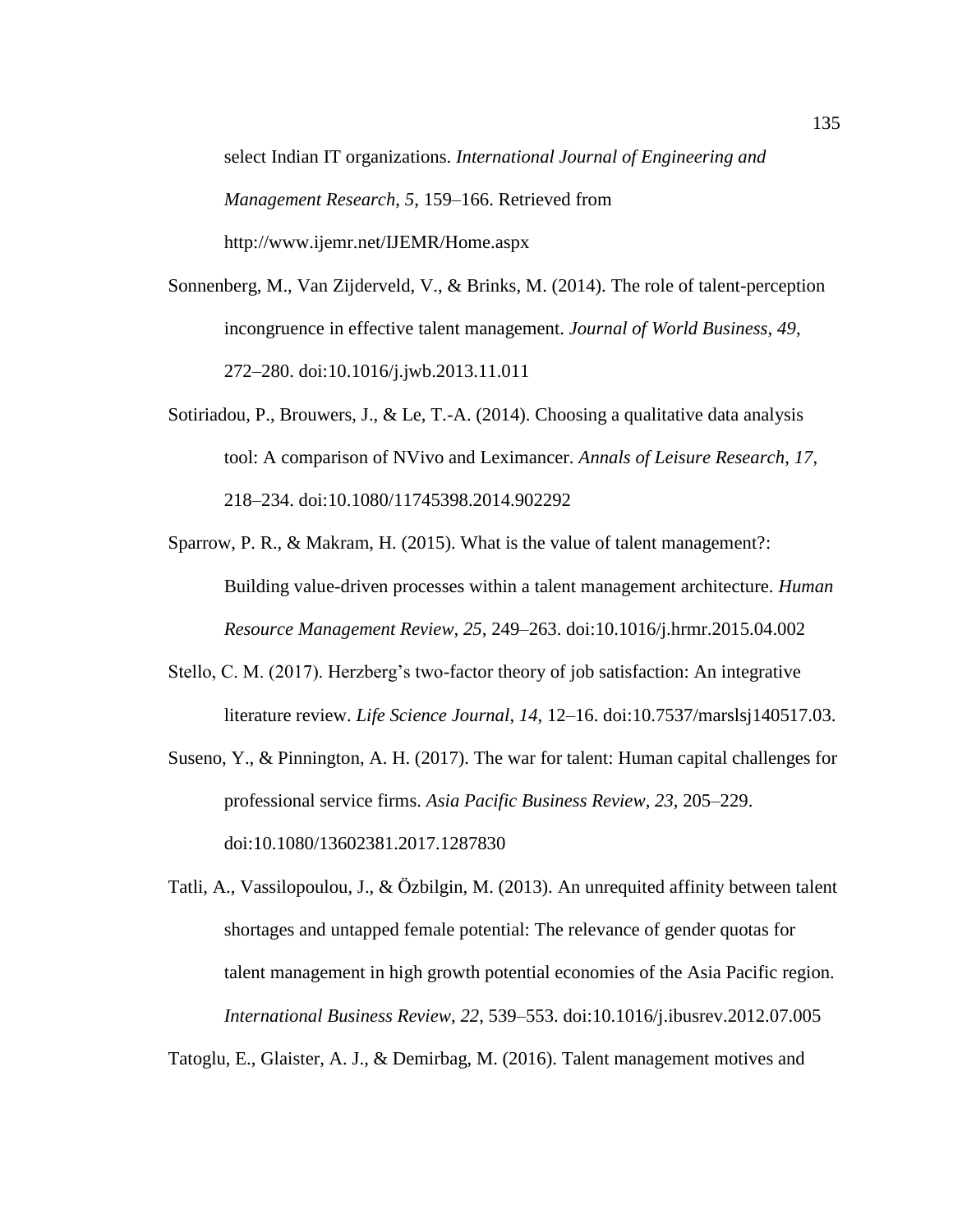practices in an emerging market: A comparison between MNEs and local firms. *Journal of World Business*, *51*, 278–293. doi:10.1016/j.jwb.2015.11.001

- The Saudi Labor Office. (2018). *The Saudi Gazette Report*. Retrieved from http://saudigazette.com.sa
- Turner, S. F., Cardinal, L. B., & Burton, R. M. (2017). Research design for mixed methods: A triangulation-based framework and roadmap. *Organizational Research Methods*, *20*, 243–267. doi:10.1177/1094428115610808
- Twigg, D., & McCullough, K. (2014). Nurse retention: A review of strategies to create and enhance positive practice environments in clinical settings. *International Journal of Nursing Studies*, *51*, 85–92. doi:10.1016/j.ijnurstu.2013.05.015
- Twining, P., Heller, R. S., Nussbaum, M., & Tsai, C. C. (2017). Some guidance on conducting and reporting qualitative studies. *Computers and Education*, *106*, A1– A9. doi:10.1016/j.compedu.2016.12.002
- Ulrich, D., & Dulebohn, J. H. (2015). Are we there yet?: Whats next for HR? *Human Resource Management Review*, *25*, 188–204. doi:10.1016/j.hrmr.2015.01.004
- U.S. Department of Health & Human Services. (1979). *The Belmont report: Ethical principles and guidelines for the protection of human subjects of research*. Retrieved from https://www.hhs.gov/regulations/index.html
- Van Arensbergen, M. T. P. (2015). A multi-dimensional approach to talent: An empirical analysis of the definition of talent in Dutch academia. *Personnel Review*, *44*, 182– 199. doi:10.1108/PR-10-2013-0190

Varpio, L., Ajjawi, R., Monrouxe, L. V., O'Brien, B. C., & Rees, C. E. (2017). Shedding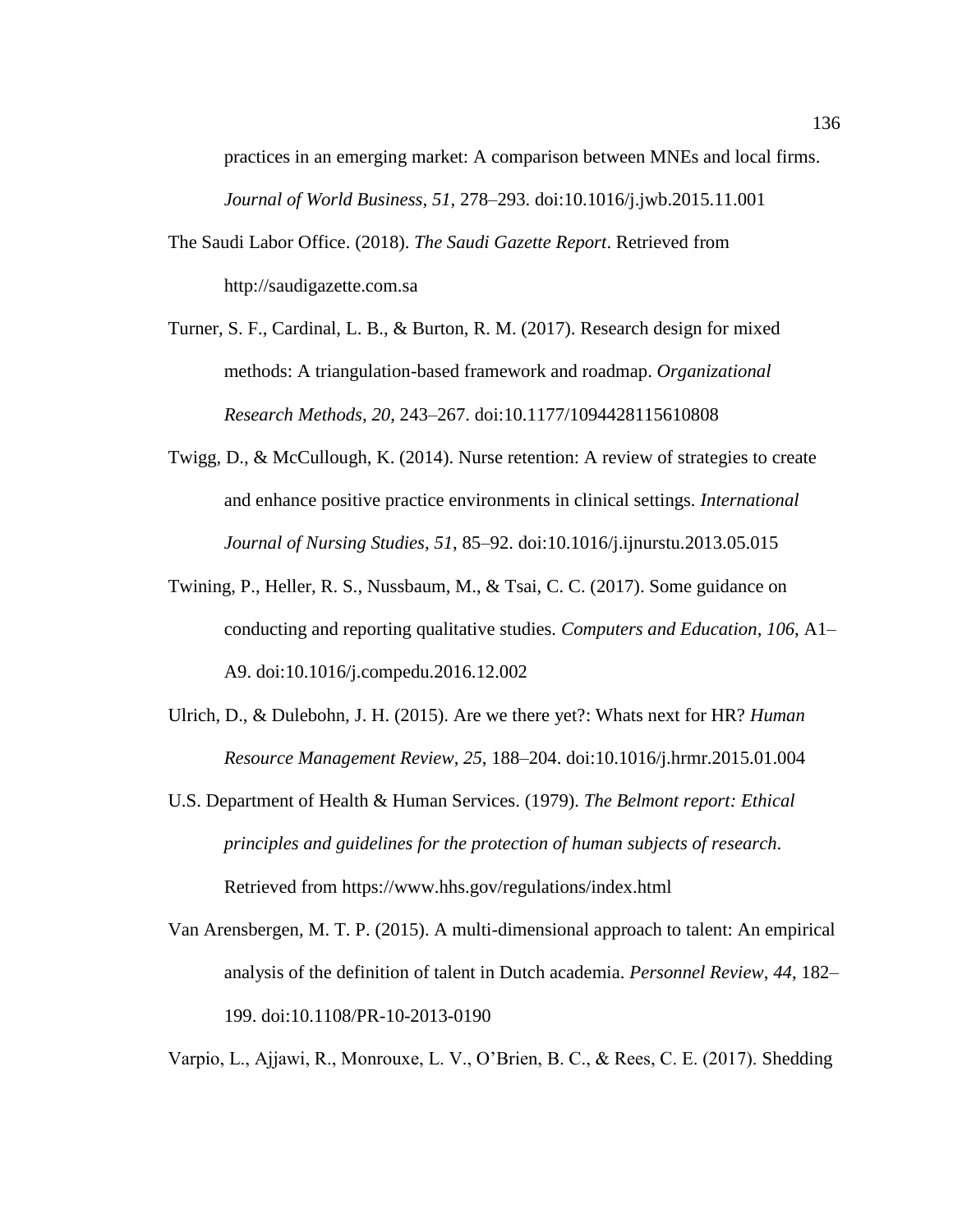the cobra effect: Problematising thematic emergence, triangulation, saturation and member checking. *Medical Education*, *51*, 40–50. doi:10.1111/medu.13124

- Vinod, S., Sudhakar, B., Mihir, H., Varghese, A. M., Bobby, M., & Thomas, A. (2014). Talent management among UAE national Women. *Journal of Emerging Trends in Economics and Management Sciences*, *5*, 474–479. Retrieved from http://jetems.scholarlinkresearch.com/
- Vnoučková, L. (2016). Practices of talent management in organizations in the Czech Republic. *The scientific journal of the Mendel University in Brno*, *64*, 701–709. doi:10.11118/actaun201664020701
- Vohra, V. (2014). Using the multiple case study design to Decipher contextual leadership behaviors in Indian organizations. *Electronic Journal of Business Research Methods*, *12*, 54–65. Retrieved from http://www.ejbrm.com
- Wang, C. C., & Geale, S. K. (2015). The power of story: Narrative inquiry as a methodology in nursing research. *International Journal of Nursing Sciences*, *2*, 195–198. doi:10.1016/j.ijnss.2015.04.014
- Watson, D. (2014). Does size matter: A qualitative study into areas of corruption where a firm's size influences prospects for distributors of foreign-made goods in Russia. *Higher Education Research & Development*, *33*, 170–174. doi:10.1080/07294360.2013.857381
- Wernerfelt, B. (1984). A resource-based view of the firm. *Strategic Management Journal, 5*, 171–180. doi:10.1002/smj.4250050207

Whiteoak, J. W., & Mohamed, S. (2016). Employee engagement, boredom and frontline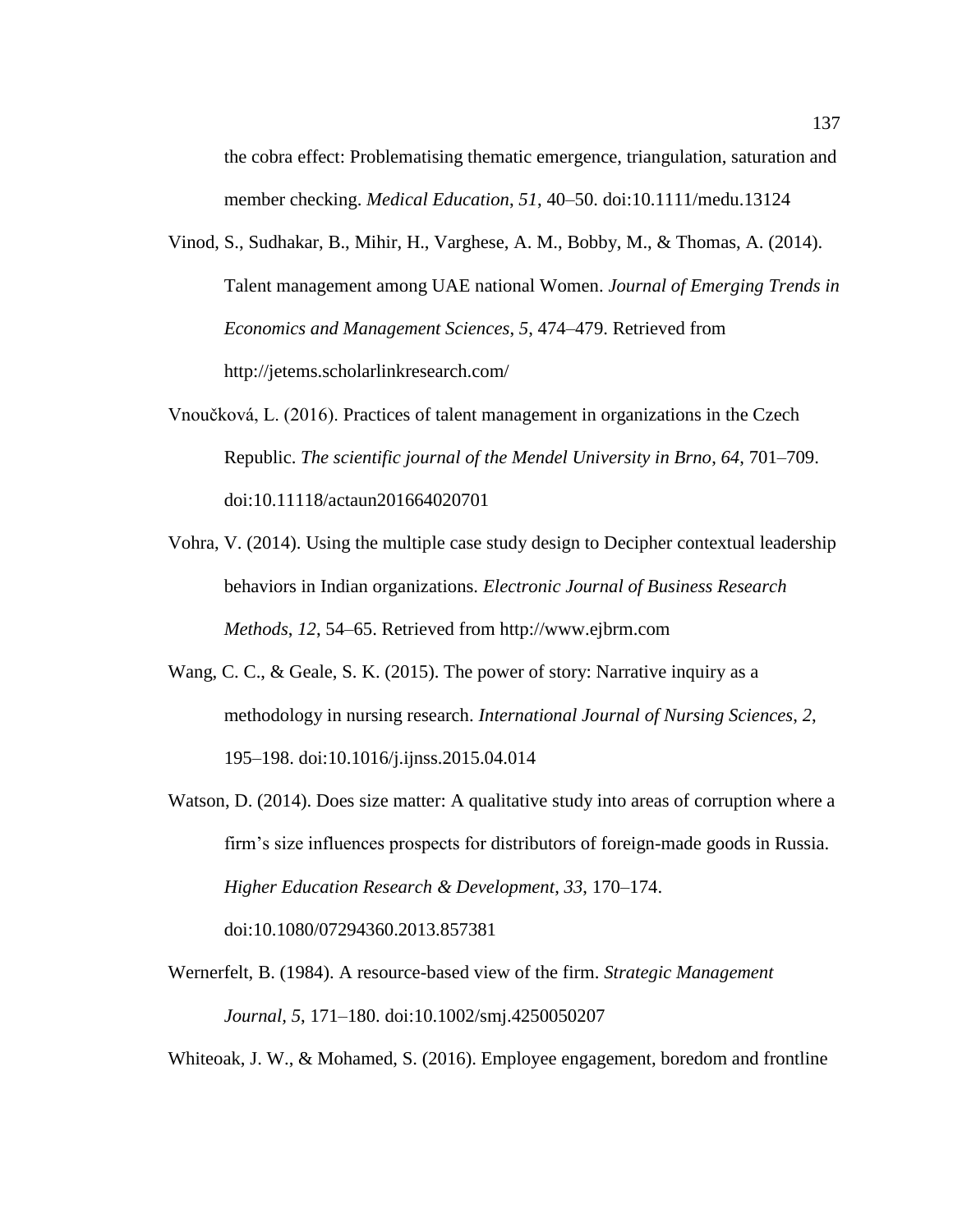construction workers feeling safe in their workplace. *Accident Analysis and Prevention*, *93*, 291–298. doi:10.1016/j.aap.2015.11.001

- Wilson, V. (2014). Research methods: triangulation. *Evidence Based Library and Information Practice*, *9*, 74-75. doi:10.18438/B8WW3X
- Yin, R. K. (2014). *Case study research: Design and methods* (5th ed.). Thousand Oaks, CA: Sage.
- Young, J. C., Rose, D. C., Mumby, H. S., Benitez-Capistros, F., Derrick, C. J., Finch, T., … Mukherjee, N. (2018). A methodological guide to using and reporting on interviews in conservation science research. *Methods in Ecology and Evolution*, *9*, 10–19. doi:10.1111/2041-210X.12828
- Zamawe, F. C. (2015). The implication of using NVivo software in qualitative data analysis: Evidence-based reflections. *Malawi Medical Journal*, *27*, 13–15. doi:.4314/mmj.v27i1.4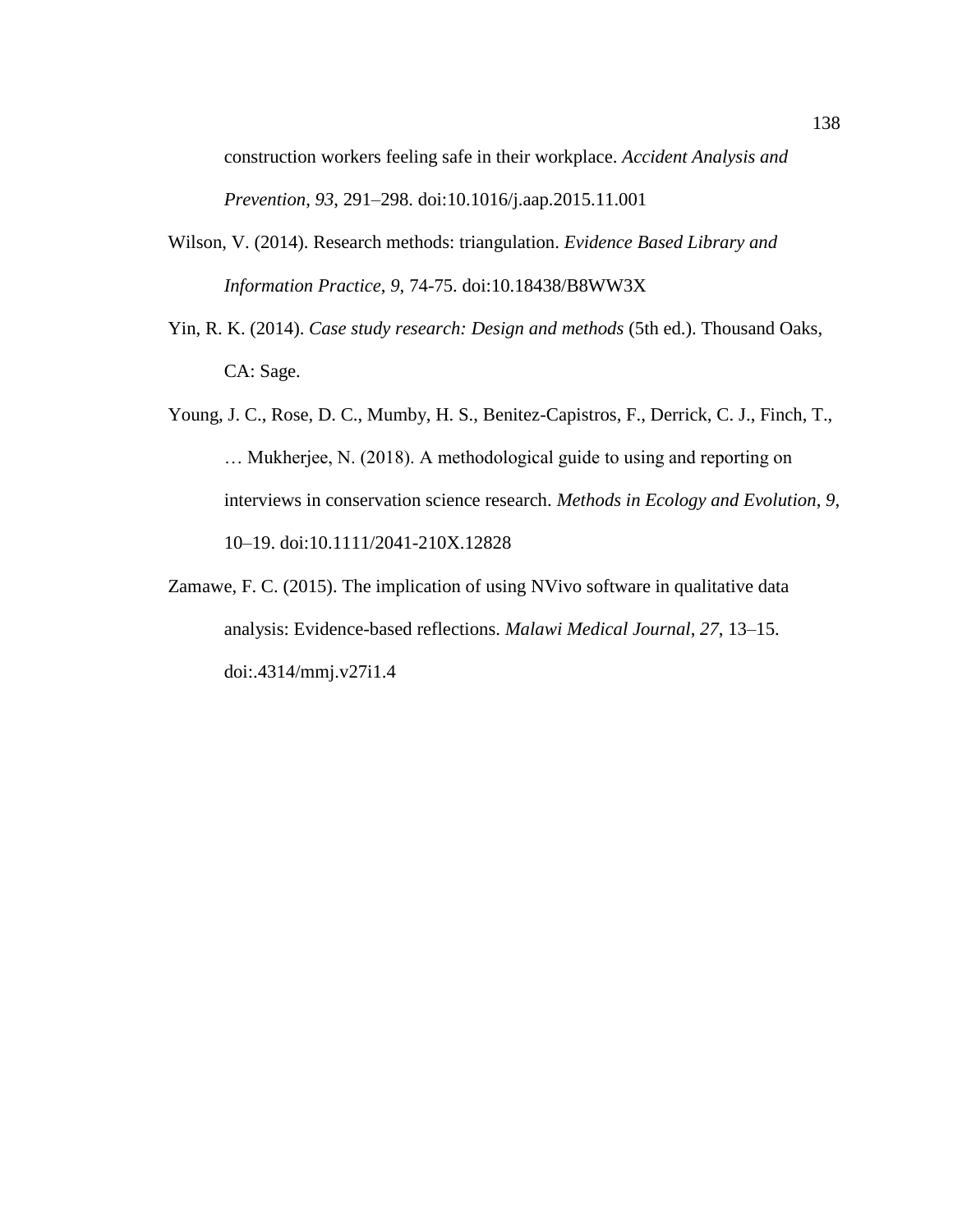## Appendix A: Open-ended Interview Questions

- 1. What processes do you use to develop a talent pipeline that supports your organization's business needs?
- 2. How do you determine your organization's future talent requirements?
- 3. How do you select candidates for your talent pipeline?
- 4. How do you develop a talent pipeline that contributes to developing a constant flow of leaders for the organization?
- 5. How do you align your talent pipeline development process with your organization goals?
- 6. How do you develop the technical and soft skills of your talent pipeline candidates?
- 7. What recruitment processes do you use to attract talent that can contribute to establishing your talent pipeline?
- 8. What processes do you use to reduce the loss of organization talent?
- 9. How do you maintain the talent pipeline to ensure that your organization's talent meets your future business needs?
- 10. How do you assess the effectiveness of your organization's talent pipeline?